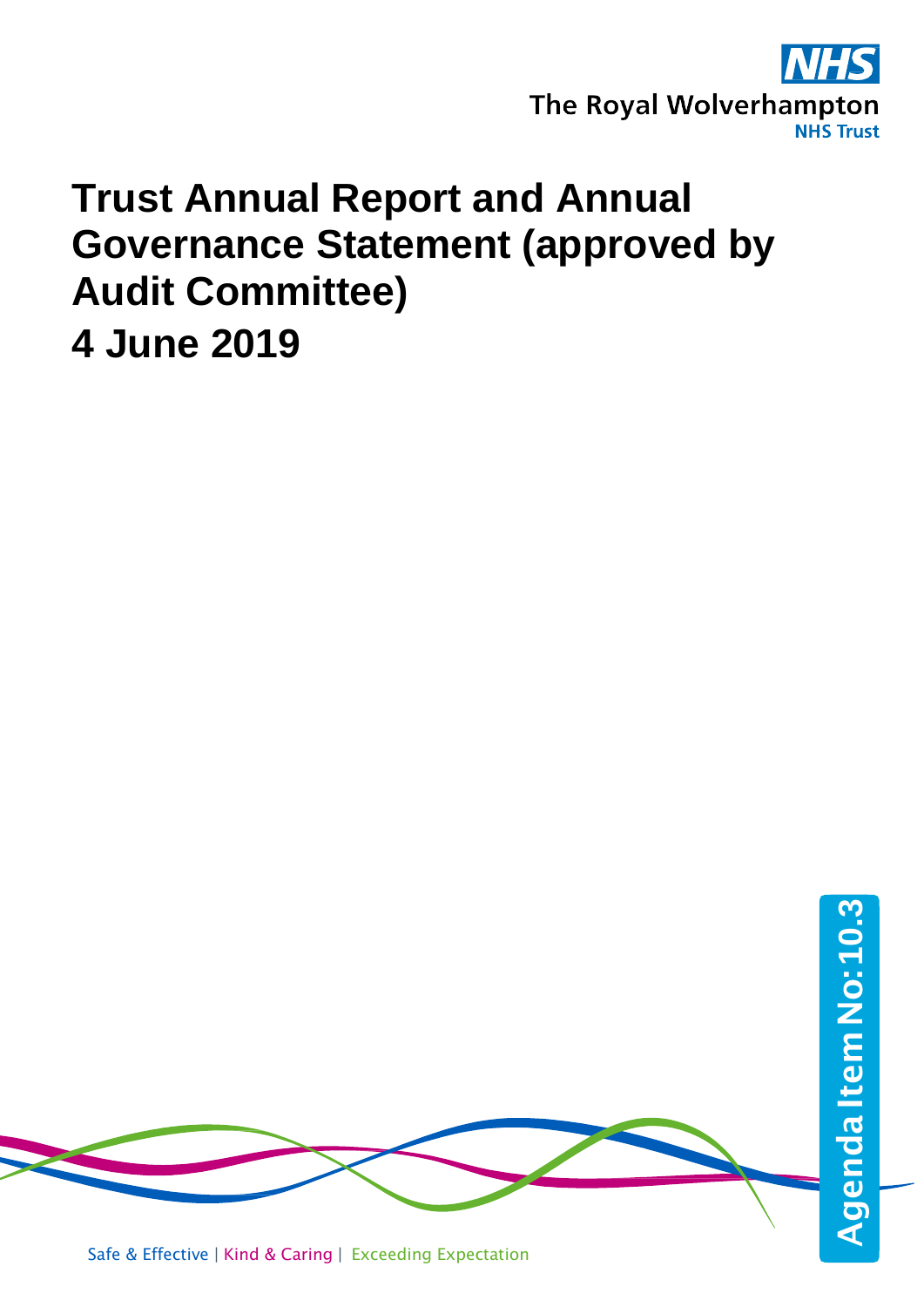

# **Annual Report 2018-2019**



Safe & Effective | Kind & Caring | Exceeding Expectation Page **1** of **91**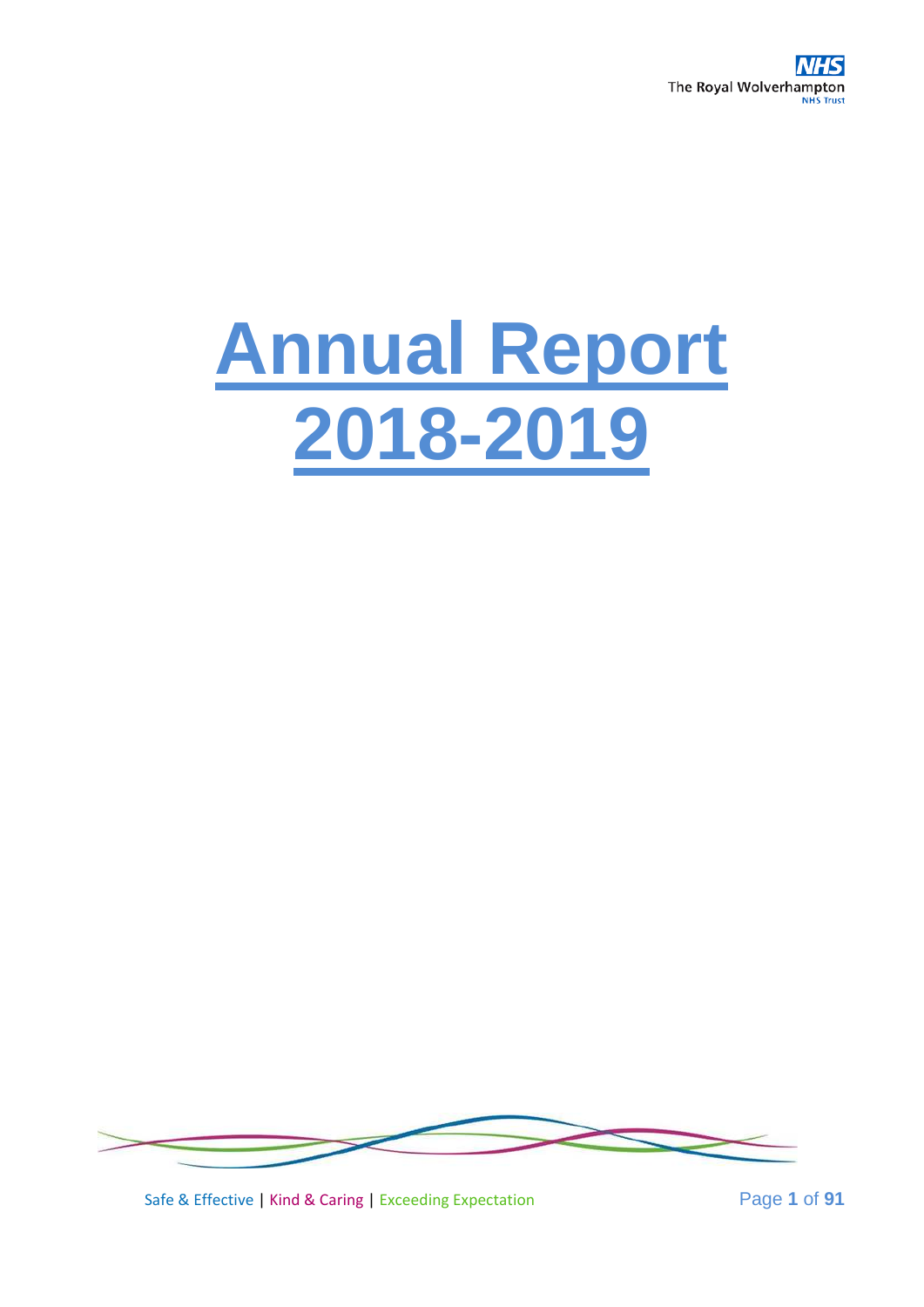## **Content**

|                                                                      | Page |
|----------------------------------------------------------------------|------|
| <b>Introduction</b>                                                  |      |
| Statement by the Chairman                                            | 6    |
| (1) Performance Report                                               | 8    |
| (1a) Performance Report                                              | 8    |
| Statement from the Chief Executive providing his perspective on      | 8    |
| performance over the period                                          |      |
| Statement of the Purpose and Activities of the organisation (what we | 10   |
| do)                                                                  |      |
| Our local population                                                 | 11   |
| Activity Overview 2017/2018                                          | 12   |
| Our Vision and Values                                                | 14   |
| <b>Going Concern</b>                                                 | 14   |
| Performance Summary - What We Achieved                               | 15   |
| (1b) Performance Analysis                                            | 18   |
| Key Financial Performance Information                                | 20   |
| Sustainable Development                                              | 21   |
| Engagement with Public, Patient and Stakeholders                     | 23   |
| Serious Incidents, Never Events                                      | 24   |
| Workforce                                                            | 25   |
| <b>Staff Engagement</b>                                              | 27   |
| Regulation 8, Schedule 2 2017/328 Declaration of Facility Time       | 27   |
| <b>Volunteer Services</b>                                            | 28   |
| The Trust Charity                                                    | 29   |
| (2)<br><b>Accountability Report</b>                                  | 31   |
| (2a) Corporate Governance Report                                     | 31   |
| <b>Directors Report</b>                                              | 31   |
| The Trust Board                                                      | 31   |
| Statement on Disclosure to the Auditors                              | 42   |
| <b>Statement of Accountable Officer Responsibility</b>               | 42   |
| Annual Governance Statement 2018-2019                                | 44   |
| Scope of Responsibility                                              | 44   |
| The Purpose of Significant Internal Control                          | 45   |
| Governance Framework - The Trust Board                               | 45   |
| <b>Trust Board</b>                                                   | 46   |
| <b>Board Committees</b>                                              | 48   |
| <b>Audit Committee</b>                                               | 48   |
| Quality Governance Assurance Committee (QGAC)                        | 49   |
| Finance and Performance Committee (F&PC)                             | 51   |
| Workforce & Organisational Development Committee (WODC)              | 52   |
| Remuneration Committee (Rem. Com.)                                   | 53   |
| <b>Charitable Funds Committee</b>                                    | 53   |



Safe & Effective | Kind & Caring | Exceeding Expectation Page 2 of 91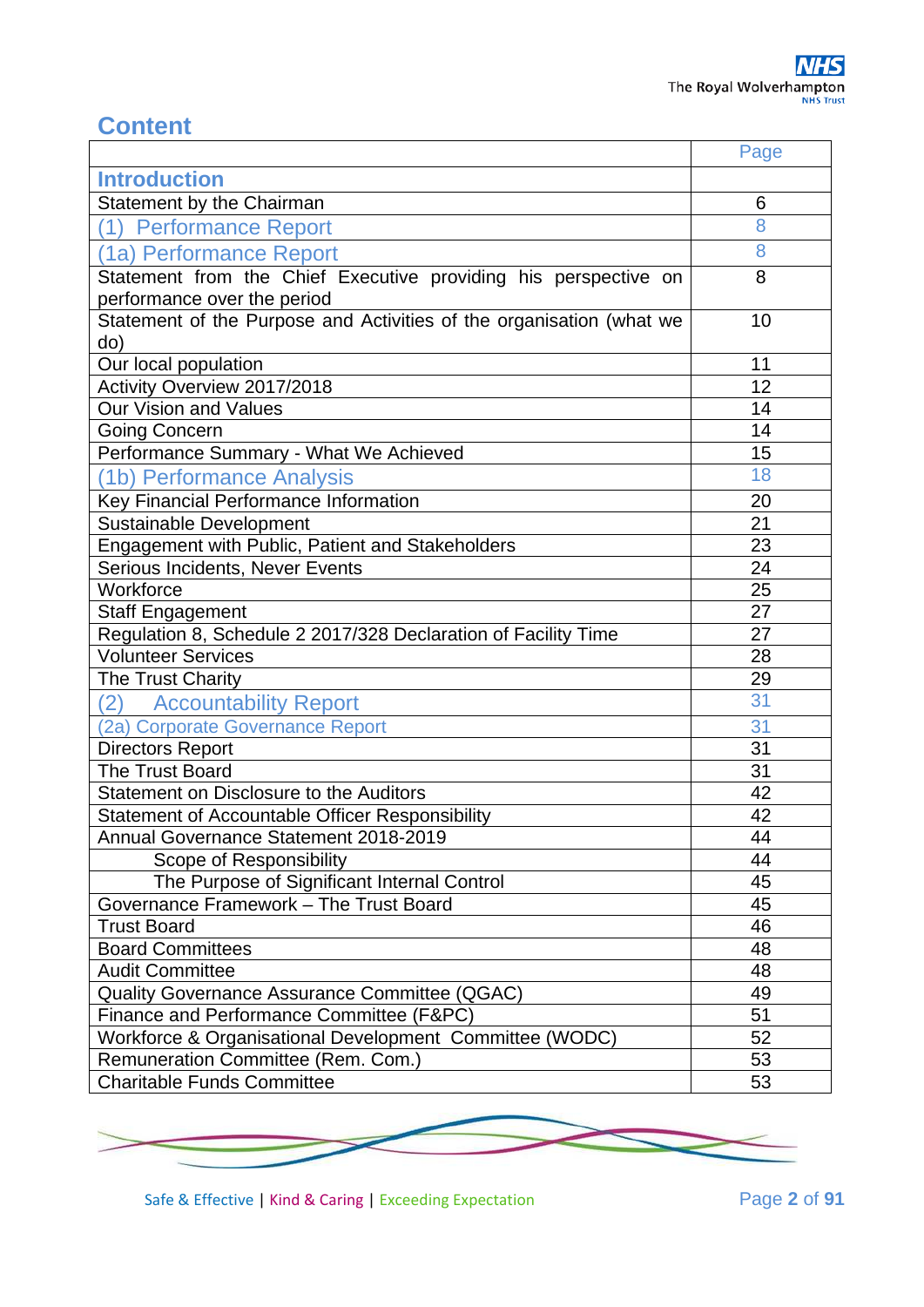| Trust Management Committee (TMC)                                    | 54 |
|---------------------------------------------------------------------|----|
| Freedom To Speak Up                                                 | 55 |
| <b>Capacity to Handle Risk</b>                                      | 56 |
| <b>Risk and Control Framework</b>                                   | 57 |
| Compliant with Registration Requirements of Care Quality Commission | 60 |
| Safe Staffing Compliance - Developing Workforce Safeguards          | 60 |
| Review of Economy, Efficiency & Effectiveness of the use of         | 61 |
| <b>Resources</b>                                                    |    |
| <b>Information Governance</b>                                       | 62 |
| Personal Data Incidents 2017/2018                                   | 63 |
| <b>Annual Quality Report</b>                                        | 65 |
| <b>Operational Performance</b>                                      | 66 |
| <b>Emergency Planning &amp; Resilience</b>                          | 67 |
| <b>Health and Safety</b>                                            | 68 |
| Social Economic Responsibilities: Modern Slavery and Forced         | 68 |
| Labour                                                              |    |
| <b>Annual Declaration</b>                                           | 70 |
| Managing Conflicts of Interest in the NHS                           | 70 |
| <b>Head of Internal Audit Opinion</b>                               | 70 |
| <b>Review of Effectiveness</b>                                      | 71 |
| Conclusion                                                          | 72 |
| (2b) Remuneration and Staff Report                                  |    |
| <b>Staff Report</b>                                                 | 73 |
| Remuneration Report                                                 | 75 |
| Salary and Pension Entitlements of Senior Managers                  |    |
| Remuneration<br>a)                                                  | 76 |
| <b>Pension Benefits</b><br>b)                                       | 77 |
| Off Payroll Engagements<br>C)                                       | 78 |
| (3)<br><b>Financial Statements</b>                                  |    |
| <b>Forward and Financial Performance Overview</b>                   | 80 |
| <b>Cumulative Position</b>                                          | 81 |
| <b>Private Finance Transactions</b>                                 | 81 |
| <b>Better Payment Practice Code</b>                                 | 81 |
| <b>Prompt Payment Code</b>                                          | 81 |
| <b>Staff Sickness Absence</b>                                       | 82 |
| <b>Pension Liabilities</b>                                          | 82 |
| <b>Accounting Policies</b>                                          | 82 |
| <b>Financing</b>                                                    | 83 |
| <b>Auditors</b>                                                     | 83 |
| Statement of Comprehensive Income for the Year Ended 31 March       | 84 |
| 2019                                                                |    |
| Statement of Financial Position as at 31 March 2018                 | 85 |
| Statement of Changes in taxpayers' Equity                           | 87 |
| <b>Information on Reserves</b>                                      | 87 |

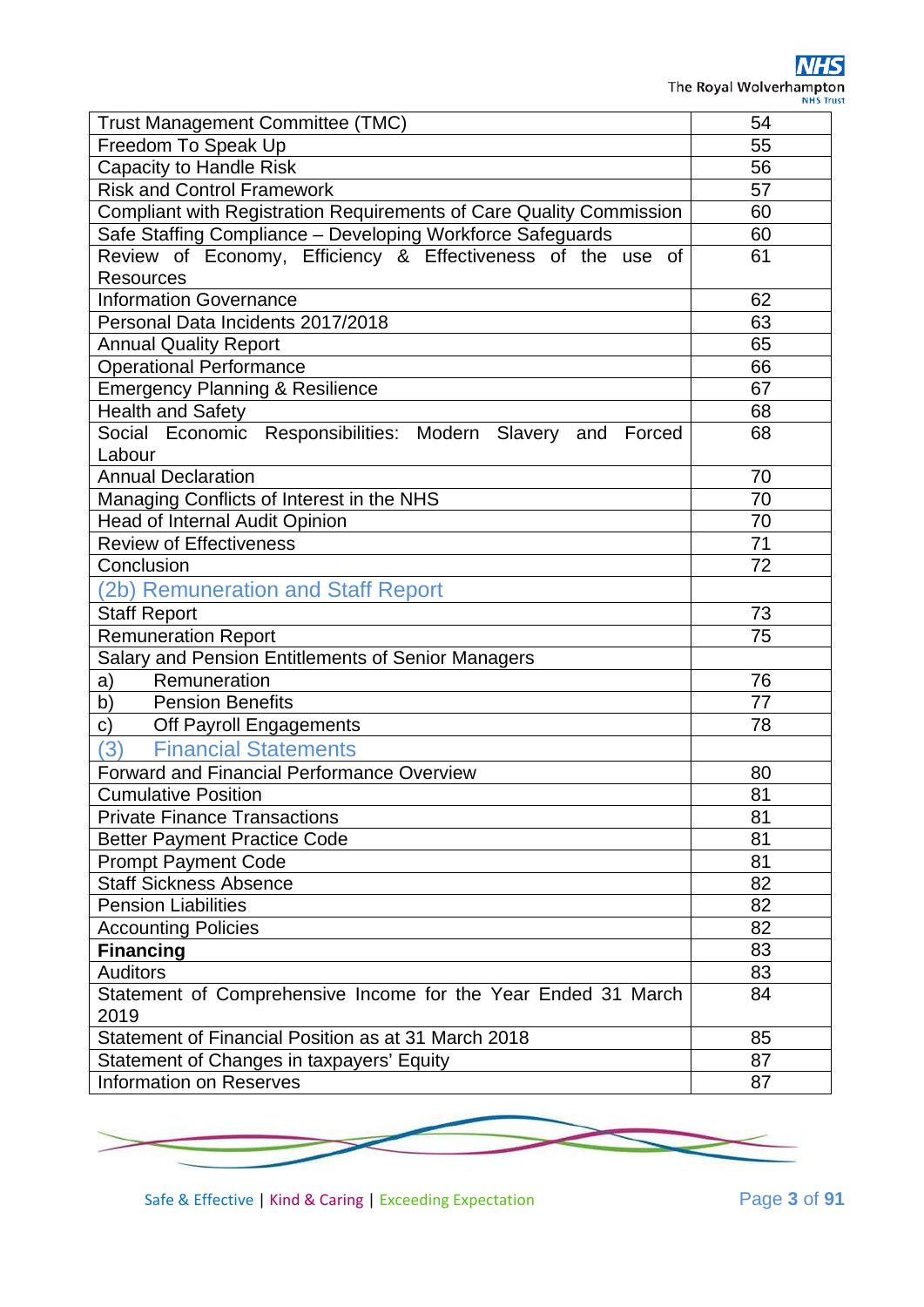**NHS** The Royal Wolverhampton

| Statement of Cash Flow for the Year Ended 31 March 2018              | 88 |
|----------------------------------------------------------------------|----|
| <b>Glossary of Terms</b>                                             | 88 |
| Statement of the Chief Executive's Responsibility as the Accountable | 89 |
| <b>Officer of the Trust</b>                                          |    |
| Statement of Directors' Responsibilities in Respect of the Accounts  | 90 |
| <b>Trust Accounts Consolidation (TAC) Summarisation Schedules</b>    | 91 |



Safe & Effective | Kind & Caring | Exceeding Expectation Page 4 of 91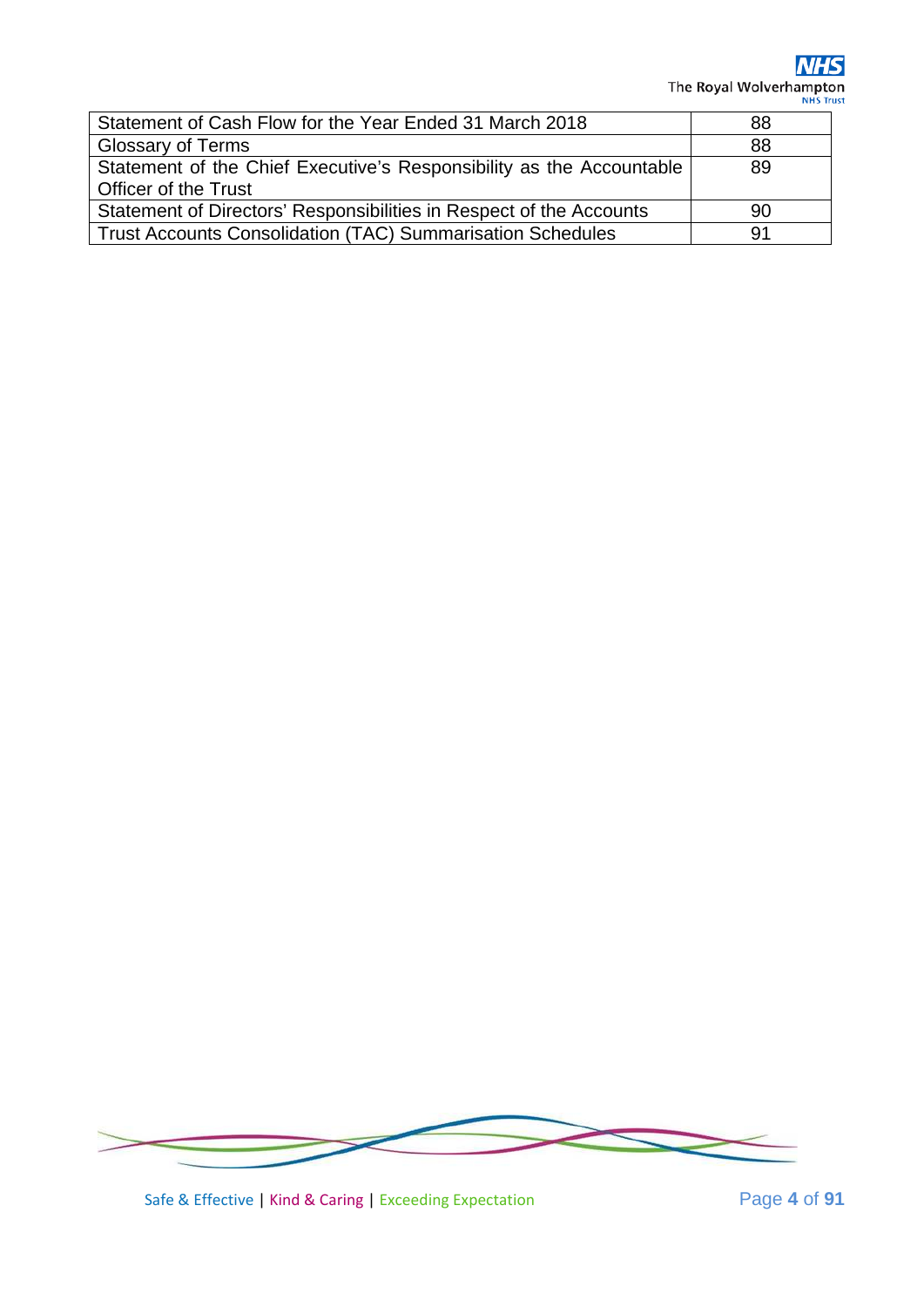| <b>Tables and Graphs</b>                                            |                 |  |  |  |  |  |
|---------------------------------------------------------------------|-----------------|--|--|--|--|--|
| Table 1- Admissions                                                 |                 |  |  |  |  |  |
| Table 2 - Emergency Activity                                        |                 |  |  |  |  |  |
| Table 3 - Referrals                                                 | 13              |  |  |  |  |  |
| Table 4 - Outpatient Attendances                                    | 13              |  |  |  |  |  |
| Table 5 - Community Contacts                                        | 13              |  |  |  |  |  |
| Table 6 - CO <sub>2</sub> Emissions                                 | 23              |  |  |  |  |  |
| Table 7 - Serious Incident Summary, Never Events Incidents          | 24              |  |  |  |  |  |
| Table 8 - Headcount                                                 | 25              |  |  |  |  |  |
| Table 9 - Staff Numbers by Proportion (Trust Board, Senior Managers | 25              |  |  |  |  |  |
| and Other Staff)                                                    |                 |  |  |  |  |  |
| Table 10 - Disability                                               | 26              |  |  |  |  |  |
| Table 11 - Ethnicity                                                | 26              |  |  |  |  |  |
| Table 12 - Regulation 8 Summary                                     | 27              |  |  |  |  |  |
| Table 13 - Board Governance                                         | 47              |  |  |  |  |  |
| Table 14 - Freedom to speak up cases                                | 56              |  |  |  |  |  |
| Table 15 - Information Governance Incidents Reported to Information |                 |  |  |  |  |  |
| <b>Commissioners Officer</b>                                        |                 |  |  |  |  |  |
| Table 16 - Lower Level Information Governance Incidents             | 64              |  |  |  |  |  |
| Table 17 - Data Protection Toolkit Scores                           | 64              |  |  |  |  |  |
| Table 18 - Exit Package by Pay Band 2018-2019                       | 73              |  |  |  |  |  |
| Table 19 - Exit Package by Cost Band 2018-2019                      | $\overline{73}$ |  |  |  |  |  |
| Table 20 - Average Staff Numbers                                    | 74              |  |  |  |  |  |
| Table 21 - Staff Sickness Absence Numbers                           | 74              |  |  |  |  |  |
| Table 22 - Financial Performance Summary                            | 80              |  |  |  |  |  |
| Table 23 - Income and Expenditure Position                          | 81              |  |  |  |  |  |
| Table 24 - Better Payments Practice Code Performance Summary        | 81<br>82        |  |  |  |  |  |
| Table 25 - Staff Sickness Absence                                   |                 |  |  |  |  |  |
| Table 26 - Statement of Comprehensive Income                        |                 |  |  |  |  |  |
| Table 27 - Other Comprehensive Income                               |                 |  |  |  |  |  |
| Table 28 - Financial Performance for the Year                       |                 |  |  |  |  |  |
| Table 29 - Statement of Financial Position                          | 85              |  |  |  |  |  |
| Table 30 - Statement of Changes in taxpayers Equity                 | 87              |  |  |  |  |  |
| Table 31 - Statement of Cash Flow                                   | 88              |  |  |  |  |  |



Safe & Effective | Kind & Caring | Exceeding Expectation Page 5 of 91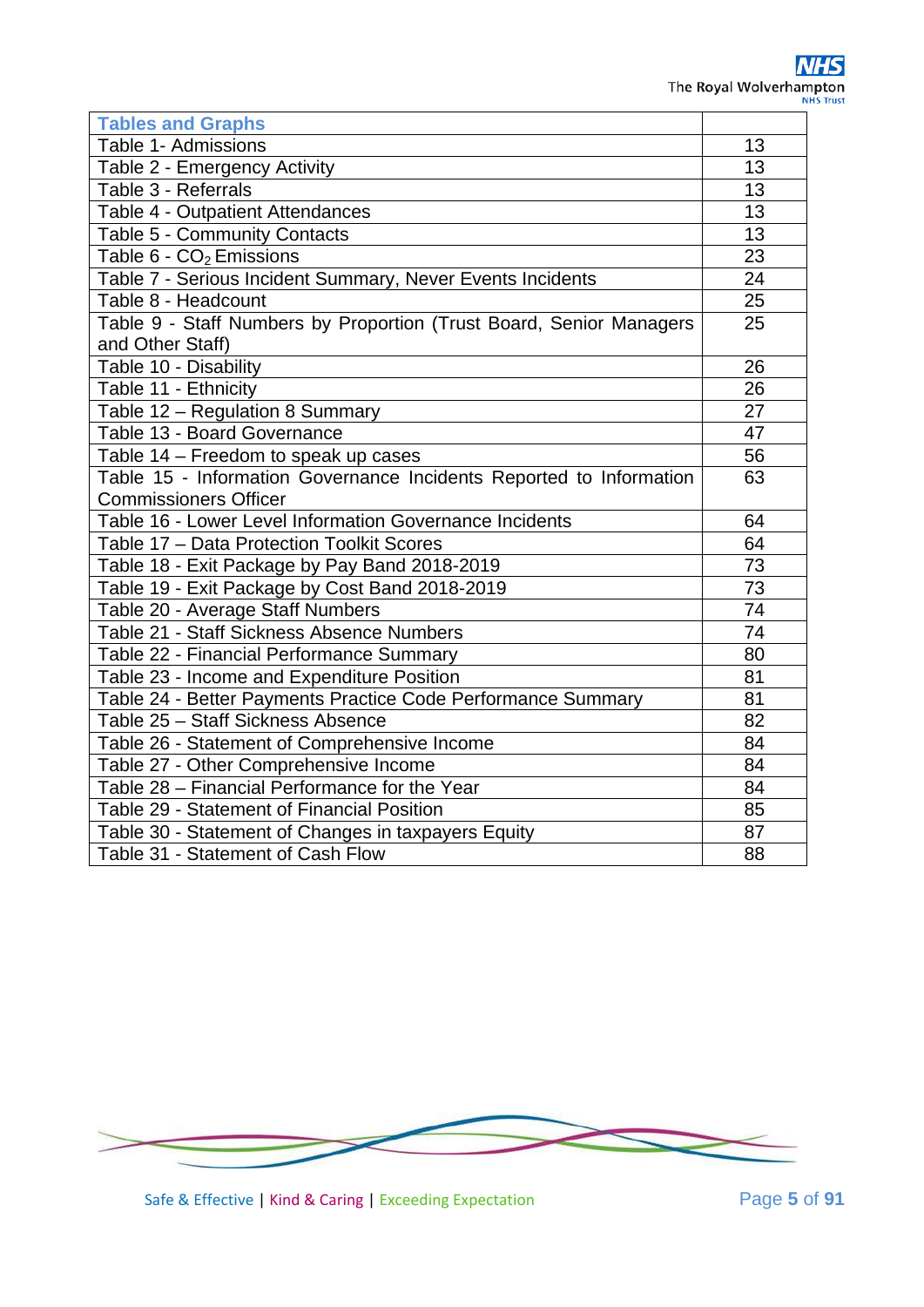## **Introduction**

#### **Statement by the Chairman**

It is a privilege to introduce the Annual Report and Annual Accounts for the period 1 April 2018 to 31 March 2019. This has been another memorable year of successful progress for The Royal Wolverhampton NHS Trust, working in partnership with its many stakeholders.

I will be leaving the Trust at the end of March after serving as a chairman and nonexecutive director for 13 years; the maximum time allowed by statute. Like many others who work at the Trust, it is with great pride that I have undertaken my role as Chairman and to be associated with the Trust over many years. Since I joined in 2006 I have seen many changes and improvements. This year has been no different with the scale and pace of innovation and improvement across the organisation.

For example, work has begun on a multi-million pound expansion of New Cross Hospital's state-of-the-art pathology centre. When finished, the building will provide a central pathology hub, serving The Dudley Group NHS Foundation Trust, Sandwell and West Birmingham Hospitals NHS Trust, The Royal Wolverhampton NHS Trust and Walsall Healthcare NHS Trust. The new 'hub and spoke model' will enable pathology services across the multiple hospital sites to work together more collaboratively than before. This will result in an enhanced service for staff and offers patients a centre of excellence providing all aspects of a quality pathology service.

Our progression in connecting Primary Care practices to the Community and Acute services already established in the Trust has gathered pace this year. Already the gains from this synergy are measurable, including thousands of extra GP appointments per annum, new social prescribing assistance and fewer emergency hospital admissions monthly from the patient cohort covered.

Although performance in some areas has been challenged – particularly urgent and emergency care, and waits for some operations and cancer treatments – the Trust nonetheless compares well to its peers on a wide spectrum of other measurement, and continues to have no regulatory concerns about its quality of care, financial standing or governance. In fact in June we were given a 'Good' rating from the CQC. This is something we are very proud of given the pressure on our staff and services. We have worked hard since the last inspection in 2015 to move from Requires Improvement to Good, and the report outlines this.

Perhaps the most memorable feature of 2018/19 across the whole NHS was the celebrations of 70 years of the NHS. At RWT our staff held tea parties; we had a live radio broadcast from New Cross and were part of a special BBC episode with Denise Lewis, celebrating the NHS.

This report contains many more great details on the very many aspects of a busy year. The services of the Trust are delivered by a wide variety of workforce roles, including employees, apprentices and volunteers, and many others engaged in further professional training or research.



Safe & Effective | Kind & Caring | Exceeding Expectation Page **6** of **91**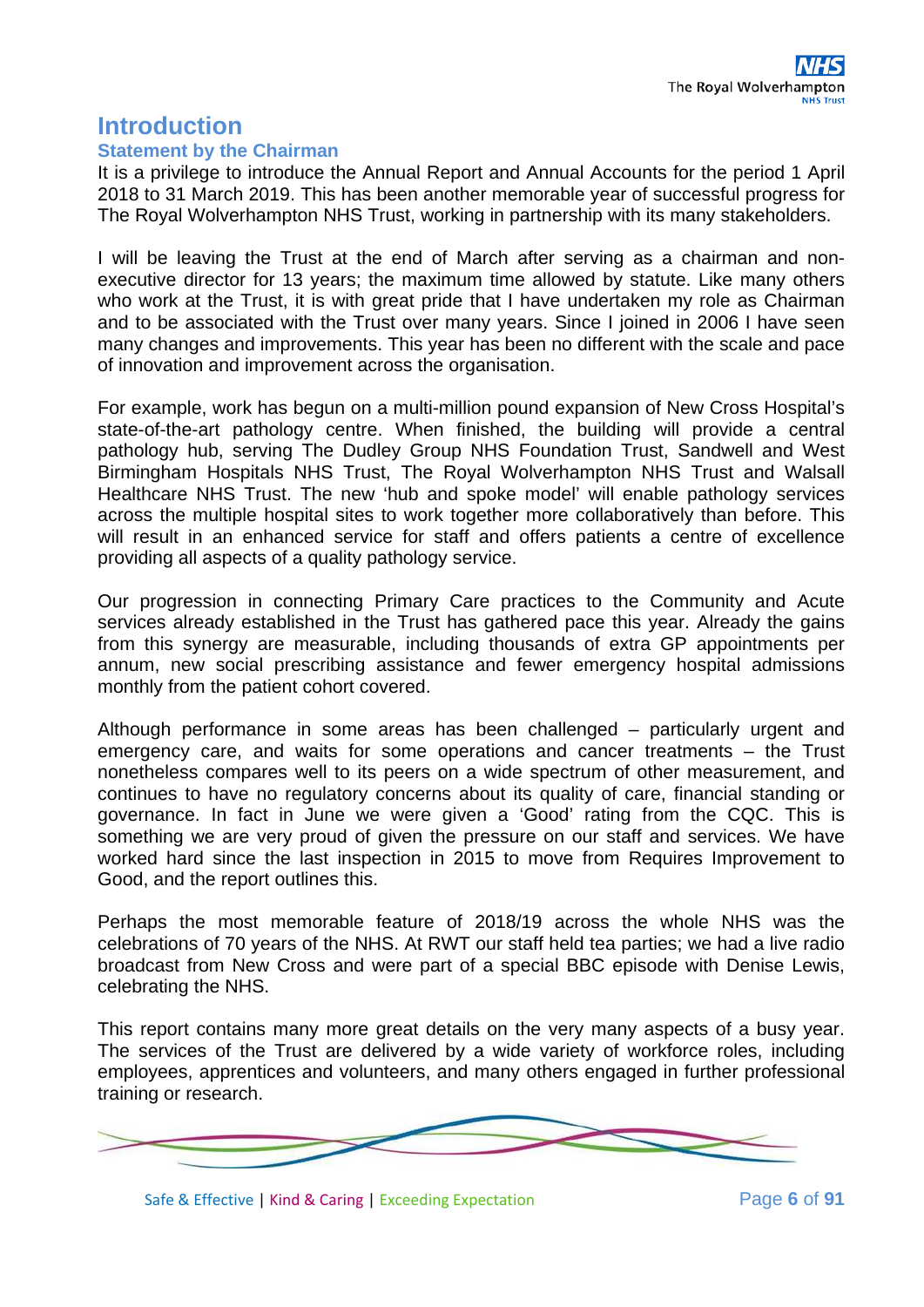The Trust Board met ten times and held a public Annual General Meeting in discharging its responsibility for being accountable to the public and regulators for the strategy, performance and culture of the Trust.

On behalf of the Trust Board during 2018/19 I would personally like to thank every member of staff, whatever their role and contribution, for enabling the delivery of safe, effective and efficient care with the utmost compassion.

[Signature]

**Jeremy Vanes Chairperson**



Safe & Effective | Kind & Caring | Exceeding Expectation Page **7** of **91**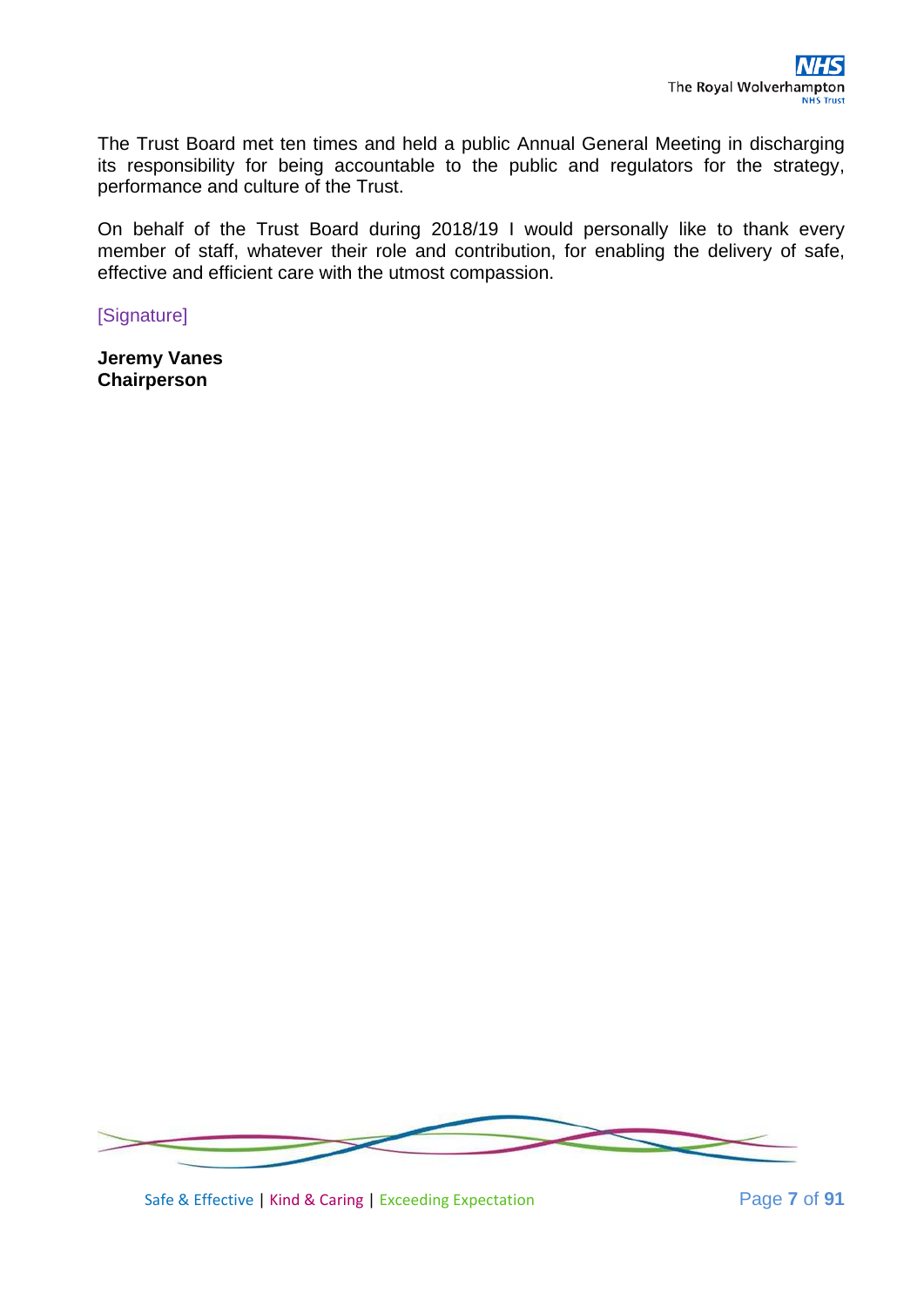## **A - Performance Report**

#### **A1 - Performance Overview**

#### **Statement from the Chief Executive providing his perspective on performance over the period**

Over the last 12 months we have seen the demand on our services increase yet again. Despite the on-going pressures our staff continue to do a brilliant job and I would like to thank each and everyone one of them for their outstanding efforts. Their commitment to high quality care makes our Trust one of the most successful in the area.

We continue to perform well and fulfil our aim to deliver an increasing and better quality range of services to the people of Wolverhampton, Cannock, the wider Black Country and surrounding areas. In June we were rated 'Good' by the Care Quality Commission (CQC) following an inspection. We also received 'outstanding' ratings from the CQC for several services. Some of the areas of outstanding practice included improved outcomes for patients with pressure ulcers and an excellent approach to patient care and dignity within the surgical teams. There were also a number of examples of outstanding practice in maternity service, outpatients department, surgical directorate, medical care and in the urgent and emergency care department. The report emphasises just how 'dedicated, kind, caring and patient focused' staff were and patient feedback was consistently positive. This is by no mean feat given the challenging environment we are in.

Our vertical integration project still continues to go from strength to strength. The programme has helped us work a lot closer with local respected GPs to deliver better patient experience and increase value for the taxpayer and bring together clinicians across the primary, secondary and community care sectors. This year four of our GP practices were rated as 'Good' by the Care Quality Commission (CQC). Alfred Squire Road Health Centre, Lea Road Medical Practice, Warstones Health Centre and West Park Surgery all achieved 'Good' ratings in the 'safe, effective, caring, responsive and well led' categories. We hope to see more practices joining us in the new financial year.

Many innovative ways of providing high quality and effective care have again been implemented. This year we welcomed pathology staff from The Dudley Group NHS Foundation Trust, Sandwell and West Birmingham Hospitals NHS Trust and Walsall Healthcare NHS Trust to the Trust. The four acute Trusts in the Black Country have agreed to work together to have one pathology service. The Black Country Pathology Service is a hub and spoke model with a hub at New Cross Hospital and essential services laboratories (ESLs) at each acute hospital (Russells Hall, Walsall Manor, Midland Metropolitan). This will provide an improved service with extended hours for some services and faster turnaround times.

In July we celebrated 70 years of the NHS. We marked the anniversary by holding tea parties across the Trust and there was a great celebratory atmosphere throughout the Trust. We also recently launched our first ever long-service awards ceremony to mark our longest serving staff's dedication to the NHS. We held the first of three events in March and I was honoured to attend to thank staff and congratulate them on their great achievements.



Safe & Effective | Kind & Caring | Exceeding Expectation Page **8** of **91**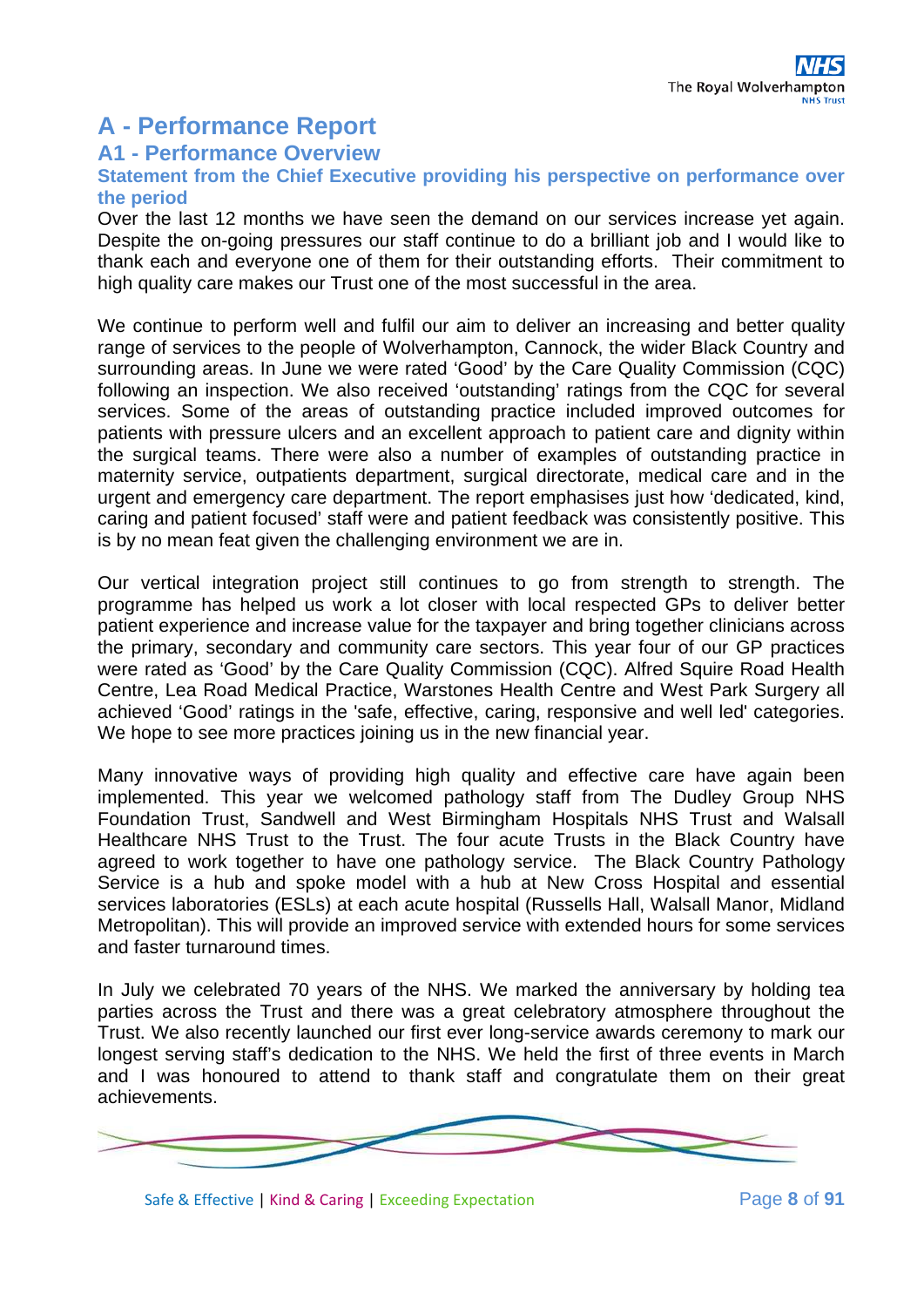A large number of our staff have received national awards this year. Examples include; The Rapid Intervention Team winning the Burdett Nursing Award for their dedication and success in safely caring for acutely unwell patients at home, an inspirational matron winning a NHS Windrush 70 award, a nurse announced as a finalist in the RCNi Nurse Awards and our IP team won Infection Prevention Team of the Year. Not to mention countless other nominations and awards for our staff's hard work and commitment.

Finally, I would like to take this opportunity to thank my good friend and work colleague – Jeremy Vanes – for all his support and guidance. Jeremy left the Trust at the end of March 2019 after serving as a chairman and non-executive director for 13 years; the maximum time allowed by statute. We would not be where we are today without Jeremy's leadership and his dedication to improving patient care. Professor Steve Field CBE will be taking over from Jeremy as our new Chairman and I look forward to working with him.

Our main focus in the coming year is that we are doing everything we can to make sure our patients receive safe care which is high quality, whether they are being treated in one of our hospitals, in a community setting or at home. Whilst I believe there will be many challenges, we are in a very strong position moving forward to keep our focus on doing the right thing for patients and provide the best care possible.

**[Signature]** 

**David Loughton, CBE Chief Executive**

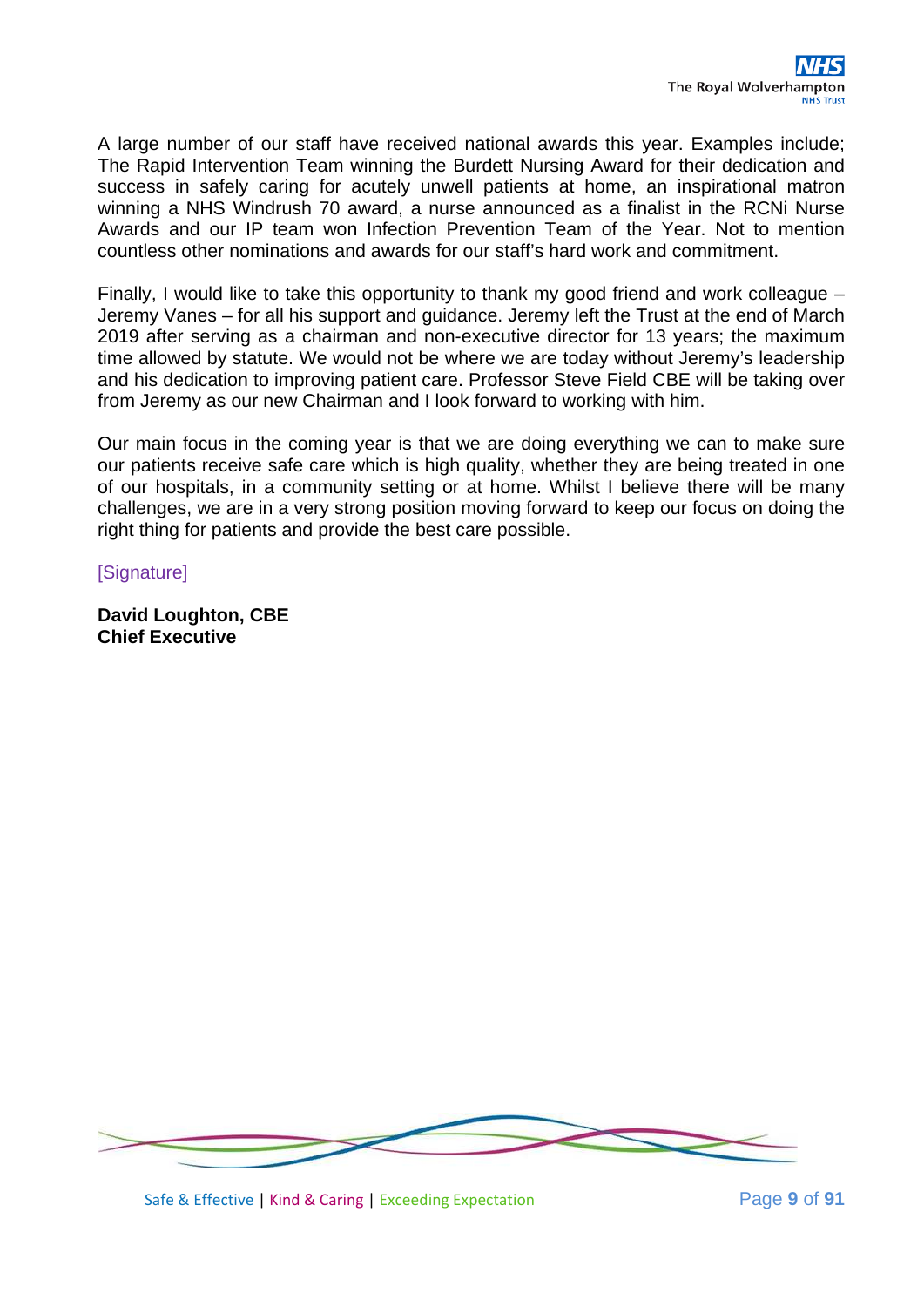#### **Statement of the Purpose and Activities of the Organisation - What we do**

The Royal Wolverhampton NHS Trust is a statutory body which came into existence on 1<sup>st</sup> April 1994 under The NHS Trust (Establishment) Order 1993, No 2574.

We are a major acute, community and primary care Trust providing a comprehensive range of services for the people of Wolverhampton, the wider Black Country, South Staffordshire, North Worcestershire and Shropshire. The Trust gained Cancer Centre status in 1997, were designated as the 4<sup>th</sup> Regional Heart & Lung Centre during 2004/05, and we are designated as the only specialist services tier 2 hospital in the Black Country.

We are the largest teaching hospital in the Black Country providing teaching and training to more than 130 medical students on rotation from the University of Birmingham Medical School. We also provide training for nurses, midwives and allied health professionals through well-established links with the University of Wolverhampton. During 2014 the Trust was established as the Host for the Clinical Research Network: West Midlands. On 1<sup>st</sup> November 2014 we acquired services and assets, including Cannock Chase Hospital, from the Mid Staffordshire NHS Foundation Trust.

From 1<sup>st</sup> June 2016 we entered into an agreement with certain Wolverhampton GP practices for a pilot model of vertical integration of services. As at March 2019, eight GP Practices are now part of the Trust. This means that we are directly responsible for the delivery of primary care. This vertical integration programme offers a unique opportunity to redesign services from initial patient contact, through ongoing management to end of life care.

From 1<sup>st</sup> April 2018 the Black Country Pathology Service (BCPS) came about as a result of four acute Trusts in the Black Country agreeing to work together to have one pathology service serving The Dudley Group NHS Foundation Trust, Sandwell & West Birmingham Hospitals NHS Trust, Walsall Healthcare NHS Trust and The Royal Wolverhampton NHS Trust. This service is a hub and spoke model with the main hub being located at New Cross Hospital, Wolverhampton.

We are one of the largest acute and community providers in the West Midlands providing c800 beds at our New Cross site (including intensive care beds and neonatal cots).

From April 2018, following a £2.4m development, we will also open a specialist Hyper Acute Stroke Unit (HASU) at New Cross Hospital. The new Stroke unit provided an additional 15 beds, bringing the total number of stroke beds to 39 and will provide an HASU care for both Wolverhampton and Walsall residents. This has improved the standard of clinical care for stroke patients at Walsall and Wolverhampton as we are able to provide comprehensive care across 7 days, an onsite stroke specialist for 12 hours and daily Transient Ischaemic Attack (TIA) clinics. There are a further 56 rehabilitation beds at West Park Hospital, and 54 beds at Cannock Chase Hospital.



Safe & Effective | Kind & Caring | Exceeding Expectation Page 10 of 91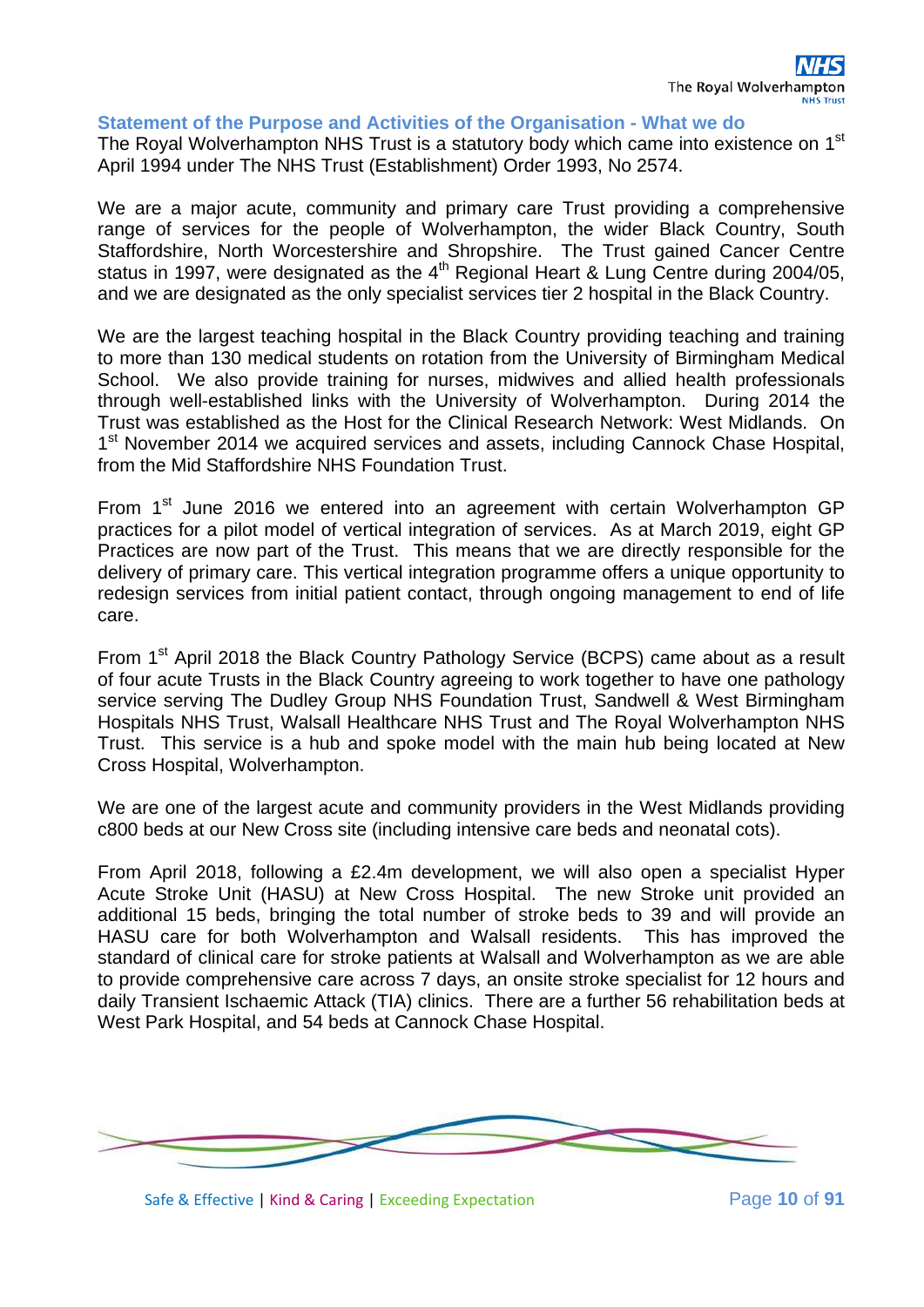We are the largest employer in Wolverhampton, with more than 8,000 staff, providing services from the following locations:

- New Cross Hospital Secondary and tertiary services, Maternity, Accident & Emergency, Critical Care and Outpatients.
- West Park Hospital Rehabilitation, Inpatient and Day Care services, Therapy services, and Outpatients.
- Community Services More than 20 community sites providing services for children and adults, Walk-in Centres, and Therapy and Rehabilitation services.
- Cannock Chase Hospital General Surgery, Orthopaedics, Breast Surgery, Urology, Dermatology, and Medical Day Case investigations and treatment (including Endoscopy).
- Primary Care eight GP practices have now joined us across Wolverhampton and Staffordshire.
- BCPS The centre carries out tests such as; fertility tests, blood/urine analysis, tests for infection and detecting cancer.

#### **Our Local Population – some public health indicators**

Our New Cross site resides in the heart of a diverse city with a CCG registered population of 262,000 people. Recognising the close proximity to neighbouring areas, the wider population that we serve is closer to 470,000. This covers patients from across the three Staffordshire CCGs (South East Staffordshire and Seisdon Peninsula, Cannock Chase and Stafford & Surrounds), Walsall, and, to a lesser extent, patients from other areas of the Black Country and Shropshire.

The creation of the Black Country Pathology Service (BCPS) came about as a result of the four acute Trusts in the Black Country agreeing to work together to have one pathology service serving The Dudley Group NHS Foundation Trust, Sandwell & West Birmingham Hospitals NHS Trust, Walsall Healthcare NHS Trust and The Royal Wolverhampton NHS Trust. This service is a hub and spoke model with the main hub being located at New Cross Hospital, Wolverhampton, and essential services laboratories (ESLs) at each acute hospital (Russell's Hall, Walsall Manor and Midland Metropolitan). As a result the BCPS now serves the 1.4 million people who reside in the Black Country.

The Office of National Statistics (ONS) estimates that the population of Wolverhampton will grow to 264,000 in 2020 and 268,000 by 2024, an overall increase of 5%. The population of Cannock Chase will grow slightly from 99,000 in 2014 to 100,000 in 2019 and 102,000 in 2024, an increase of 3%.

Whilst the current age profile shows a slight outlier in terms of national comparison for the number of children (19.7% v 18.9%) and fewer older people (15.7% v 16.4%) compared to England respectively, the ONS projections demonstrate that this trend is likely to change, and Wolverhampton will begin to close this gap.



Safe & Effective | Kind & Caring | Exceeding Expectation Page 11 of 91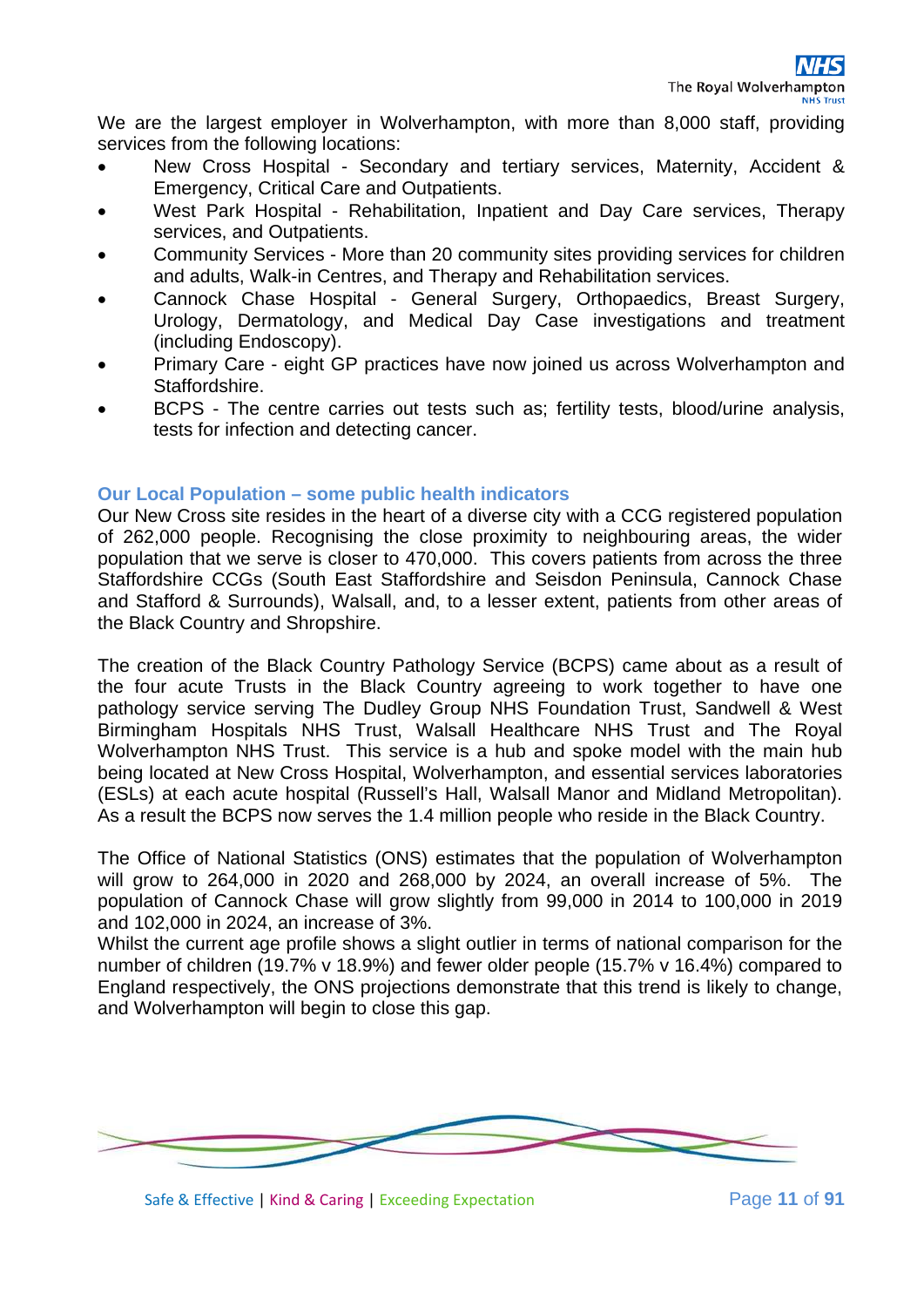The key demographic and Health indicators for Wolverhampton are identified below:

| White: 68% (with a growing population from Eastern Europe)<br>BME: 32% (higher than the national average of 14.3%)<br>BME 0-15: total 49,423 Wolverhampton of which 55.3% White British and 44.7%<br>BME (from Wolverhampton Equalities Analysis 2014 (most recent available).                                         |
|------------------------------------------------------------------------------------------------------------------------------------------------------------------------------------------------------------------------------------------------------------------------------------------------------------------------|
| Based on 2010-12 figures:<br>Males: 77.4 years                                                                                                                                                                                                                                                                         |
| Females: 81.7 years<br>2 years lower than national average                                                                                                                                                                                                                                                             |
| Disability-free life expectancy:<br>Males: 58 years (3 years lower than national average)<br>Females: 61 years (2 years lower than national average)                                                                                                                                                                   |
| 21st most deprived local authority and expected to worsen. 51.1% of population<br>amongst the 20% most deprived nationally<br>Life expectancy gap between the most and least deprived:<br>Males: 7 years<br>Females: 3 years                                                                                           |
| 27.7% suffer from one or more LTCs<br>Single greatest cause of years of life lost: Cardiovascular Disease                                                                                                                                                                                                              |
| 7.7 per 1000 live births (Highest in England. England average - 4.3)<br>Infant mortality in Wolverhampton is 10th highest compared to other local<br>authorities and is significantly higher compared to England average<br>Data taken from Health Profile 2016 and 2017, Public Health England and Wolverhampton JSNA |
|                                                                                                                                                                                                                                                                                                                        |

#### **Activity Overview 2018-2019**

Following agreement in 2017/18 there was a planned increase in the number of maternity admissions and births. This is due to a number of reasons including a growth in the number of mothers from the Wolverhampton/Staffordshire border choosing to give birth at RWT, alongside a formal agreement to support 500 mothers who were diverted to New Cross hospital from Walsall Healthcare whilst work was taking place at the Manor Hospital site to improve the estate and staffing resources. During 2018/19 the trust had to limit the number of births for safety reasons which has resulted in a slight decline in activity.

2018/19 also saw an increase in emergency admissions, this follows an agreed change in patient pathways which sees suspected stroke patients who would previously have gone to Walsall Manor Hospital now coming to New Cross Hospital.

During the 2016/17 financial year, the Trust took the decision to migrate community activity data so that it is now recorded within the same patient administration system as acute activity. As a result we are now able to provide activity summary tables that combine acute and community activity for Inpatient and Outpatient services. Service contacts that occur outside of hospital sites in community settings are still outlined separately.

Vocare are a private provider delivering a GP led Urgent Care service within the New Cross Urgent and Emergency Care Centre, since November 2016. Vocare numbers for 2017/18 represent its first full financial year in operation.



Safe & Effective | Kind & Caring | Exceeding Expectation Page 12 of 91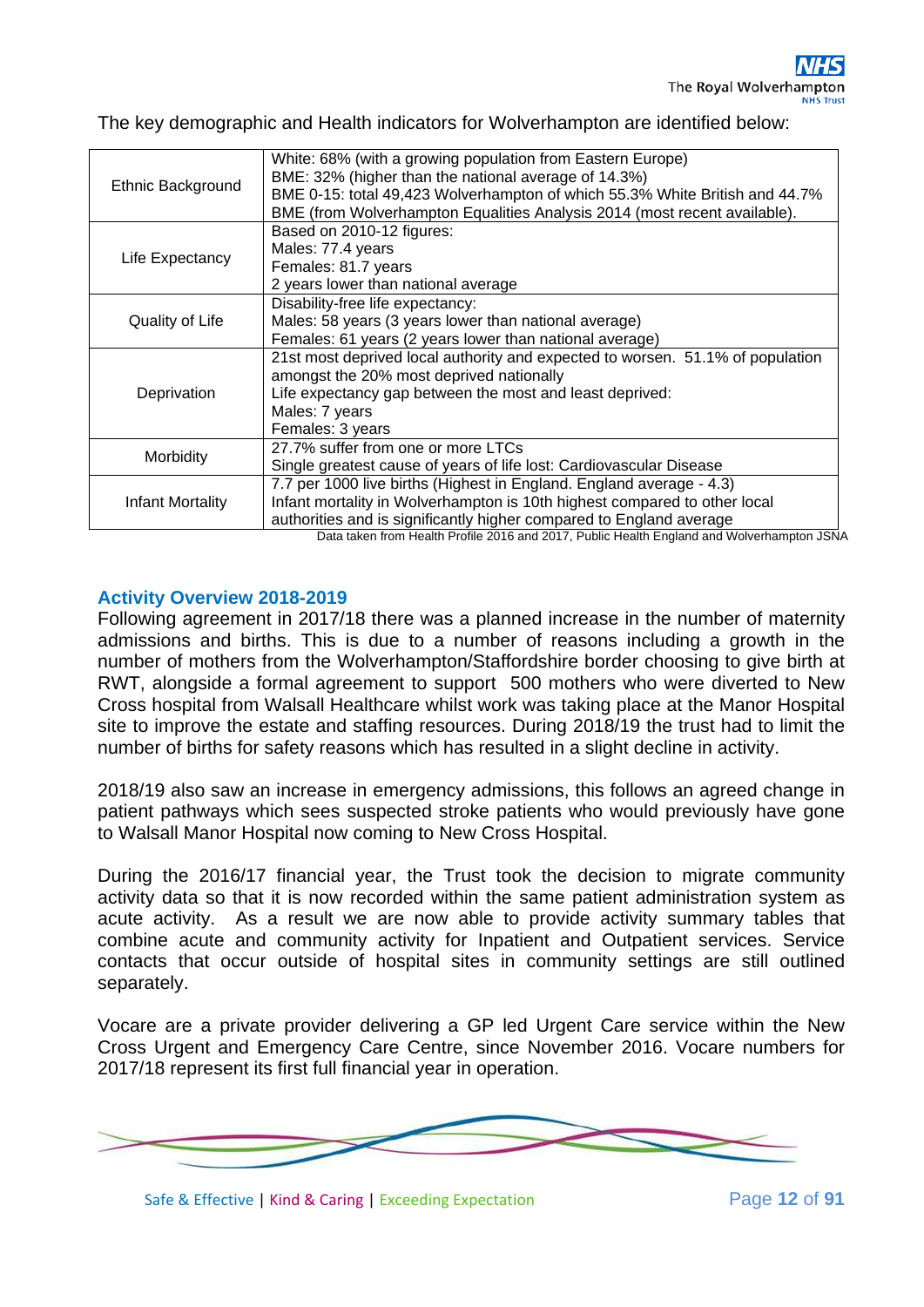Trust activity is summarised in the tables below:

#### **Table 1 Admissions**

| <b>Admissions</b>       |              |                |           |           |           |           |                        | Percentage difference  |                        |                       |
|-------------------------|--------------|----------------|-----------|-----------|-----------|-----------|------------------------|------------------------|------------------------|-----------------------|
|                         |              | Year 2014/2015 | 2015/2016 | 2016/2017 | 2017/2018 | 2018/2019 | $2014/15 -$<br>2015/16 | $2015/16 -$<br>2016/17 | $2016/17 -$<br>2017/18 | $2017/18-$<br>2019/19 |
| Admission Method:       |              |                |           |           |           |           |                        |                        |                        |                       |
| Emergency*              |              | 38,698         | 40,921    | 39,902    | 38,577    | 39,206    | 5.7%                   | $-2.5%$                | $-3.3%$                | 1.6%                  |
| Planned Overnight Stays |              | 7,732          | 7,874     | 7,597     | 7,193     | 7,392     | 1.8%                   | $-3.5%$                | $-5.3%$                | 2.8%                  |
| Planned Day Admissions  |              | 47,254         | 58,774    | 61,252    | 61,469    | 61,338    | 24.4%                  | 4.2%                   | 0.4%                   | $-0.2%$               |
| Regular Day Admissions  |              | 30,553         | 30,843    | 30,694    | 30,459    | 31,481    | 0.9%                   | $-0.5%$                | $-0.8%$                | 3.4%                  |
| Transfers (in)          |              | 936            | 738       | 550       | 599       | 418       | $-21.2%$               | $-25.5%$               | 8.9%                   | $-30.2%$              |
| Maternity               |              | 9,364          | 9,845     | 11,356    | 11,458    | 11,064    | 5.1%                   | 15.3%                  | 0.9%                   | $-3.4%$               |
| <b>Births</b>           |              | 4,199          | 4,567     | 5,066     | 5,311     | 5,059     | 8.8%                   | 10.9%                  | 4.8%                   | $-4.7%$               |
|                         | <b>Total</b> | 138,736        | 153,562   | 156,417   | 141,672   | 155,958   | 10.7%                  | 1.9%                   | $-9.4%$                | 10.1%                 |

*\*Emergency admission numbers have been recalculated so that only admissions to wards are included.* 

#### **Table 2 Emergency Activity**

| <b>Emergency Activity</b>          |         |                          |         |         |         |       | <b>Percentage difference</b> |       |         |
|------------------------------------|---------|--------------------------|---------|---------|---------|-------|------------------------------|-------|---------|
| New Cross A&E (Type1)              | 117,290 | 127.906                  | 131,134 | 133,328 | 138,906 | 9.1%  | 2.5%                         | 1.7%  | 4.2%    |
| <b>GP Urgent Care Centre</b>       |         | $\overline{\phantom{a}}$ | 31,131  | 48,690  | 48,583  |       |                              | 56.4% | $-0.2%$ |
| Phoenix Walk in Centre Attendances | 36,740  | 38,824                   | 38,975  | 40,225  | 37,485  | 5.7%  | 0.4%                         | 3.2%  | $-6.8%$ |
| Cannock Minor Injuries Unit        | 1.115   | 13.124                   | 14.207  | 15.345  | 15,722  |       | 8.3%                         | 8.0%  | 2.5%    |
| <b>Total</b>                       | 155.145 | 179.854                  | 215,447 | 237,588 | 240,696 | 15.9% | 19.8%                        | 10.3% | 1.3%    |

#### **Table 3 Referrals**

| Referrals  |       |         |         |         |         |         | <b>Percentage difference</b> |       |      |      |
|------------|-------|---------|---------|---------|---------|---------|------------------------------|-------|------|------|
| <b>New</b> |       | 273,624 | 332.621 | 373.881 | 376.556 | 381,283 | 21.6%                        | 12.4% | 0.7% | 1.3% |
|            | Total | 273.624 | 332,621 | 373,881 | 376.556 | 381,283 | 21.6%                        | 12.4% | 0.7% | 1.3% |

#### **Table 4 Outpatient Attendances**

| <b>Outpatient (Attendances)</b> |              |         |         |         |         |         |       | <b>Percentage difference</b> |         |         |
|---------------------------------|--------------|---------|---------|---------|---------|---------|-------|------------------------------|---------|---------|
| <b>Patient Type:</b>            |              |         |         |         |         |         |       |                              |         |         |
| New                             |              | 191,070 | 230,661 | 258,287 | 252,738 | 252,295 | 20.7% | 12.0%                        | $-2.1%$ | $-0.2%$ |
| Review                          |              | 434.719 | 509,521 | 542,279 | 520,585 | 524,754 | 17.2% | 6.4%                         | $-4.0%$ | 0.8%    |
|                                 | <b>Total</b> | 619,740 | 740,182 | 800,566 | 773.323 | 777,049 | 19.4% | 8.2%                         | $-3.4%$ | 0.5%    |

|       | <b>Percentage difference</b> |         |         |
|-------|------------------------------|---------|---------|
|       |                              |         |         |
| 20.7% | 12.0%                        | $-2.1%$ | $-0.2%$ |
| 17.2% | 6.4%                         | $-4.0%$ | 0.8%    |
| 19 4% | 8.2%                         | $-3.4%$ | በ 5%    |

#### **Table 5 Community Contacts Community Contacts**

| <b>COMMITTED CONTRACTS</b> |              |         |         |                                                        |         |         |                                  |         |                        |                       |
|----------------------------|--------------|---------|---------|--------------------------------------------------------|---------|---------|----------------------------------|---------|------------------------|-----------------------|
|                            |              |         |         | Year 2014/2015 2015/2016 2016/2017 2017/2018 2018/2019 |         |         | $2014/15 - 2015/16 -$<br>2015/16 | 2016/17 | $2016/17 -$<br>2017/18 | $2017/18-$<br>2019/19 |
| First                      |              | 54,020  | 56,133  | 59,660                                                 | 53,203  | 55,766  | 3.9%                             | 6.3%    | $-10.8%$               | 4.8%                  |
| Subsequent                 |              | 463.355 | 458.122 | 447.860                                                | 428.370 | 421,288 | $-1.1%$                          | $-2.2%$ | $-4.4%$                | $-1.7%$               |
|                            | <b>Total</b> | 517,375 | 514,255 | 507.520                                                | 481.573 | 477,054 | $-0.6%$                          | $-1.3%$ | $-5.1%$                | $-0.9%$               |

| $2014/15 -$<br>2015/16 | $2015/16 -$<br>2016/17 | 2016/17-<br>2017/18 | $2017/18-$<br>2019/19 |
|------------------------|------------------------|---------------------|-----------------------|
| 3.9%                   | 6.3%                   | $-10.8%$            | 4.8%                  |
| $-1.1%$                | $-2.2%$                | $-4.4%$             | $-1.7%$               |
| $-0.6%$                | $-1.3%$                | $-5.1%$             | $-0.9%$               |



Safe & Effective | Kind & Caring | Exceeding Expectation Page 13 of 91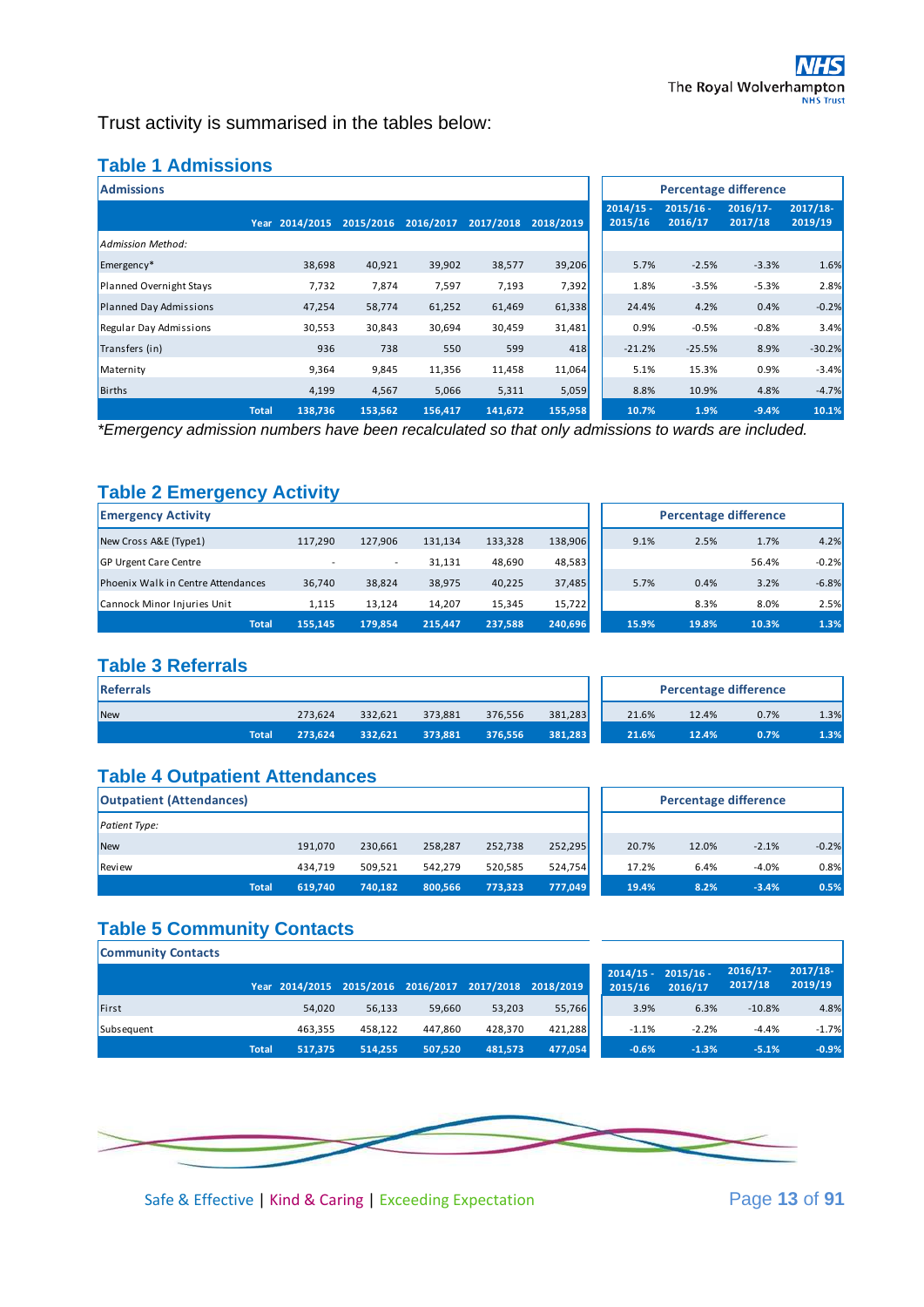#### **Our Vision and Values**

Recognising our continued evolution and the pioneering work around integration with primary care, the Trust has refreshed the Strategy, Vision and Strategic objectives to<br>ensure absolute consistency across the organisation. We have reaffirmed our ensure absolute consistency across the organisation. commitment to the Trust Values and have incorporated a stronger message around the communities with which we work within our Vision.

#### **Our Values:**

- **Safe and Effective** We will work collaboratively to prioritise the safety of all within our care environment.
- **Kind and Caring** We will act in the best interest of others at all times.
- **Exceeding Expectation** We will grow a reputation for excellence as out norm.

#### **Trust Strategic Objectives 2018-2021:**

- To have an effective and well integrated health and care system that operates efficiently.
- Proactively seek opportunities to develop our services.
- Create a culture of compassion, safety and quality.
- Attract, retain and develop our staff and improve employee engagement.
- Maintain financial health appropriate investment to patient services.
- Be in the top 25% for key performance measures.

Our risk and assurance framework is more fully described in the Annual Governance statement.

The Trust Board has identified a number of key risks to the achievement of its strategic objectives in 2018/19:

- Workforce Recruitment and retention of staff across the Trust and in particular the future pipeline of nursing and medical staff.
- That there is a failure to deliver recurrent CIP's.
- That the deficit plan (before Sustainability and Transformation Funds) for 2018- 2019 is not achieved and the medium term financial plan fails to bring the Trust back to surplus.
- That the Trust fails to generate sufficient cash to pay for its commitments.
- The high SHMI could reduce the confidence in the quality of care the Trust provides

#### **Going Concern**

It is clear that the Trust should account on a going concern basis as there is no case for the Trust ceasing the provision of services, evidenced by published documents with regard to the 2018-2019 Financial and Performance Plan, as well as other strategic documentation.

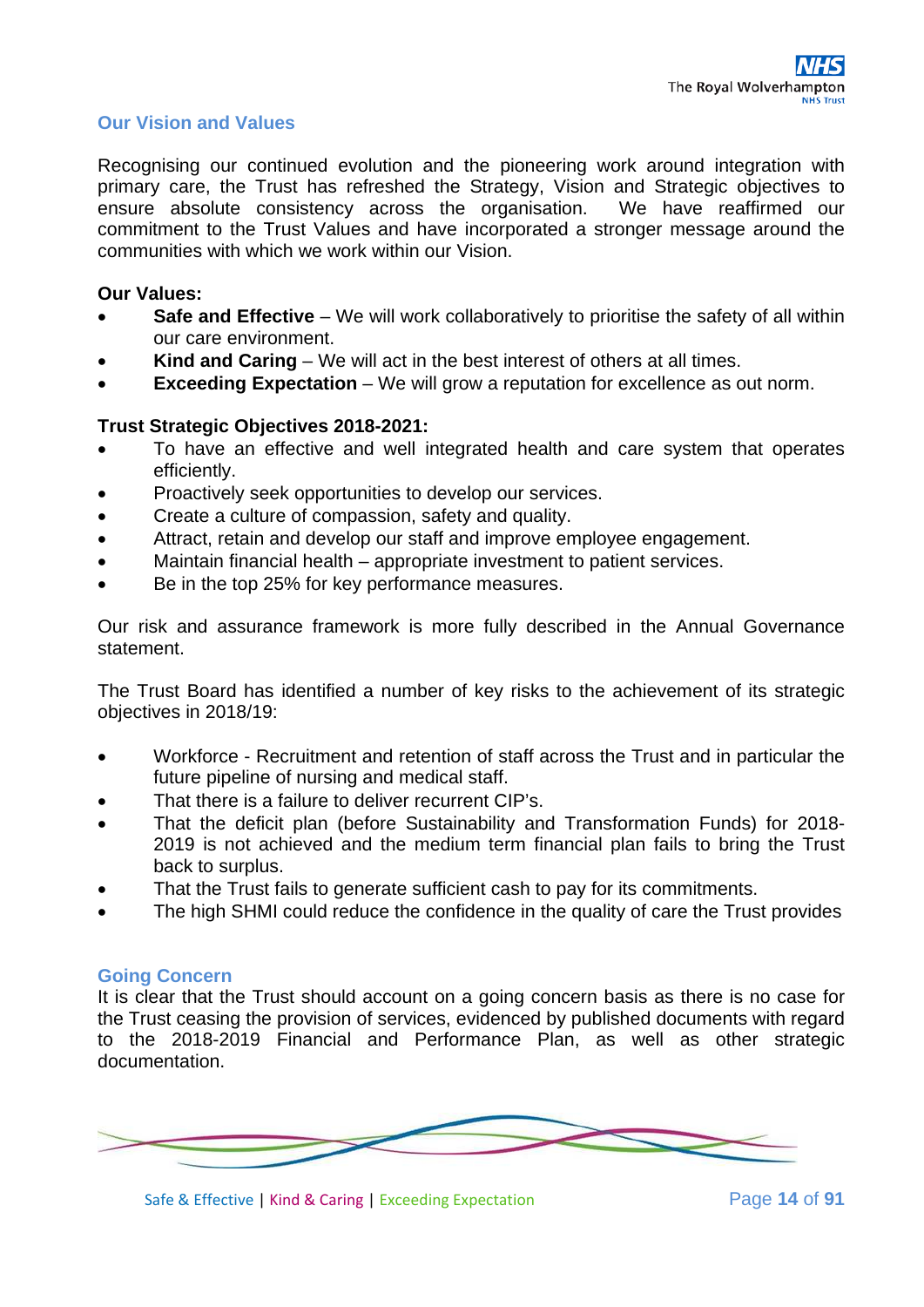As an existing trading entity, the Trust is not likely to be wound up and as such, it can be concluded that the Trust is a going concern. This is reaffirmed by the Trust's Statement of Financial Position as at 31 March 2019.

#### **What We Achieved – Performance Summary 2018-2019**

As a truly integrated organisation, we provide a whole range of services covering primary, secondary and community care, across a number of sites and locations. The only way we can maintain good clinical care is through the excellent support and commitment from all of our staff, including the grounds and estates maintenance, transport, portering, catering, housekeeping, IT, corporate services such as finance, business development and human resources, governance, procurement, security, and the mortuary. Taken together, it is the combined effort of every member of staff, whatever their role, which enables the Trust to provide high quality and effective services.

#### **Some of key achievements over the past 12 months are:**

The Royal Wolverhampton NHS Trust has been rated 'Good' by the Care Quality Commission (CQC) following our inspection which took place between February and March 2018. The CQC published their report in June 2018 showing that the Trust had made significant improvements since its last inspection in 2015. RWT is now rated as 'Good' overall as well as achieving 'Good' ratings in the 'effective, caring, responsive and well led' categories.

The Trust's security team have invested almost £250,000 on safety measures and have won a top national award. The team were announced as the winners of the prestigious 'Hospital Security Award' at the Health Business Awards 2018 in London.

Four of the Trust's 8 GP Practices were inspected by the Care Quality Commission in July 2018 and were rated as 'Good'. During the visit inspectors said the staff in all practices treated patients with compassion, kindness, dignity and respect. In addition, feedback from patients was positive about the way staff treat people.

The Infection Prevention Team continues to demonstrate excellence in their field and were honoured at the national awards ceremony with the top accolade. The IP Team won 'Infection Prevention Team of the Year' at the Infection Prevention Society Gala Awards.

The nurse recruitment team won an award for improving the recruitment experience of international nurses. The team beat nine other shortlisted trusts across the country to the top spot at the Nursing times Workforce Summit and Awards in London.

One of the Trust's GP practices made simple but important changes during 2018/19 to become a 'Dementia Friendly' practice. This has made the service more accessible to people living with dementia and their carers. This included enabling all staff to become Dementia Friends, improving signage and developing a register of patients who may need reminding of upcoming appointments.

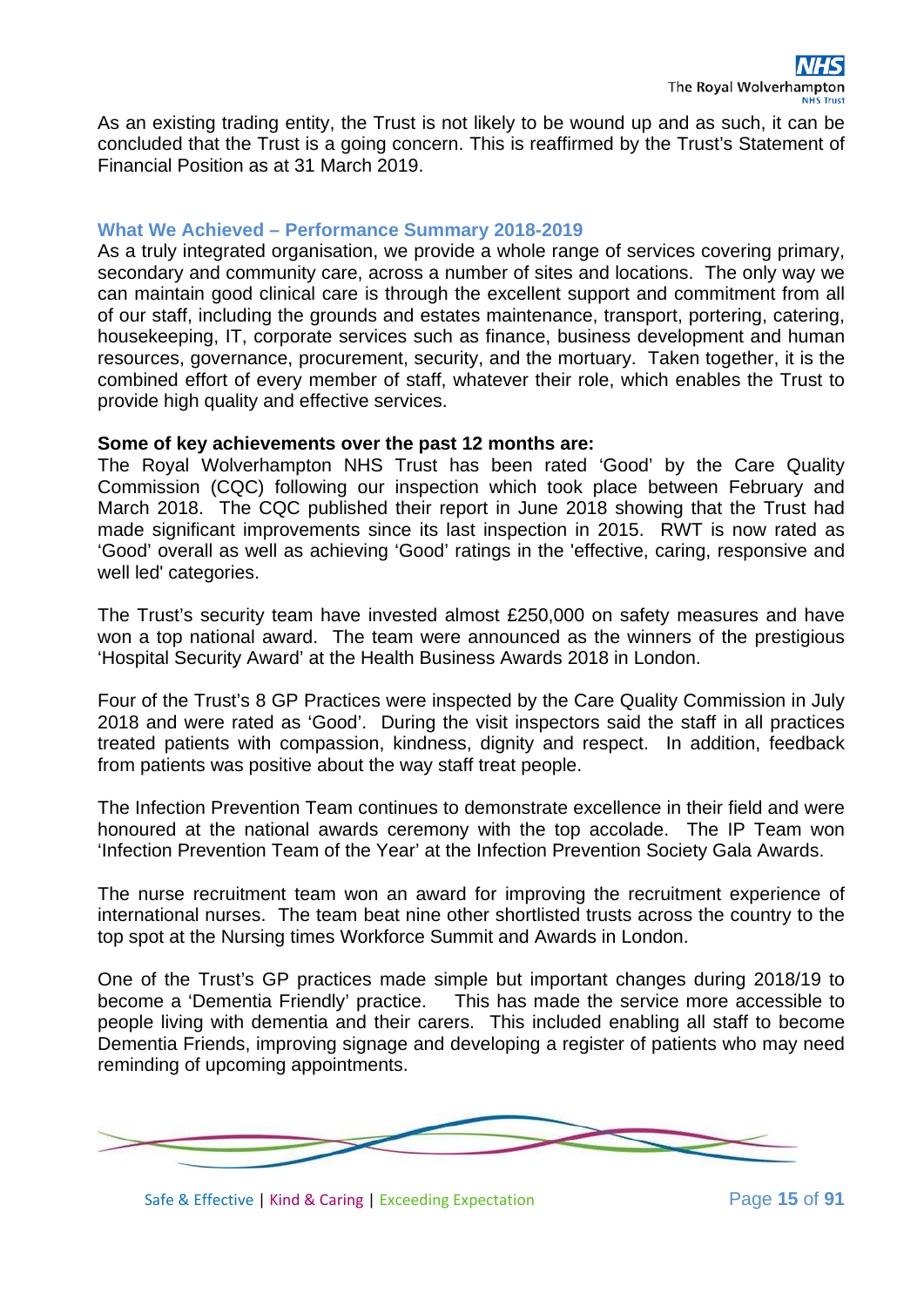The Trust launched a 'Well Done Wednesday' social media recognition scheme to celebrate staff and the excellent work they do. The posts were made on Facebook, Twitter and Instagram and have seen a huge positive response from patients and public who want to celebrate the amazing work of the staff.

The Rapid Intervention Team won the Burdett Nursing 'Who Cares, Wins Award' for their success in caring for acutely unwell patients at home, preventing hospital admissions. The service has improved patient choice, control and quality of life.

A new £2.4 million Stroke Unit opened at New Cross. The move has seen all suspected stroke cases from Wolverhampton and Walsall treated at our Specialist Hyper Acute Stroke Unit. The new stroke unity consists of an additional 15 beds bringing the total of stroke beds to 39, a Gym and Activities of Daily Living assessment area. In addition the new unit has an integrated TIA (transient ischaemic attack) clinic for rapid referrals from GP's for patients with a suspected TIA or 'mini stroke'.

The Trust is running an exciting apprenticeship programme which enhances employment prospects for people and creates a fantastic opportunity to step into the NHS. An apprenticeship at RWT gives young people and adults the chance to earn while they learn in a real job, gaining qualifications and experience that will enhance their career prospects.

The new bereavement centre opened in December 2018 and offers:-

- Improved facilities for families
- Dedicated space away from other Trust business
- Space for private discussion
- Registrar from City of Wolverhampton Council
- Medical Examiner
- Bereavement Nurse

A new Pathology service was launched in the Black Country during 2018/19. Staff from neighbouring Trusts have joined RWT as part of the Black Country Pathology Service (BCPS). The BCPS is a 'hub and spoke' service model with the 'hub' located in showcase facilities at New Cross Hospital and Essential Service Laboratories (ESLs) supporting acute services in the other partner sites at Dudley, Walsall and Sandwell & West Birmingham Trusts.

The Trust celebrated 10 years of carrying out Trans-catheter Aortic Valve Implantation (TAVI) cardiac valve replacement procedure in October 2018. RWT was the third Trust in the country to offer TAVI, since then it has become standard practice with over 750 cases having been carried out at New Cross to date. TAVI involves the implantation of an artificial aortic valve into the heart via the groin, rather than open heart surgery which was previously the only option.



Safe & Effective | Kind & Caring | Exceeding Expectation Page 16 of 91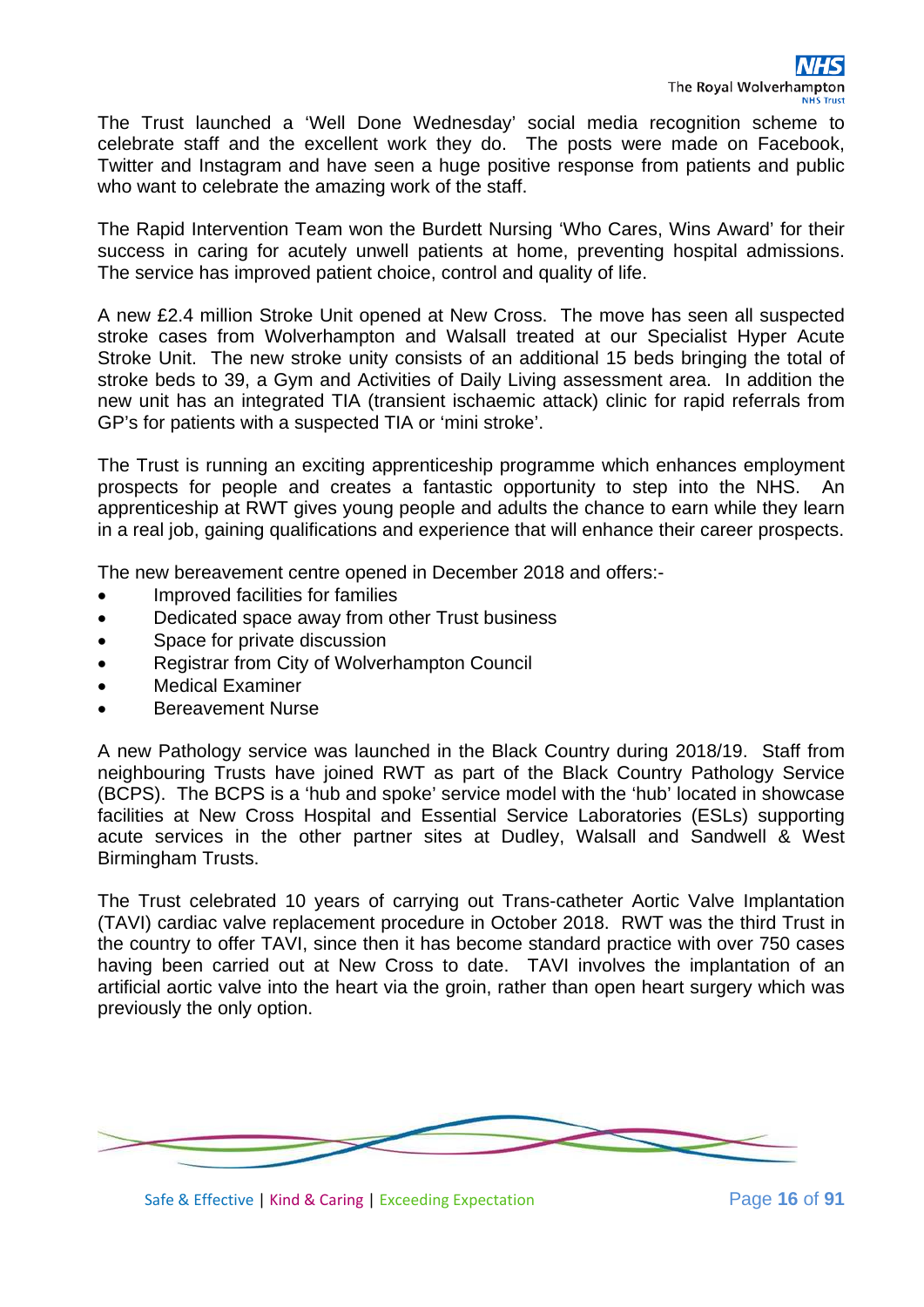The Trust was the first NHS Trust in the West Midlands to sign up to the 'Step into Health' initiative which was publicly launched by HRH Duke of Cambridge. Step into Health helps former military personnel kick-start careers in the NHS, by offering a route into employment and career development opportunities. The programme recognises the transferable skills that armed forces personnel develop when serving and how they are compatible with those required within NHS roles.

#### **A number of challenges were faced during the year, notably:**

Overall we are pleased to have delivered an increasing range of high quality services within a financially constrained environment. This has been achieved set against a number of challenges faced over the year. These are notably:

- Ensuring we had the right numbers of staff with the necessary qualifications and experience.
- The need to identify and deliver a cost improvement programme with no detrimental impact on the quality of service delivery.
- Increasing numbers of ambulance journeys to our Emergency Department.
- Overall rise in cancer referrals (9%), specific specialties affected by this have been Breast (11%), Upper GI (8%) and Colorectal (5%).
- The rise in cancer referrals has also impacted on diagnostic capacity with the Trust carrying out an additional 10,640 tests (7.09%) during the year.

#### **EU Exit preparations 'Brexit'**

The focus of The Royal Wolverhampton NHS Trust's preparations for EU Exit, has been to ensure minimal disruption to effective patient care under any EU Exit scenario. Following changes to Government planning assumptions in December 2018, the trust has focussed on preparations for a "No Deal" EU Exit including:

Following operational guidance issued by the Department of Health and Social Care (DHSC) in December 2018.

- Supporting staff to ensure that they are prepared for any potential impacts of EU Exit.
- Supporting EU nationals in our organisation who wish to continue living and working here following the UK's exit from the EU.
- Supporting national planning with the NHS England and NHS Improvement EU Exit programme by participating in regional EU Exit roadshows, responding to guidance and information, and providing assurance and Situational Reports in line with national guidance.
- Working across our local health economy to ensure system wide readiness for EU Exit.

Following the further extension to the Article 50 period to 31 October 2019, necessary preparations for all EU Exit scenarios have been continuing, in line with national guidance. This includes maintaining the ability to stand up no deal plans again if required.

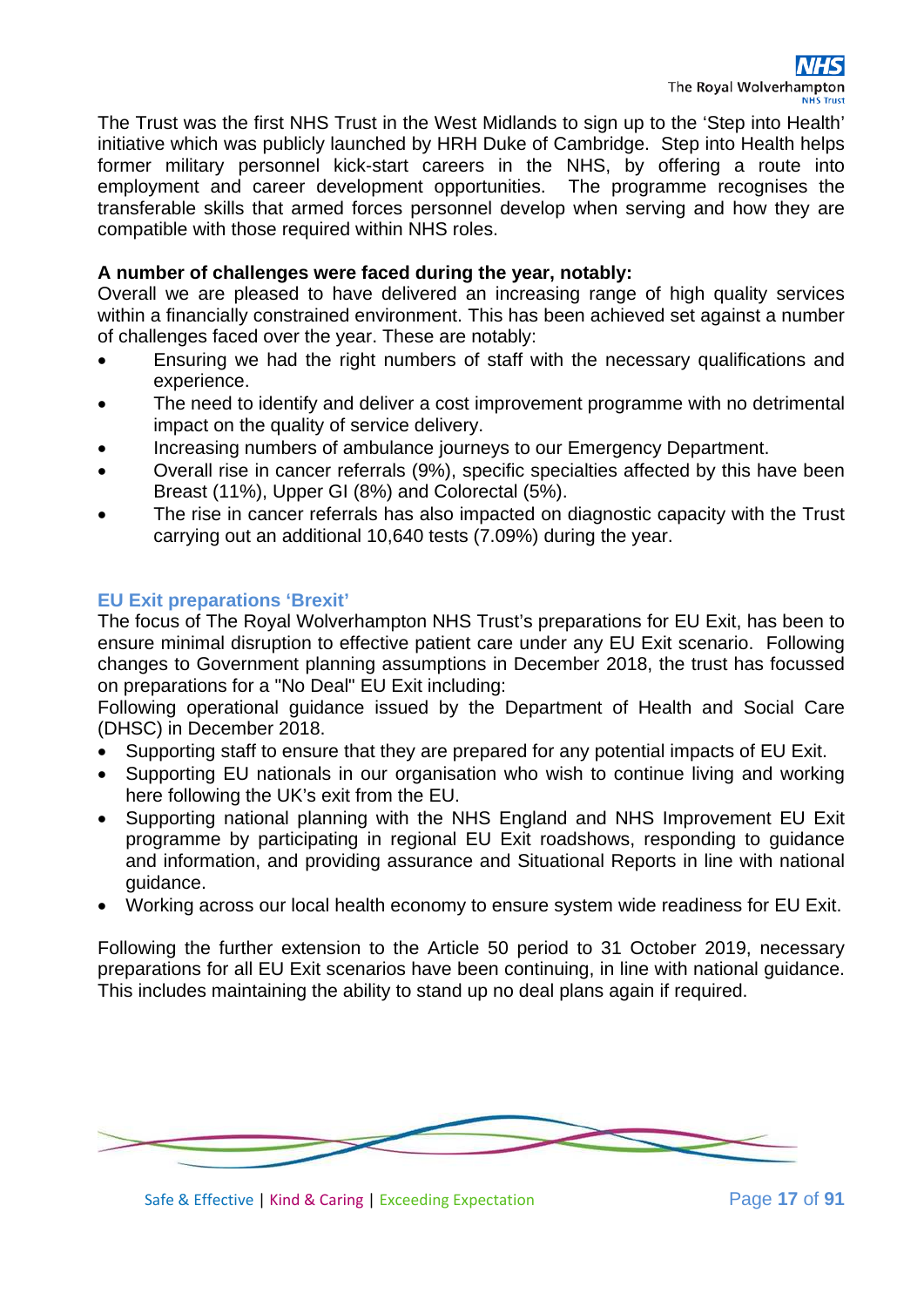### **A2 – Performance Analysis**

We have a comprehensive performance reporting framework in place across the Trust that enables us to monitor, manage and report progress against a range of indicators. The Trust Board, sub committees, and Executive Director level groups receive monthly performance reports which present quality and performance indicators.

The reports adopt a risk-based approach so that variances in performance against the target are highlighted, along with supporting narrative or corrective actions as appropriate.

Some highlights of our performance against key performance indicators are given below:

- Delayed transfers of care =  $3.08\%$  (target <4%), excluding social care delays = 1.08% (target <2%).
- $C$  Difficile = 31 cases (year-end target of 34).
- Stroke Percentage of patients that have spent 90% or more of their stay in hospital on  $ASU = 93.55\%$  (target  $80\%$ ).
- Where possible patients will not have their operation cancelled at short notice  $=$ 0.47% (target <0.8%).
- Falls resulting in serious harm  $= 12$  (this is an improvement from last year which was 18).
- Percentage of patients with fractured neck of femur undergoing surgery within two days of admission =  $96.11\%$  (target 80%).
- Electronic discharge summary completed and dispatched within 24 hours of patient discharge for Base Wards = 95.77% (target 95%).
- Referral to treatment no patients waiting longer than 52 weeks =  $0$

Other areas within the Trust have faced significant challenges this year, and these include:-

- 18 weeks referral to treatment incomplete pathways = 90.44% (target 92%).
- Patients treated/admitted from A&E with 4 hours = 91.12% an improvement of 1.15% from last year's performance of 89.97% (target 95%).
- Ambulance handover =  $1,005$  (30-60 minute) breaches and 98 (>60 minute) breaches.
- Patients with a diagnosis of cancer will wait no longer than  $62$  days =  $62.65\%$ (target 85%); the Trust has a detailed recovery plan in place to address this performance.
- $MRSA = 2$  cases in year against a target of 0.

#### **Cancelled Operations at Short Notice**

The Trust achieved this target with a year-end performance of 0.47% against a target of <0.8%. The single biggest reason for cancelled operations on the day of surgery during the year was due to running out of theatre time, this is largely due to complex cases in theatre taking longer than anticipated thus leaving no time to finish the scheduled list this represented 33% of the total cancellations for the year.

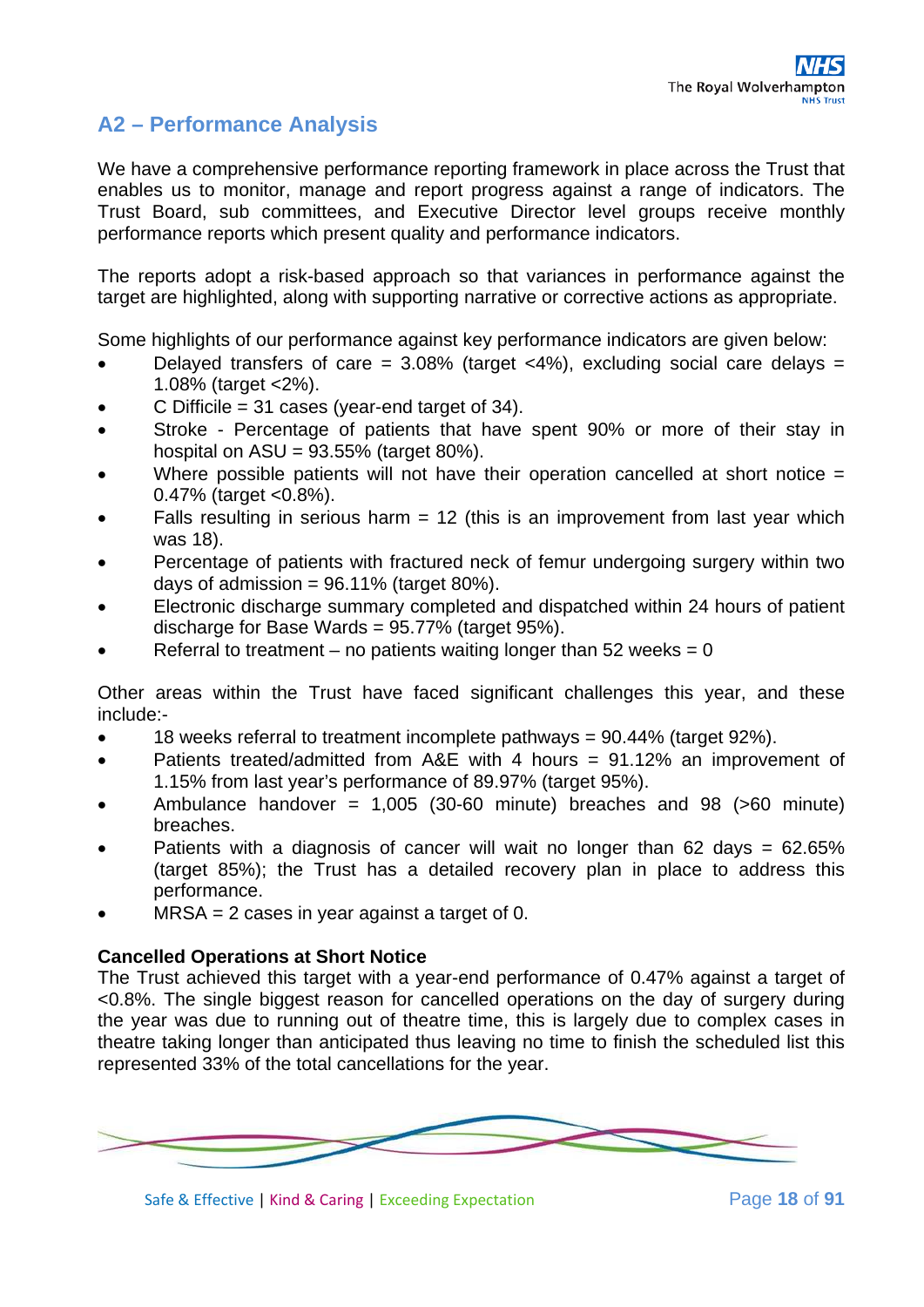The second highest reason for cancellations was lack of bed/HDU capacity and this represented 20% of the total cancellations for the year.

#### **Patients Treated/admitted from Emergency Department (ED) within 4 hours**

We saw increased numbers through the Emergency Department during 2018/19, with an additional 5,544 (3.99%) attendances at the New Cross site, 375 (2.39%) at Cannock Minor Injuries Unit, and a decrease in numbers at the Phoenix Walk in Centre of -2,746 (- 7.33%) and Vocare (Urgent Care Centre) -53 (-0.11%). On an average basis, this equates to an overall additional average of 260 attendances per month across all sites during the year.

There were 7 patients who breached the 12 hour decision to admit target during the year:-

- 6 were mental health patients awaiting specialist inpatient beds.
- 1 was a child waiting for Paediatric Intensive Care bed.

It should be noted that whilst we did not achieve the overall ED standard, our performance was still significantly better than average and ranked RWT in the top quartile of all ED performance across the country and  $2^{nd}$  best performing Trust across the West Midlands.

#### **Ambulance Handover**

The Trust saw an increase in ambulance conveyance numbers during the year with an additional 3,516 (6.97%) ambulances. In addition to this we saw a very slight increase in handover breaches for 30-60 minutes (+5 from previous year) however, significant decrease in handover breaches over 60 minutes (-64 compared with previous year). With the opening of the new Stroke unit in 2018/19 the Trust has experienced a rise in ambulances for this condition and these equate to 5% of the overall ambulance numbers during the year.

#### **18 weeks Referral to Treatment – Incomplete**

The Trust was unable to deliver the Referral to Treatment target of ensuring that 92% of patients receive treatment within 18 weeks of referral. This is primarily due to capacity pressures experienced within a number of key specialties. In particular there is a backlog of patients waiting for cataract surgery and for Maxillo Facial procedures. In addition to this we have seen a large increase in cancer 2 week wait referrals during the year taking priority over routine appointments.

The Trust had no patients waiting longer than 52 weeks during 2018/19.

#### **Patients with a Diagnosis of Cancer will wait no longer than 62 days**

Similar to the national position, the Trust has not been able to deliver on the cancer standard to ensure that 85% of patients with a diagnosis of cancer will wait no longer than 62 days. This is an on-going issue for the Trust where we have sought external support from the Intensive Support Team to try and identify opportunities for improvement.

Certain factors continue to impact on the Trust: the continued late receipt of tertiary referrals, patient choice for specified surgery (Urology) and increased referrals in identified specialties, particularly Breast (11%), Upper GI (8%) and Colorectal (5%).



Safe & Effective | Kind & Caring | Exceeding Expectation Page **19** of **91**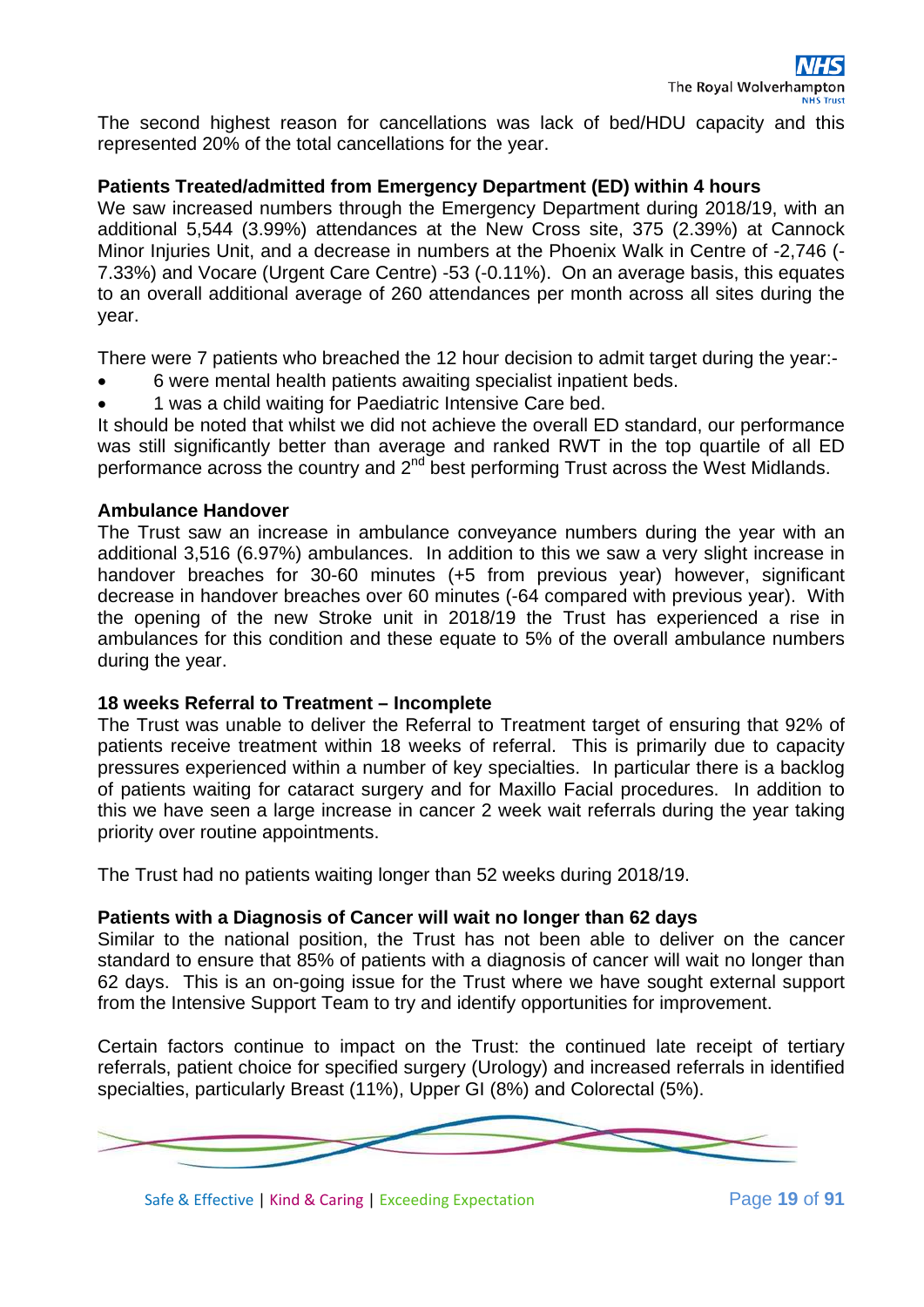#### **Infection Prevention**

The Trust has a strong track record for promoting and pioneering innovative solutions around infection prevention. Although we saw a slight increase in numbers during 2018/19 the Trust remained within the yearly target; 31 against a target of 34. However, 2 patients were identified as MRSA positive against a zero threshold.

#### **Key Financial Performance Information**

The following summary of financial performance during 2018-2019 is drawn from the Annual Accounts.

The Department of Health assesses the Trust's financial performance against the following four targets, all of which have been achieved:

#### **Income and Expenditure:**

As a minimum, the Trust is required to break even each year. In 2018-2019 the Trust made a surplus of £3,021,000 after impairment and allowing for accounting adjustments.

#### **Capital Cost Absorption Rate:**

Within its overall expenditure, the Trust is required to pay the Department of Health a sum equivalent to 3.5% of average net relevant assets. This payment is known as the Public Dividend Capital payment. We paid a sum equivalent to 3.5%.

#### **External Financing Limit:**

This refers to the agreed amount of cash that the Trust is allowed by the Department of Health to consume over and above the amount it generates through its normal activities in year. This may be through a reduction in its own cash balances or receiving cash from external sources. The Trust is expected to not exceed its External Finance Limit (EFL) and in 2018-2019 it achieved this, spending £3,414,000 (£3,626,000 2017-2018) (against a target of £3,494,000 (target of £3,626,000 in 2017-2018).

#### **Capital Resource Limit:**

This is a limit, imposed by the Department of Health, on the level of capital expenditure which the Trust can incur in the year. The Trust should maintain its' spending at or below this level. We spent £22,680,000 (19,909,000 in 2017-2018) against a limit of £22,693,000 (£20,068,000 in 2017-18).

#### **Valuation of Trust Land & Buildings:**

The Value of the Trust's land and buildings has been assessed by an independent professional valuer. It is based on an alternative site MEA valuation, undertaken specifically in accordance with the HM Treasury guidance which states that such valuations are an option if the Trust's service requirements can be met from the alternative site. The value of the Trust's land and buildings at 31 March 2019 has been subject to revaluation using indices provided by the professional valuer. New additions and refurbishments completed in year were valued by the same independent valuer on a modern equivalent asset basis.



Safe & Effective | Kind & Caring | Exceeding Expectation Page **20** of **91**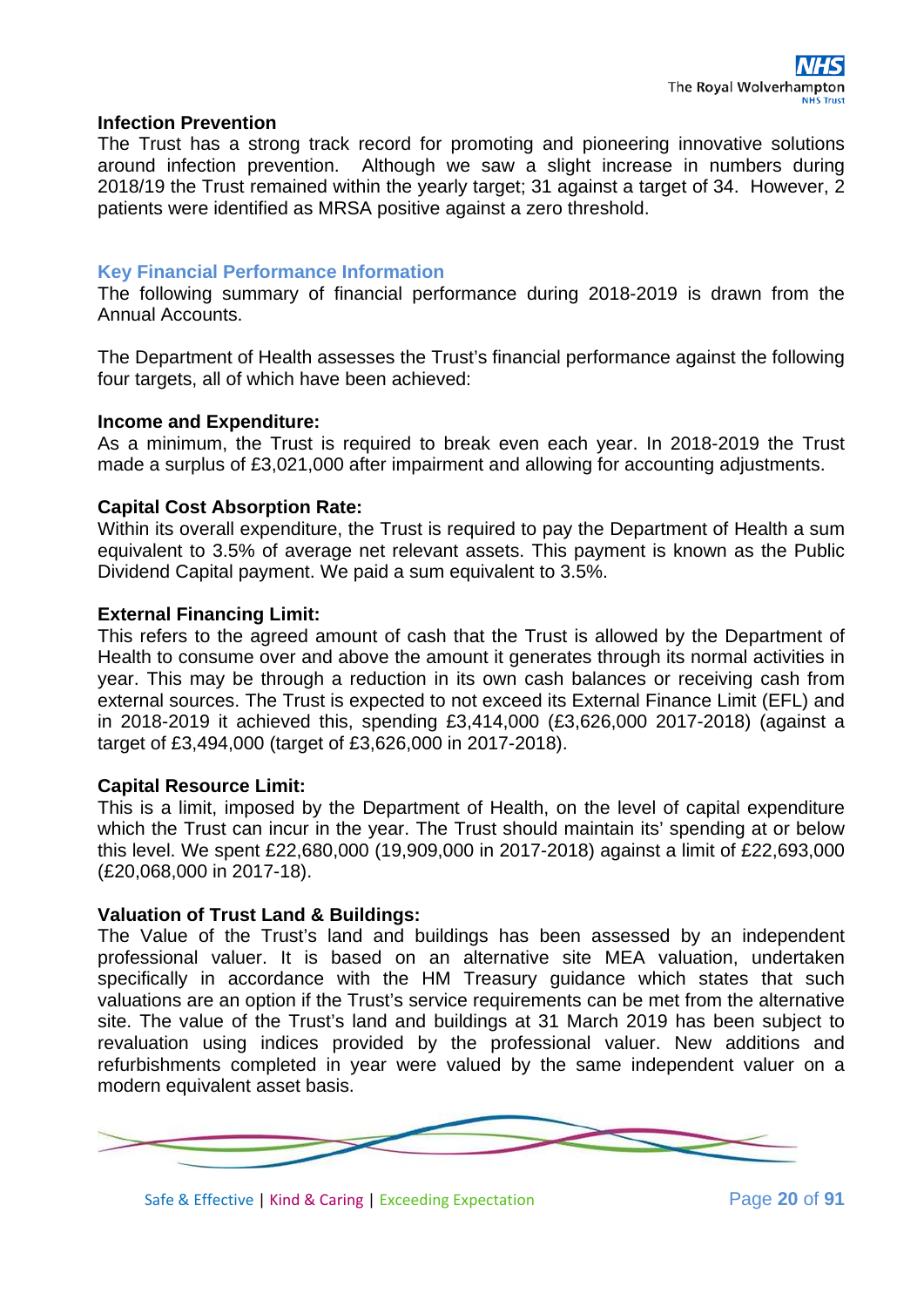Other key financial information includes the following:

- 117,256 invoices received during the year, 38,980 (33.2%) were paid within 30 days of receipt of goods or a valid invoice (whichever is the latter).
- Against a turnover of £592,975,000, the break-even in-year position was £3,021,000, with a break-even cumulative position of £54,143,000.
- The accounts for the Trust were produced in line with the Department of Health's Group Accounting Manual, with particular judgement being exercised this year in regard to previsions, leases and useful economic lives of assets.

#### **Sustainable Development**

Sustainability is the ability to achieve sustainable development and is defined as "Development which meets the present without compromising the ability of future generations to meet their needs" (World Commission for Environment and Development WCED 1987).

We are committed to the principles of sustainable development and are developing a comprehensive Sustainable Development Management Plan (SDMP). This plan will incorporate a carbon reduction strategy identifying practical solutions to achieving NHS targets carbon reduction. The Sustainable Development Management Plan will incorporate objectives for transport, procurement, energy consumption, waste, and design of the built environment.

Sustainable Development Management Plan -SDMP

The SDMP was approved by Trust Management Committee on 26th October 18 and sets out the following:

- 1. The Trust's vision for sustainability
- 2. An Action Plan for delivering the organisation's sustainability objectives
- 3. Review the progress of the plan

The 'Sustainability Group' has now been set up and Terms of Reference Agreed. The group will be responsible for updating the SDMP and monitoring the implementation of the annual action plans.

SDMP Aims & Objectives - The Royal Wolverhampton NHS Trust will:

- 1. Energy and Carbon Management Review energy and carbon management at board level, develop better use of renewable energy where feasible, measure and monitor on a whole life cycle cost basis and ensure appropriate behaviours are encouraged in individuals as well as across the organisation.
- 2. Procurement and Food Consider minimising wastage at the buying stage, work in partnership with suppliers to lower the carbon impact of all aspects of procurement, make decisions based on whole life cycle costs and promote sustainable food throughout its business.



Safe & Effective | Kind & Caring | Exceeding Expectation Page **21** of **91**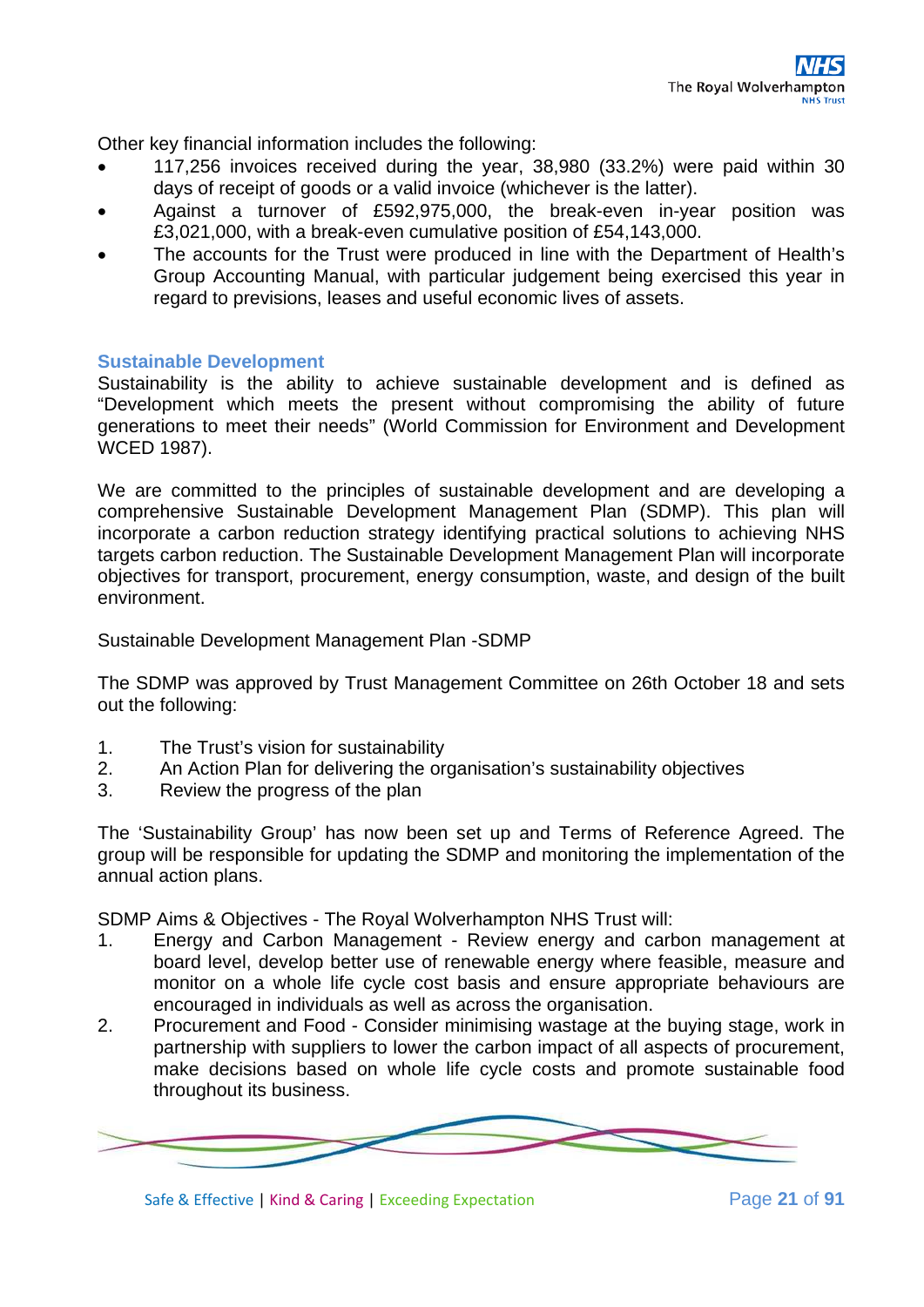- 3. Travel and Transport Routinely and systematically review the need for staff, patients and visitors to travel, consistently monitor business mileage, provide incentives for low carbon transport and promote care closer to home, telemedicine and home working opportunities.
- 4. Waste Endeavour to efficiently monitor report and set achievable targets on the management of domestic and clinical waste including minimising the creation of waste in medicines, food and information technology (IT) and review its approach to single items versus decontamination options.
- 5. Water ensure efficient use of water by measuring and monitoring its usage by incorporating waste saving schemes into building developments, by quick operational responses to leaks, by using water efficient technologies and by avoiding the routine purchasing of bottled water.
- 6. Designing the Built Environment Aim to address sustainability and low carbon usage in every aspect of the design process and operations. This includes resilience to the effects of climate change, energy management strategies and a broader approach to sustainability including transport, service delivery and community engagement.
- 7. Organisational and Workforce Development Encourage and enable all members of the NHS workforce to take action in their workplace to reduce carbon. Staff will be supported by promoting increased awareness, conducting behavioural change programmes, facilitating home working, encouraging low carbon travel, the use of ICT and ensuring sustainable development is included in every job description.
- 8. Partnerships and Networks Consolidate partnership working and make use of its leverage within local frameworks including Local Area Agreements and Local Strategic Partnerships.
- 9. Governance Adhere to the Good Corporate Citizenship Assessment Model and produce a board approved Sustainable Development Management Action Plan, whilst also setting further interim targets to meet the provisions of the Climate Change Act 2008. The Royal Wolverhampton NHS Trust is also aware that carbon reduction and sustainable development are corporate responsibilities and should be core to each Trust's performance and governance mechanisms.
- 10. Finance Become carbon literate, carbon numerate and ensure appropriate investment to meet the commitments required to become part of a low carbon NHS and in preparation for a carbon tax regime. Working in partnership will be essential to deliver relevant incentives, economies and training to support the shift in culture for the local economy.



Safe & Effective | Kind & Caring | Exceeding Expectation Page **22** of **91**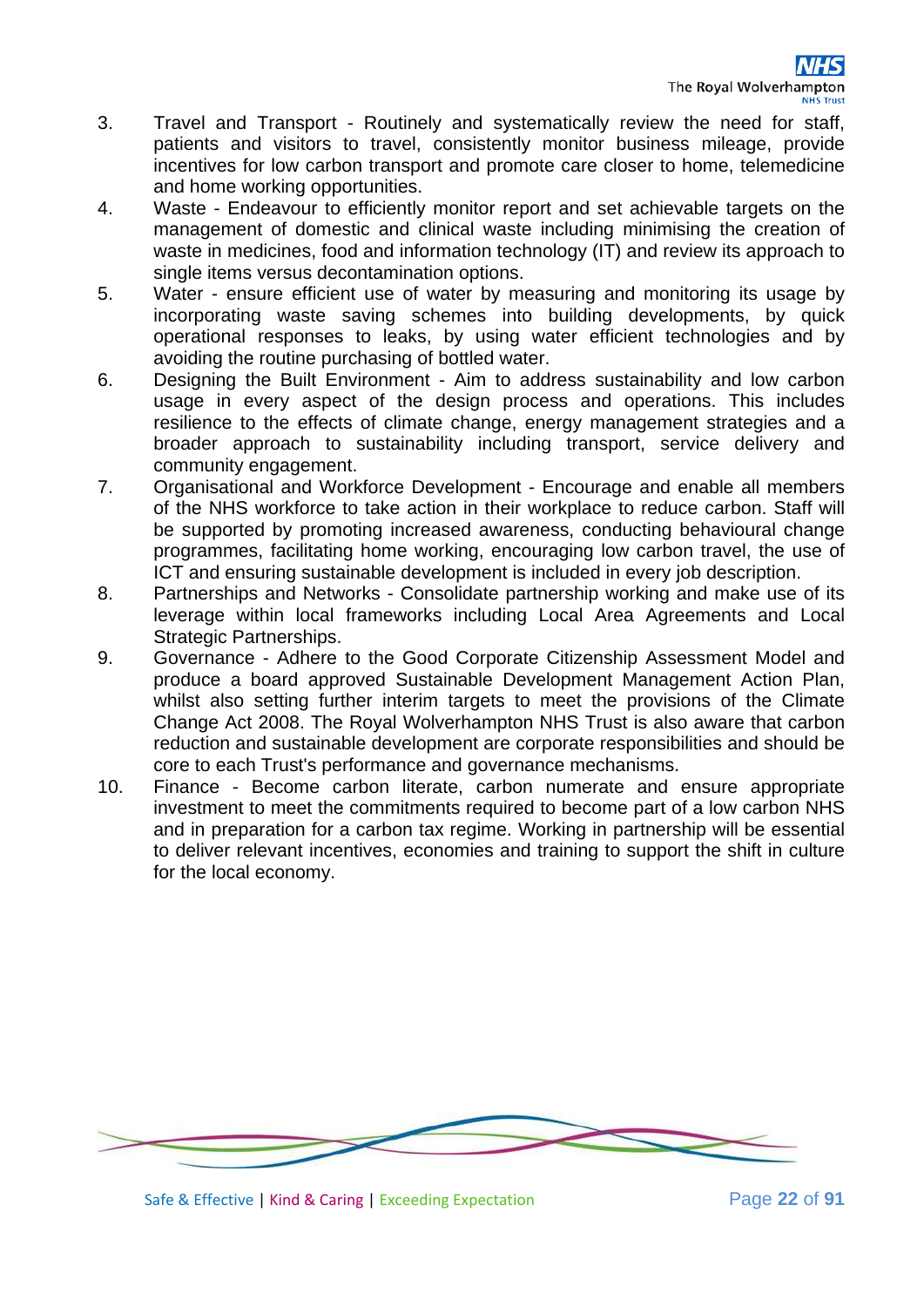| Energy                      | Unit | Community | <b>New</b><br><b>Cross</b> | West<br>Park | <b>Cannock</b> | Carbon<br><b>Conversion</b> |
|-----------------------------|------|-----------|----------------------------|--------------|----------------|-----------------------------|
| <b>Electricity consumed</b> | kWh  | 897.053   | 8,721,385                  | 591,043      | 3,360,833      | 0.545                       |
| <b>Gas consumed</b>         | kWh  | 2,736,318 | 61,561,895                 | 1.074.398    | 7,479,267      | 0.185                       |
| Oil consumed                | kWh  |           | 846,537                    | 3,975        | 13,780         | 0.275                       |

#### **Table 6 Site Carbon figures in tons (1000kg)**

| tons of CO <sub>2e</sub> | <b>Community</b>         | <b>New Cross</b> | <b>West Park</b> | <b>Cannock</b> | <b>Total</b> |
|--------------------------|--------------------------|------------------|------------------|----------------|--------------|
| Electricity              | 488.89                   | 4,753.15         | 322.12           | 1,831.65       | 7,395.82     |
| Gas                      | 506.22                   | 11,388.95        | 198.76           | 1,383.66       | 13,477.60    |
| Oil                      | $\overline{\phantom{0}}$ | 232.80           | 1.09             | 3.79           | 237.68       |
| Total                    | 995.11                   | 16,374.90        | 521.98           | 3,219.11       | 21,111.10    |

The Trust has a 'Sustainable Development Management Plan' (SDMP) which ensures it satisfies its obligations under the Climate Change Act and which takes into account UK Climate Change Projections 2018.

#### **Engagement with Public, Patient & Stakeholders**

The Trust is in the process of developing a 3 year strategy for Patient Experience, Engagement and Public Involvement, which will identify the benefits of local engagement, and provide a framework to achieve our objectives. The Trust is committed to the people of Wolverhampton, Cannock and the Black Country being involved at the heart of our work and decision making.

The Trust will continue to listen and act upon individual and carer feedback to help inform and shape the services we provide and the experiences and aspirations of our patients.

Initiatives for the year had included:

- Patients and carers were encouraged to express how it feels to receive care from the Trust by the sharing of their 'Patient Stories'. Such stories provided the Trust with an opportunity to learn as an organisation, bringing experiences to life and making them accessible to other people. They can, and do, encourage the Trust to focus on the patient as a whole person rather than just a clinical condition or as an outcome
- In July 2018, the Trust participated in a job fair for people with a health condition or disability at Wolverhampton Job Centre.
- The Council of Members, established in 2017, had continued to make strides by working together more effectively as a group and as individuals contributing to initiatives and meetings at the Trust. This group of committed individuals from our local community was part of key work streams, for example:

 $\Box$  The Policy Group Committee and the Equality and Diversity Steering Group  $\Box$  Supporting the hospital with the design of a new Bereavement Centre



Safe & Effective | Kind & Caring | Exceeding Expectation Page 23 of 91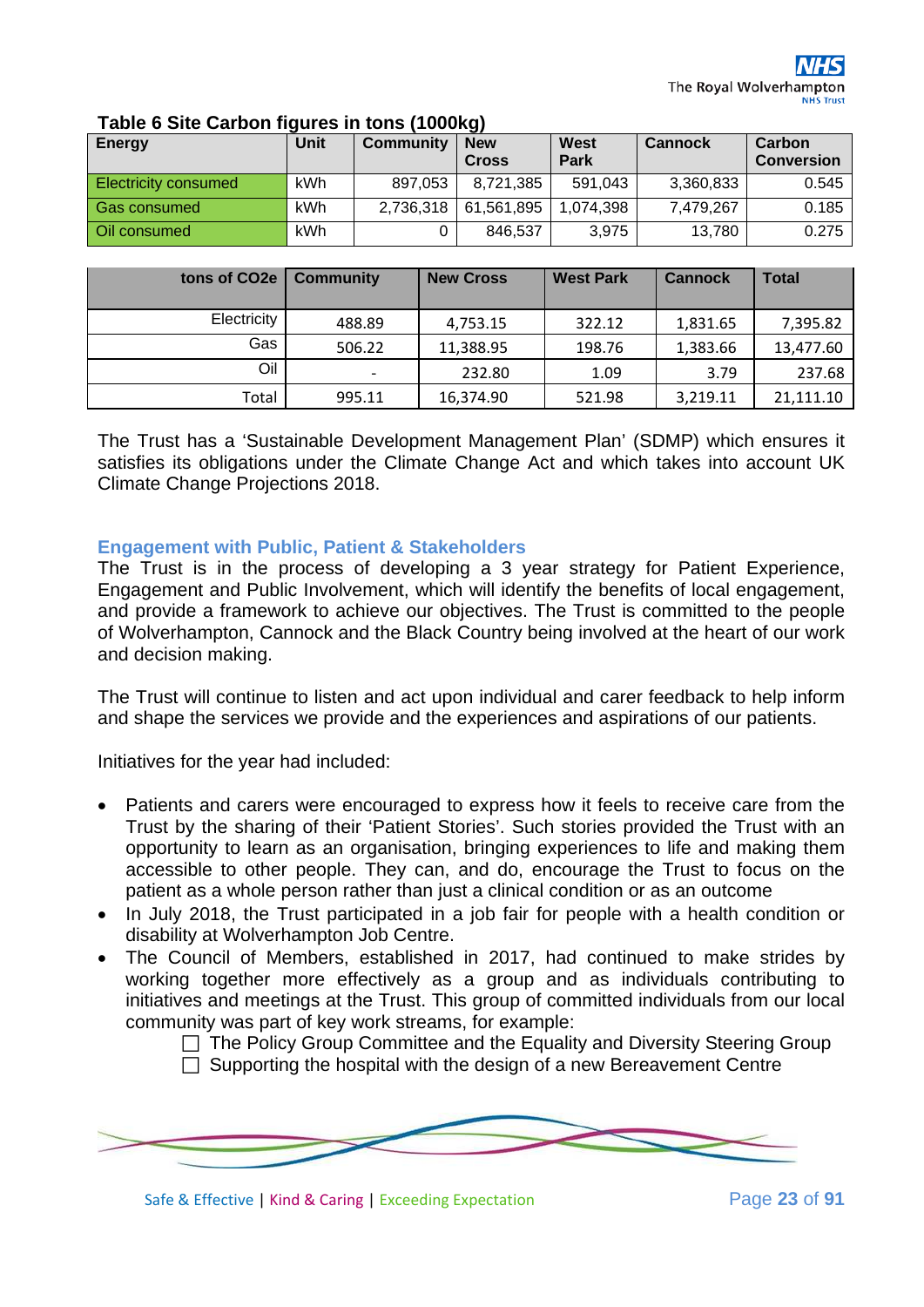- $\Box$  Participating in PLACE assessments to assess the quality of the patient environment
- $\Box$  Contributing to a stakeholder panel to recruit a new Chair for the Board of Governors for the Trust

They had been fundamental in ensuring that the patients' views are always considered in the way in which we shape our services. The group meet on a regular basis and have now produced their own Council of Members Newsletter informing others of the various work streams they are part of. A new work plan has been developed for the forthcoming six months.

#### **Serious incidents**

| Category                    | 01/04/18 to 30/03/19 |
|-----------------------------|----------------------|
| Accident                    | 2                    |
| <b>Confidential Breach</b>  | 13                   |
| Diagnostic                  | 12                   |
| <b>Consent Not Given</b>    | 1                    |
| Infection                   | 14                   |
| (C.Diff)                    | (1)                  |
| (Infection)                 | (7)                  |
| (MRSA)                      | (6)                  |
| <b>Medical Equipment</b>    | 1                    |
| Medication                  | $\overline{2}$       |
| Never Event                 | 4                    |
| (Retained Foreign Object)   | (2)                  |
| (Wrong Site Surgery)        | (2)                  |
| Screening                   | 1                    |
| Sub Optimal Care            | 9                    |
| Surgical/Invasive Procedure | $\overline{2}$       |
| <b>Treatment Delay</b>      | 4                    |
| Unexpected Death            | 0                    |
| Unexpected Injury           | 0                    |
| <b>VTE</b>                  | 1                    |
| <b>TOTAL</b>                | 66                   |

#### **Table 7 Serious Incidents (including Never Events) Reported**

| Category                           | 01/04/18 to 30/03/19 |
|------------------------------------|----------------------|
| Maternity                          |                      |
| Pressure Injuries                  | 18                   |
| (Community)                        | (4)                  |
| (Hospital)                         | (14)                 |
| Slip/Trip/Fall (with serious harm) | 10                   |
| TOTAL                              | 37                   |



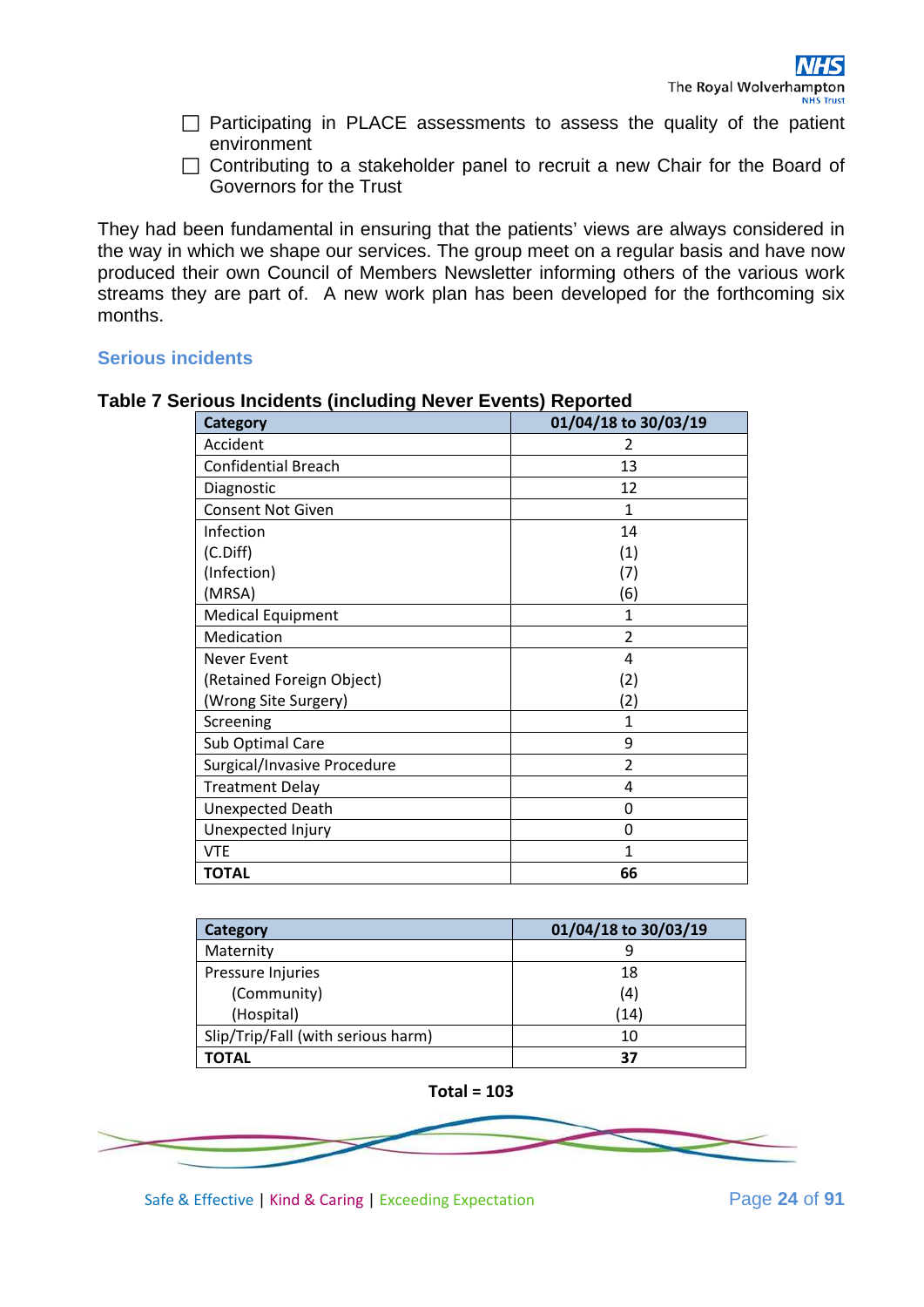#### **Workforce**

We are one of the largest employers within the local community, with ca. 9,400 substantive staff at end of March 2019, and have a responsibility and intention to recruit a workforce which is representative of the diversity of the local community. We employ a significant proportion of our workforce from the Wolverhampton postcode and are committed to strengthening its networks with local schools, colleges and universities to provide a range of opportunities for employment at all levels including apprenticeships, entry level roles and healthcare career pathways.

We continue to make progress towards developing a more inclusive workforce and culture, increasing levels of engagement with staff, and raising awareness of Equality issues and this is reflected in our latest staff survey results and our plans and interventions for the next year are with a focus on Inclusion and greater staff involvement and engagement.

The workforce profile is shown below:

#### **Gender, Disability and Ethnicity**

#### **Table 8 Headcount: 31 March 2019**

| <b>Staff Type</b>              | <b>Female</b> | <b>Male</b> | <b>Grand Total</b> |
|--------------------------------|---------------|-------------|--------------------|
| Apprentice                     | 63            | 23          | 86                 |
| <b>Medical &amp; Dental</b>    | 396           | 557         | 953                |
| <b>Other Staff</b>             | 6720          | 1220        | 7940               |
| <b>Student Nurse</b>           | 10            | 2           | 12                 |
| <b>Trust Board - Execs</b>     | 3             | 6           | 9                  |
| <b>Trust Board - Non Execs</b> | 3             | 2           | 5                  |
| VSM/Band 8a+                   | 284           | 125         | 409                |
| <b>Grand Total</b>             | 7479          | 1935        | 9414               |

*Note: The headcount has increased by ca. 500 staff through the transfer of Black Country Pathology staff into the Trust.*

#### **Table 9 Proportion:**

| <b>Staff Type</b>              | <b>Female</b> | <b>Male</b> |
|--------------------------------|---------------|-------------|
| Apprentice                     | 73.26%        | 26.74%      |
| <b>Medical &amp; Dental</b>    | 41.55%        | 58.45%      |
| <b>Other Staff</b>             | 84.63%        | 15.37%      |
| <b>Student Nurse</b>           | 83.33%        | 16.67%      |
| <b>Trust Board - Execs</b>     | 33.33%        | 66.67%      |
| <b>Trust Board - Non Execs</b> | 60.00%        | 40.00%      |
| VSM/Band 8a+                   | 69.44%        | 30.56%      |
| <b>Grand Total</b>             | 79.45%        | 20.55%      |



Safe & Effective | Kind & Caring | Exceeding Expectation Page **25** of **91**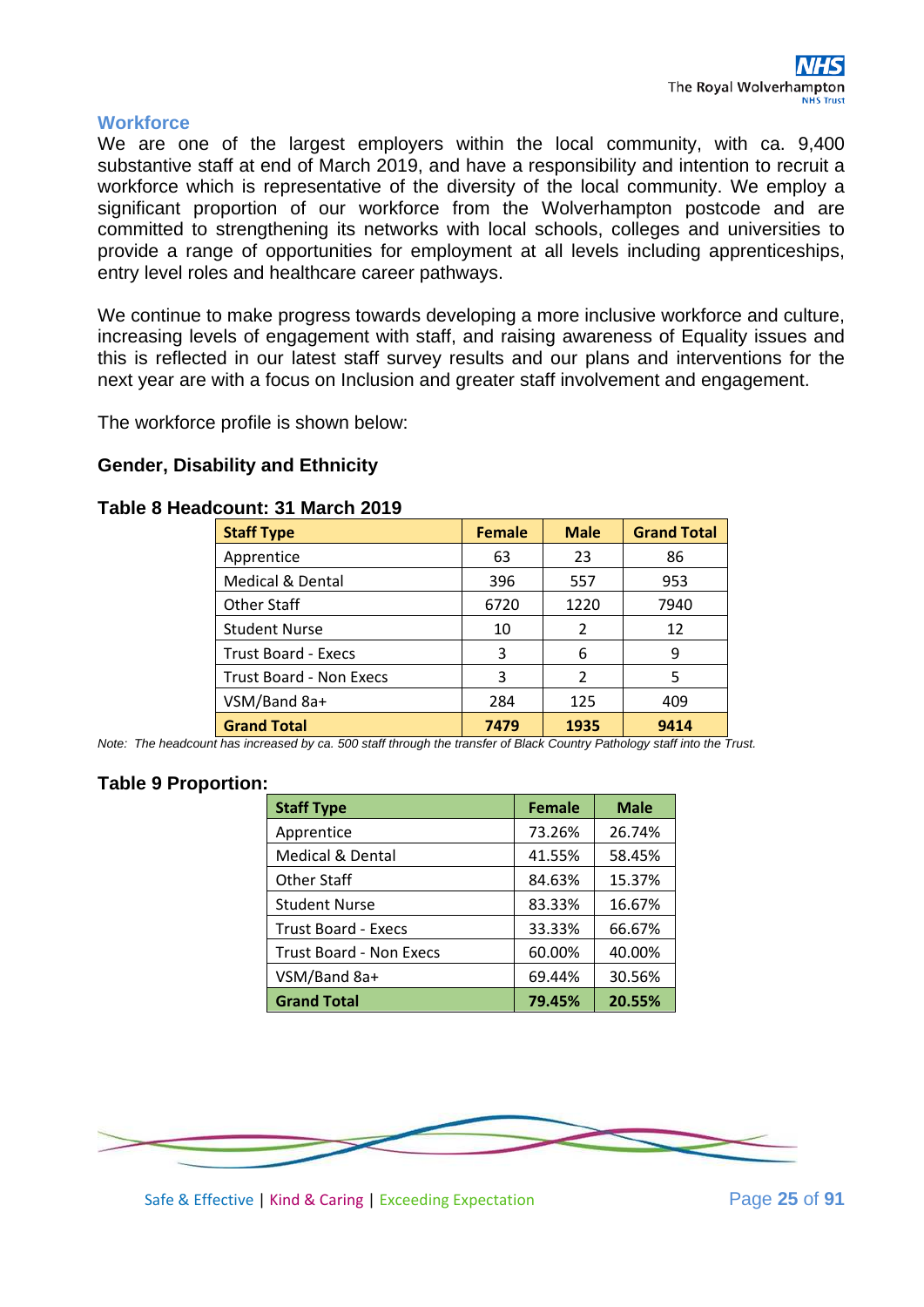#### **Disability:**

The proportion of employees recorded on ESR, having declared that they have a disability has increased slightly by 0.09% (1.20% in 2018). One of the ways of us encouraging people to declare is through awareness sessions, at induction and employee voice forums that target areas such as disability.

#### **Table 10 Disability**

| <b>Disability</b>    | ℅       |
|----------------------|---------|
| No                   | 65.66%  |
| <b>Not Declared</b>  | 32.41%  |
| Prefer Not To Answer | 0.64%   |
| Undefined            | 0.01%   |
| Yes                  | 1.29%   |
| <b>Grand Total</b>   | 100.00% |

#### **Ethnicity:**

The proportion of BAME staff within the Trust's workforce as at 31 March 2019 shows a further increase of 2.21% at 28.86% (26.74% in 2018).

#### **Table 11 Ethnicity**

| <b>Ethnicity</b>   | %       |
|--------------------|---------|
| African            | 2.56%   |
| Asian              | 2.85%   |
| Bangladeshi        | 0.38%   |
| Black              | 0.02%   |
| Caribbean          | 3.09%   |
| Chinese            | 0.53%   |
| Indian             | 11.33%  |
| Mixed White        | 1.95%   |
| Other Black        | 0.62%   |
| Other Mixed        | 0.42%   |
| Other/Not Known    | 2.93%   |
| Pakistani          | 2.17%   |
| White              | 71.14%  |
| <b>Grand Total</b> | 100.00% |

#### **Staff Catchment Area**

At the end of the financial year March 2019, 58.93% of the Trust's workforce reside within a WV postcode (Source: Electronic Staff Record system); compared to 61.61% in March 2018.

**Sickness Absence** *– also applies to Section C Financial Statements* The rolling sickness for the trust between 01/04/2018 and 31/03/2019 is **4.06%.**



Safe & Effective | Kind & Caring | Exceeding Expectation Page **26** of **91**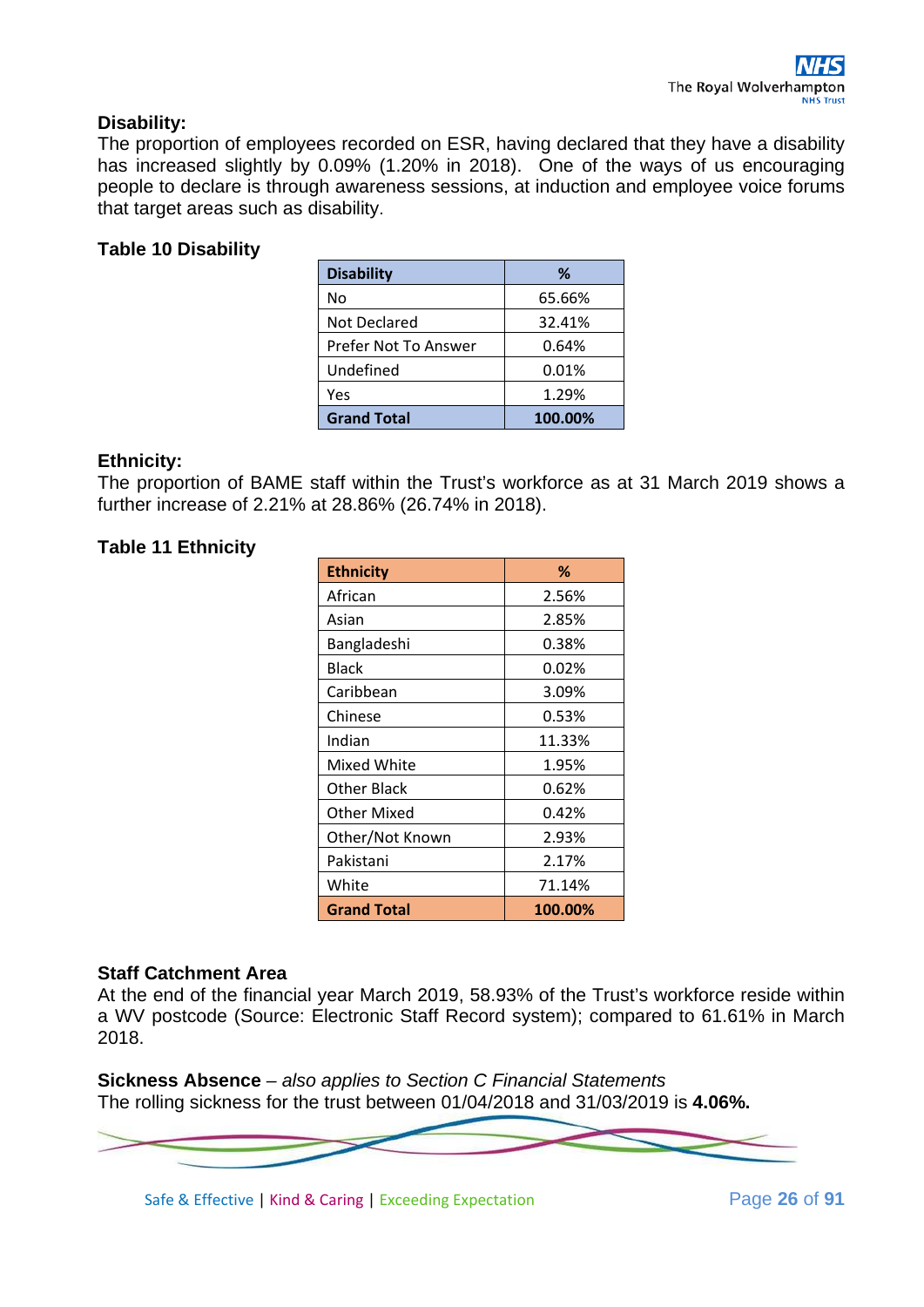#### **Staff Engagement**

We have seen an improvement in the Trust's staff engagement levels as shown in the 2018 NHS Staff Survey results The Trusts results were better than the average national comparator and this is consistent across the majority of staff survey themes. We continue to be committed to providing the right conditions for our staff to strive continuously to improve patient experience and outcomes and this is confirmed through a demonstrable increase in staff responding that they would recommend the Trust as a place to work (71%) and as a place to receive treatment (77%).

The People and Organisation Development Strategy 2016 – 2020 outlines our approach to workforce including staff engagement and participation and sets out an improvement pathway to enable a healthy workplace where our values and behaviours are evident on a daily basis.

The People and Organisation Development Strategy sets out key strands for action, aiming to provide an environment where staff can develop and grow personally and professionally in order to continually improve patient care.

We continue to make positive progress in areas of Attraction and Recruitment, further improvement in reporting and responding to workforce metrics and trends, in employee relations and policy development. We are building on our 'Every Voice Matters' programme following positive feedback on the various employee voice forums and staff health and wellbeing events that have taken place during this last year and building this into our Organisational Development approach for this year. We fully recognise that there is more that we can and will need to do to further improve on staff engagement and equality, diversity and inclusion and we continue to work on the development of action planning and deliverables for this coming year.

#### **Regulation 8, Schedule 2 2017/328 Declaration of Facility Time (Table 12)**

#### Relevant union officials

| Number of employees who were relevant union<br>officials during the relevant period | Full-time equivalent employee number |
|-------------------------------------------------------------------------------------|--------------------------------------|
|                                                                                     |                                      |

#### Percentage of time spent on facility time

| Percentage of time | Number of employees |
|--------------------|---------------------|
| 0%                 |                     |
| 1-50%              |                     |
| 51%-99%            |                     |
| 100%               |                     |

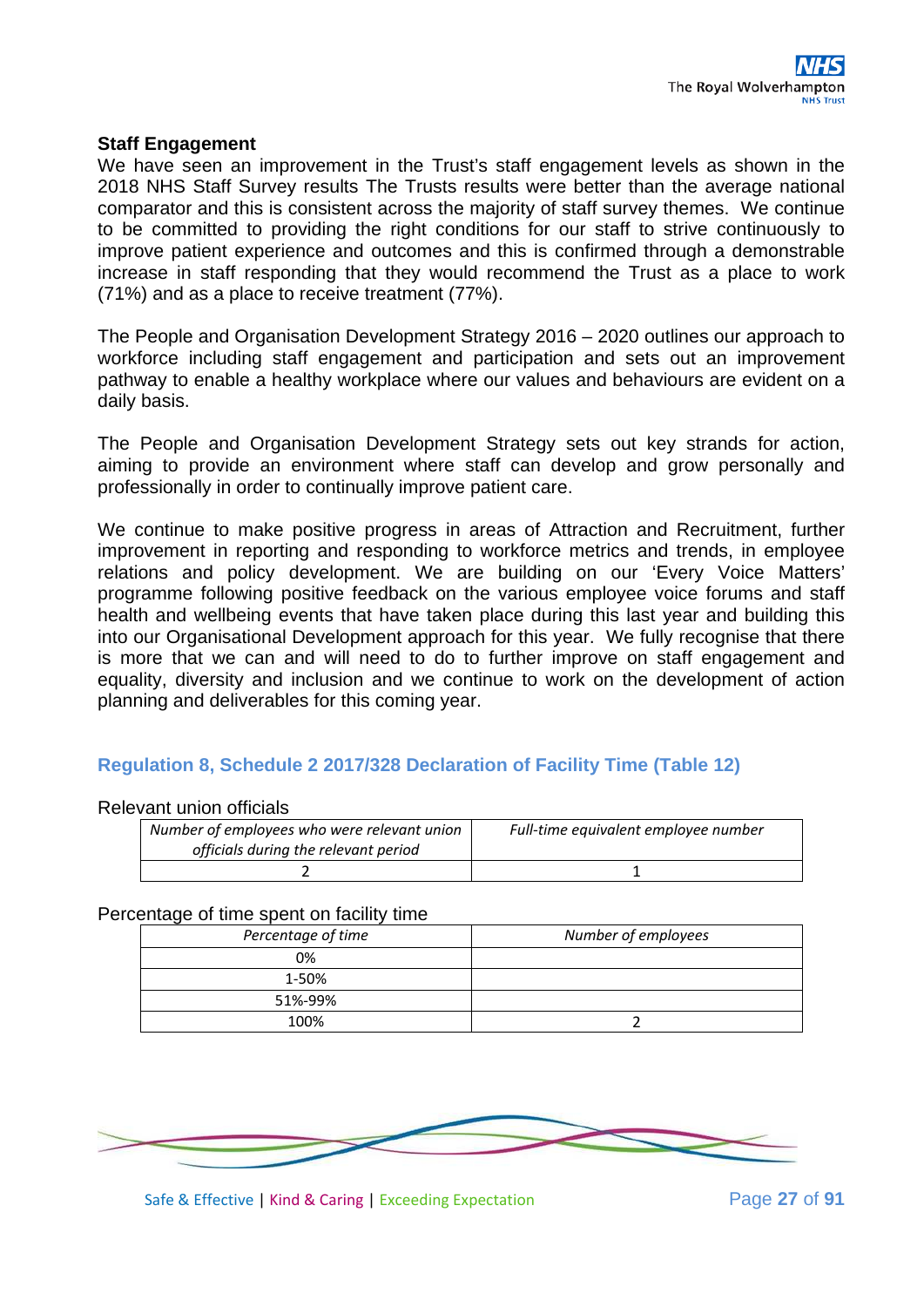Percentage of pay bill spent on facility time

| Provide the total cost of facility time                   | £36.545   |
|-----------------------------------------------------------|-----------|
| Provide the total pay bill                                | £363,950m |
| Provide the percentage of the total pay bill              | 0.01%     |
| spent on facility time, calculated as:                    |           |
| (total cost of facility time $\div$ total pay bill) x 100 |           |

#### Paid trade union activities

*Time spent on paid trade union activities as a percentage of total paid facility time hours calculated as: (total hours spent on paid trade union activities by relevant union officials during the relevant period*  $\div$  *total paid facility time hours) x 100 = 0%* 

#### **Volunteer Services**

As always we hold provision of a positive patient experience at the forefront of our volunteering activity, and we aim to place volunteers into roles which complement, but do not replace, paid members of staff. Volunteers add an important 'extra' factor to helping us provide a positive patient and visitors experience in Royal Wolverhampton NHS Trust Volunteer services has seen a successful year achieving many of its objectives and again, a busy period for volunteer recruitment with new volunteers joining the organisation this year in a variety of roles.

We currently have over 25 different volunteer roles and opportunities within the Trust. Many of these roles are well established, however in the last 12 months we have also developed the following new opportunities in partnership with staff:

- In Ophthalmology- a volunteer to conduct the Friends and Family survey test with outpatients
- Also in Ophthalmology- a meet and greet role to meet those arriving early in the morning for surgery and signpost them to waiting areas.

The introduction of these 2 new roles has been very successful. In addition we have continued to recruit volunteers into other existing roles and have aimed to increase our recruitment of ward support volunteers.

The Trust is committed to supporting our volunteers and recognising the important work that they do. Once again an event was held for volunteers to thank them for their input, and some awards were presented to outstanding volunteers who were nominated by staff for their contributions. The event was held in November 2018 in the presence of our Executive team and Deputy Mayor of Wolverhampton, and was held in collaboration with the Trust Charity.

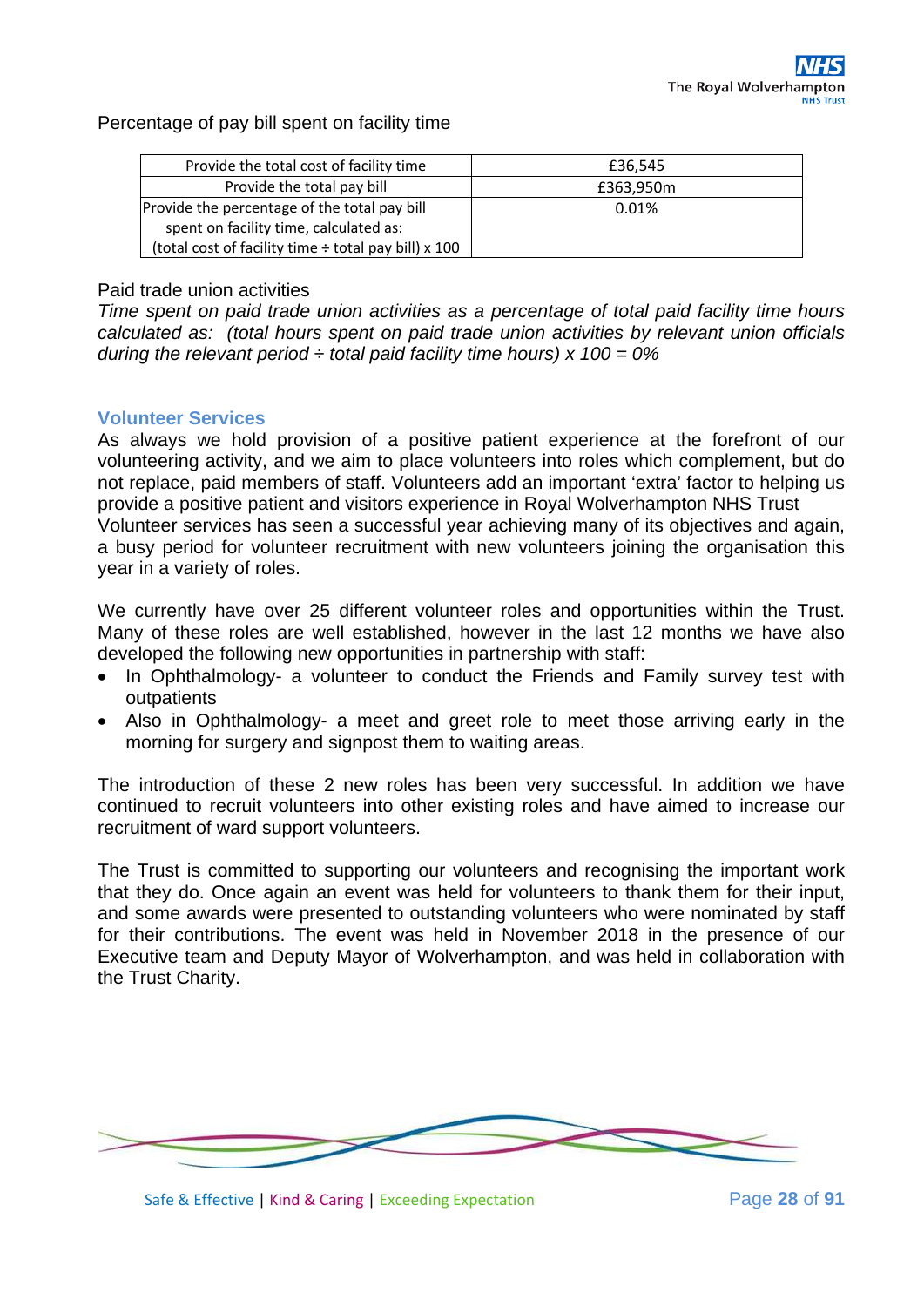Volunteer Services also supports several other charities and groups who run volunteer services throughout the Trust, with recruitment of their volunteers, and other key administrative functions. These include

- Beacon Charity
- Breastfeeding Peer Support Group (In collaboration with Wolverhampton Breastfeeding Network)
- Hospital Radio Stafford
- League of Friends of Stafford and Cannock Hospitals
- League of Friends of Wolverhampton Eye Infirmary
- Macmillan
- Pets as Therapy
- Radio Wulfrun
- Wolverhampton Coronary Aftercare Support Group
- Wolverhampton Hearing Services Volunteer Group

#### **Volunteer Service Statistics**

Current number of active volunteers in the Trust on 31/3/2019 - 376 Number of volunteers that joined the Trust in reporting period - 90 Number of volunteers who left the Trust in reporting period - 143 Estimated number of volunteer hours provided to RWT in reporting period - 108,288 Number of volunteers in each location - (as at 31/3/2019) Cannock Chase Hospital - 79 New Cross Hospital - 226 West Park Hospital/ community services - 71

#### **The Trust Charity**

Our Charity makes a real difference to our patients, their families and the staff that treat them above and beyond the services provided by the NHS.

We aim to support the Trust to realise its vision to be an NHS organisation striving to continuously improve patients' experiences and outcomes.

Ways in which the charity makes a difference to the patients, their families and the staff who treat them, above and beyond that provided by the NHS, include:

- Additional facilities and an improved environment
- Additional equipment that can make a real difference to patient care
- Opportunities for staff training above and beyond their mandatory training
- Opportunities to further medical knowledge through research



Safe & Effective | Kind & Caring | Exceeding Expectation Page **29** of **91**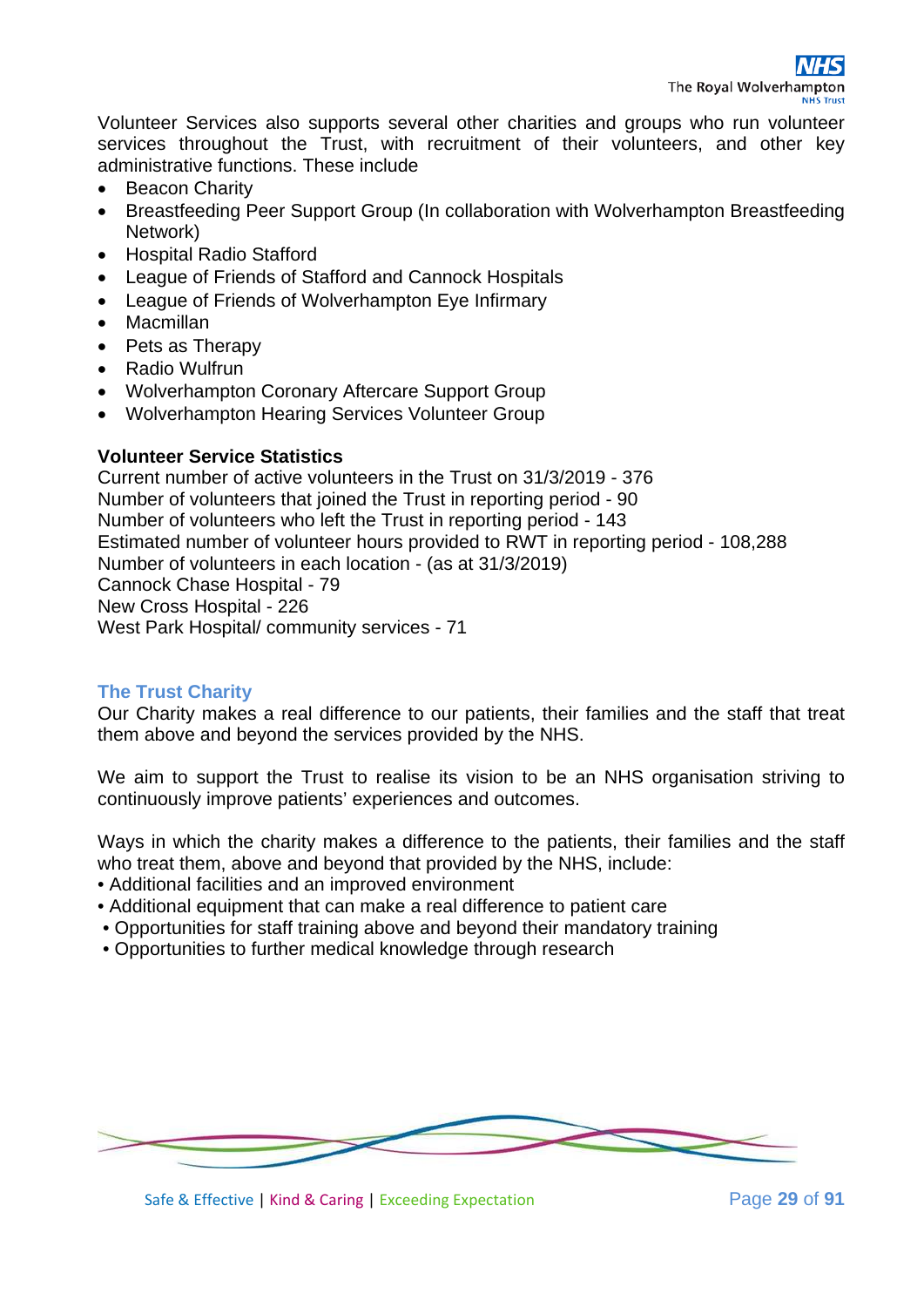Purchases using money donated to the charity during 2018-2019 include the following items:

- three probes and accessories for breast care.
- a video laryngoscope for the Neonatal unit.
- an ultrasound for cardiac.
- a glidescope for paediatrics.
- endoscopic ear surgery equipment for ENT patients.

The annual report of the Trust Charity will be published in the late summer 2019 and will contain more information about this aspect of our work.



Safe & Effective | Kind & Caring | Exceeding Expectation Page **30** of **91**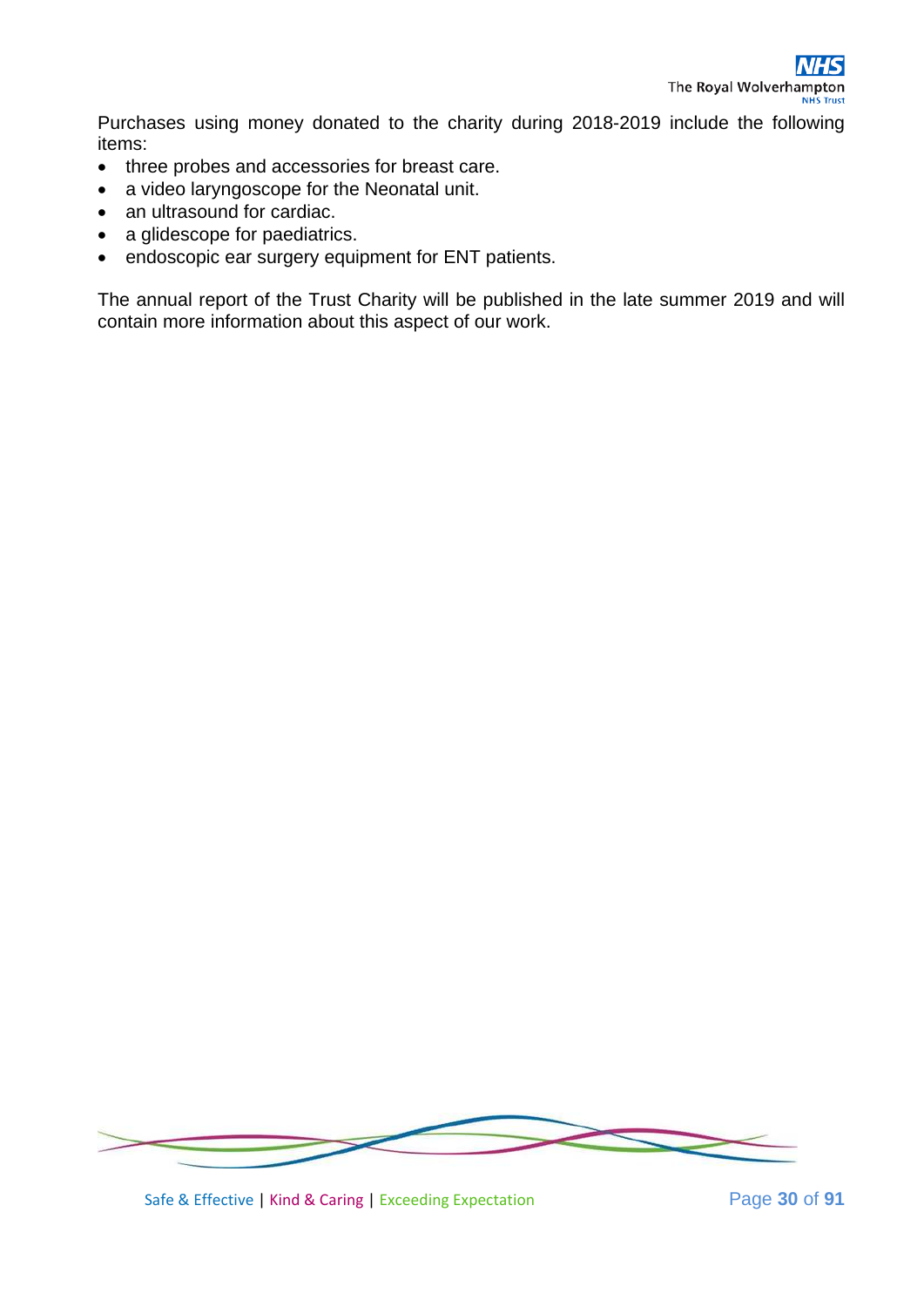## **B – Accountability Report B1 – Corporate Governance Report**

#### **Directors Report The Directors of the Trust**

During the year 2018-2019 and up to the signing of the Annual Report and Annual Accounts, the Accountable Officer for the Trust was David Loughton, CBE and the Trust Chairperson was Jeremy Vanes. The Trust Board comprised Mr Loughton and Mr Vanes and the following Directors (any with less than a full year of Board membership are denoted accordingly):

Prof. A-M Cannaby – Chief Nursing Officer (from April 2018) J Small (to December 2018) – Non-Executive Director R Dunshea – Non-Executive Director, Senior Independent Director, Chair of Audit **Committee** R Edwards – Non-Executive Director C Etches, OBE –Deputy Chief Executive (from April 2018) J Hemans – Non-Executive Director A Duffell - Director of Workforce S Mahmud – Director of Integration M Martin – Non-Executive Director G Nuttall – Chief Operating Officer Dr J Odum – Medical Director S Rawlings – Non-Executive Director M Sharon – Director of Strategic Planning and Performance K Stringer – Chief Financial Officer/deputy Chief Executive The roles and activities of the Trust Board committees are covered in detail in the Annual

During 2017/18 the Trust Board comprised the Chairman; the Chief Executive; four Executive Directors; six Non-Executive Independent Directors; and was supported by three additional Directors and one Associate Non-Executive Director.

Each Executive Director and Independent Non-Executive Director has an equal vote on the Trust Board. Executive Directors are responsible to the Trust Board for the delivery and performance for services within their portfolios.

Independent Non-Executive Directors provide challenge and a level of independent scrutiny to decision-making, implementation and reviewing organisational performance. Their backgrounds and experience provide a balance of skills to provide a level of challenge across the range of activities of the Trust Board. The Chief Executive Officer is the Accountable Officer to Parliament.



Safe & Effective | Kind & Caring | Exceeding Expectation Page 31 of 91

Governance Statement (section B1 of this report).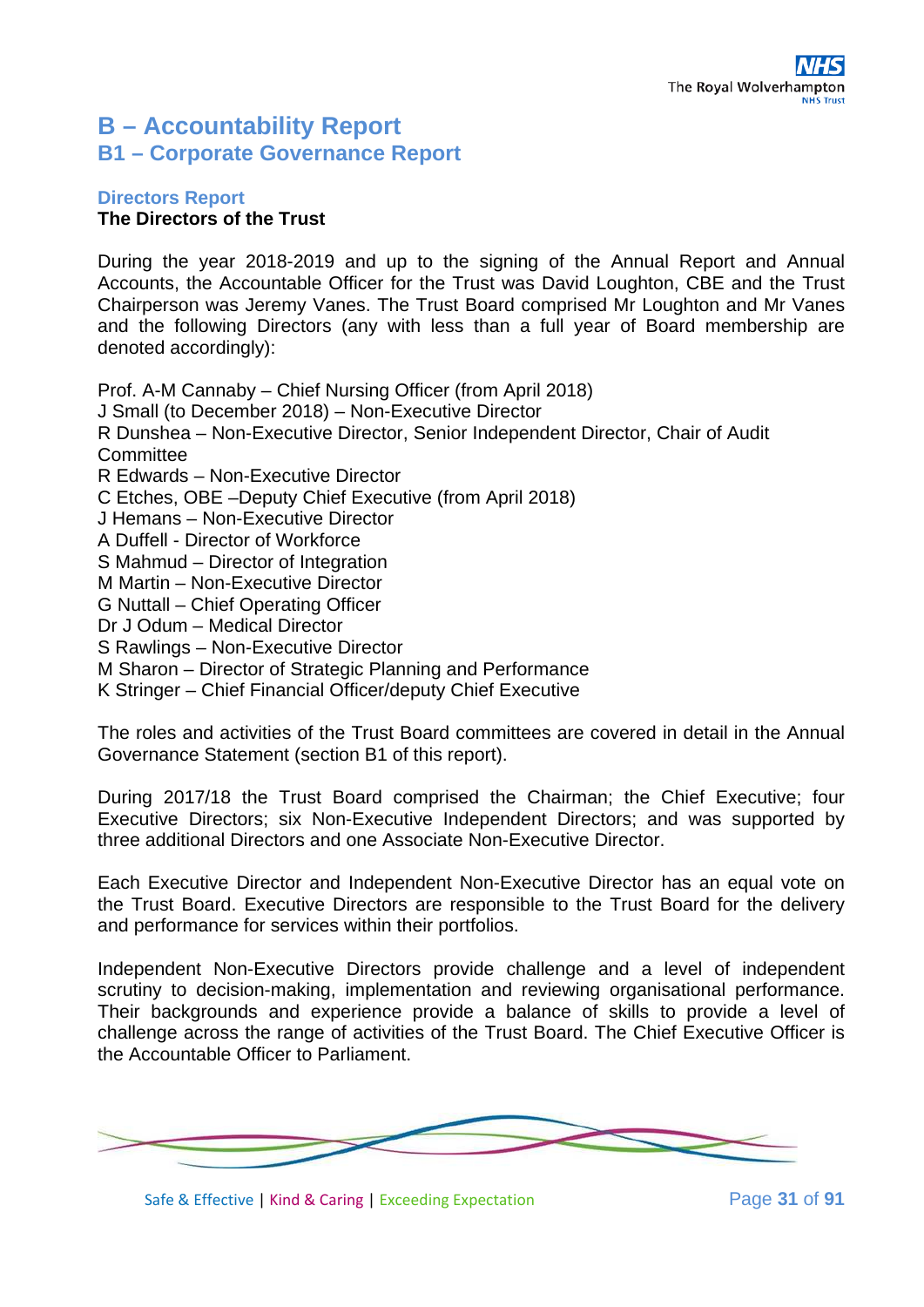During 2018-2019 the Trust Board met monthly, except in August 2018 and January 2019 (as scheduled in the Trust Board Timetable), conducting most of its business in public and allowing time for the press, public and other observers to ask questions of the Directors at each meeting.

A fuller account of the Trust Board's work is provided in the Annual Governance Statement.

#### **The Appointment of Associate Non-Executive Directors**

Dr Jonathan Darby joined the Trust Board as an Associate Non-Executive Director with effect from 1 March 2017 and left in November 2018.

#### **Board Membership**

#### **David Loughton CBE - Chief Executive Appointed 2004**

Mr Loughton joined our Trust in 2004 having had extensive experience as a Chief Executive within the NHS. During his career he has developed a new Medical School with Warwick University and achieved financial close on a £400 million new hospital Private Finance Initiative (PFI). He has now turned around one of the 17 most financially challenged Trusts in the NHS, whilst improving the quality of care provided to patients.

Mr Loughton is a member of the National Institute for Health Research Advisory Board and West Midlands Chief Executive representative for the NHS Confederation Council.

#### **Board Attendances in 2018-2019:** 8/9 **Declaration of interests**

- Health policy adviser to the Labour and Conservative Parties
- Dementia Health and Care Champion Group Member
- National Institute for Health Research Member of Advisory Board
- Chair of West Midlands Cancer Alliance (from 06/06/2018)

#### **Jeremy Vanes - Chairman of the Board Appointed 2006 (Chairman since 2013)**

Mr Vanes is a Chartered Manager with diplomas in health, social care and public service leadership; his original degree was fine art. His career since 1986 includes youth social work, counselling, community arts, managing legal advice services and developing social welfare policy across four West Midlands local authorities. During 1992-2015 he was chief executive of Citizens Advice Bureau services, initially in Sandwell and later Wolverhampton.

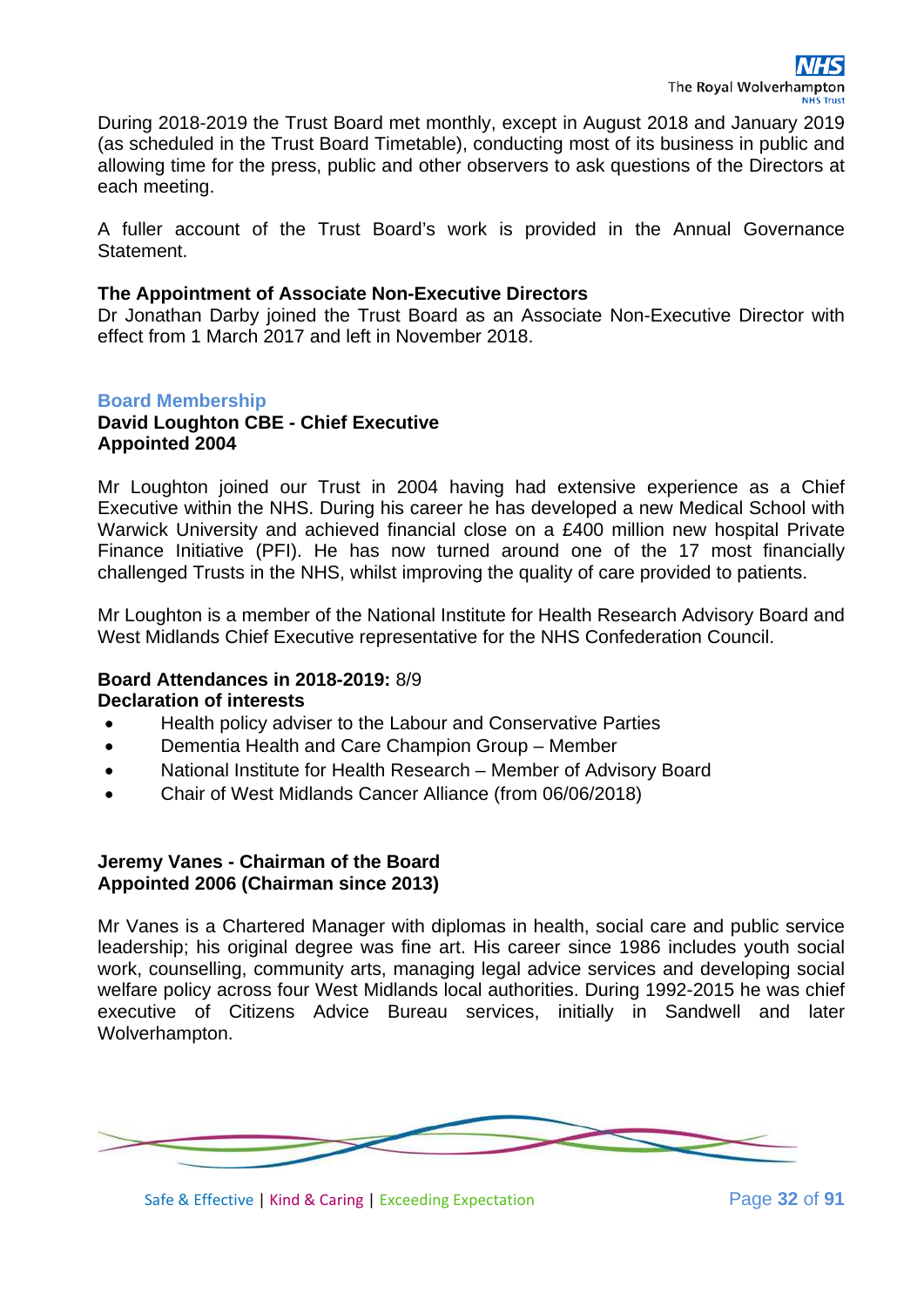Mr Vanes has previously also worked as an approved foster carer for Wolverhampton City Council, a director of the Refugee and Migration Centre in Wolverhampton and company secretary for Wolverhampton Advice Agencies Consortium. He sits on the City Board of Wolverhampton.

#### **Board Attendances in 2018-2019:** 9/9 **Declaration of interests**

- Member of Chartered Management Institute
- Member of Labour Party (individual member)
- Chief Executive, Citizens Advice South Warwickshire (from 01/08/2019)
- Foster carer Wolverhampton City Council (ceased 25/04/2019)

#### **Prof Ann-Marie Cannaby Prof Ann-Marie Cannaby- Chief Nurse Appointed April 2018**

Ann-Marie joined the Board at Wolverhampton in April 2018. Ann-Marie is a Professor at Birmingham City University, who has amassed extensive experience working both nationally and internationally in senior nursing leadership roles.

She spent five years as Chief Nursing Officer at Hamad Medical Corporation, the main healthcare provider in Qatar. She was responsible for the organisation's 10,000 nursing and midwifery staff across eight hospitals, a number of community health facilities and the national ambulance service. Before her move to the Middle East, Ann-Marie spent over seven years at University Hospitals Coventry and Warwickshire NHS Trust, a 1,300 bed acute provider spread across two sites with a budget of £640m, where she progressed to the dual role of Chief Nursing Officer and Chief Operating Officer.

Prior to this she spent a number of years at University Hospitals of Leicester NHS Trust in a variety of frontline nursing and leadership posts. Ann-Marie has successfully transitioned into different health systems and environments throughout her career. She has extensive experience in working in Accountable Care Systems (ACS), most recently the Canterbury ACS in New Zealand.

Ann-Marie offers an extensive professional, operational and executive background combined with a strong academic portfolio, she is actively involved in research and education holding a Masters and a PhD, with deep experience in curriculum development.

#### **Board Attendances in 2018-2019:** 9/9 **Declaration of interests**

- Birmingham City University Professor of Nursing Sciences
- Royal College of Nursing Member
- Warwick University Research fellow (Honorary)
- Higher Education Academy Teaching Fellow



Safe & Effective | Kind & Caring | Exceeding Expectation Page **33** of **91**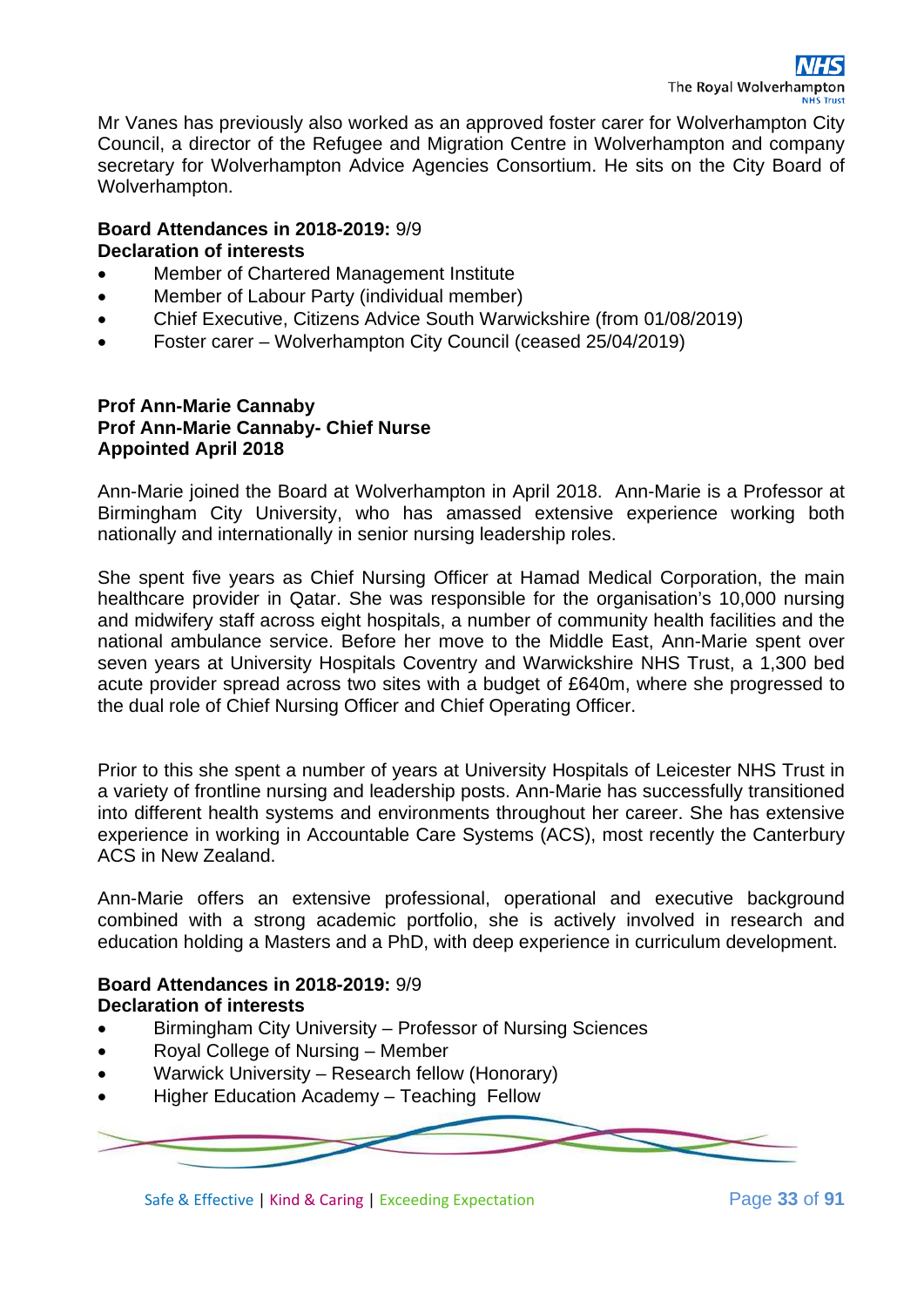- Ann-Marie Cannaby Ltd. Director
- Leicester and Leicestershire Photographic Society Member
- La Trobe University, Victoria, Australia Honorary Visiting Fellow

#### **Alan Duffell – Director of Workforce Appointed April 2017**

Alan has wide experience within the NHS, incorporating OD, learning & development, leadership & management development, as well as other HR related roles. He joined the board of Wolverhampton in April 2017 after previously holding the position of Director of HR & OD at Leicestershire Partnership NHS Trust, where he had been for 5 years, with board level responsibility for a wide ranging workforce portfolio, as well as H&S and Business Continuity. Prior to this, he was the Director of Workforce and Learning within the Black Country Partnership NHS Foundation Trust and at that time was also a director for Skills for Care, representing the NHS. Prior to joining the NHS, Alan was in the Royal Air Force spanning a range of roles including avionics engineer, training & development, and leadership development. He holds membership of the Chartered Institute of Personnel & Development (CIPD), Chartered Management Institute (CMI) and holds an MSc in Human Resource Development.

#### **Board Attendances in 2018-2019:** 8/9 **Declaration of interests**

- Member of Chartered Management Institute
- Member of the CIPD (Chartered Institute for Personnel and Development)

#### **Sultan Mahmud - Director of Integration Appointed September 2014**

Mr Mahmud has been in the NHS for 15 years and joins the Trust from NHS England where he was the Director of Commissioning for the Shropshire and Staffordshire Area Team. He has undertaken senior management roles in both provision and commissioning arms of the NHS including clinical and business informatics, programme management, performance management, primary and secondary care commissioning. Sultan has also enjoyed a spell in the pharmaceutical industry working in medical regulatory affairs.

#### **Board Attendances in 2018-2019:** 7/9 **Declaration of interests**

• None in 2018-2019

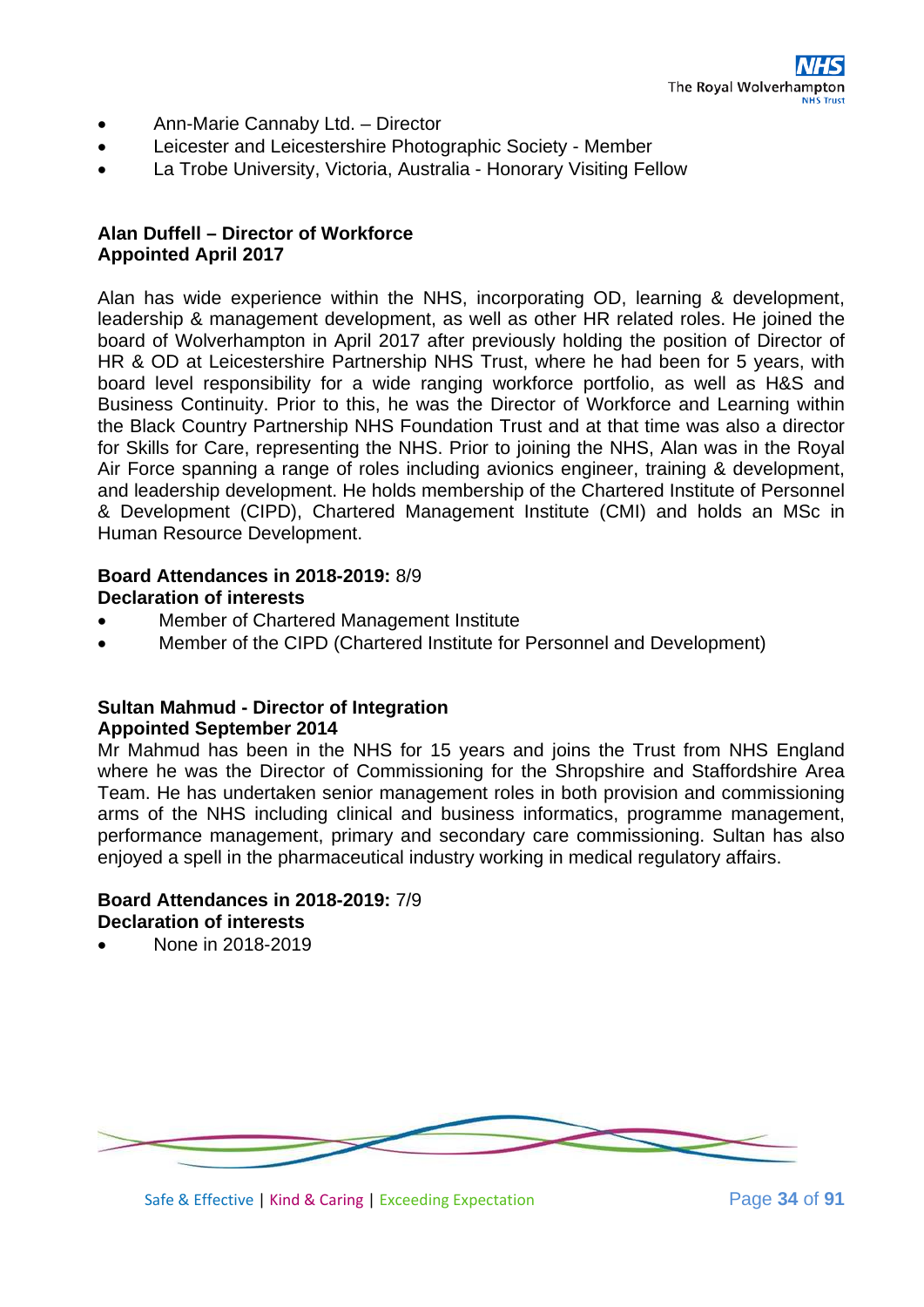#### **Gwen Nuttall - Chief Operating Officer Appointed 2012**

Ms Nuttall has over 20 years' experience working across a diverse range of Acute Hospitals, having previously worked for Local Government.

Gwen has worked in various management roles at The Chelsea & Westminster Hospital, Barts and The London NHS Trust and more recently she was the Chief Operating Officer at West Suffolk Foundation Trust Hospital for 8 years.

#### **Board Attendances in 2018-2019:** 7/9 **Declaration of interests**

• Calabar Vision 2020 Link – Trustee (from 03/12/2018)

#### **Jonathan Odum - Medical Director Appointed 2011**

Dr Odum qualified from Birmingham University in 1984 and his post graduate training and studies were undertaken in the West Midlands (1984-91) and Adelaide, South Australia (1991-93). He was awarded a Sheldon Research Fellowship by the West Midlands Regional Health Authority in 1988 and following completion of the research his thesis was awarded an MD by the University of Birmingham in 1993.

He took up post as a Consultant in General Internal Medicine and Nephrology at New Cross Hospital Wolverhampton in 1993. His clinical interests include diagnosis and management of hypertension and pathophysiological mechanisms underlying and treatment of glomerular disease.

Dr Odum was elected as a fellow of the Royal College of Physicians (RCP) in 1999 and has been an MRCP PACES examiner from 1999 to the present day.

He has a significant interest in service development and as Clinical Director for Renal Services (1995-2005) was responsible for the expansion of renal services at Wolverhampton into Walsall and Cannock and the opening of the satellite Haemodialysis units at Walsall and in Cannock Chase Hospital.

Dr Odum has held several medical managerial positions in the Trust including Clinical Director of Medicine, Divisional Director posts from 2003-11 and was appointed into the post of Medical Director from April 2011.

Within the Royal Wolverhampton NHS Trust, Dr Odum is the Responsible Officer for revalidation of doctors, the Caldicott Guardian and the Medical Director of the West Midlands LCRN.

#### **Board Attendances in 2018-2019:** 8/9 **Declaration of interests:**

• None declared for 2018-2019



Safe & Effective | Kind & Caring | Exceeding Expectation Page **35** of **91**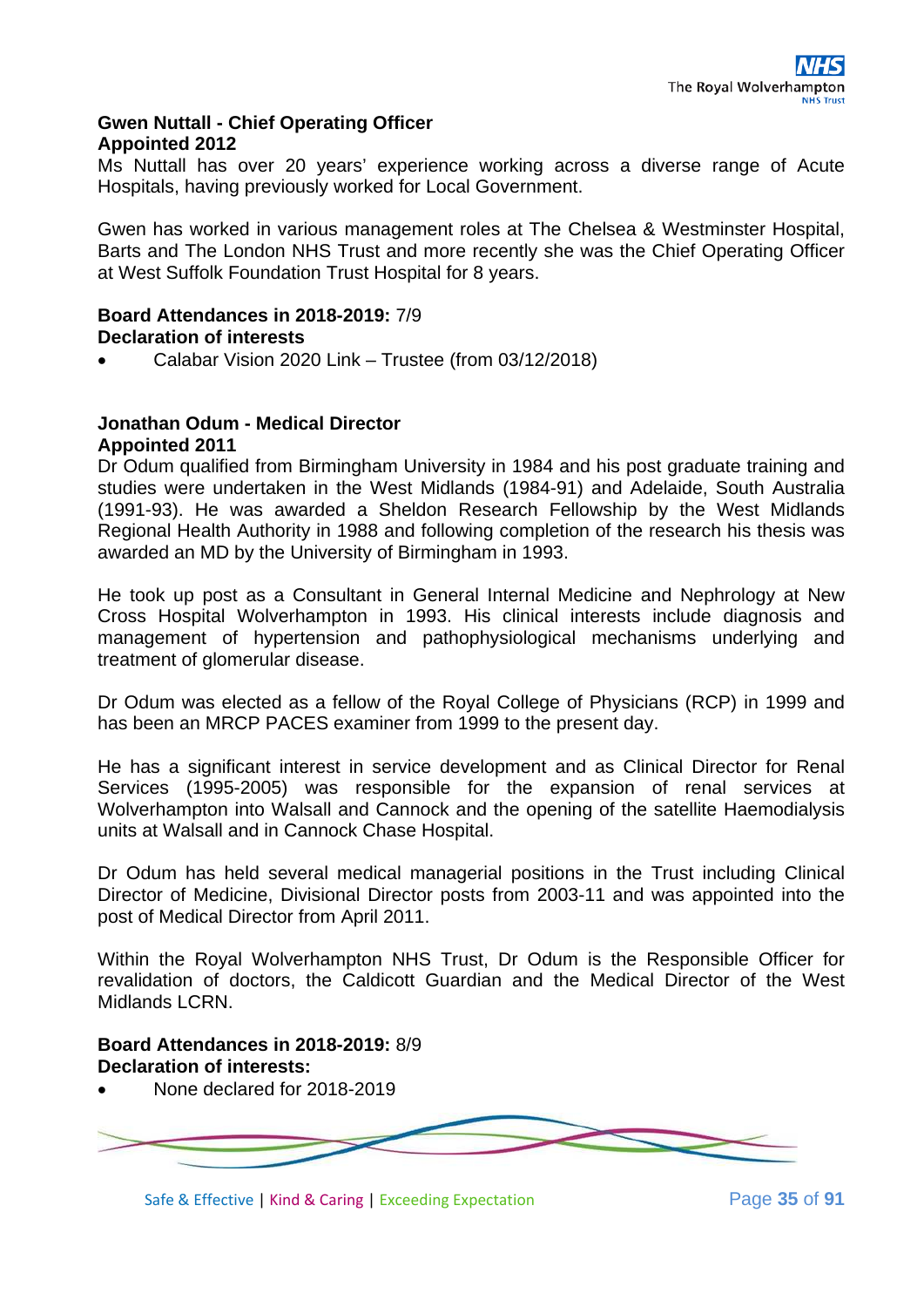#### **Kevin Stringer - Chief Financial Officer Appointed 2009**

Mr Stringer is a qualified accountant with the Chartered Institute of Management Accountants (CIMA) and holds a Masters qualification in Business Administration (MBA). With over 25 years of experience in the NHS, with 13 of those years as a Board Director, he has experience of commissioning and provider organisations.

His experience covers –

- Primary Care, Community Services and Commissioning (with successor organisations being Walsall CCG and Birmingham cross-city CCG)
- Secondary and Tertiary Care (at University Hospitals of Coventry and Warwickshire, Sandwell and West Birmingham Hospitals)
- Specialist Secondary Care (Birmingham Children's Hospital Foundation Trust where he helped the Trust secure FT status)
- Regional NHS Planning and Oversight (West Midlands Regional Health Authority)

His role is to provide professional advice to the Board and wider Trust to ensure delivery of the Board's financial strategy, key statutory financial targets and ensure good internal control.

He is a member and advocate for Healthcare Financial Management (HFMA) having been a past Chairman of the West Midlands Branch where he is now the Treasurer.

#### **Board Attendances in 2018-2019:** 9/9

#### **Declaration of interests**

- Healthcare Financial Management Association Chairman of Governance and Audit Group
- Treasurer, West Midlands Branch Healthcare Financial Management Association Member of CIMA (Chartered Institute of Management Accountants)
- Midlands and Lancashire Commissioning Support Unit brother in law is the Managing Director

#### **Michael Sharon - Director of Strategic Planning and Performance Appointed 1 January 2016**

Mr Sharon commenced his working life as a hospital porter. What has stayed with him is a firm belief in the difference we can all make as individuals, no matter what our role, to the wellbeing of patients.

After a long spell at Guy's and St Thomas' in operational management and in strategy, Mike became CEO of a GP company providing services to practices, followed by time as a PCT CEO.

Subsequently Mike has been a Director at University Hospital Birmingham FT and at Sandwell and West Birmingham Trust where he was acting CEO for a short time.



Safe & Effective | Kind & Caring | Exceeding Expectation Page **36** of **91**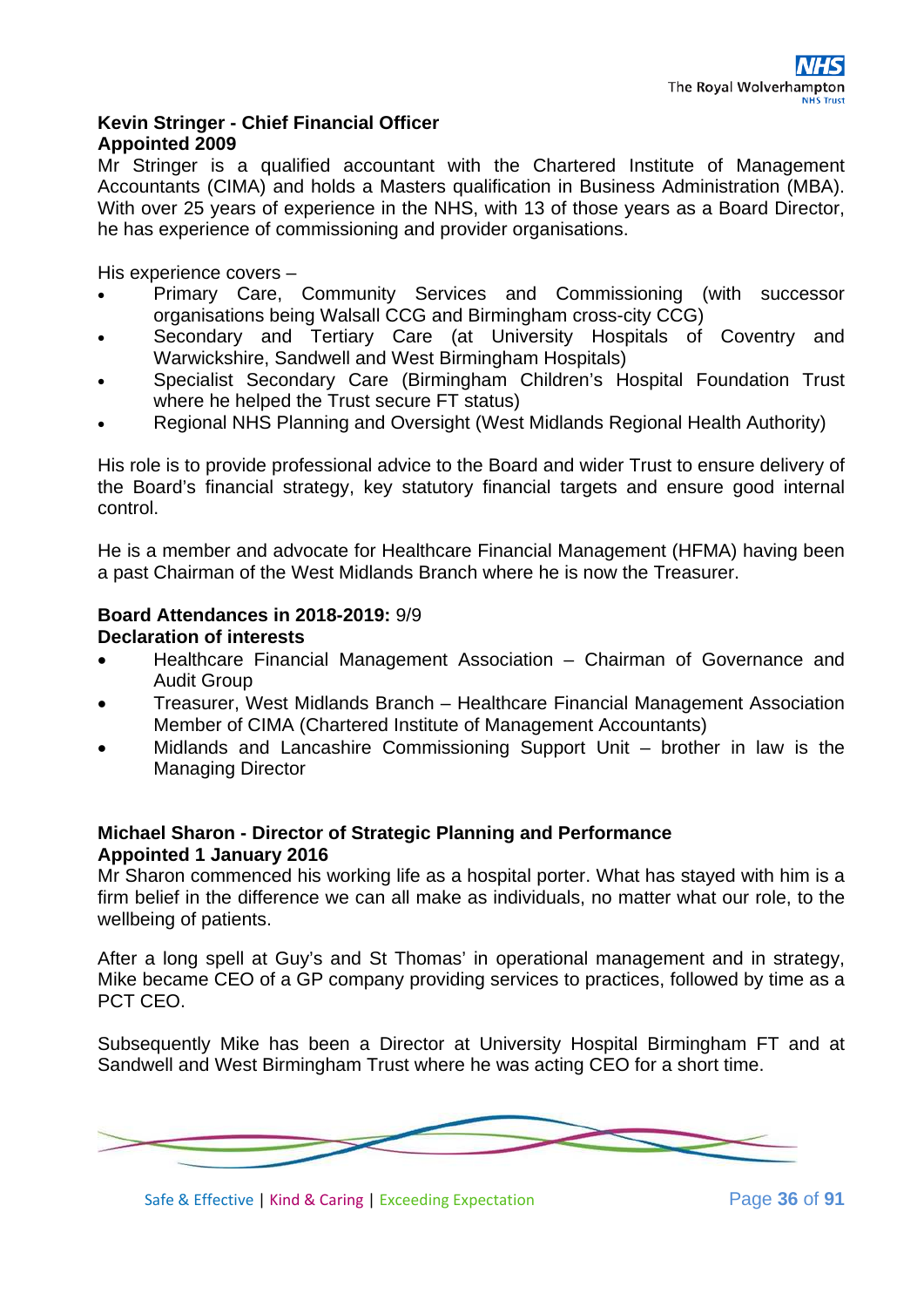Between these roles Mike has spent a year working in a teaching hospital in Chicago, supported 37 GP practices to create a Federation, set up the Birmingham and Solihull Lift Company, and led two large health economy wide strategic change programmes.

Mike really does enjoy spending time with his teenage children and also walking in the Lake District.

#### **Board Attendances in 2018-2019:** 9/9 **Declaration of interests**

• Member of the Liberal Democratic Party.

## **Cheryl Etches OBE - Deputy Chief Executive Appointed April 2018**

Ms Etches joined the Board at Wolverhampton in June 2005 after holding the position of Deputy Director of Nursing at Heartlands Hospital in Birmingham. She has Board responsibility for Quality and Safety and professional standards. She previously held positions in Derby Hospitals and the Middle East. Ms Etches is a Trustee for the South Staffordshire Medical Foundation and Governor for the Health Futures Technical College, located in West Bromwich. She retired at the end of March 2018 as Chief Nurse for the Trust.

## **Board Attendances in 2018-2019:** 4/7 **Declaration of interests**

- ICD Medical Director
- Arbonne International District Manager, Independent Consultant
- Healthcare Futures UTC Governor
- Calabar Vision 2020 Link trustee (ceased 02/12/2018)

## **Roger Dunshea - Non-Executive Director Date Appointed April 2014**

Mr Dunshea has worked in the NHS in Scotland, Wales and England in a variety of positions including Staff Nurse, Project Manager, Clinical General Manager and Executive Director roles. Between 1997 and 2013 he was a Director with OFWAT (the economic regulator of the water sector in England and Wales) with responsibilities covering finance, information systems, human resources and procurement. He has been the chair of governors at a central Birmingham high school and a Non-Executive Director with the Shrewsbury and Telford NHS Trust.

He is a member of the General Chiropractic Council, an independent member of the Medical Research Council's Audit and Risk Committee, an independent member of the Equality and Human Rights Commission's Audit and Risk Committee and a member of the Geological Society's Audit Committee. He is a volunteer field worker with Natural England and a community bus driver in north Shropshire. He is a Chartered Public Finance Accountant and Fellow of the Geological Society. He was a Registered General Nurse between 1982 and 1996.



Safe & Effective | Kind & Caring | Exceeding Expectation Page **37** of **91**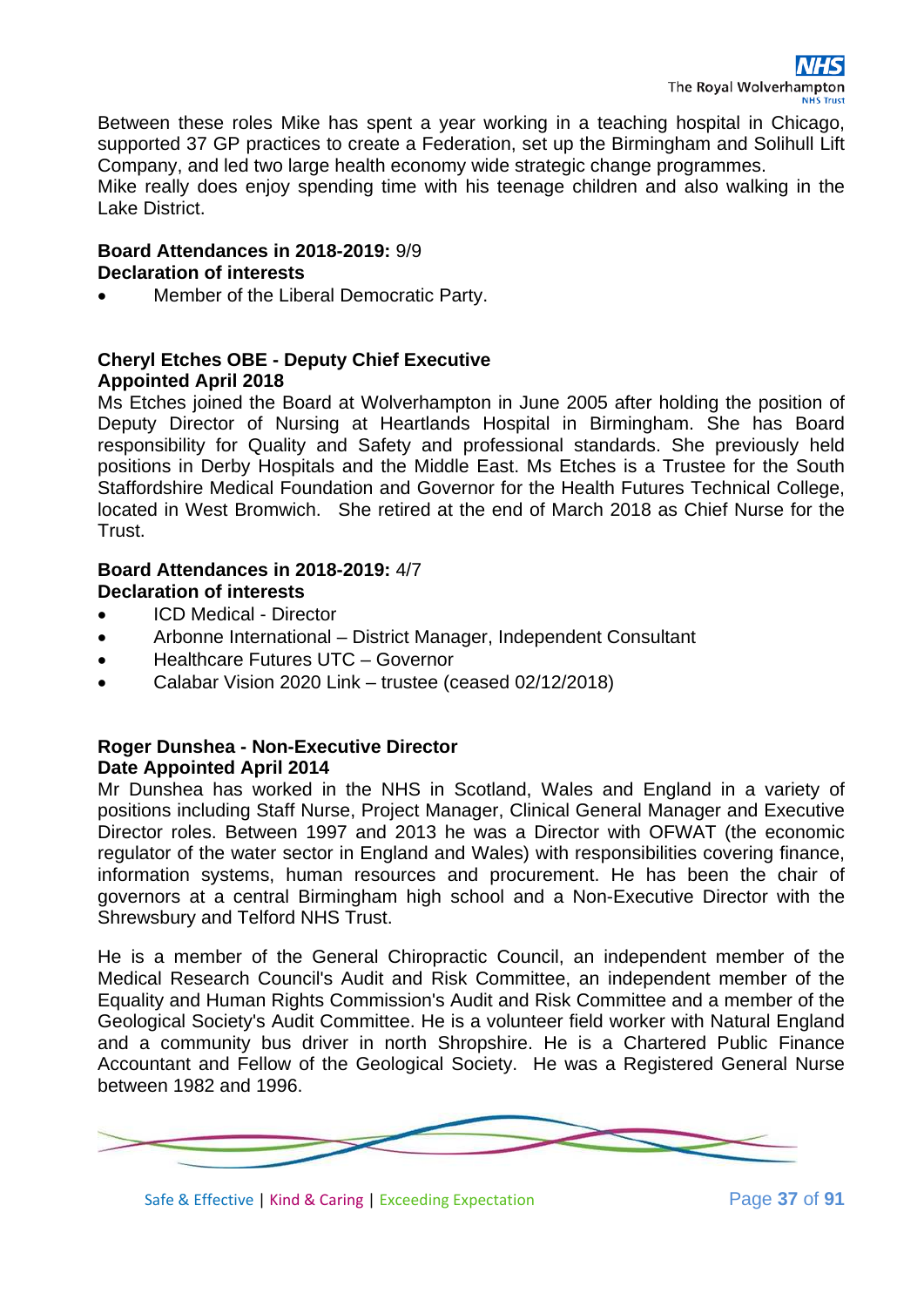## **Board Attendances in 2018-2019:** 9/9 **Declaration of interests**

- General Chiropractic Council Lay member (from 03/12/2018)
- Medical Research Council independent member of Risk and Audit Committee (ceased 26/06/2018)
- Equality and Human Rights Commission independent member of Audit and Risk Committee (ceased 31/03/2019)
- Geological Society of London Member of Audit Committee (from 14/12/2018)
- North Salop Wheelers Ltd (Community Bus company) Social services (contract with NHS) – bus driver (ceased 03/12/2018)

## **Rosi Edwards - Non-Executive Director**

#### **Appointed as an Associate Non-Executive Director in July 2013, and became a Non-Executive Director with effect from November 2013**

Before joining the Board, Ms Edwards was the Regional Director for Wales, Midlands and the South West in the Health and Safety Executive. A senior manager with over 20 years' experience of working in a large well established regulatory body, managing leaders of operational and specialist teams and overseeing investigations into deaths, injuries and occupational ill-health and subsequent legal action. Over 30 years in regulating businesses and assessing their risk management abilities and failings and identifying practical measures to enable them to perform adequately.

## **Board Attendances in 2018/2019:** 8/9

#### **Declaration of interests**

- Labour Party, Hall Green Constituency member of Executive Committee (vice chair: Policy) (ceased 01/09/2018)
- Labour Party, Moseley and Kings Heath Branch Vice Chair, Auditor, Member of Election Campaign Committee (ceased 01/12/2018)
- Labour Party member
- Lay member of West Midlands ACCEA
- Daughter as an employee of Unite the Union takes part in union campaigning, including on the NHS
- President of Birmingham Health Safety and Environment Association
- Daughter is a governor at the Heart of England Foundation Trust (ceased 01/05/2018)
- Care Quality Commission Inward Secondment undertaking the role of Executive Reviewer (from 28/09/2018)



Safe & Effective | Kind & Caring | Exceeding Expectation Page **38** of **91**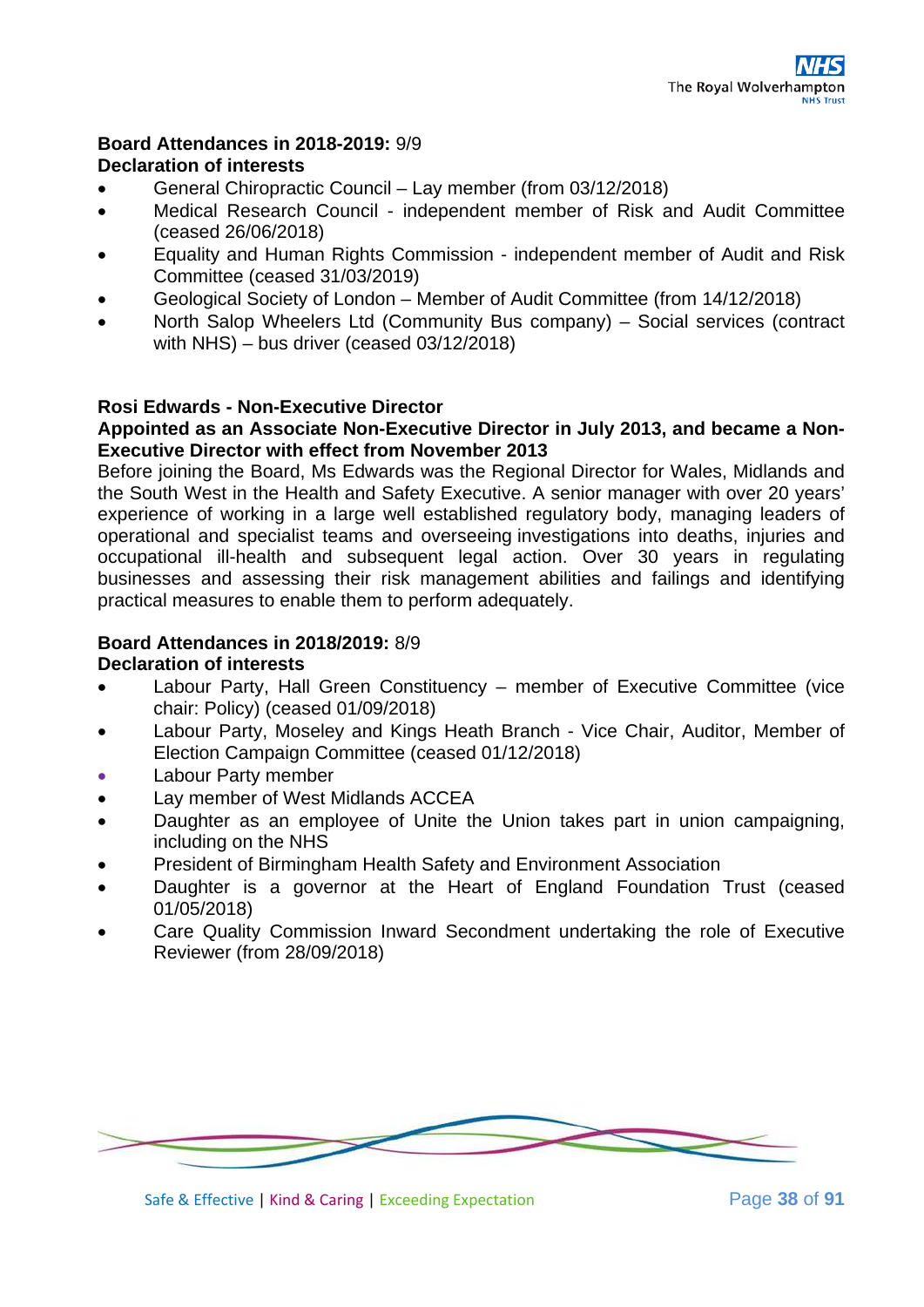## **Junior Hemans - Non-Executive Director Appointed May 2015**

Mr Hemans has significant years of experience within the public and voluntary sectors. He previously worked for the Housing Corporation for 10 years as a regulation manager and as a consultant for PricewaterhouseCoopers for ten years.

Junior was a founding member and the first treasurer of the African Caribbean Community Initiative Mental Health Project, which provides support to individuals and families that are experiencing mental health issues. He has also served as treasurer to the West Midlands Caribbean Parents & Friends Association and to the Heath Town Senior Citizens Welfare Project.

Junior currently runs his own small consultancy and is a property developer / landlord. He specialises in governance, business start-up, business development and social housing and regeneration.

Junior is also a visiting lecturer at the University of Wolverhampton Business School, lecturing in strategic management, marketing, leisure and operations.

## **Board Attendances in 2018-2019:** 8/9 **Declaration of interests**

- Libran Enterprises (2011) Ltd Director
- Tuntum Housing Association (Nottingham) Chair of the Board
- Wolverhampton Cultural Resource Centre Chair of the Board
- Prince's Trust Business Mentor
- Kairos Experience Ltd Company Secretary
- Member of Labour Party
- Wolverhampton University visiting lecturer
- University College Birmingham visiting lecturer

#### **Mary Martin - Non-Executive Director Appointed July 2013**

Ms Martin has senior executive experience in both the public and private sectors. Her business focus has included strategy, business risk assessment, team building, change management, quality management, investigations, controls and reporting. Financing activities cover bank refinancing, private equity, acquisitions and disposals of business and major assets and exit planning.

She currently runs her own small consultancy business having for four years been Pro-Vice Chancellor of Birmingham City University. Prior to this her career has included working with Advantage West Midlands; a private venture fund manager focused on technology start-ups and she was a Partner with Arthur Andersen, one of the largest international accounting practices. Mary is a Trustee of three major Midlands based charities – The ExtraCare Charitable Trust, Performances Birmingham and Midlands Art Centre.



Safe & Effective | Kind & Caring | Exceeding Expectation Page **39** of **91**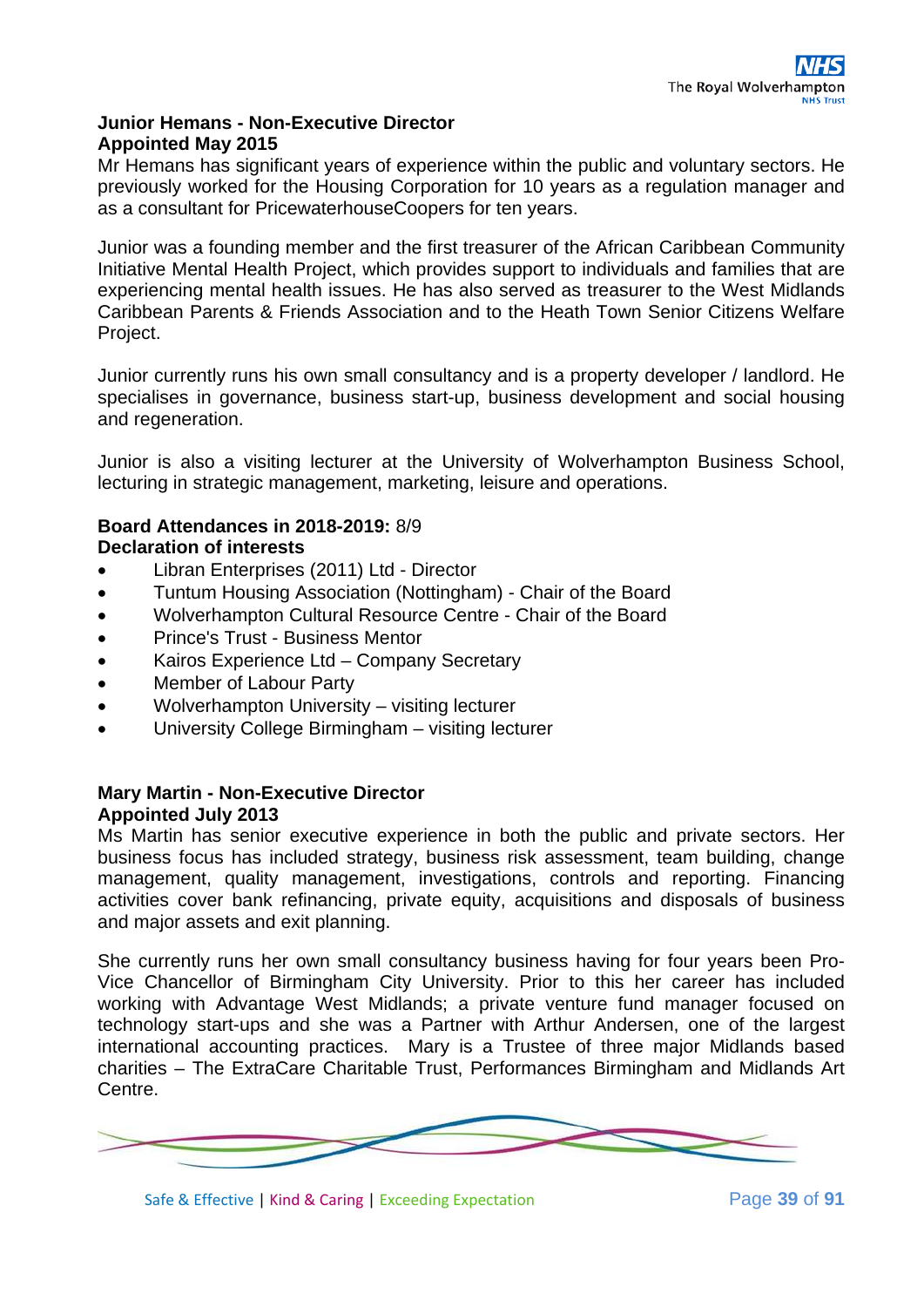She is a Fellow of the Institute of Chartered Accountants and Oxford University engineering graduate.

## **Board Attendances in 2018-2019:** 9/9

## **Declaration of interests**

- Martin Consulting (West Midlands) Ltd Director / owner of business
- Performances Birmingham Ltd Trustee / Director, Non-Executive member of Board for the charity
- Midlands Art Centre Trustee / Director, Non-Executive member of the Board for the charity
- Guardian of the Standard of the Wrought Plate for Birmingham Assay Office (ceased 27/03/2019)
- Friday Bridge Management Company Limited (residential property management company)
- Extracare Charitable Trust non-executive director/Trustee

## **Sue Rawlings - Non-Executive Director**

## **Appointed July 2013 (Served as an Associate Non-executive Director from October 2012)**

Mrs Rawlings is a Chartered Certified Accountant who has worked in the public, private and voluntary sector (last position: Finance and Development Director for Groundwork Black Country, an environmental charity). For the past 16 years she has been joint director of the consultancy firm RHCS, a well-established, highly skilled consultancy firm working with a range of cross sector clients from the voluntary / community / charitable and public sectors. Sue has extensive experience in evaluating the effectiveness of public expenditure and has worked with the British Red Cross in various parts of the country, conducting needs assessments, developing performance monitoring and carrying out evaluations. She works with voluntary and community sector organisations to develop their business planning, their future sustainability and identifies their impact. Previously a local improvement advisor appointed via IDeA to the Regional Improvement Efficiency Partnership in the West Midlands, she is also a Trustee of both the Beacon Centre for the Blind and a Director of Beacon4Life CIC.

# **Board Attendances in 2018-2019:** 9/9

## **Declaration of interests**

- Rawlings Heffernan Consultancy Services Ltd (RHCS Ltd) Director / Company **Secretary**
- Beacon Centre for the Blind Trustee
- Beacon4Life Community Interest Company Director



Safe & Effective | Kind & Caring | Exceeding Expectation Page **40** of **91**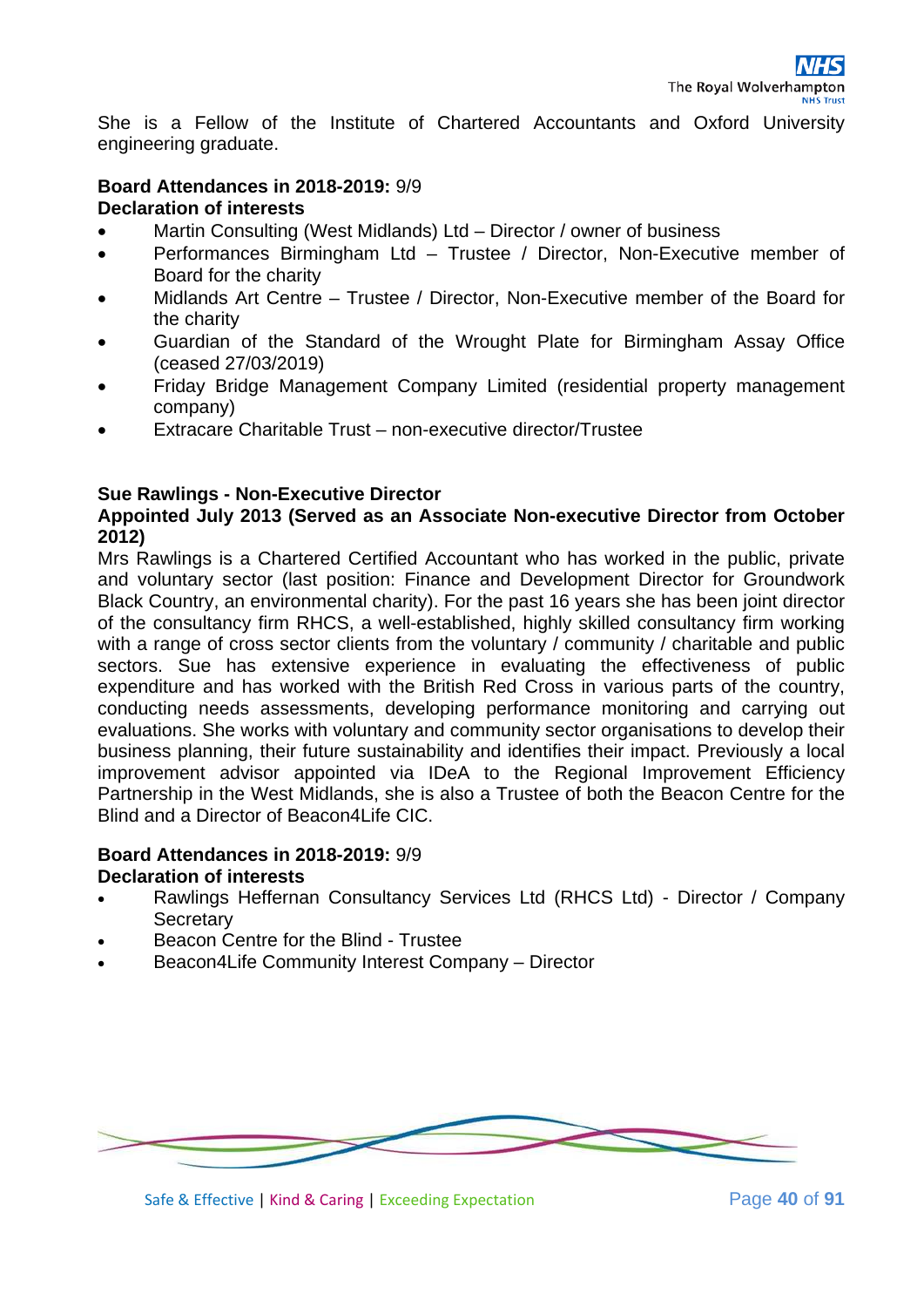#### **Jacqueline Small – Non-Executive Director Appointed August 2017 retired December 2018**

Jacqueline Small has extensive experience of working within the NHS and local government where she has held a range senior management and executive level roles within Public Health.

Her career since 1984 includes nursing, midwifery, developing, commissioning, and implementing community-based health improvement and wellbeing services and campaigns, and programme and project management in Leeds, London, Birmingham and Staffordshire.

Jacqueline trained as a Nurse and Midwife in Birmingham. She has a first degree in Social Policy, and an MSc in Health Improvement.

Jacqueline has also worked as a Lead Commissioner for Public Health and Prevention services at Staffordshire County Council up to 30 April 2018.

#### **Board Attendances in 2018-2019:** 5/6 **Declaration of interests**

• Employee of Staffordshire County Council (ceased 08/05/2018)

## **Dr Jonathan Darby - Associate Non-Executive Director**

#### **Joined with effect from 1 April 2017 retired November 2018**

Jonathan Darby is a General Practitioner in Halesowen West Midlands. He qualified from Birmingham University in 1984 and after junior posts in various Birmingham hospitals, trained as a GP in Stourbridge before taking over as Senior Partner in a practice in Halesowen. The practice moved into purpose built premises in 2001,and is now named St Margaret's Well Surgery, and has been built up from a 2 GP practice with 3500 patients to a 5 GP training practice with 3 trainees and 10,000 patients. Jonathan also sits on the Board of Dudley Clinical Commissioning Group, and is the lead for Information Technology and Business Systems and Processes, as well as Clinical Lead for Cardiology. He is also the CCG's Caldicott Guardian."

#### **Board Attendances in 2018-2019:** 3/6 **Declaration of interests**

- General practitioner, St Margaret's Well Surgery, 2 Quarry Lane, Halesowen senior partner- (Stepped down 30/04/2018, salaried GP from 01/05/2018)
- Dudley CCG Board member and IT Lead
- Manor Abbey Investments Director
- BBC Birmingham Medical Advisor



Safe & Effective | Kind & Caring | Exceeding Expectation Page 41 of 91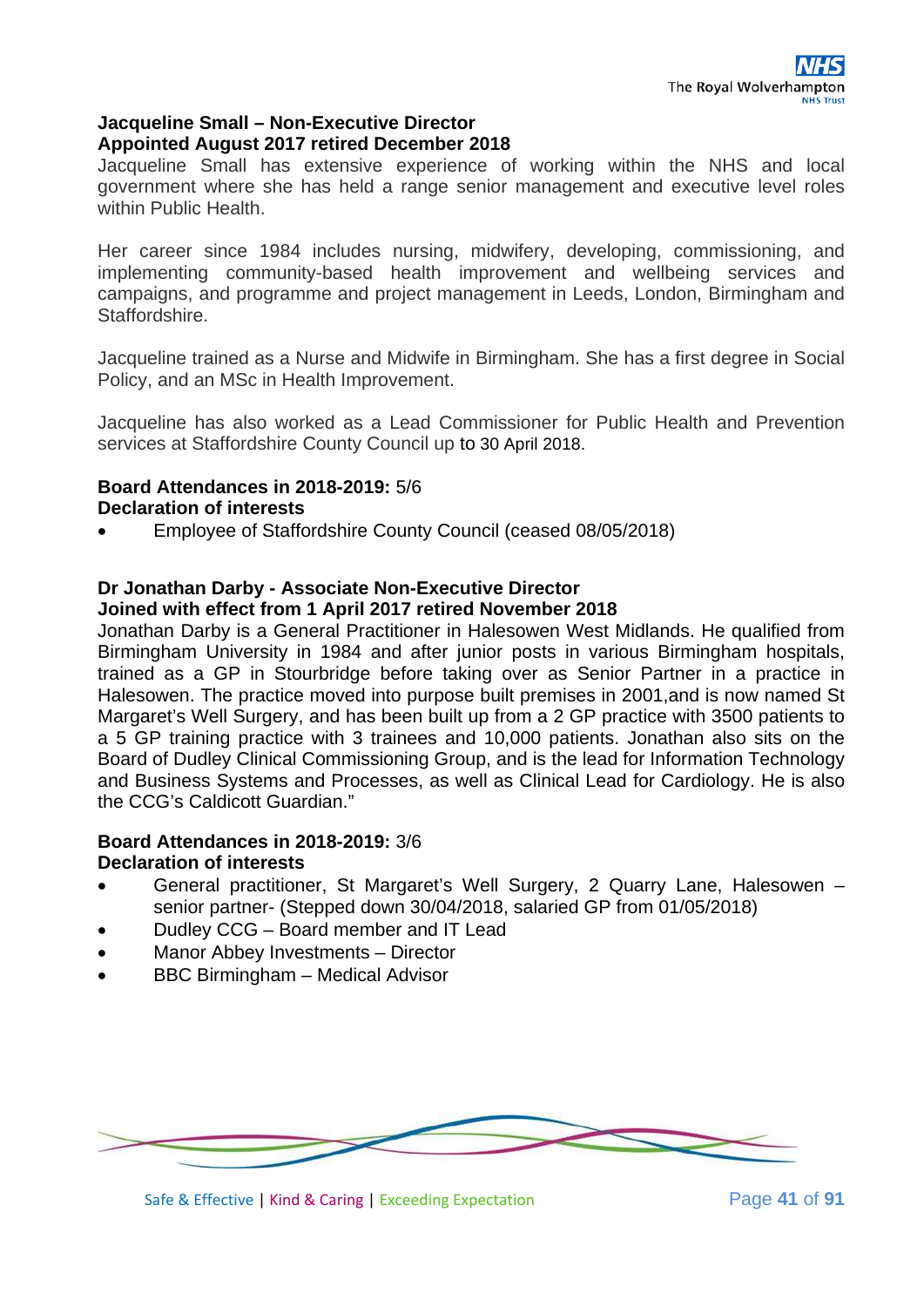#### **Personal data incidents 2018-2019**

Summary of serious incidents requiring investigation involving personal data as reported to the Information Commissioner's office in 2018-2019.

This information can be found in the Governance Statement.

#### **Statement on disclosure to the Auditors**

Each Executive Director has given a formal statement to the effect that s/he knows of no information which would be relevant to the auditors for the purpose of their audit report and of which the auditors are not aware and has taken all the steps which s/he ought to have taken to make himself / herself aware of any such information and to establish that the auditors are aware of it.

#### **Statement of Accountable Officers responsibility**

The Chief Executive of NHS Improvement has designated that the Chief Executive should be the Accountable Officer to the Trust. The relevant responsibilities of Accountable Officers are set out in the Accountable Officers Memorandum issued by the Chief Executive of NHS Improvement. These include ensuring that:

- There are effective management systems in place to safeguard public funds and assets and assist in the implementation of corporate governance
- Value for money is achieved from the resources available to the Trust
- The expenditure and income of the Trust has been applied to the purpose intended by Parliament and conform to the authorities which govern them
- Effective and sound financial management systems are in place and
- Annual statutory accounts are prepared in a format directed by the Secretary of State with the approval of the Treasury to give a true and fair view of the state of affairs as at the end of the financial year and the income and expenditure recognised gains and losses and cash flows for the year

To the best of my knowledge and belief, I have properly discharged the responsibilities set out in my letter of appointment as an Accountable Officer.

I confirm that the Annual Report and Accounts are as a whole fair, balanced and understandable. I take personal responsibility for the Annual Report and Accounts and the judgements required for determining that it is fair, balanced and understandable.

Finally, I confirm that as far as I am aware, there is no relevant audit information of which the Trust auditors are unaware and I have taken all the steps that I ought to have taken to make myself aware of any relevant audit information and to establish that the Trust's auditors are aware of that information.



Safe & Effective | Kind & Caring | Exceeding Expectation Page 42 of 91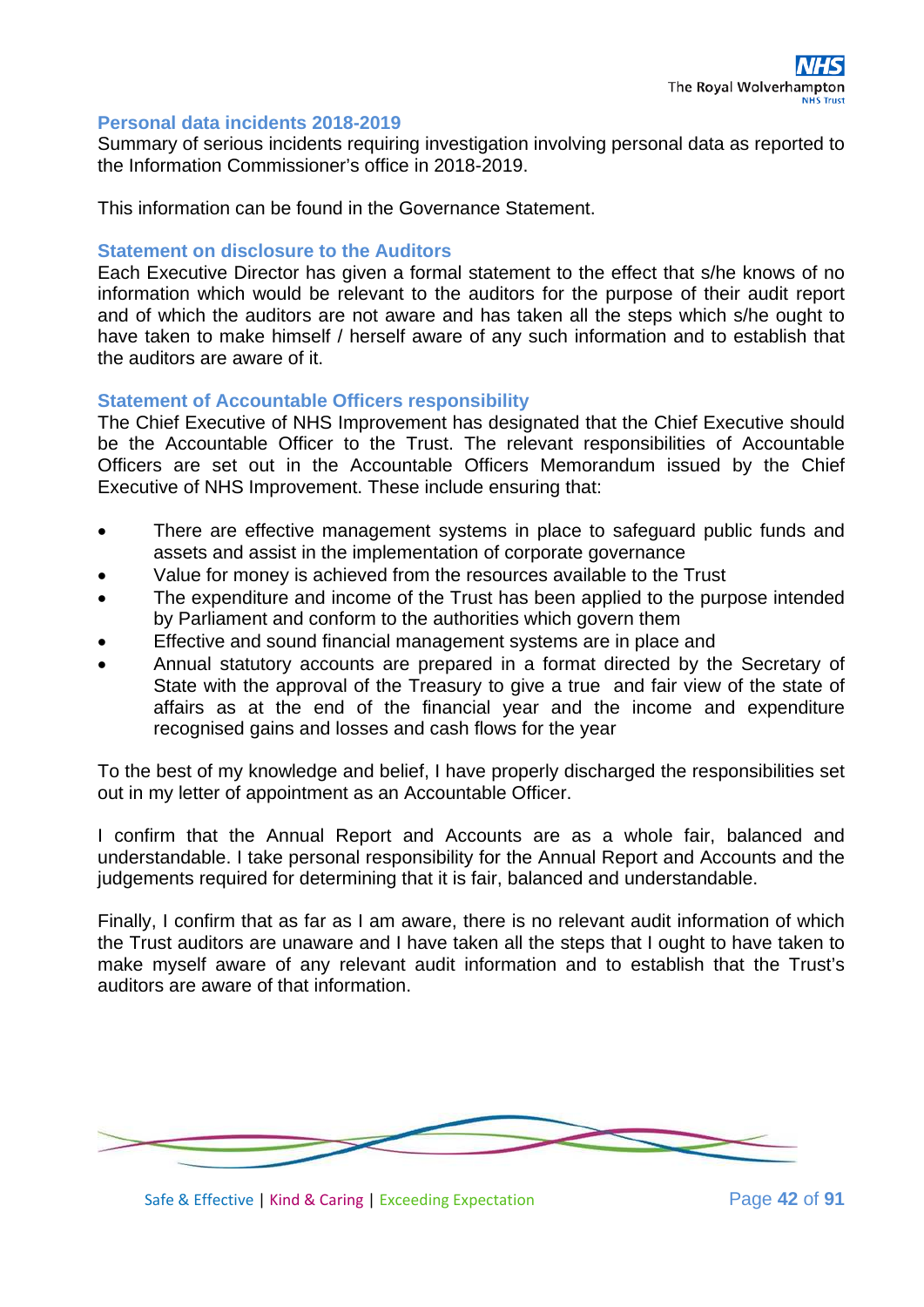**Signed:** David Loughton CBE, Chief Executive **Date: 24 May 2019**

## **Signed:**

Kevin Stringer, Chief Financial Officer **Date: 24 May 2019**



Safe & Effective | Kind & Caring | Exceeding Expectation Page **43** of **91**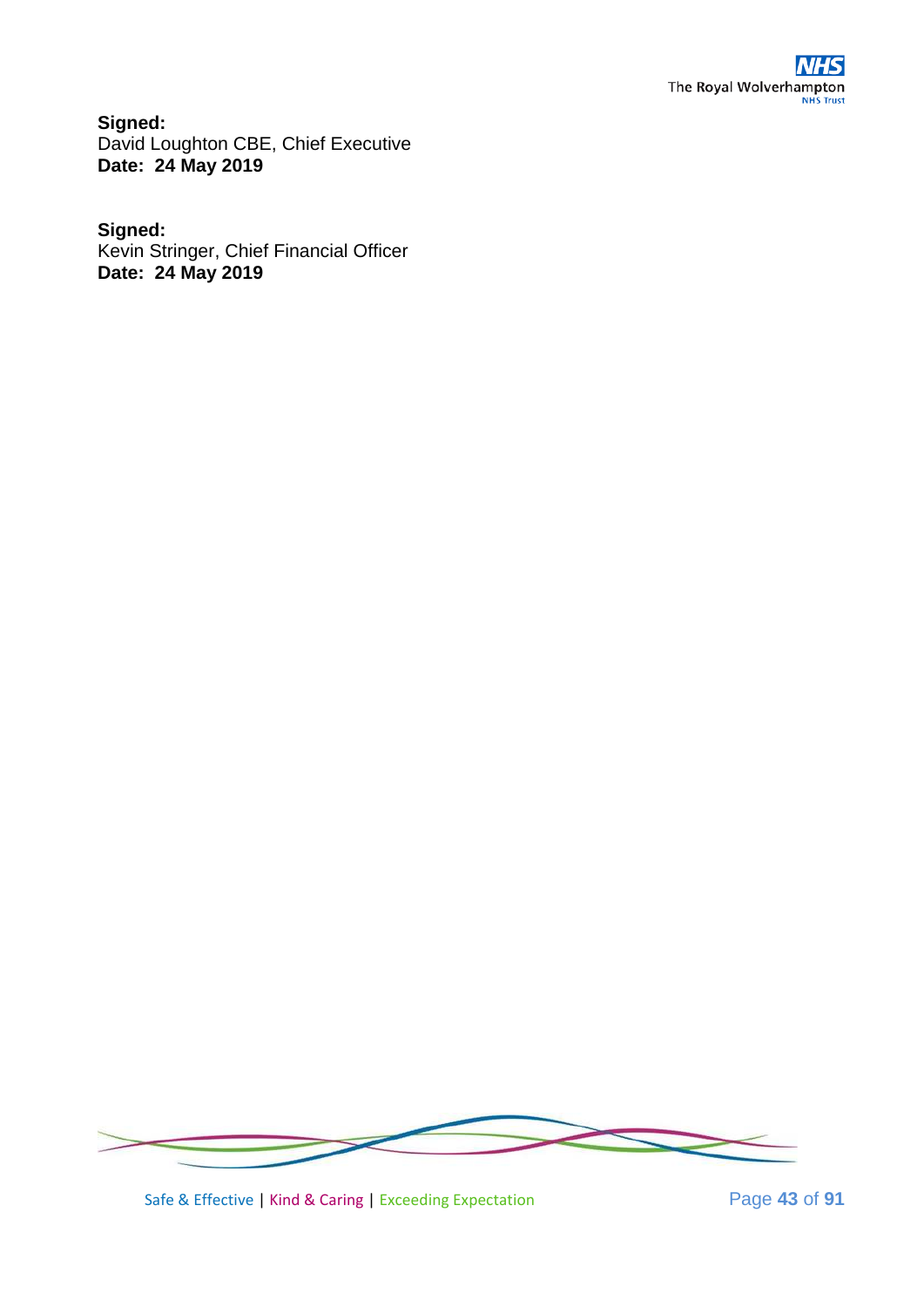#### **GOVERNANCE STATEMENT 2018-2019 Organisational Code: RL4**

#### **1. Scope of Responsibility**

As Accountable Officer, I have responsibility for maintaining a sound system of internal control that supports the achievement of the NHS trust's policies, aims and objectives, whilst safeguarding the public funds and departmental assets for which I am personally responsible, in accordance with the responsibilities assigned to me. I am also responsible for ensuring that the NHS trust is administered prudently and economically and that resources are applied efficiently and effectively. I also acknowledge my responsibilities as set out in the NHS Trust Accountable Officer Memorandum.

#### **1.1 Partnership**

I acknowledge that I must discharge my duty of partnership, and have undertaken this in a number of ways. As Chief Executive, I attend the Wolverhampton City Council Overview and Health Scrutiny Panel where a range of topics have been discussed with local authority elected members. Reflecting our footprint in Staffordshire, I have also engaged with Overview and Scrutiny Panels and Healthwatch within the County of Staffordshire. During the year a proportion of my time, and that of Director Colleagues, has included continued involvement in the development of Sustainability and Transformation Plans (STP) in both the Black Country and Staffordshire.

There has continued to be close contact with commissioning organisations, and members of my Executive Team and I have attended meetings with Wolverhampton Healthwatch, and the Wolverhampton Health and Wellbeing Board.

Close links have been maintained with NHS England and NHS Improvement (NHSI) through a range of group, individual, formal and informal meetings. I have continued to participate in the meetings of West Midland NHS Provider Trust Chief Executives meetings. All my Executive Directors are fully engaged in the relevant networks, including finance, nursing, medical, operations and human resources.

I am supported in my engagement with partner organisations by the Chairman of the Board, who this year has met with his counterparts at The Dudley Group NHS Foundation Trust, Walsall Healthcare NHS Trust, University Hospital of Birmingham/Heart of England NHS Foundation Trusts, Sandwell and West Birmingham Hospital NHS Trust, The Shrewsbury and Telford Hospital NHS Trust, the University Hospital of North Midlands NHS Trust, Black Country Partnership NHS Foundation Trust, West Midlands Ambulance Service NHS Foundation Trust, as well as regular meetings with local authority members and officers, and other key players in the city's business and third sector communities. He too has taken part in discussions towards further developing the sustainability and transformation plans (STPs).



Page **44** of **91**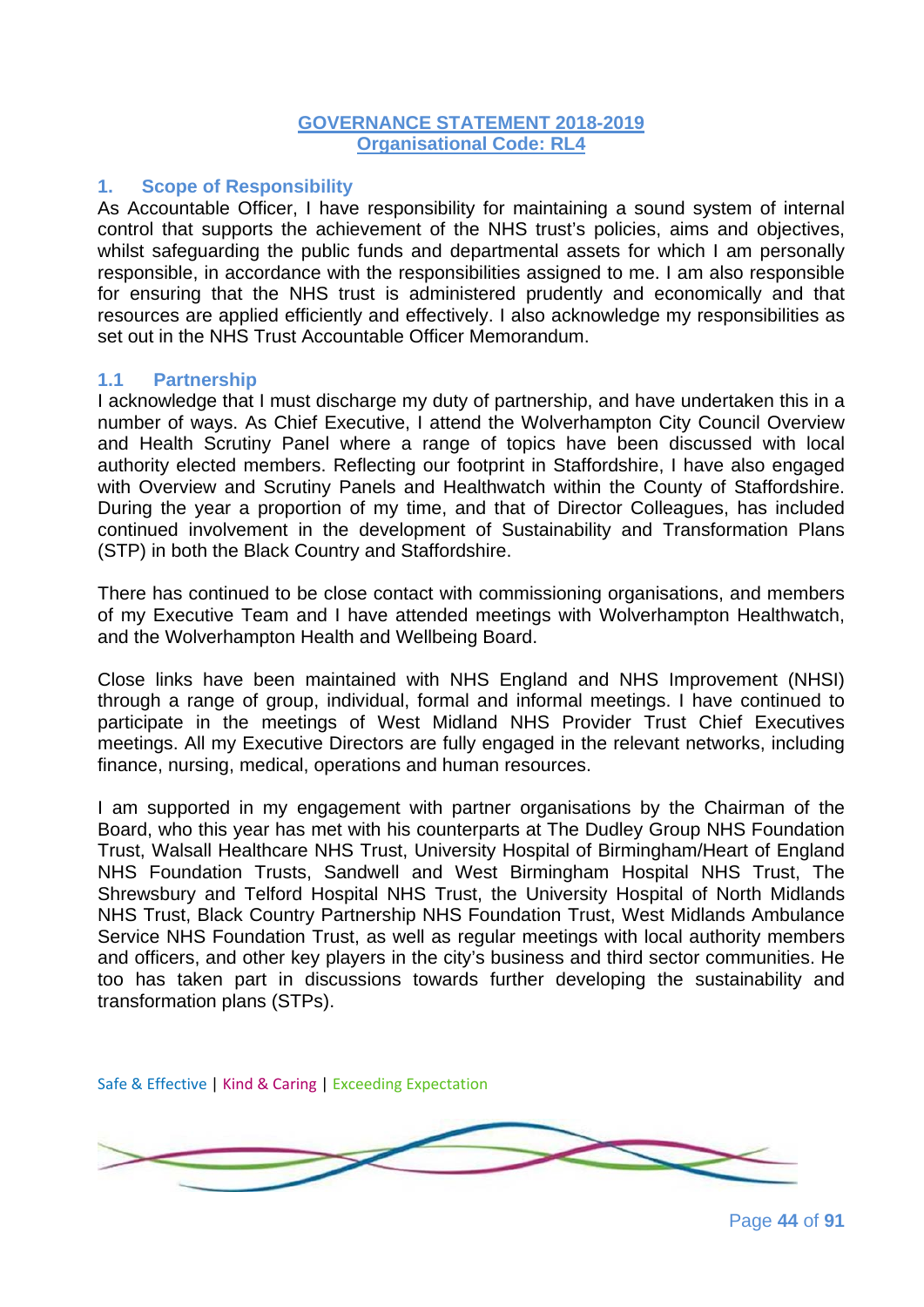I have met periodically with the local Members of Parliament and senior members of the national NHS team present and past.

Whilst the detailed provisions of the UK Corporate Governance Code are not mandatory for public sector bodies, compliance with relevant principles of the Code is considered to be good practice. This Governance Statement is intended to demonstrate how the Trust had regard to the principles set out in the Code considered appropriate for the Trust for the financial year ended 31 March 2019.

#### **2. The purpose of the system of internal control**

The system of internal control is designed to manage risk to a reasonable level rather than to eliminate all risk of failure to achieve policies, aims and objectives; it can therefore only provide reasonable and not absolute assurance of effectiveness. The system of internal control is based on an ongoing process designed to identify and prioritise the risks to the achievement of the policies, aims and objectives of The Royal Wolverhampton NHS Trust NHS Trust, to evaluate the likelihood of those risks being realised and the impact should they be realised, and to manage them efficiently, effectively and economically. The system of internal control has been in place in The Royal Wolverhampton NHS Trust NHS Trust for the year ended 31 March 2019 and up to the date of approval of the annual report and accounts.

#### **3. The Governance Framework of the Organisation**

We have a well-established framework for governance to inform the Trust Board of operational and strategic risks as well as to provide assurance on business performance and compliance. The framework sets in place under the Trust Board a high level committee and management structure for the delivery of assured governance.

Sub Trust Board assurance committees are constituted to ensure the delegated operation of effective risk management systems, processes and outcomes. These committees inform and assure the Trust Board through the functioning and reporting of sub-groups and specialist working groups defined in their terms of reference.

In March 2018 the Trust piloted two new groups to replace the functions of the current Quality Standards Action Group and Patient Safety Improvement Group. The new groups have been reporting into the Quality Governance Assurance Committee and have facilitated the independent overview and assurance using the new Compliance Oversight Group; and have strengthened the Quality and Safety monitoring and accountability through the Quality and Safety Intelligence Group. The new arrangements continue to proceed through the stages of development and will continue to evolve during 2019/20.

In March 2019 internal audit reviewed the design and operation of the Trust's Risk Management Assurance Strategy and arrangements, which is underpinned by the Risk Management and Patient Safety Reporting Policy (OP10). The report concluded partial assurance with improvement required to further strengthen levels of assurance to the



Safe & Effective | Kind & Caring | Exceeding Expectation Page **45** of **91**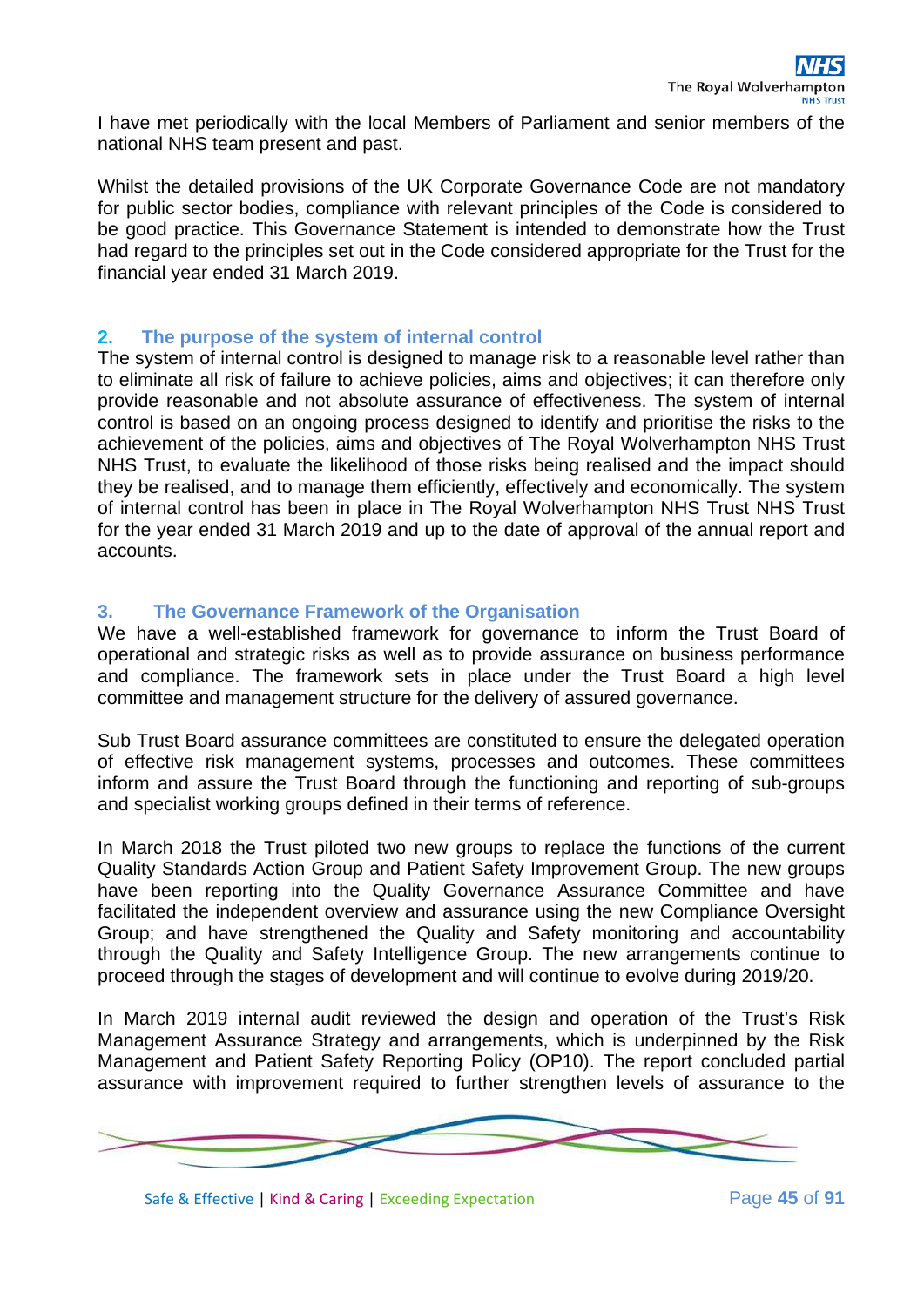Board. Their recommendations are formed into an action plan that is regularly monitored by the Audit Committee.

The Trust has appointed a 'Freedom to speak up' (FTSU) Guardian and the Trust is taking a number of actions to support a positive, speaking up culture. To support the commitment to an open and transparent culture where speaking up is the norm and where employees feel safe to raise concerns, the Trust has revised it Raising Concerns Policy, started to build a network of Speak Up Contact Links and the work for the FTSU Guardian. The number of concerns reported can be found in this report.

## **3.1 Trust Board**

The Trust Board has met monthly (except in August 2018 and January 2019). Other than for matters requiring commercial confidence or having sensitive human resources implications it has conducted its business in public and allowed time for the press, public and other observers to ask questions of the Directors at each meeting. A high attendance rate by Directors was recorded during the year.

The Chairman's term of office continued to March 2019. At 31 March 2019 the Board comprised 5 female and 7 male directors; two from a minority ethnic background.

At each meeting the Trust Board considered reports on:

- Quality and safety
- Serious incidents
- Operational performance
- Financial issues and performance
- The progress of the Financial Recovery Board
- GP Vertical Integration
- Reports and minutes from the Trust Board's standing committees
- Cost improvement programme (financial and qualitative delivery  $-$  within the Finance Report)
- Mortality (within the Integrated Quality and Performance Report)

The Trust Board receives a monthly Integrated Quality and Performance Report (IQPR) (including national performance measures and 12 month trends). This report includes workforce data such as staff turnover and appraisal rates, metrics relevant to patient experience (such as medication incidents, infection prevention, friends and family test scores and safety thermometer), and those relating to operational performance (such as targets for referral to treatment times, time spent in the Emergency Department, ambulance handover times, cancelled operations and cancer waiting times). The indicators within the report are reviewed annually and approved by the Trust Board. This is added to by the Report of the Director of Workforce.

The Trust Board strives to maintain an appropriate balance between strategic matters and supervising the management of the Trust. Among the former in 2018-2019 were:

the recruitment of key staff particularly doctors and nurses,



Safe & Effective | Kind & Caring | Exceeding Expectation Page **46** of **91**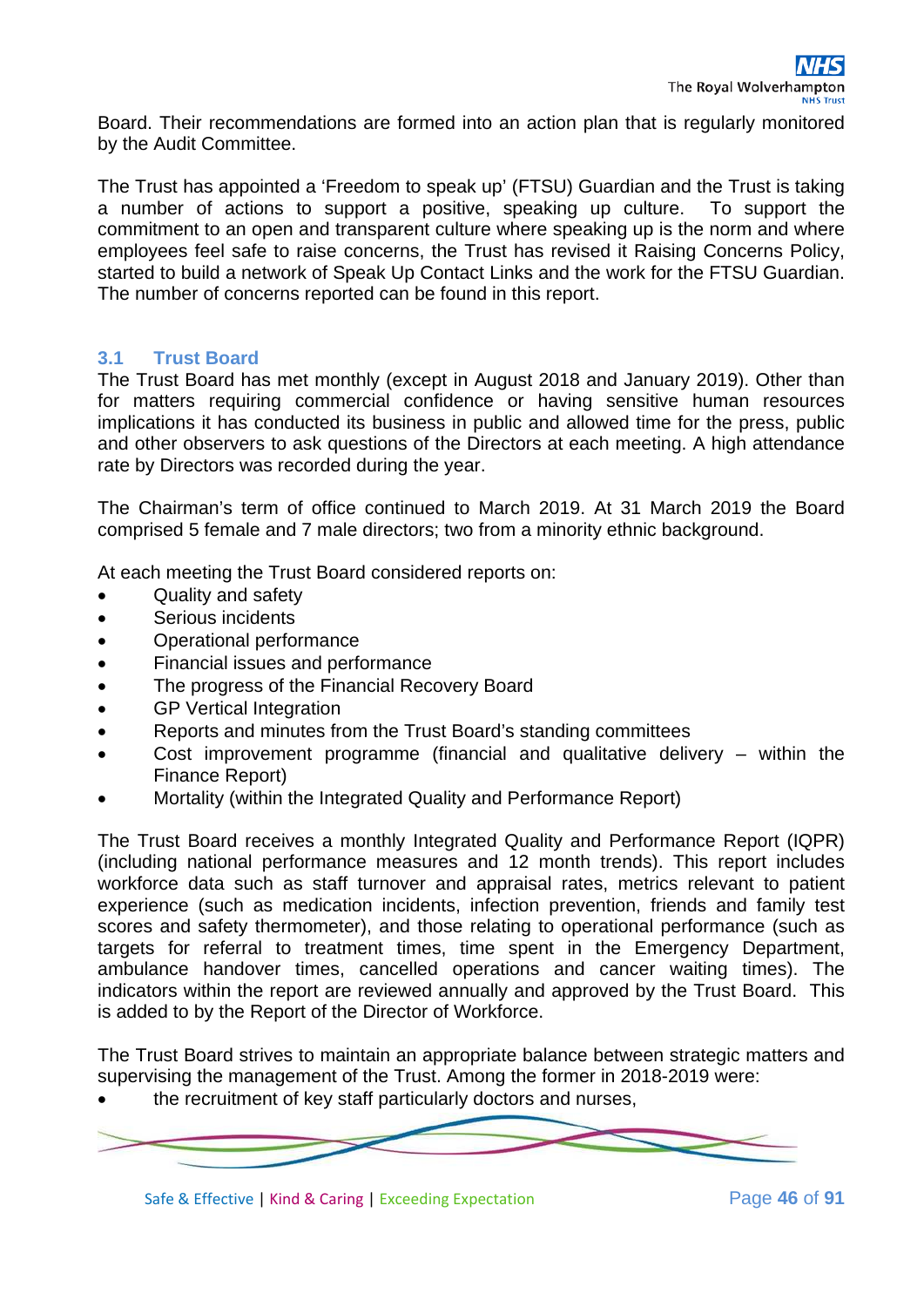- the development of innovation programmes and exploration of the use of artificial intelligence, data and technology in improving healthcare,
- the development of a clinical quality improvement programme,
- the 5-year capital programme revisions,
- the continued development of the University of Wolverhampton Postgraduate Academic Institute of Medicine and
- the Trust's own clinical fellowship programme,
- the continued vertical integration of GP practices,
- the development of an accountable care organisation,
- the contributions to the development of the sustainability and transformation plans, and
- the ongoing financial challenges within the NHS.

The Trust Board maintains strong relations with stakeholders, including local commissioners, Healthwatch, and local authority overview and scrutiny committees.

The Non-Executive Directors (NED) are committed to self-development and learning, as evidenced by frequent attendance at events arranged by NHS Improvement (NHSI), NHS Providers, Healthcare Financial Management Associate (HFMA) NED forum, Chair and NED events put on by the Health Services Management Centre, and networking via private firms (particularly legal firms specialising in healthcare law).

#### **Table 13 – Board Composition and Commitment / Experience**

| <b>Board Governance</b>                   |
|-------------------------------------------|
|                                           |
| All voting positions substantively filled |

- Senior Independent Director in position
- Clarity over who is entitled to vote at Trust Board meetings
- At least half of the voting Board of Directors comprises Non-Executive Directors who are independent
- Appropriate blend of NEDs from the public, private and voluntary sectors
- One NED has clinical healthcare experience
- Appropriate balance between Directors who are new to the Trust Board and those who have served for longer
- Majority of the Trust Board are experienced board members
- Chairman has had previous non-executive director experience
- Membership and terms of reference of Trust Board committees reviewed during the year
- Two members of the Audit Committee have recent and relevant financial experience
- Trust Board members have a good attendance record at all formal board and committee meetings, and at other board events.
- A positive result from the independent external review of governance reported in year.

In addition to the Committees listed, Non-Executive Directors have individually taken part in the new format safety walkabouts, the Royal Awards, and chairing consultant interview panels.

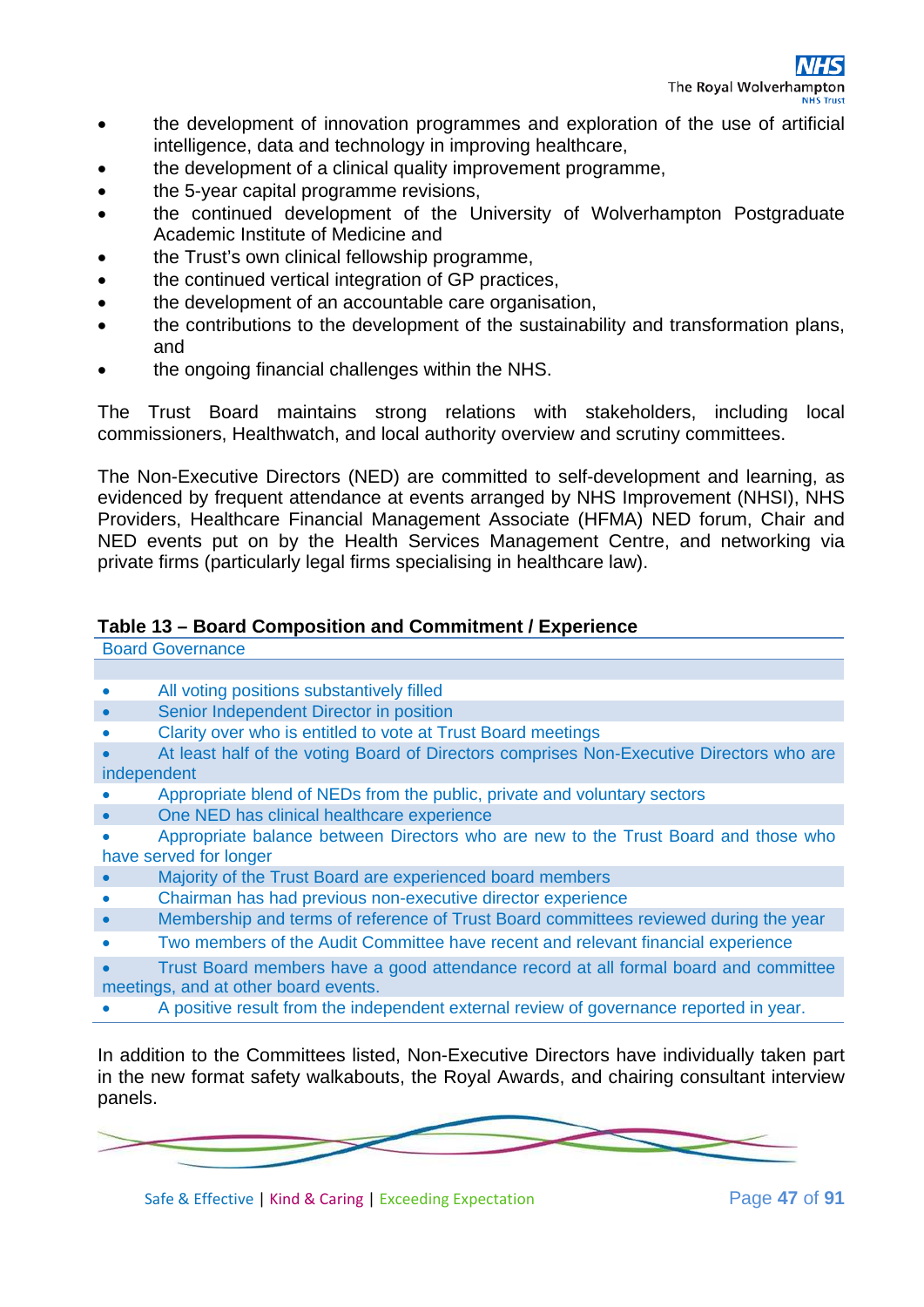As well as meeting formally, the whole Trust Board meets every month for a development session, this programme has covered a mixture of informal presentations around strategic and operational matters, as well as informal briefings and discussions, such as on financial pressures and service development opportunities in the Black Country. The Trust Board has also held two away days during the year.

## **3.2 Audit Committee**

## **Members: R Dunshea, M Martin, and R Edwards**

The aims of the Committee are to provide the Trust Board with an independent and objective review of its financial systems, financial information, risk management and compliance with laws, guidance, and regulations governing the NHS.

During 2018-2019 the Audit Committee met quarterly, and at each meeting considered progress updates on: risk management and assurance, internal audit, external audit, fraud prevention, security management and tracking of the implementation of auditors' recommendations across the Trust. Each meeting received an update on any new risks or assurance concerns from the chairs of the Quality Governance Assurance Committee (QGAC), the Finance and Performance Committee (F&PC) and the Trust Management Committee (TMC).

One joint meeting was held with QGAC.

The Committee received and discussed reports on the:

- Annual Report for Trust Charitable Funds 2017-18
- Trust Annual Report 2017-18
- Quality Account and Annual Accounts 2017-18
- Board Assurance Framework, Strategic Risk Register and related governance processes
- Theatre Productivity
- Waiting List Initiatives
- Consultant Job Planning

These matters featured in the Committee's reports to the Trust Board, including a high level summary of the Internal Audit reports received at each meeting. The Trust Board have been kept informed of when audit reports showed high or medium risk recommendations requiring management attention, and has been assured that mitigating actions are being taken in accordance with the agreed timeframes.

The Committee also receives regular reports from the Local Counter Fraud Specialist. The Trust currently complies fully with the National Strategy to combat and reduce NHS fraud, having a zero tolerance policy on fraud, bribery and corruption. The Trust has a counter fraud plan and strategy in place designed to make all staff aware of what they should do if they suspect fraud.



Safe & Effective | Kind & Caring | Exceeding Expectation Page **48** of **91**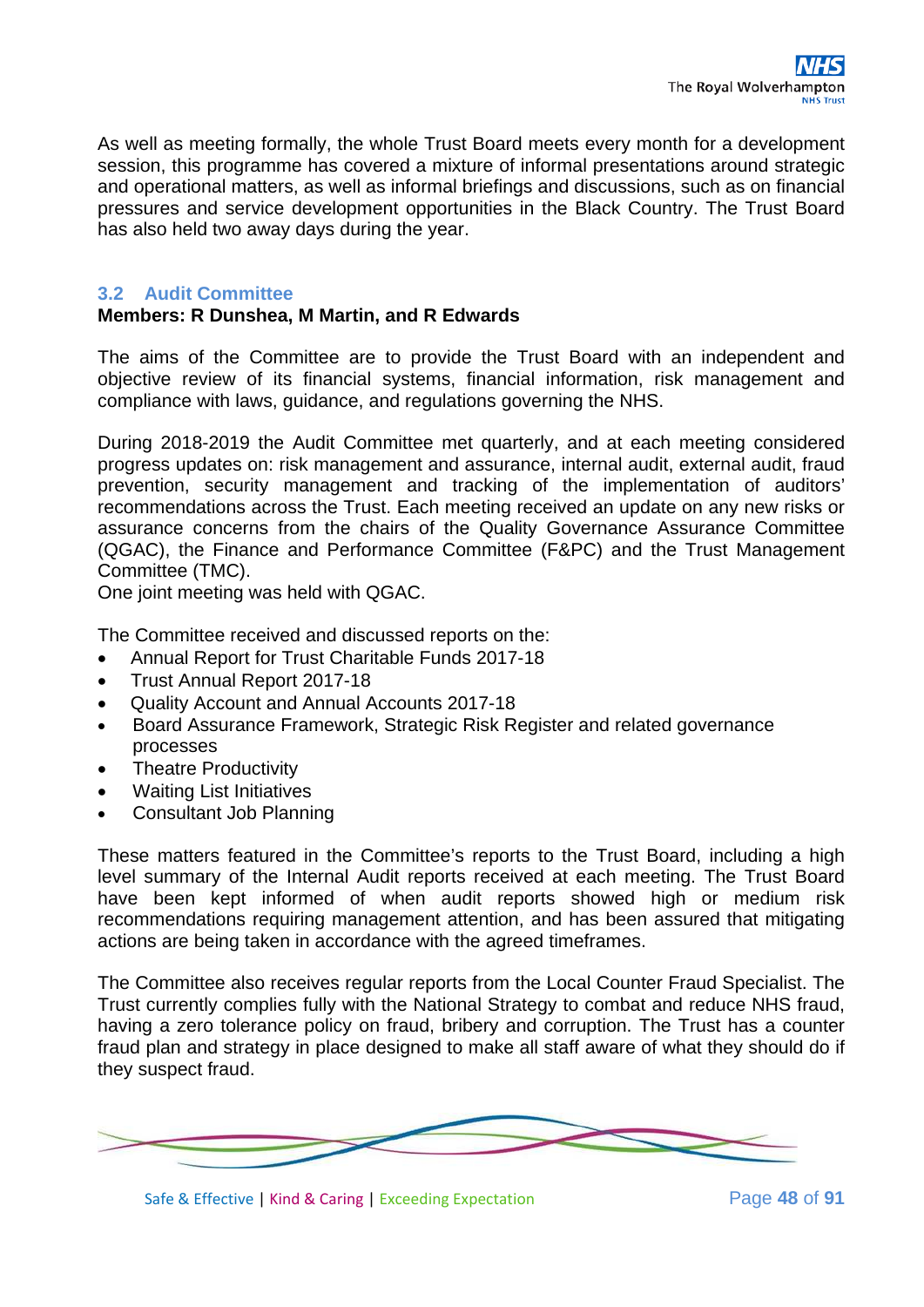The Committee monitors this strategy and oversees when fraud is suspected and fully investigated. The Committee seeks assurance that appropriate action has been taken, which can result in criminal, disciplinary and civil sanctions being applied. There were no significant frauds detected during the year, although some cases reported to the counter fraud team remain on-going.

The Chair of the Quality Governance Assurance Committee (QGAC) is a member of the Audit Committee, which helps to maintain the flow of information between the two committees, particularly on clinical audit matters. Two of the three Committee members have recent and relevant financial experience.

Non-Executive Directors' attendances were recorded as being high during the year, and the Committee was quorate at each meeting.

#### **3.3 Quality Governance Assurance Committee (QGAC)**

#### **Members: J Small (to December 2018), R. Edwards, M. Martin**

The Trust has established the QGAC to assure the Board of the effective functioning of risk management systems through a reporting framework. The framework reviews care standards and targets, monitors quality and safety performance, identifies risks and escalates as appropriate to the Board.

Within the reporting year period 18/19 the Trust has sustained reporting and escalation through its Committee and subgroup structure. It has reviewed format of the BAF and lead for maintenance of the BAF was transferred to the Company Secretary (as BAF custodian). BAF risks were reduced from 7 (as at Mar 18) to 4 (as at Mar 19), all risks have had regular updates by Exec leads.

The Trust assesses ongoing CQC Compliance via Quality Review Visits (QRV) and lead assessment against the Fundamental standards of care, and self-assessment against Core service frameworks.

The Trust has completed a programme of quality review visits throughout 18/19 to assess ongoing compliance with Care Quality Commission (CQC) regulations. QRVs are now well embedded and included a programme of review follow up delivered in 2018/2019. An annual report on the 18/19 visit programme will be presented during 2019/2020.

The QGAC have reviewed reports in line with its terms of reference (including items below) and escalated risks and assurances to the Board via monthly chairman reports and minutes to the trust Board.

- Board Assurance Framework (BAF) Monthly
- Trust Risk Register (TRR) Monthly
- Integrated Quality and Performance Report Monthly
- Mortality Quality Improvement plan commenced monthly in year
- External review Compliance  $-6$  monthly



Safe & Effective | Kind & Caring | Exceeding Expectation Page 49 of 91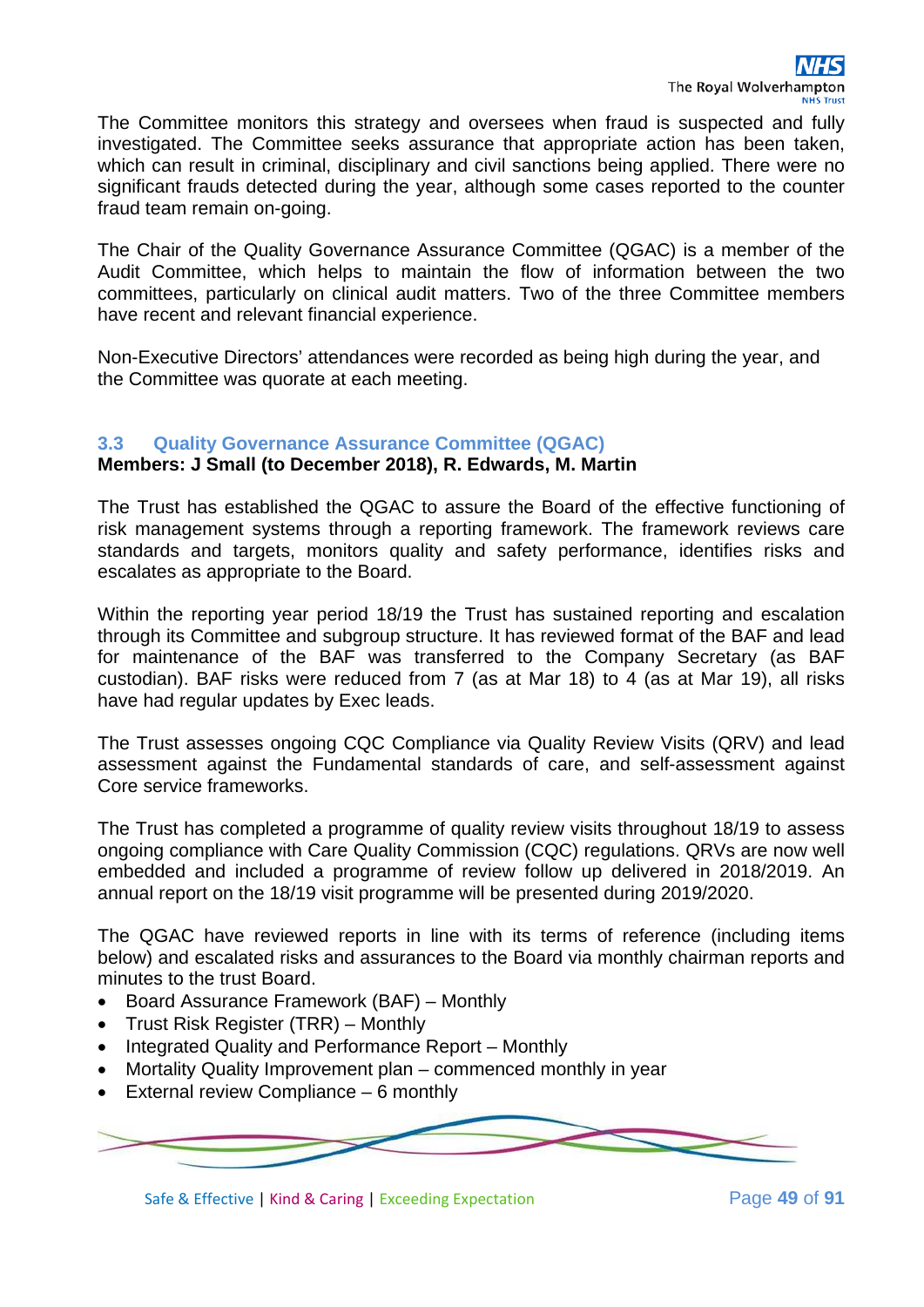- CQC Compliance Monthly
- Clinical Audit Annually
- Claims and Litigation Annually
- Health & Safety Annually
- Safeguarding Annual

The Committee maintains links with the Audit Committee through a standing agenda item ('issues of significance from Audit Committee') which ensures a two way feed of information between the committees. There is also attendance overlap by a non-executive director to both committees. QGAC has seen a change in NED membership with Mary Martin replacing Jackie Small as the QGAC NED member.

To inform the Committee, the QSIG and COG sub groups have conducted detailed reviews of compliance and risk status on the following key areas:

- Compliance with the use of the safer surgical checklist
- Policy audit reports e.g. Transfer, Discharge, Risk management and integrated Governance strategy, Being open, Legal services
- Safety alert compliance e.g. NPSA, MHRA, MDA
- SUI management (process, investigation outcomes and action tracking)
- CQC standard Compliance
- National Clinical guidelines/standards e.g. NICE, NCE, Royal College reports
- National and Local audit performance for a number of clinical services
- External assessment and validation for a number of clinical services
- Health and Safety Management
- Approval and review of new [clinical] procedure applications
- Safeguarding performance
- Radiation protection
- Information Governance
- Organ Donation
- Medicines management
- Patient and Staff survey reports
- Creating best practice group
- Sign up to Safety group
- Swan group
- Clinical Product Evaluation group

The non-exhaustive list above is managed on an annual plan of work for the QSIG / COG subgroups with upward reporting to QGAC through chairman reports and minutes. An issues log is shared with QSIG members to communicate issues for redress from oversight/assurance reports reviewed at COG.

The new meeting structure implemented in 2018/19 is well embedded and feedback on the new process has been received and actioned. Although timescales are tight for the new reporting arrangements, the information/reports produced are relevant, timely and prudent for Trust and Divisional review.

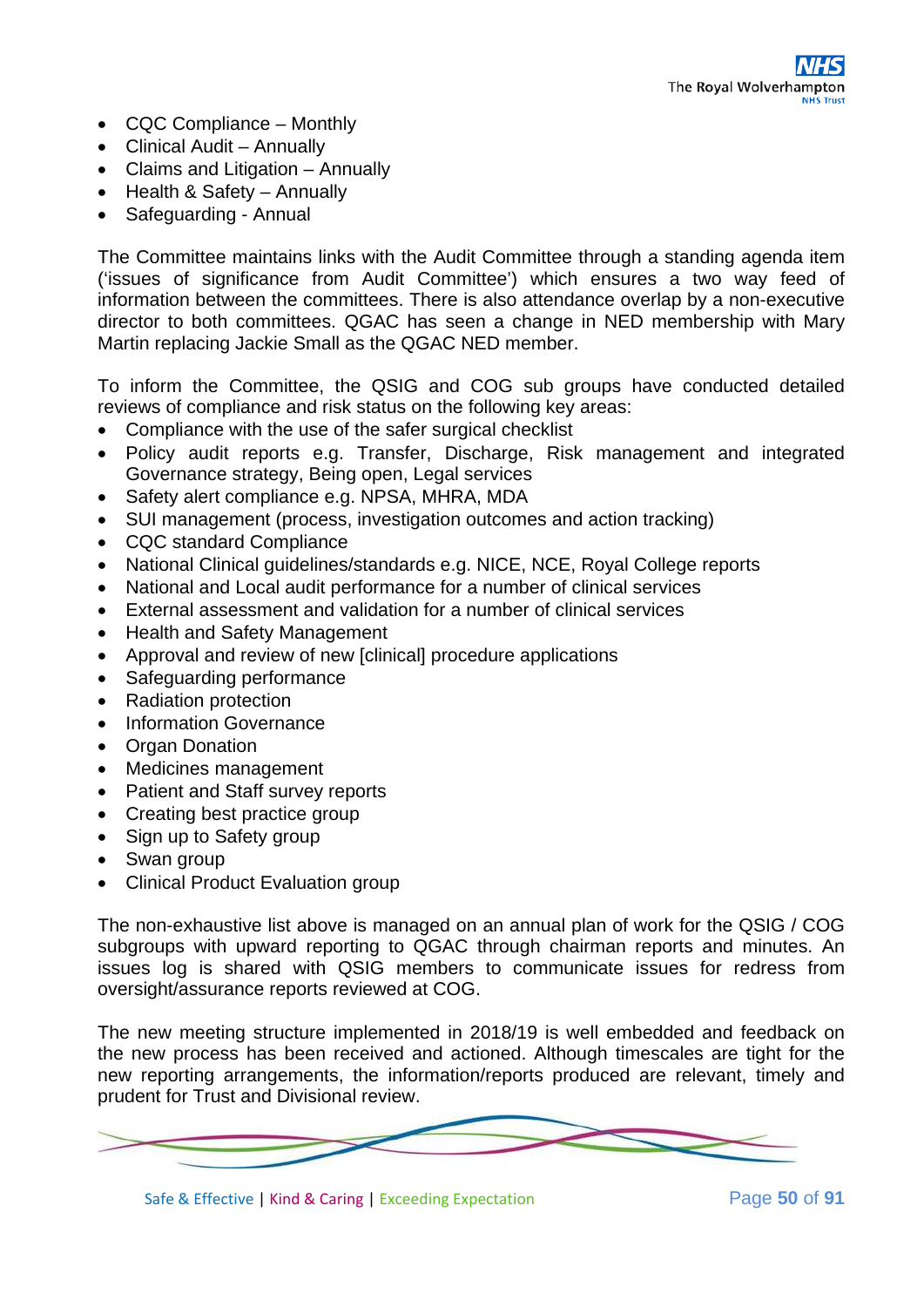**Committee objectives -** During the year ahead QGAC has agreed two primary objectives: 1) That the Trust will have developed during the year metrics which will enable the Board to be assured that it can adequately assess the performance of all the divisions including in particular the new Community and Primary Care Division 3.

2) Mortality:

- To understand the drivers for elevated mortality ratios
- To have a robust improvement plan, including target dates
- To be able to demonstrate that we are providing reliable care

QGAC has monitored progress with these using the Integrated Quality and Performance report and the Mortality Report and BAF updates as the basis for questioning and discussion.

**Committee Self-Assessment -** QGAC assessed its competence and capability using a questionnaire based on one adapted by Finance and Performance from a questionnaire assessment tool developed by HFMA. The results were generally positive and were reported back to the committee with comments from the chair. The assessment will be repeated in 2020/21.

#### **3.4 Finance and Performance Committee**

#### **Members: M Martin, S Rawlings, and J Hemans.**

The F&PC provides assurance to the Trust Board on the effective financial and external performance targets of the organisation. It also supports the development, implementation and delivery of the medium term financial plan, and the efficient use of financial resources. The Committee meets monthly and considers in detail, among other things, the Trust's financial position, budget training report, the progress of the capital programme, and performance aspects of the Trust Board's quality and performance report.

It also considers the work of the Financial Recovery Board and Cost Improvement Programme Group, Service Line Reporting, Sustainability and Transformation Programme (STP), contractual performance against contractual standards, Commissioning for Quality and Innovation (CQUIN), Local Clinical Research Network (LCRN) finance report, the procurement strategy and other matters associated with operational finance and budgeting.

The Committee had oversight of two risks highlighted on the BAF and ensured that it reviewed progress with the mitigations against each of the risks assigned.

The Committee meetings have always been quorate and well attended. As with the other Committees, the Chair submits a report on each meeting to the next available Board and highlights pertinent issues. This is done in a timely fashion as the Committee meets the week before the Board. In addition, the minutes are submitted to the Board for information.



Safe & Effective | Kind & Caring | Exceeding Expectation Page 51 of 91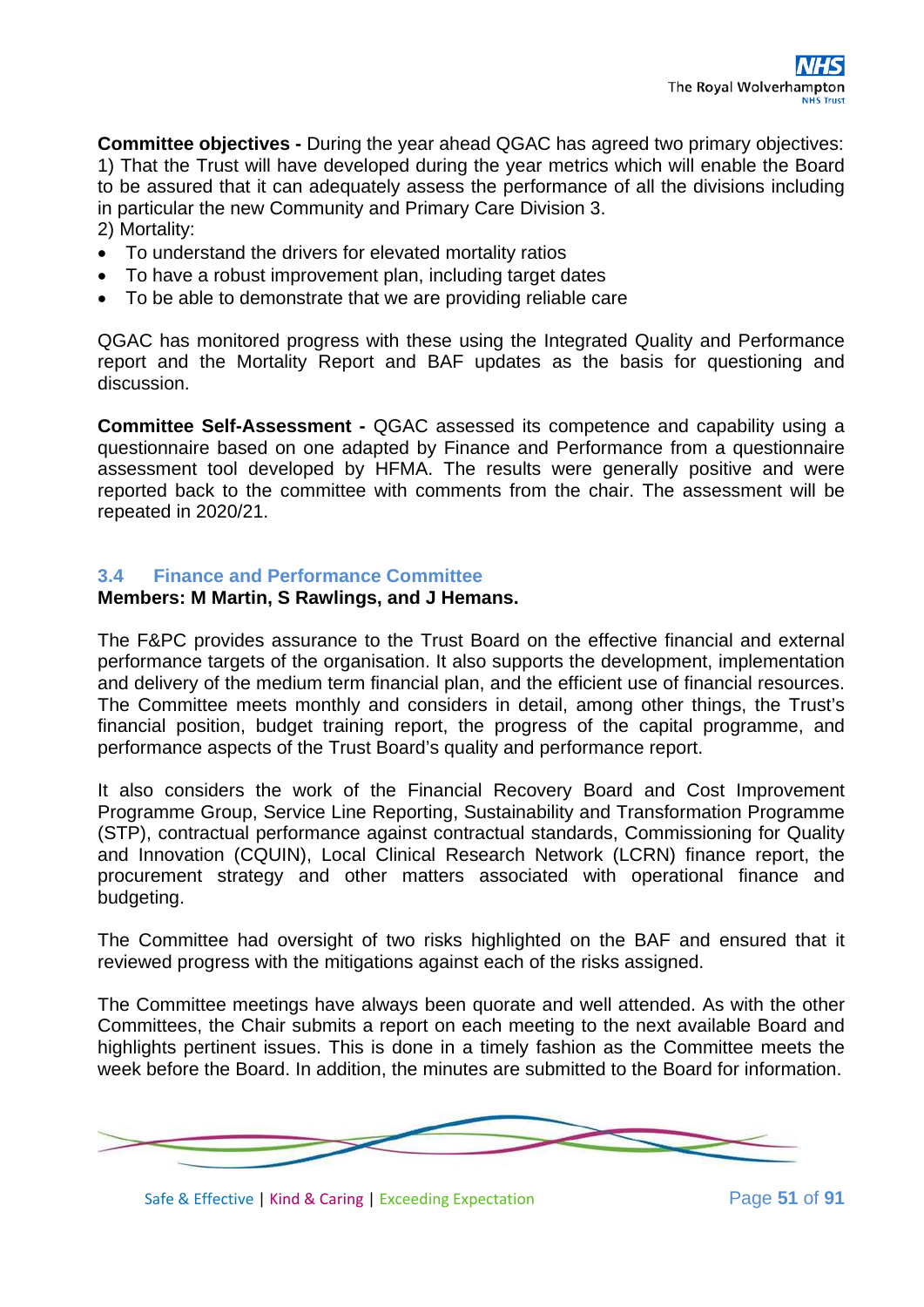The Committee had set itself two objectives for the year. The first was to support improvements in cash flow management with quarterly reports coming to the Committee, which has been achieved. The second was to monitor the cancer recovery plan where the Trust is benefiting from working with the National Intensive Cancer support team.

#### **3.5 Workforce & Organisational Development (WOD) Committee**

#### **Chair: Junior Hemans, Member: Roger Dunshea + one 'floating' Member**

One of the Trust Strategic Objectives was and is to attract, retain and develop all employees and improve employee engagement year on year. This links to the Board Assurance Framework risk relating to the requirement for Recruitment and Retention of staff across the Trust and in particular the future pipeline of nursing and medical staff.

The Committee was established as a Committee of the Trust Board with its Terms of Reference being approved in September 2017 and it commenced operation in October 2017.

The Committee was formed to give greater emphasis and assurance on workforce governance relating to Resourcing, Skills, Leadership & Organisational Effectiveness, Engagement and Productivity.

The outline remit of the committee is as follows:

- The organisational development and workforce strategy, structures, systems and processes are in place and functioning to support employees in the provision and delivery of high quality, safe patient care
- Processes are in place to support optimum employee performance to enable the delivery of strategy and business plans in line with the Trust's values
- The Trust is meeting its legal and regulatory duties in relation to its employees
- Where there are human resource risks and issues that may jeopardise the Trusts ability to deliver its objectives, that these are being managed in a controlled way.

In order to meet the requirements of the committee, the following points are key areas of focus:

- 1. The implementation of an overarching organisational development and human resources strategy that enables the Trust to deliver its strategy, vision and values
- 2. Effective identification and mitigation of Human Resources risks within the supporting infrastructure of the Board Assurance Framework and Risk Register
- 3. Robust workforce planning and recruitment processes are in place, supported with attraction & retention approaches, to ensure that the Trust has a workforce to deliver its strategy and annual plan
- 4. Mechanisms in place and effective to communicate with and inform the workforce in relation to strategy as well as constitution, values and ethos



Safe & Effective | Kind & Caring | Exceeding Expectation Page 52 of 91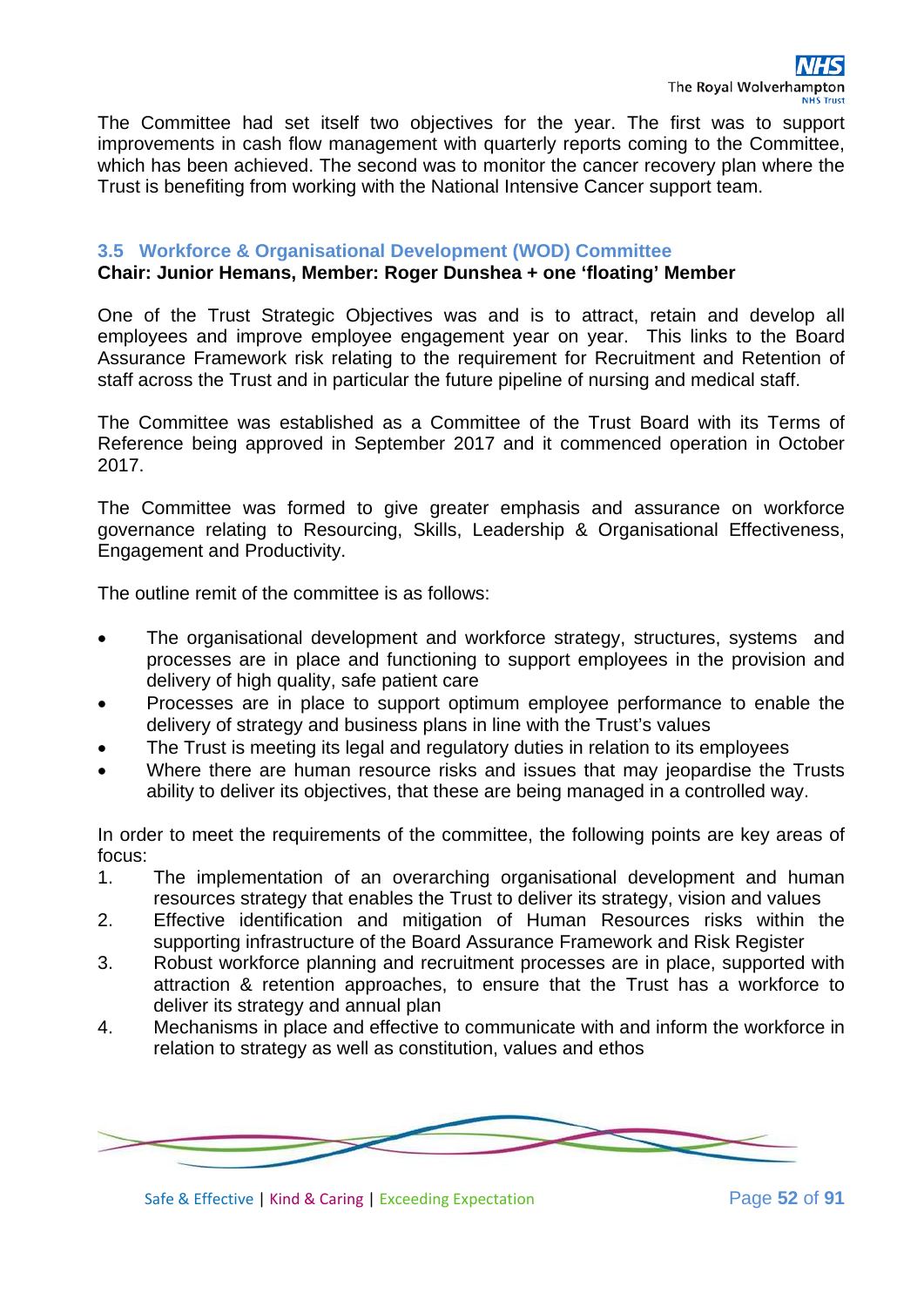- 5. The monitoring of staff engagement and experience, reviewing staff surveys (national & local) and delivering its plans to achieve a highly motivated and engaged workforce to enhance the quality of patient care
- 6. The monitoring of processes in place to identify and develop organisational structures, leadership and management capability to ensure the delivery of the Trust's strategy
- 7. Arrangements for the effective training and education of the workforce in all professions and disciplines
- 8. The Trust is delivering its ambition and legal obligations in relation to the Diversity/Equal opportunity of the workforce
- 9. Processes & resources are in place, to ensure the development of healthy teams and indicators of poor team health are acted upon, as well as support the wider Trust Health &Well-Being agenda.
- 10. Performance management reports are reviewed

#### **3.6 Remuneration Committee**

#### **Members: J Vanes, R Dunshea, R Edwards, J Hemans, M Martin, S Rawlings and J Small (to December 2018).**

The purpose of this Committee is to advise the Trust Board about appropriate remuneration and terms of service for the Chief Executive and other Executive Directors. The Remuneration Committee met several times during the year and reviewed Executive Director Remuneration and appraised the performance of the Chief Executive (in his absence). The Chairman appraised all of the Non-Executive Directors. NHS Improvement undertakes the appraisal of the Chairman, which took place in April 2017.

#### **3.7 Charitable Funds Committee**

#### **Members: S Rawlings, R Dunshea, and J Vanes.**

The aim of the Committee is to administer the Trust's Charitable Funds in accordance with any statutory or other legal requirements or best practice required by the Charities Commission.

During 2018/19, the Committee has continued to benefit from the dedicated support of an in-house fundraising coordinator, ably supported by the Head of Communications and her team, as well as the on-going help of the finance team and external investment adviser. The Newsletter and increased use of social media has raised further awareness of the charity and our work.

Processes have been revised, which means that fund advisors now have the opportunity to attend and present their applications for funding at committee meetings.



Safe & Effective | Kind & Caring | Exceeding Expectation Page 53 of 91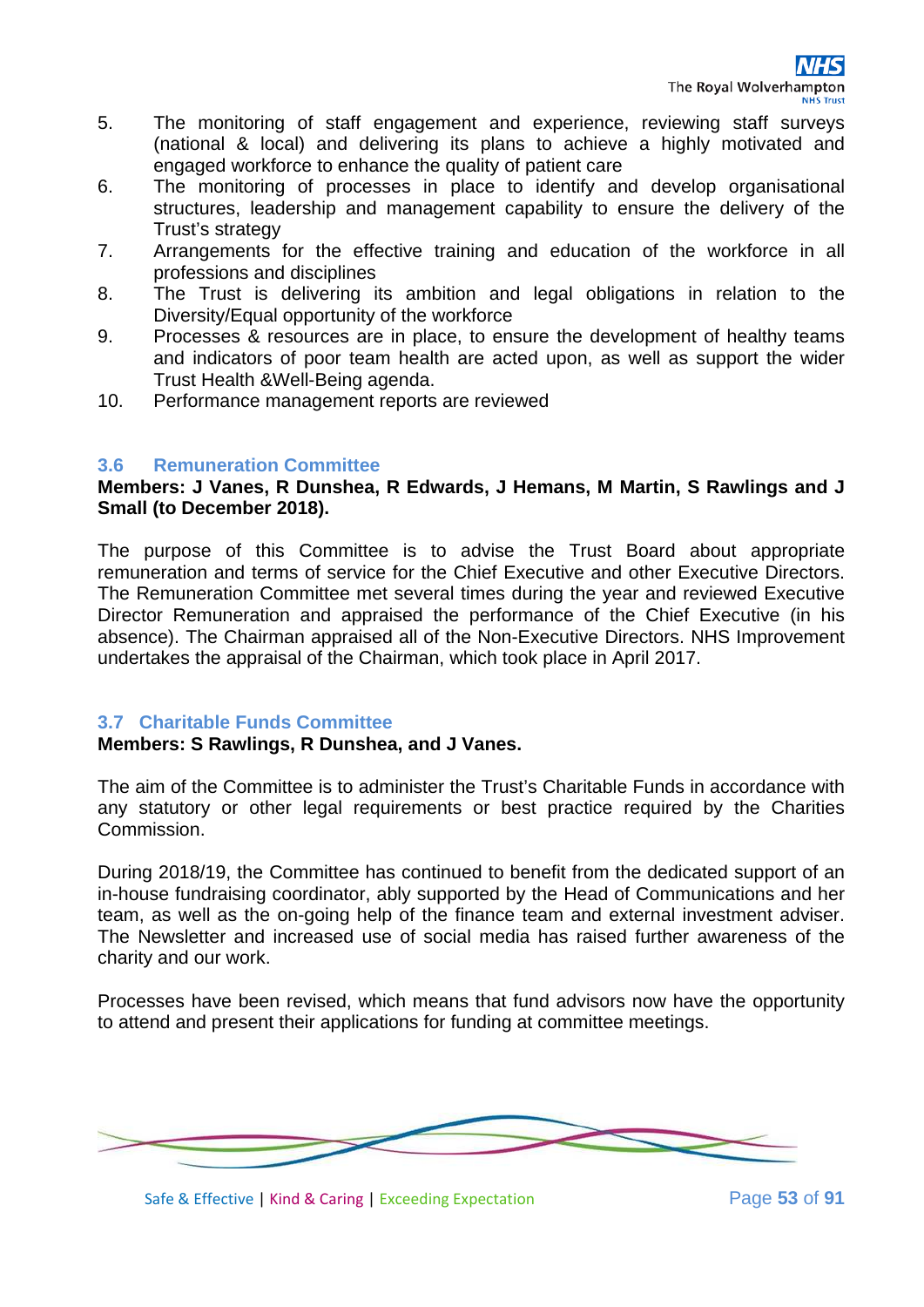Some of the projects supported during the year include welfare rights service for renal patients, complimentary therapies for cancer patients; the RWT Singers - a choir made up of staff members who perform for patients across the hospital; plus a range of medical equipment for various departments.

## **3.8 Trust Management Committee**

The Trust Management Committee (TMC) provides a formal platform for the major decision-making process for clinical and non-clinical operations, and as such is not attended by Non-Executive Directors, but all of the Executives attend, along with Divisional Medical Directors and Heads of Service. High attendance rates were recorded at all of these meetings.

The Committee, chaired by the Chief Executive, receives monthly reports from the Divisions on governance, nursing and quality issues, as well as business cases above a certain value. The Committee also receives monthly updates on finance, human resources, the capital programme, vertical integration, nursing and midwifery professional issues, policies, the IQPR, and the Trust efficiency programme.

Quarterly updates are presented on cancer services, infection prevention, research and development, information governance and the integrated electronic patient record project. Reports on other matters, such as education and training, are also submitted periodically. During the year, the Committee started to include on its agendas a strategic matter for discussion, in order to engage the members in considering and debating together some of the bigger issues facing the organisation going forward.

It approves in line with Standing Financial Instructions, some Business Cases and all new or significantly changed Policies and Procedures.



Safe & Effective | Kind & Caring | Exceeding Expectation Page 54 of 91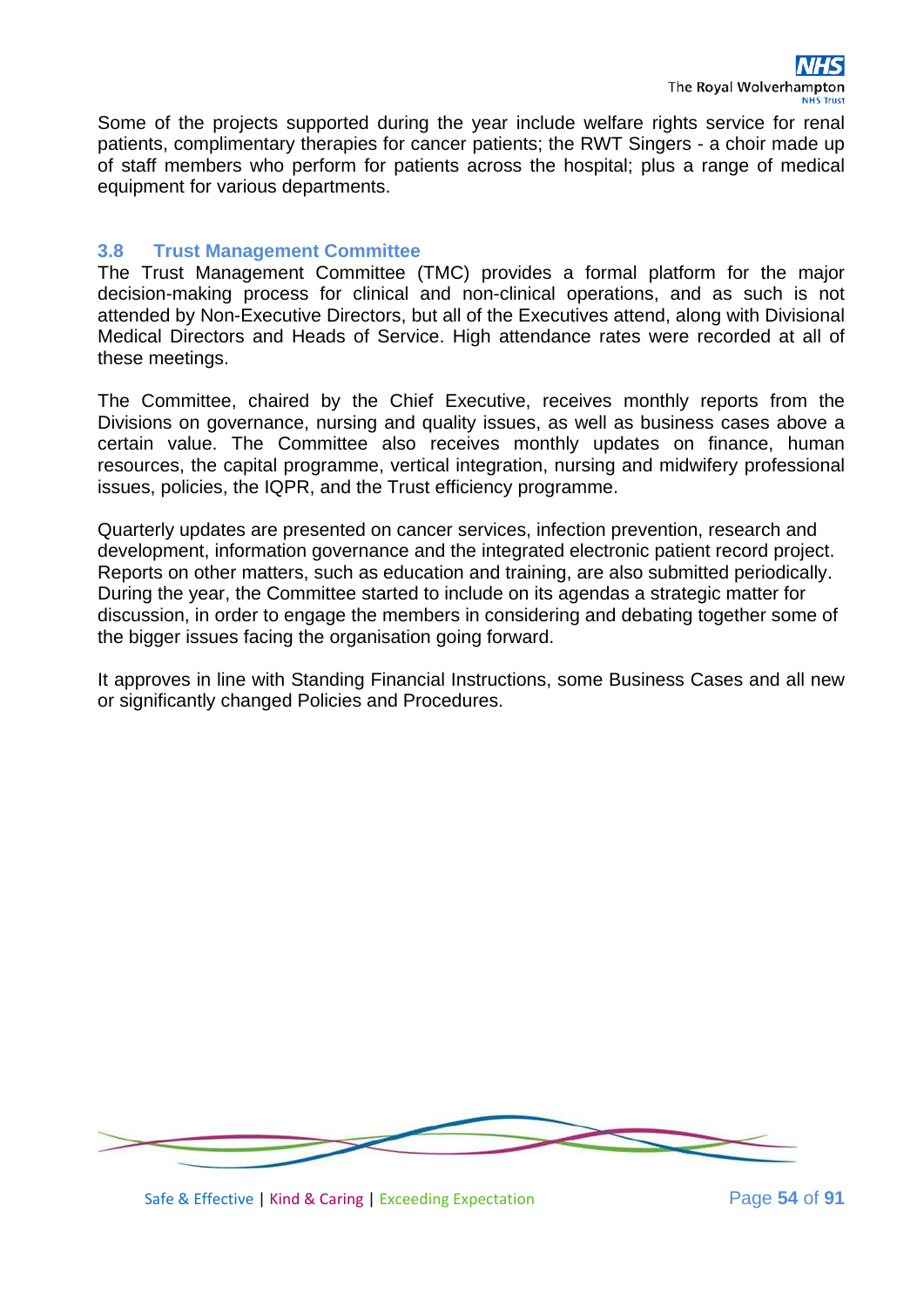## **3.9 Freedom to speak up - concerns raised**

NHSi and NGO Trust board self-review tool requires RWT to deliver;

- The Trust's Annual Report contains high level, anonymised data relating to speaking up as well as information on actions the trust is taking to support a positive speaking up culture.
- The Chief Executive and Chair are responsible for ensuring the Annual Report contains information about FTSU.

Creating a Positive Speaking Up Culture: Freedom to Speak Up. The Trust has undertaken a number of actions:

- 1. Produced a Trust Vision Poster
- 2. Revised Raising Concerns (Freedom to Speak Up) Policy,
- 3. Grown a network of Speak Up Contact Links,
- 4. Appointed a Freedom to Speak Up Guardian since October 2016,
- 5. Developed training for both staff and managers for raising and responding to speaking up concerns and
- 6. Over 100 Speaking Up concerns have been raised through the Freedom to Speak Up Guardian and Contact Link route.

Trust Freedom to Speak Up data recorded for the Financial year 2018/19 and reported to the our Trust Board, as well as our national requirement to report this data to the National Guardian Office; an independent, non-statutory body with the remit to lead culture change in the NHS so that speaking up becomes business as usual. The office is not a regulator, but is sponsored by the CQC, NHS England and NHS Improvement.

#### **Table 14**

| Year<br>2018/19 | Total number of cases<br>brought to Freedom to Speak<br>Up Guardians, Champions<br>and Ambassadors in our trust | #Cases raised<br>anonymously | #Patient<br>safety/quality | #Bullying or<br>harassment | #Suffering<br>detriment |
|-----------------|-----------------------------------------------------------------------------------------------------------------|------------------------------|----------------------------|----------------------------|-------------------------|
| Q1              |                                                                                                                 |                              |                            |                            |                         |
| Q2              |                                                                                                                 |                              |                            |                            |                         |
| Q <sub>3</sub>  | 23                                                                                                              |                              |                            |                            |                         |
| Q4              |                                                                                                                 |                              |                            |                            |                         |

Freedom to Speak Up at The Royal Wolverhampton NHS Trust has taken a successful journey and already we have begun to see some positive outcomes as result of Freedom to Speak Up interventions. There was an internal audit review that provided significant assurance in respect of the FTSU process.



Safe & Effective | Kind & Caring | Exceeding Expectation Page **55** of **91**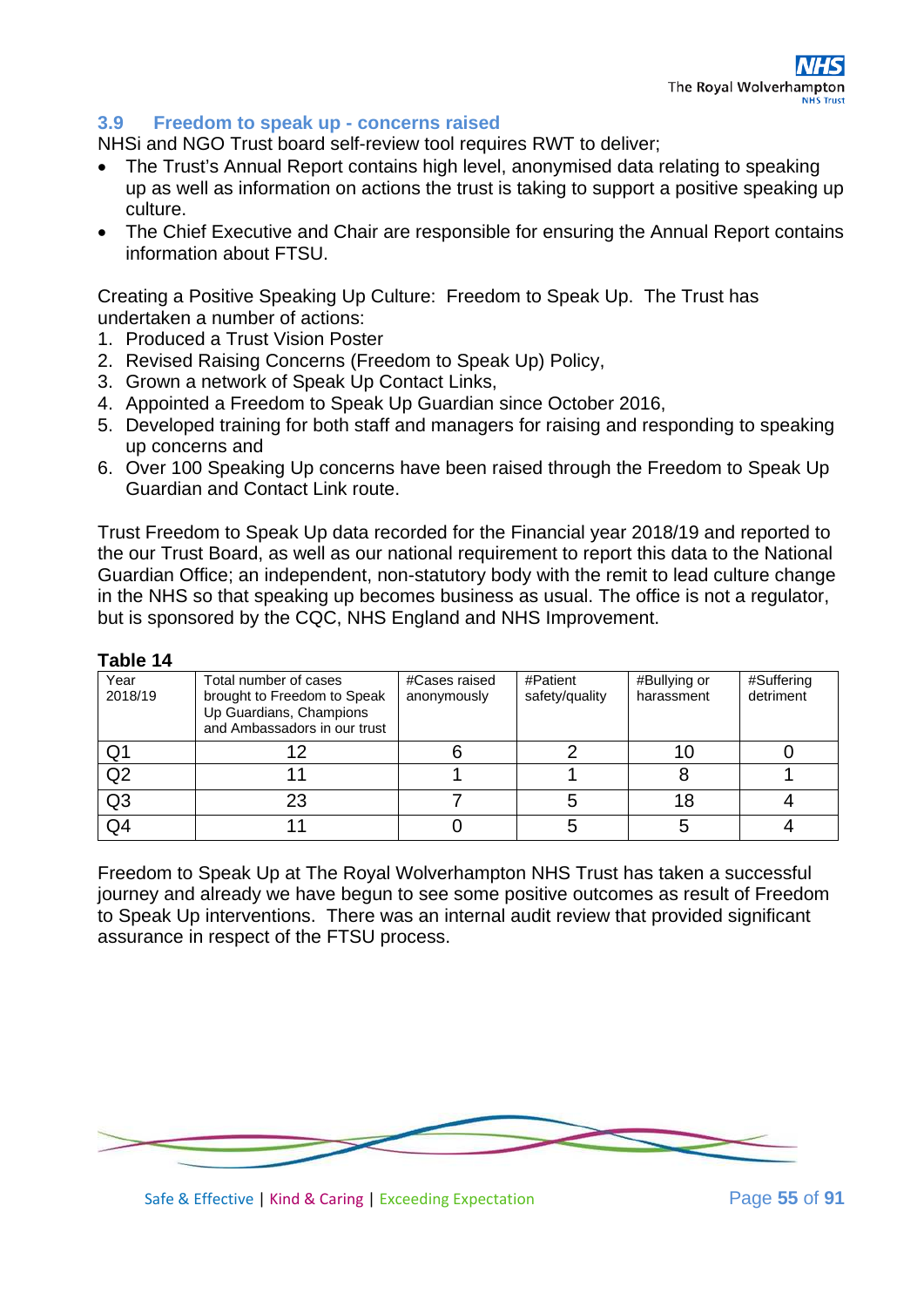## **4. Capacity to handle risk**

#### **4.1 Risk Assessment**

The Trust Board has approved a Risk Management Assurance Strategy, which identifies that the Chief Executive has overall responsibility for risk management within the Trust. Within the strategy (and supporting policies) all managers and staff have delegated responsibility identified for the management of risk as part of their core duties. Training is provided to equip staff with appropriate knowledge and skills via a combination of etraining packages and handbook resources. The risk management training for senior managers was reviewed, and a new Risk Management e-training package developed and further revised for all staff. The training for all staff will be considered for mandatory status in 2019/20.

We manage risk through a series of processes that identifies risks, assesses their potential impact, and implements action to reduce / control that impact.

In practice this means:

- Interrogating internal sources of risk intelligence and activity to inform local and Trust level risk registers and assurance frameworks (e.g. incident, complaint, claim, audit, and compliance)
- Using committee / subgroup reporting to inform the risk registers
- Reviewing external / independent accounts of our performance to inform risk status (e.g. CQC standards, national benchmarks, external reviews and internal audit reports)
- Integrating functions (strategic and operational) at all levels of the Trust to feed a risk register and escalation process
- Using a standardised approach to risk reporting, grading and escalation. Our categorisation matrix supports a standard approach to risk tolerance
- Monitoring controls through positive and negative assurance and treatment actions for each risk, to mitigate and manage residual risks
- Developing and implementing a risk management and patient safety reporting policy (OP10) across the Trust
- Refinement of risk management training made available to all staff (including senior managers)



Safe & Effective | Kind & Caring | Exceeding Expectation Page **56** of **91**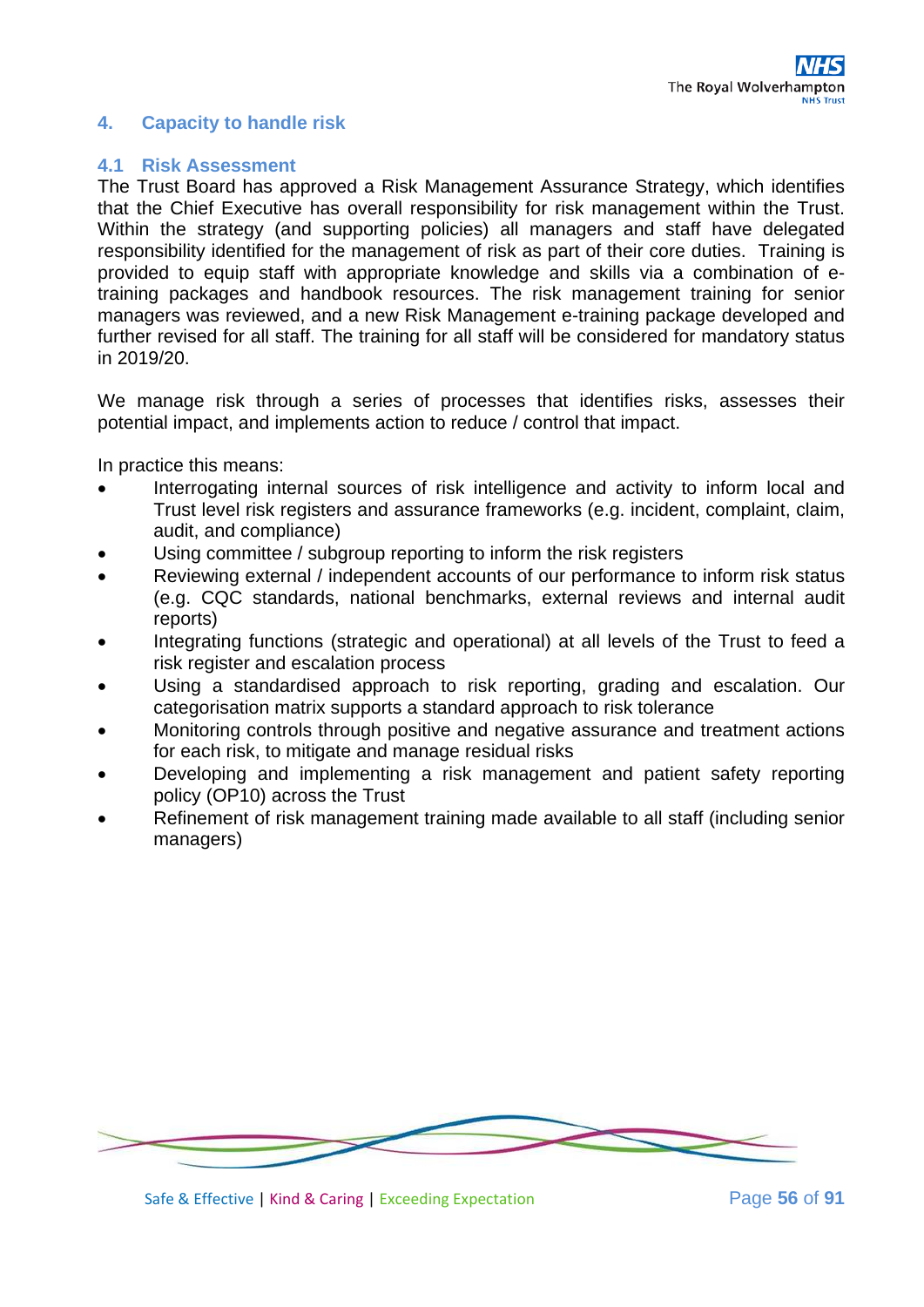## **4.2 Management of the Risk Register within the Trust:**

Risk registers are managed at the following levels:

- Divisional / Directorate / Departmental operational risks that include clinical, business / service, financial, reputational, and patient / staff / stakeholders
- Trust Risk Register (TRR) Any risks graded as 12 or above are escalated to the TRR for consideration by Directors. This has the purpose to inform Directors and the Trust Board of operational risks which may adversely impact the BAF and strategic objectives. Risks / elements of controls may also be delegated from the BAF to operational risk registers for management
- Board Assurance Framework (BAF) Contains all risks which impact on our strategic objectives

Each risk on the BAF and TRR has an identified Director and operations lead to manage the risk.

The TRR and BAF are reviewed by Directors, the Board and management at the following frequencies:

- QGAC Monthly
- Trust Board Bi Monthly
- Finance & Performance Committee Monthly
- Delegated Committees Monthly
- TMC review TRR monthly
- Divisional Governance monthly

During the year we have maintained focus on the quality of controls assigned to risks at all levels and the principles of measurable controls are applied. For risk registers to remain effective priority is also placed on the completion and update of assurances and actions to manage risk.

A total of 58 risks on the BAF and TRR were managed during the year 2018-2019, of these 19 were new risks identified in year. The 58 risks comprised of the following categories, 12 were red (red being the highest risk rating), 41 were amber, and 5 were yellow.

There were 18 risks closed as at 31 March 2019, the remaining 40 to be carried forward to 2019/20 are:

RED (4 – Board Assurance Framework (BAF) and 7 Trust Risk Register (TRR))

- Workforce Recruitment and Retention of staff across the Trust and in particular the future pipeline of nursing and medical staff (BAF)
- That there is a failure to deliver recurrent CIP's (BAF)
- That the underlying deficit that the Trust has (in 2017/18) is not eliminated in medium term to bring the Trust back to financial surplus (BAF)
- Mortality rates reputational risk (BAF)
- Risk to quality of patient care: reduced manpower (TRR)
- Lack of robust system for review and communication of test results (TRR)
- Divisions inability to achieve CIP (TRR)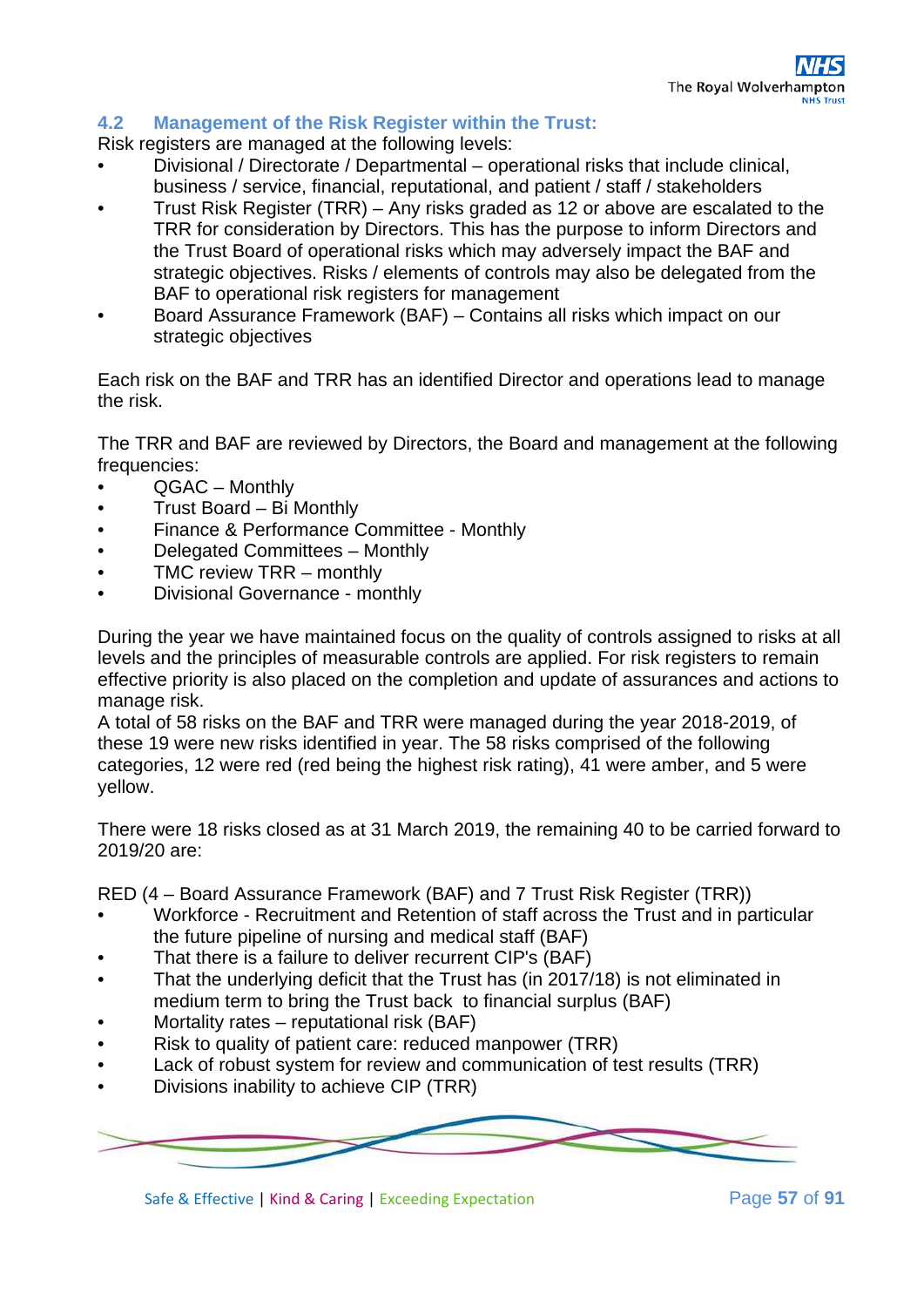- Delays in Cubicle Assessment and Triage (TRR)
- Fragility of SaTh Service (TRR)
- Lack of Network Support for Vascular Services at RWT (TRR)
- ePMA downtime / outage issues (TRR)

28 risks are RAG rated amber (28 - TRR), and 1 risk RAG rated yellow (1 – TRR). All remaining risks will be managed and regularly reviewed on the Trust Risk Register and BAF.

## **4.3 The Risk and Control Framework**

The Board-approved Risk Management Assurance Strategy includes the following:

- The aims and objectives for risk management in the organisation, aligned to our vision
- A description of the committee arrangements and relationships between various corporate committees and subgroups
- The BAF and process for management of risk registers
- The identification of the roles and responsibilities of all staff with regard to risk management, including accountability and reporting structures.
- The promotion of standard risk management systems as an integral part of assurance provision
- A description of the risk management process and a requirement for all risks to be recorded in a risk register prioritised (i.e. graded) and escalated using a standard scoring methodology

We seek to identify risks through all available intelligence sources including independent review, external review and assessment. The risk management process is supported by a number of policies which direct risk assessment, incident reporting and investigation, mandatory training, health and safety, conflict resolution, violence and aggression, complaints, infection prevention, fire safety, human resources management, consent, manual handling and security. All policies have identified audit, monitoring and training arrangements.

The BAF identifies the risks to our strategic objectives, the key controls in place to manage these risks and the effectiveness of the controls shown in positive and negative assurance. The Internal Audit of Risk Management (Nov 2017) reported recognisable alignment between the TRR and BAF and duplication was not evident.

In addition, during 2018-2019 the local audit of the Risk Management Reporting Policy (OP10) showed good compliance with risk register reviews at all levels and sustained improvement with risk escalation/management.

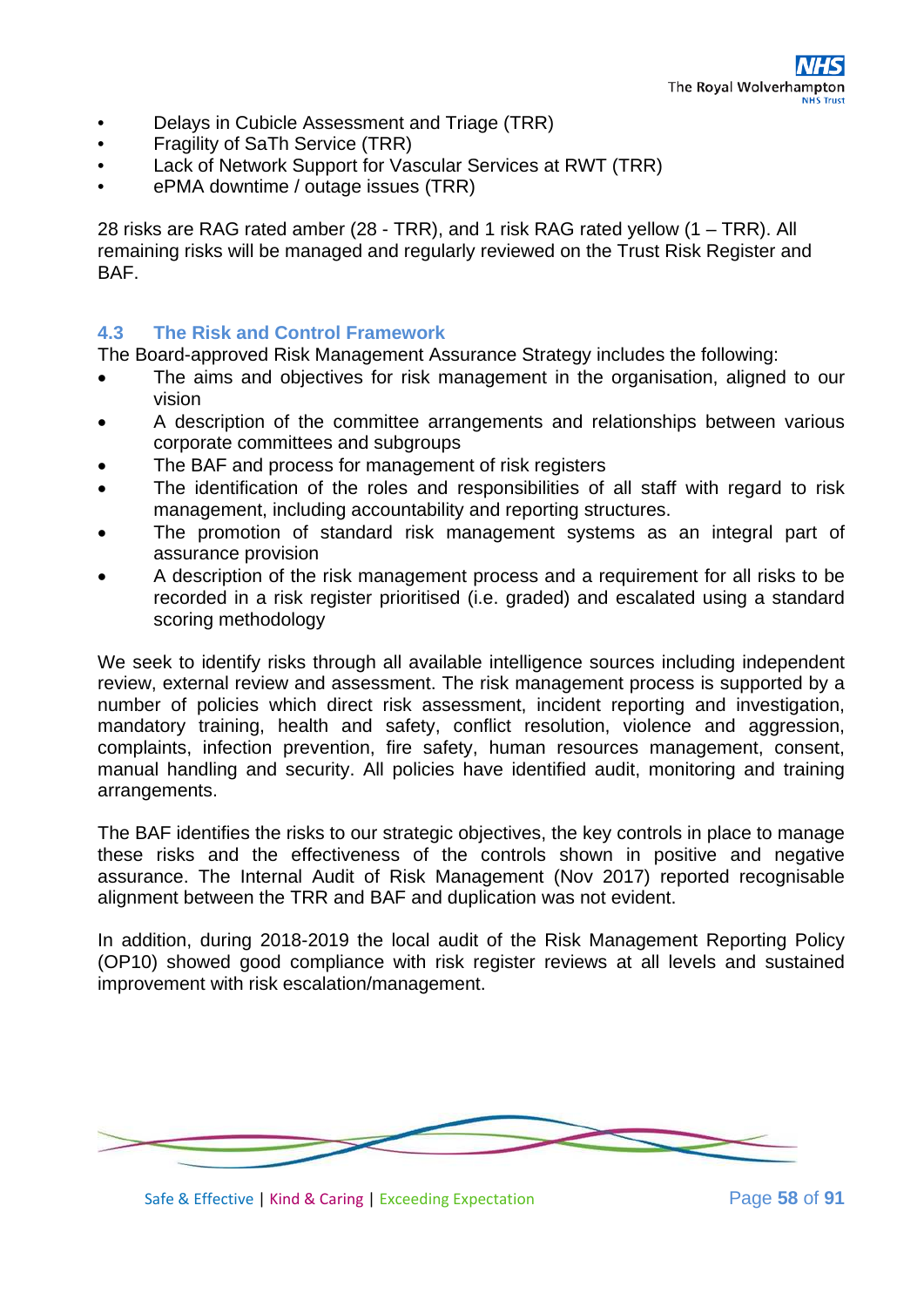All Committees of the Trust Board (excluding TMC) are chaired by Non-Executive Directors to reflect the need for independence and objectivity, ensuring that effective governance and controls are in place. This structure facilitates appropriate scrutiny and challenge of the performance of the organisation. The Committees met regularly throughout the year, and reported to the Trust Board following their meetings.

We have a well-developed framework for assessing on-going compliance with CQC Fundamental standards of care (and 5 key questions of Safe, Caring, Effective, Responsive and Well Led) known as Quality Review Visits (QRV's). The assessment of compliance uses a combination of quality performance indicators, clinical audits and observational ward and department visits to measure on-going compliance with care standards. Following each QRV we use the CQC rating characteristics to make judgements about compliance with the fundamental standards of care and judgments are cross checked and challenged at Divisional Management Performance & Quality meetings and by Executives at Trust groups. This approach allows for information to be triangulated between performance results and observation of care standards and allows for assurance to be reported from ward to Board.

#### **The programme aims to:**

- Create a positive and proactive approach to observational assessment and external reviews.
- Ensure robust / reliable compliance reporting: ward to Trust Board.
- Support continuous quality improvement and patient safety.
- Highlight good practice and areas of excellence.

During 2018 we conducted nine QRVs identifying areas of good and excellent practice to be shared, as well as areas for improvement for local follow up. The QRVs are well embedded within the Trust with positive feedback and quality benefits being reported by both the clinical areas visited and those conducting the inspections.

A follow-up visit process has commenced since 2017 where areas requiring improvements are followed up. Six visits which met the criteria agreed by the Trust have been completed to date. These have shown some good improvements.

In areas not currently undertaking the QRV programme, self-assessments have been completed against CQC requirements with local improvement actions taken forward. The 2019/20 programme includes community areas and 2020/21 programme will include GP Practices.



Safe & Effective | Kind & Caring | Exceeding Expectation Page **59** of **91**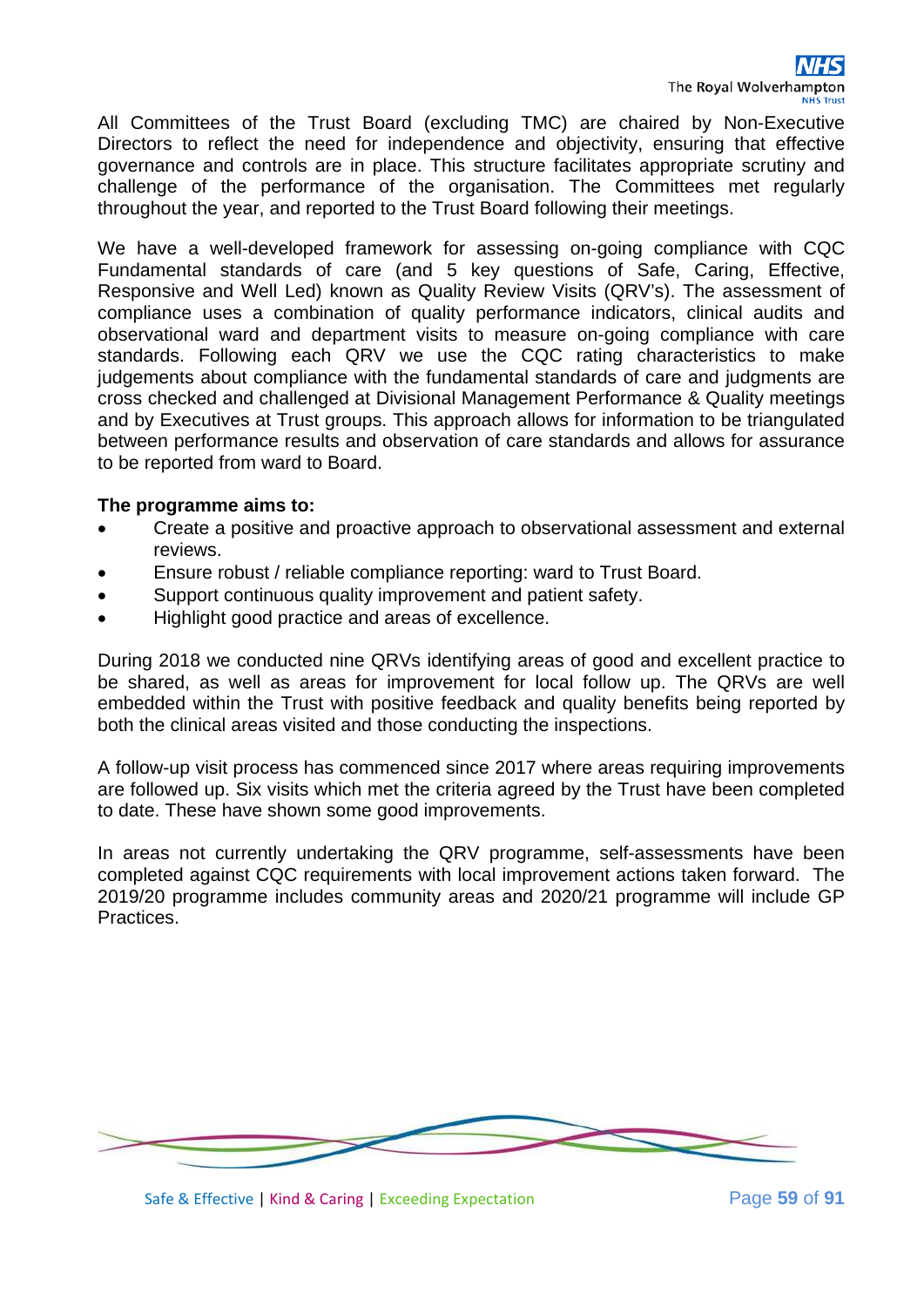#### **4.4 The Risk and Control Framework - Looking Forward to 2019-2020**

The key strategic risks identified as we go into the new financial year are:

- Workforce Recruitment and retention of staff across the Trust
- Black Country or Staffordshire Sustainability Transformation Plans has an adverse impact on The Royal Wolverhampton NHS Trust (RWT) income or services
- That there is a failure to deliver recurrent Cost Improvement Programmes (CIPs)
- That the underlying deficit that the Trust has (in 2018/19) is not eliminated in the medium term to bring us back to surplus.

The Trust will develop a strategy, systems and processes to develop its capacity for learning and improvement. The strategy will include arrangements for the extraction and publication of lessons for improvement as well as evidence based components that support the nurturing of a learning organisation.

#### **4.5 Compliance Summary**

The Trust is fully compliant with the Self-assessment, declaration and registration requirements of the Care Quality Commission.

As an employer with staff entitled to membership of the NHS Pension Scheme, control measures are in place to ensure all employer obligations contained within the Scheme regulations are complied with. This includes ensuring that deductions from salary, employer's contributions and payments into the Scheme are in accordance with the Scheme rules, and that member Pension Scheme records are accurately updated in accordance with the timescales detailed in the Regulations. Control measures are in place to ensure that all the organisation's obligations under equality, diversity and human rights legislation are complied with.

The Trust has undertaken risk assessments and Carbon Reduction Delivery Plans are in place in accordance with emergency preparedness and civil contingency requirements, as based on UKCIP 2009 weather projects, to ensure that this organisation's obligations under the Climate Change Act and the Adaptation Reporting requirements are complied with

#### **Developing Workforce Safeguards and Workforce Planning**

We have considered the guidance and requirements set out within 'Developing Workforce Safeguards' published by NHS Improvement in October 2018. The Trust established Role Development Group focusing on new or expanded roles responding to service challenges and needs. This links into workforce planning and we are reviewing our approach to this to ensure engagement and integration. As part of improved workforce planning, Trusts are expected to make use of the *Operational workforce planning self-assessment tool*, which we undertook in early Autumn 2018 which highlighted engagement and integration at service levels as an area of focus and we have started to make good progress in this area.



Safe & Effective | Kind & Caring | Exceeding Expectation Page 60 of 91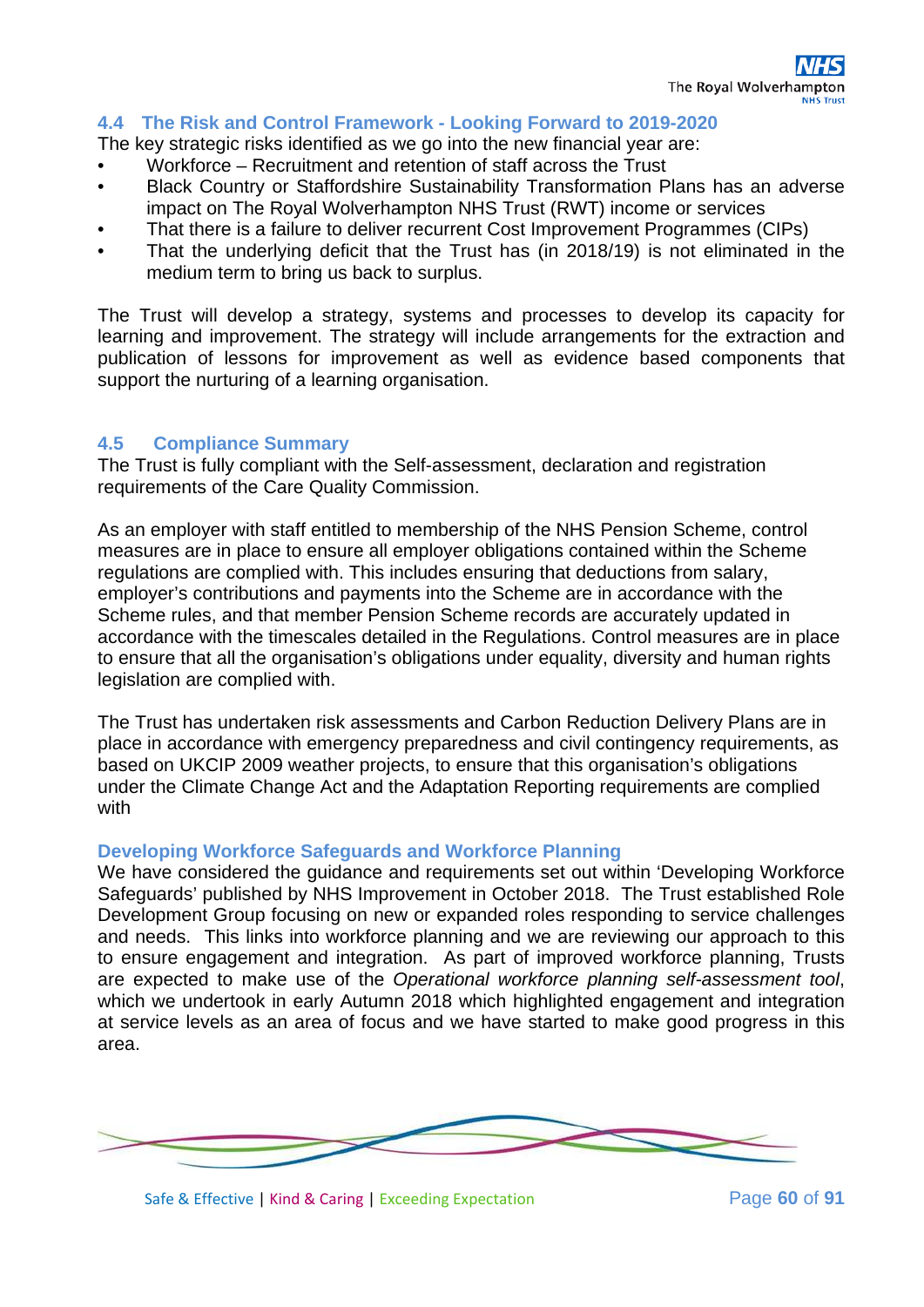The Trust's ambition is that we will enable our staff to be the best they can be in their chosen career. We will continue to explore and develop new roles, including widening our offer of Apprenticeships across the organisation, which will support care delivery that will be required by our patients in the future.

In terms of the nursing and midwifery workforce, a gap analysis of the compliance with the Developing Workforce Safeguards has been undertaken which has identified some areas the Trust requires to strengthen. A resultant action plan has been developed in order to progress these areas and achieve full compliance. Allied Health Professionals are currently in the process of completing a gap analysis and will develop an action plan as necessary.

## **5. Review of economy, efficiency and effectiveness of the use of resources**

The Trust has a robust governance structure in place ensuring monitoring and control of the effective and efficient use of the Trust's resources. Financial monitoring, service performance, quality and workforce information is scrutinised at meetings of the Trust Board, F&PC, TMC and at Divisional Team meetings.

The Trust has achieved all of its statutory financial targets, achieving an end of year surplus of £3.0m, delivering the Capital Programme within its Capital Resource Limit and achieving its External Funding Limit. The Trust has arrangements in place for setting objectives and targets on a strategic and annual basis. These arrangements include ensuring the financial strategy is affordable and scrutiny of cost savings plans to ensure achievement, with regular monitoring of performance against the plans.

This is done through:

• Approval of the annual budget by the Trust Board

• Monthly reporting to the Trust Board on key performance indicators covering finance, activity, governance, quality and performance

- Monthly reporting to the F&PC
- Regular reporting at Operational and Divisional meetings on financial performance
- Finance Recovery Board meetings to oversee the Lord Carter economies work streams, and the Cost Improvement Programme

Internal Audit has provided assurance on internal controls, risk management and governance systems to the Audit Committee and to the Trust Board. Where scope for improvement in controls or value for money was identified during their review, appropriate recommendations were made and actions were agreed with management for implementation. The implementation of these actions is monitored by the Audit Committee.

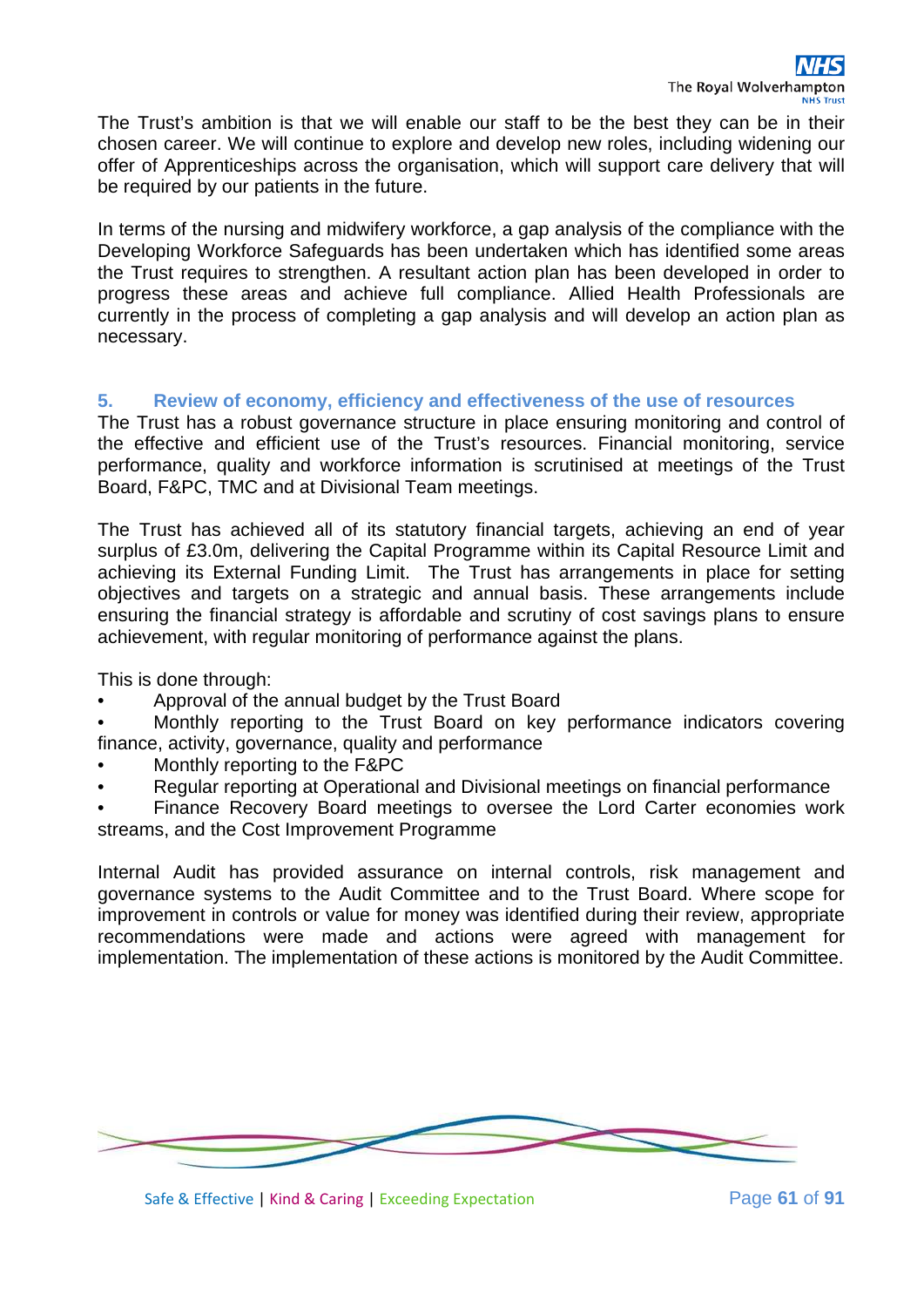## **6. Information Governance & Data Security**

#### **SUMMARY OF SERIOUS INCIDENT REQUIRING INVESTIGATIONS INVOLVING PERSONAL DATA AS REPORTED TO THE INFORMATION COMMISSIONER'S OFFICE IN 2018-19**

The next table details the incidents **reported** on the NHS Digital incident reporting tool and to the Information Commissioners Office (ICO), within the financial year 2018/19. Any incidents that are still being investigated for the period 18/19 are not included. The incidents listed below are for the Royal Wolverhampton NHS Trust and for the Vertical Integration GP partnerships that have joined the Trust as listed below.



Safe & Effective | Kind & Caring | Exceeding Expectation Page **62** of **91**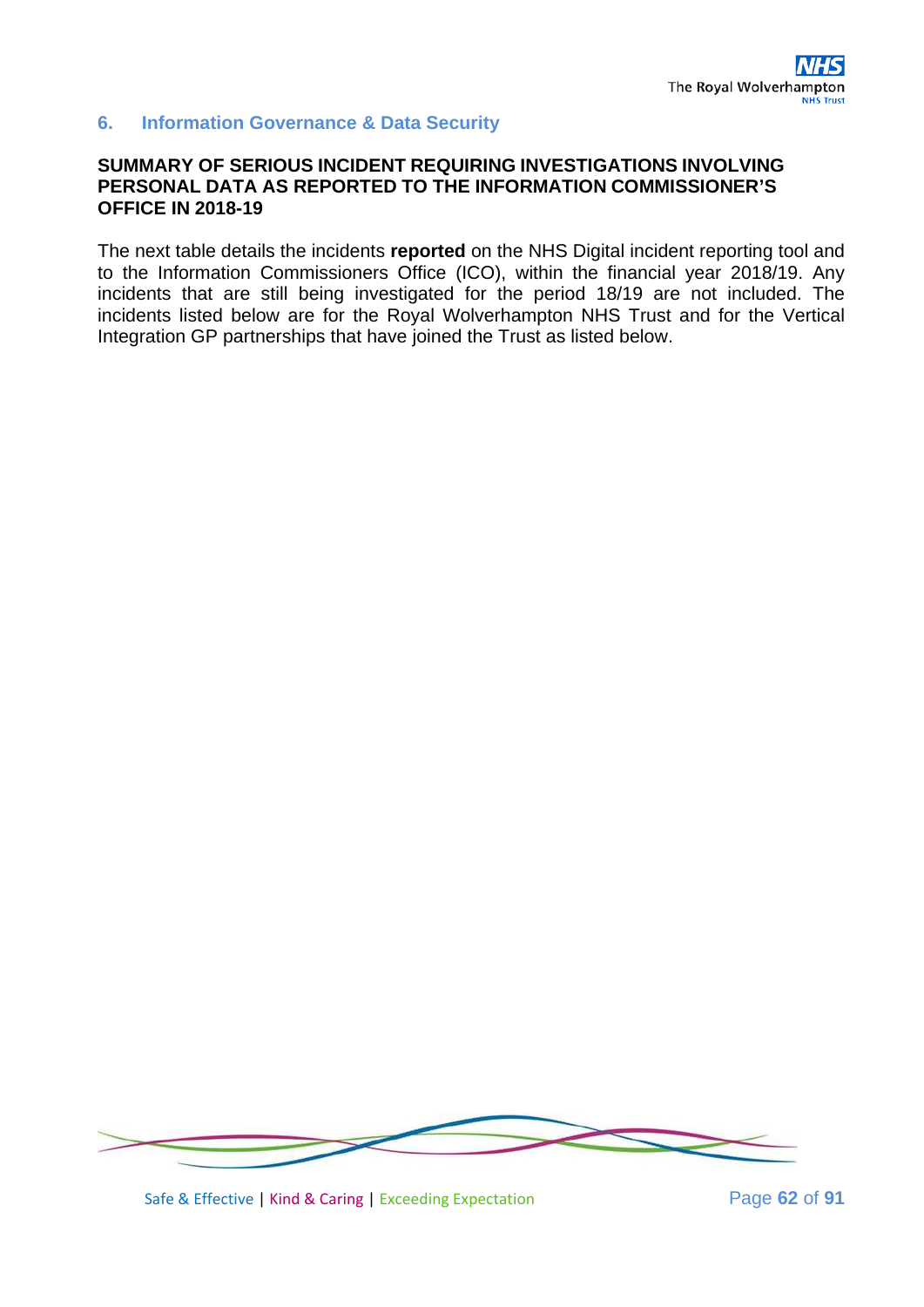## **Table 15**

| <b>Date</b><br>incident<br>occurred<br>(Month) | <b>Nature of incident</b>                                                                                                                                                                                                                                                                                                                                                                                                            | <b>Number of</b><br>data<br>subjects<br>potentially<br>affected | Description/<br><b>Nature of</b><br>data involved | <b>Further action on</b><br>information risk                                                                                                                                                                                            |
|------------------------------------------------|--------------------------------------------------------------------------------------------------------------------------------------------------------------------------------------------------------------------------------------------------------------------------------------------------------------------------------------------------------------------------------------------------------------------------------------|-----------------------------------------------------------------|---------------------------------------------------|-----------------------------------------------------------------------------------------------------------------------------------------------------------------------------------------------------------------------------------------|
| November<br>2018                               | YouTube clip had been found<br>showing unauthorised access to old<br>hospital building. The clip showed<br>that there is what appears to be<br>patient notes' found left in the<br>building. The video was published in<br>May 2018                                                                                                                                                                                                  | 1200                                                            | Clinical<br>information                           | Approved contractors<br>appointed to enter the<br>building and attempt to<br>recover and destroy any<br>data that may have been<br>left. It cannot be retained<br>due to risk of documents<br>being contaminated due to<br>environment. |
| August<br>2018                                 | Screen shot sent to complainant<br>contained demographics of 15 other<br>patients which were obscured, due<br>to image being cropped.                                                                                                                                                                                                                                                                                                | 15                                                              | Demographic<br>data                               | Complainant was asked to<br>delete data                                                                                                                                                                                                 |
| August<br>2018                                 | Ex Member of staff alleged to have<br>access to 120 patient names and<br>addresses and has advised would<br>contact them once employment was<br>ceased. Data had also been shared<br>with NMC.                                                                                                                                                                                                                                       | $120+$                                                          | Demographic<br>data                               | Ex Staff member has been<br>written to on several<br>occasions' requesting<br>return of information. ICO<br>contacted to pursue<br>retrieval of information.                                                                            |
| <b>July 2018</b>                               | Social media disclosure, a clip<br>containing patient data was made<br>available via twitter as a part of a<br>promotional video.                                                                                                                                                                                                                                                                                                    | 13                                                              | Clinical<br>information                           | Clip was taken down and<br>amended as soon as this<br>was made known to Trust.                                                                                                                                                          |
| <b>July 2018</b>                               | An excel spread sheet containing<br>staff sickness & absence<br>linformation was sent in error via<br>email to Trust email addresses. The<br>Manager had intended to attach a<br>staff briefing.                                                                                                                                                                                                                                     | 78                                                              | <b>Staff</b><br>information                       | All recipients were<br>contacted and requested<br>information deleted.                                                                                                                                                                  |
| <b>June 2018</b>                               | A staff member who works for a<br>third party that the Trust contract to<br>provide a service, took a clinic<br>laptop and clinical paperwork home<br>in their car. The staff member's car<br>was broken into and the laptop bag<br>containing the laptop and clinical<br>paperwork had been stolen. Incident<br>was reported to the police. It was<br>noted that all recent paperwork had<br>demographic details only<br>completed. | $\overline{4}$                                                  | Demographic<br>data                               | Reported to Police and<br>Trust. Paper records were<br>recovered but laptop was<br>not, but was encrypted.<br>Third party conducted<br>investigation, and Trust<br>carried out further<br>assurance checks of<br>provider.              |



Safe & Effective | Kind & Caring | Exceeding Expectation Page 63 of 91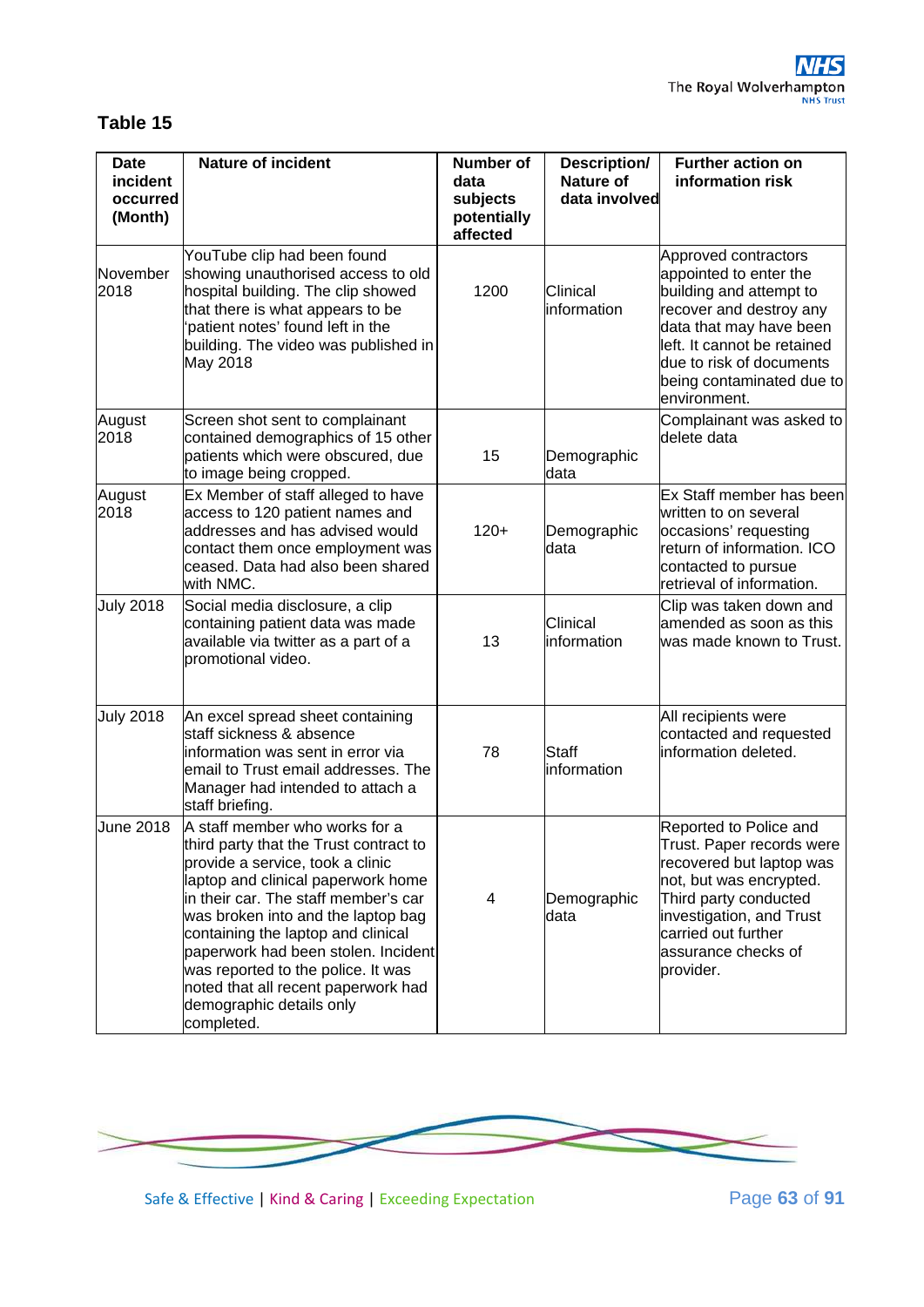## **Table 16 Incidents classified at lower severity level**

| uduno udumba di bovoniy lovur r dio aggrogatod dha providod in tablo bolow.<br>SUMMARY OF OTHER PERSONAL DATA RELATED INCIDENTS IN 2018-19 |                                                    |                |  |  |
|--------------------------------------------------------------------------------------------------------------------------------------------|----------------------------------------------------|----------------|--|--|
| Category                                                                                                                                   | <b>Breach Type</b>                                 |                |  |  |
| A                                                                                                                                          | Corruption or inability to recover electronic data |                |  |  |
| B                                                                                                                                          | Disclosed in Error                                 | 111            |  |  |
| C                                                                                                                                          | Lost in Transit                                    | 6              |  |  |
| D                                                                                                                                          | Lost or stolen hardware                            | 0              |  |  |
| E                                                                                                                                          | Lost or stolen paperwork                           | 15             |  |  |
| F                                                                                                                                          | Non-secure Disposal - hardware                     | 0              |  |  |
| G                                                                                                                                          | Non-secure Disposal – paperwork                    | 4              |  |  |
| H                                                                                                                                          | Uploaded to website in error                       | $\overline{2}$ |  |  |
|                                                                                                                                            | Technical security failing (including hacking)     | 16             |  |  |
| J                                                                                                                                          | Unauthorised access/disclosure                     | 7              |  |  |
|                                                                                                                                            |                                                    | 162            |  |  |

Incidents classified at severity level 1 are aggregated and provided in table below:

## **Table 17 Data Protection and Security Toolkit Return 2018/ 2019**

Data Protection and Security Toolkit 2018/19 overall scores are as follows:

| The Royal Wolverhampton NHS Trust | RL4 - Standards Not Met (Plan Agreed) (96/100) |
|-----------------------------------|------------------------------------------------|
| <b>Alfred Squire</b>              | M92002- Standards Met (52/52)                  |
| <b>West Park Surgery</b>          | M92042- Standards Met (52/52)                  |
| <b>Thornley Street</b>            | M92028 - Standards Met (52/52)                 |
| Ettingshall                       | Y02735- Standards Met (52/52)                  |
| Lea Road                          | M92007- Standards Met (52/52)                  |
| Penn Manor                        | M92011 - Standards Met (52/52)                 |
| <b>Coalway Road</b>               | M92006- Standards Met (52/52)                  |
| Warstones                         | M92044 - Standards Met (52/52)                 |
| Lakeside                          | M83132 - Standards Met (52/52)                 |

#### **6.2 Looking forward to 2019/20 Data security and Protection**

The Trust is working with NHS Digital to ensure that an agreed action plan for the DSPT toolkit is implemented, ensuring the Trust is equivalent to 'Standards Met'. Through specialist sub groups such as IG steering group, risks to compliance with the DSPT toolkit will be monitored.

The Trust continues to monitor patterns and trends of data security incidents and implementing measures to reduce these to the lowest level practicable. Current risks

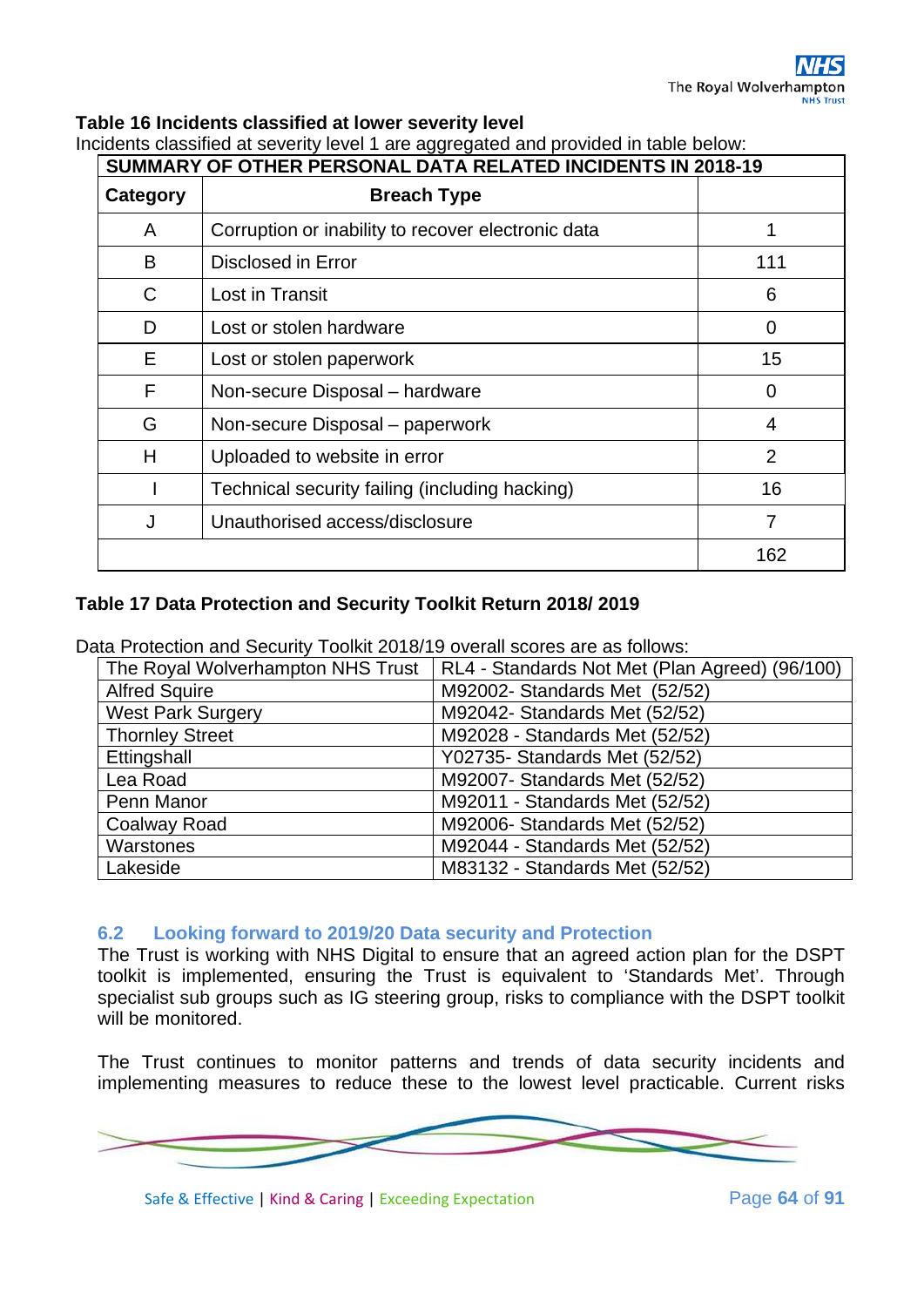include continued and increasing risk of external threats in relation to Cyber security, particularly via email phishing. Other risks to data security include disclosure in error via various means, and this is attributed to the ways of working in health which the Trust is aiming to improve with digital innovation and improvements in IT systems.

The Trust are continuing to embed the requirements of the General Data Protection Regulation 2016 (GDPR ) into Trust practices, monitored via the GDPR implementation group ensuring data privacy is at the forefront of the care that we provide and the information that is captured. The Trust is also working closely with GP Partnerships that have joined the organisation to align practices and share good practice.

The Trust is yet to have its Well Led review, but anticipate the focus will be on areas of business continuity in relation to data security, assurance around access to key information assets and how this is monitored as well as how data flows are mapped and monitored. This program of work will be monitored though the committees as follows;

- The Trust has several committees dedicated to reviewing assurance in relation to DSPT and GDPR, chaired by senior board members.
- The Medical Director is the Trust's trained Caldicott guardian, and is responsible for protecting the confidentiality of patient and service-user information and enabling appropriate information-sharing. The Guardian plays a key role in ensuring that Trust satisfies the highest practical standards for handling patient identifiable information, and Chairs the IG Steering group and GDPR implementation group.
- The Chief Financial Officer is the Trust's Senior Information Risk Officer (SIRO) and is responsible for monitoring the Trust's overall information risk, ensuring we have a robust incident reporting process for information risks. The SIRO reports to the Trust Board and provides advice on the matter of information risk. The SIRO is also a member of the IG steering Group and co-chair of the GDPR implementation group.
- The Trust has appointed a Data Protection Officer who acts independently to ensure compliance with the GDPR as well as monitoring its application across the Trust. The DPO has a reporting line into the Caldicott Guardian through to the Trust board.
- The Trust is in the process of establishing clear responsibilities for Information Asset Owners across the Trust to facilitate robust and timely escalation of information risk escalation to the SIRO.
- Regular reports are provided to the Trust Board during the year to ensure that they are sighted on and support the Trust's plans in relation to data security and protection. To support this each toolkit assertion is aligned to a director responsible on the board.
- All Trust board members received NHS Digital approved GCHQ cyber and data security training, and will receive updates and briefings in relation to the Trust performance in this area.

## **7. Annual Quality Report**

The directors are required under the Health Act 2009 and the National Health Service (Quality Accounts) Regulations 2010 (as amended) to prepare Quality Accounts for each financial year.

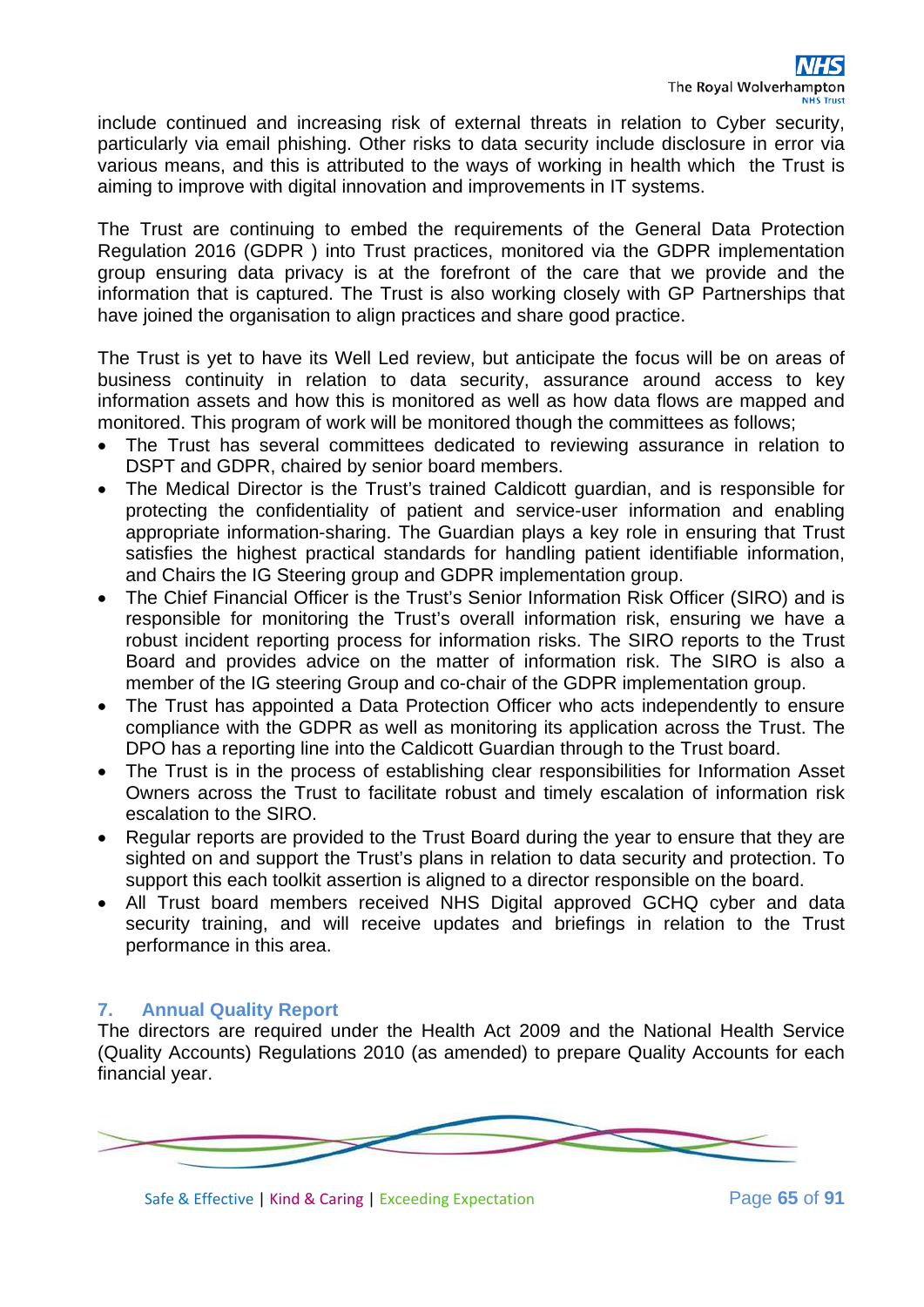Guidance for Quality Accounts remains in place nationally, which outlines the requirements with respect of the format, content and reporting arrangements for the annual Quality Accounts. The Trust used this guidance to ensure that its requirements were included in the Trust's Quality Account 2018/2019.

The Trust's quality priorities for 2018/19 were selected as part of a consultation process with our staff and external stakeholders. In addition, the Trust reviewed what patients and members of the public said about us through national and local surveys, in-patient feedback received through complaints, compliments and the Friends and Family Test. In addition, various national and local guidance and feedback from the Care Quality Commission were considered.

A variety of data reporting systems remained the source of information for the Quality Account 2017/18. For example, the incident and complaints data was extracted from Datix (incident reporting system). In addition, information was validated with individual leads, for example, the governance team, patient experience team, infection prevention and control lead, performance team. In terms of the elective waiting time data, the Trust has continued to employ a robust process of validation prior to submission. This involves an automated process which produces a data extract from Patient Administration System (PAS) to outline patient that have been listed for surgery, which is validated for duplicates and anomalies for investigation and correction. Following this, the data is reviewed further by a validation team to ensure patient records are accurate, up to date and reflect individual patient journeys and pathways. This process is repeated up until the point of submission to ensure any data lag issues are resolved in a timely manner.

Each year, a draft version of the Quality Account is approved by directors via the internal governance processes prior to being shared with the Local Authority's Overview and Scrutiny Committee, Wolverhampton Healthwatch and Clinical Commissioning Group. In addition, the Quality Account is subject to a limited assurance review by the Trust's independent auditors prior to the final version being shared with the Trust Board for approval and subsequently published.

#### **8. Operational Performance**

The Trust is committed to delivering the national requirements and operational performance standards. These are robustly monitored and managed to ensure patients receive the most appropriate levels of care. A comprehensive performance management process exists across the Trust to monitor delivery against these standards alongside trust wide organisational efficiently metrics and other quality based indicators of effective standards of care.

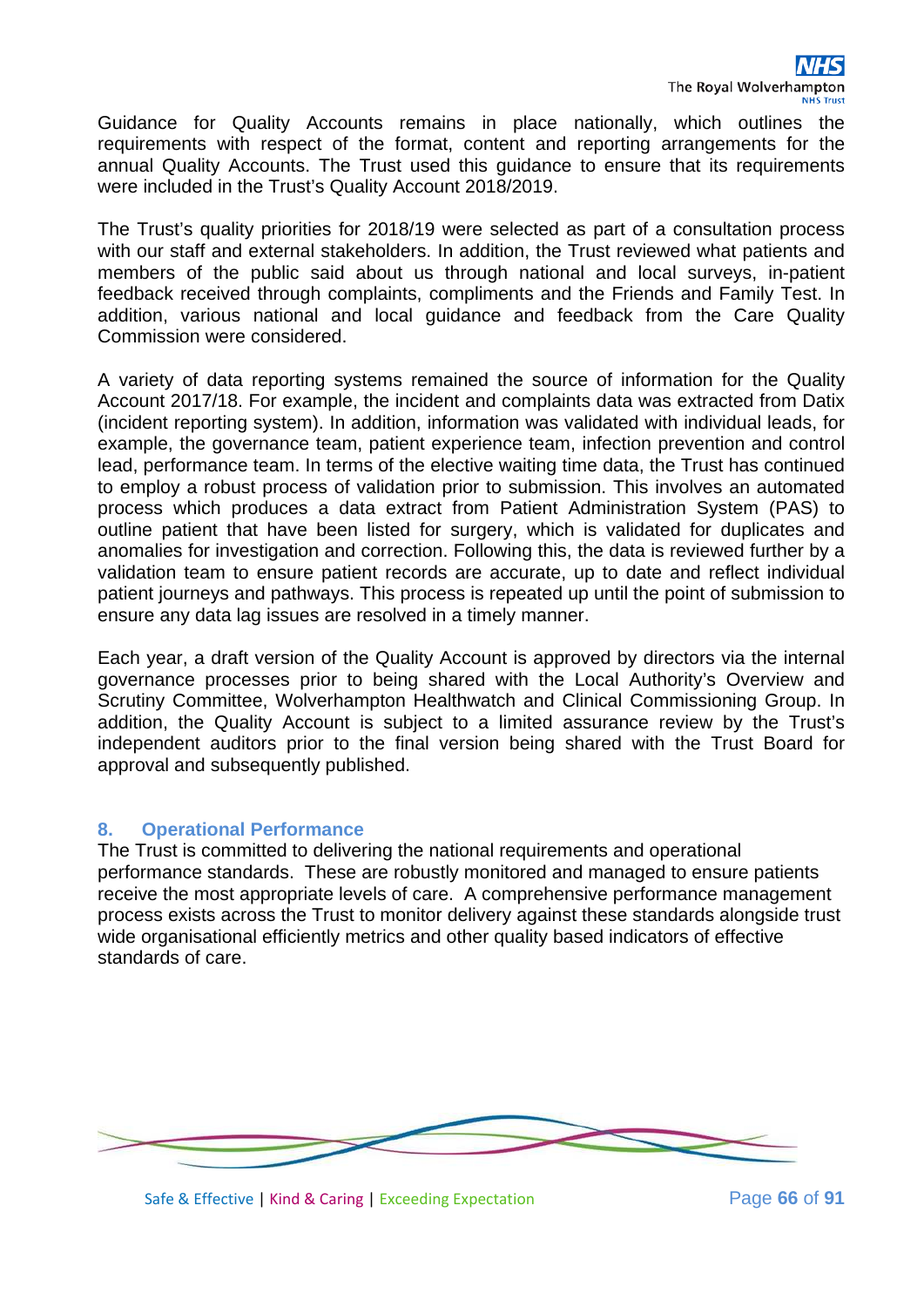The framework we employ is multi-faceted and covers many levels across the organisation. This includes weekly review at the Chief Operating Officer's performance meeting and through subsequent meetings across the Divisions. A detailed Integrated Quality and Performance Report (IQPR) is produced monthly; performance is discussed in-depth at the monthly Finance and Performance Committee, which is chaired by a Nonexecutive Director, with further scrutiny taking place at the full Trust Board. Specific details of the Trust performance against the key operating standards can be found in section "What We Achieved – Performance Summary 2018-2019".

#### **8.1 Emergency Planning / Resilience**

As a provider of NHS-funded care the Trust has a legal duty under the Civil Contingencies Act (CCA) 2004 to have in place emergency plans to respond to a wide range of major, critical and business continuity incidents which could affect patient care. These could be anything from an infectious disease outbreak, cyber threat or a mass casualty incident.

In order to show that effective arrangements are in place to deliver its Emergency Preparedness Response and Resilience (EPRR) function the Trust is required to complete an annual assurance self-assessment based on the NHS England Core Standards for EPRR. For last year the Trust rated itself as being 'substantially compliant' in meeting these standards.

The Trust actively engages and cooperates with partner organisations to ensure a coordinated approach to planning and response to incidents. This is undertaken at a multiagency level such as the Local Health Resilience Forum and provides a principle mechanism for information sharing and joint working.

In terms of preparedness activities the Trust over the last year has reviewed and updated a number of emergency plans. This includes revision of the Trust major incident plan which now contains a mass casualty addendum as well as refined processes for surgical triage within the Emergency Department.

The Trust has a rolling programme of exercises that are designed to test and develop our plans. One such exercise undertaken involved the setup of the Trust incident control centre in order to test the multi-agency response to a mass casualty incident. With regards to EPRR training the Trust has focused on improving training and has introduced a market stand during Trust Induction to provide awareness for all new starter staff.

Over the last year the Trust has seen good developments in resilience arrangements however more work is required to achieve full compliance with the EPRR Core Standards 2019. An action plan has been established and is being monitored through respective governance groups. Substantial progress has already been made and the Trust continues to improve current capabilities and resilience across the Trust.



Safe & Effective | Kind & Caring | Exceeding Expectation Page 67 of 91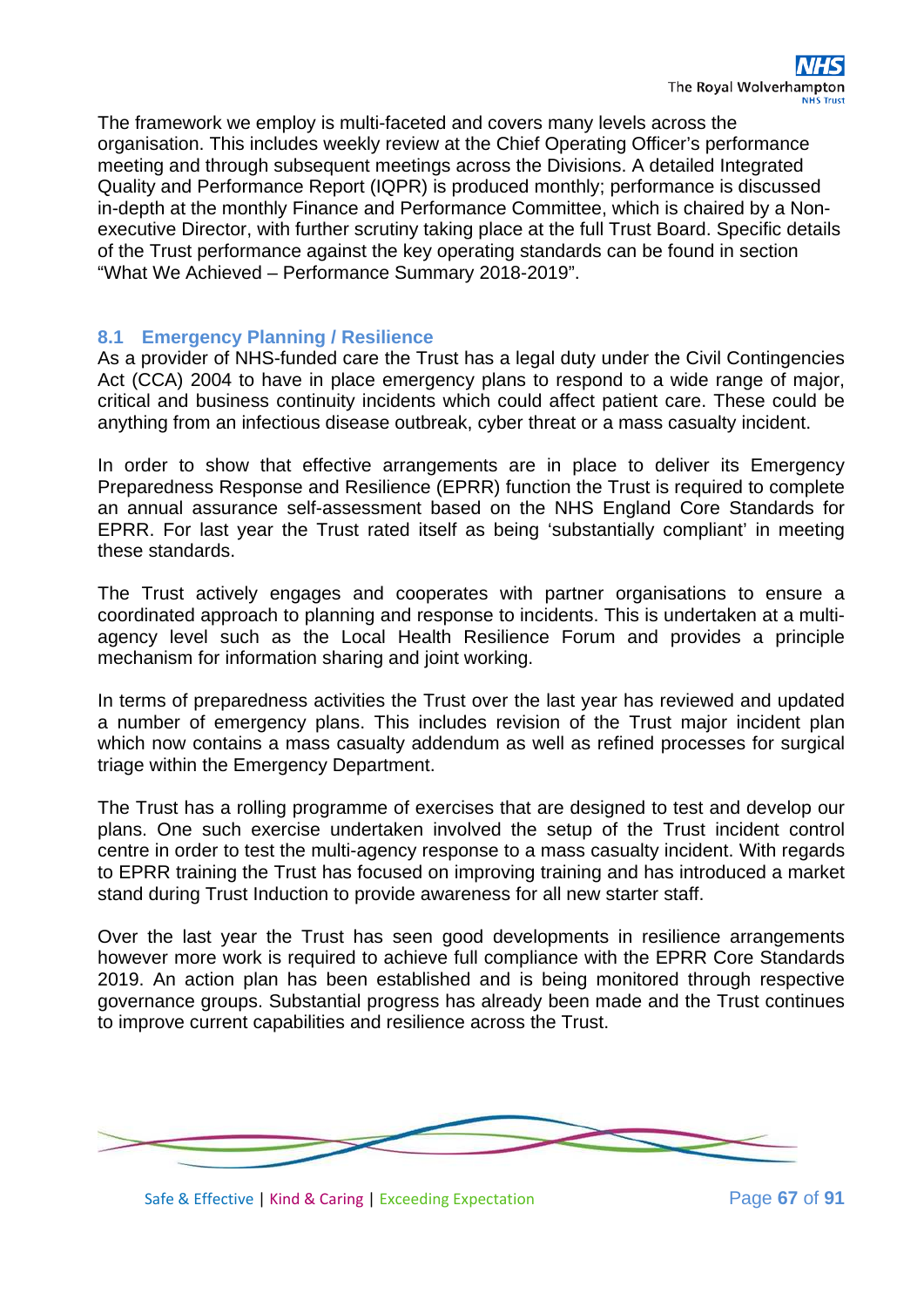An Emergency Preparedness annual report has been produced, identifying the status of the Trust's resilience over the last twelve months and identifying key priorities for the forthcoming year.

## **8.2 Health and Safety at Work**

The Trust Health and Safety risk profile has been maintained and shows compliance with relevant Health and Safety Executive (HSE) legislation. Work continues to identify gaps and provide action plans to fill these gaps giving the Board an improved assurance around compliance with the Regulations. Estates and Facilities continue to work towards compliance with the Premises Assurance Model (PAM) accreditation system, this is adding to the robustness of assurance received from Estates. Estates Facilities are also maintaining their accreditation for CHAS (Contractors Health & Safety Assessment Scheme) allowing them to use the logo on their letterheads as approved contractors.

There has been a 6.73% reduction in the number of health and safety incidents when comparing 2018/19 to 2017/18. Focus has remained on the high incident reporting areas; ensuring investigations are undertaken where needed and risk assessments reviewed to improve control measures. Focus continues on sharing lessons identified across the Trust, using various forums to do this including the Safety Representative Forum, and our Risk Newsletter 'Risky Business' and direct email depending which method is felt most suitable at the time.

The top 5 reported health and safety related incidents for the year are:

- Sharps incidents (14% increase)
- Personal Contact Injury (4% increase)
- Violence and Aggression (7% decrease)
- Manual Handling (15% decrease overall) (patient handling 20% decrease; objects 9% decrease)
- Slips, trips & falls (25% decrease)

This shows an overall decrease in incidents, however a slight increase in 2 areas, The increase in 'sharps' incidents relates largely to non- clinical sharps incidents, a new category has been added to Datix for 2019/20. The H&S Team review and investigate for areas of concern.

#### **8.3 Social Economic Responsibilities: Modern Slavery and Forced Labour**

The Trust is committed to its Social Economic Responsibilities and ensuring that it is a Good Corporate Citizen (GCC). In its procurement practices the Trust stipulate that: suppliers shall use Good Industry Practice to ensure that there is no slavery or human trafficking in its supply chain and will monitor and notify the Authority immediately if it becomes aware of any actual or suspected incidents of slavery or human trafficking in its supply chains. Suppliers will also provide to the Trust any reports or other information as requested as evidence of the supplier's compliance.

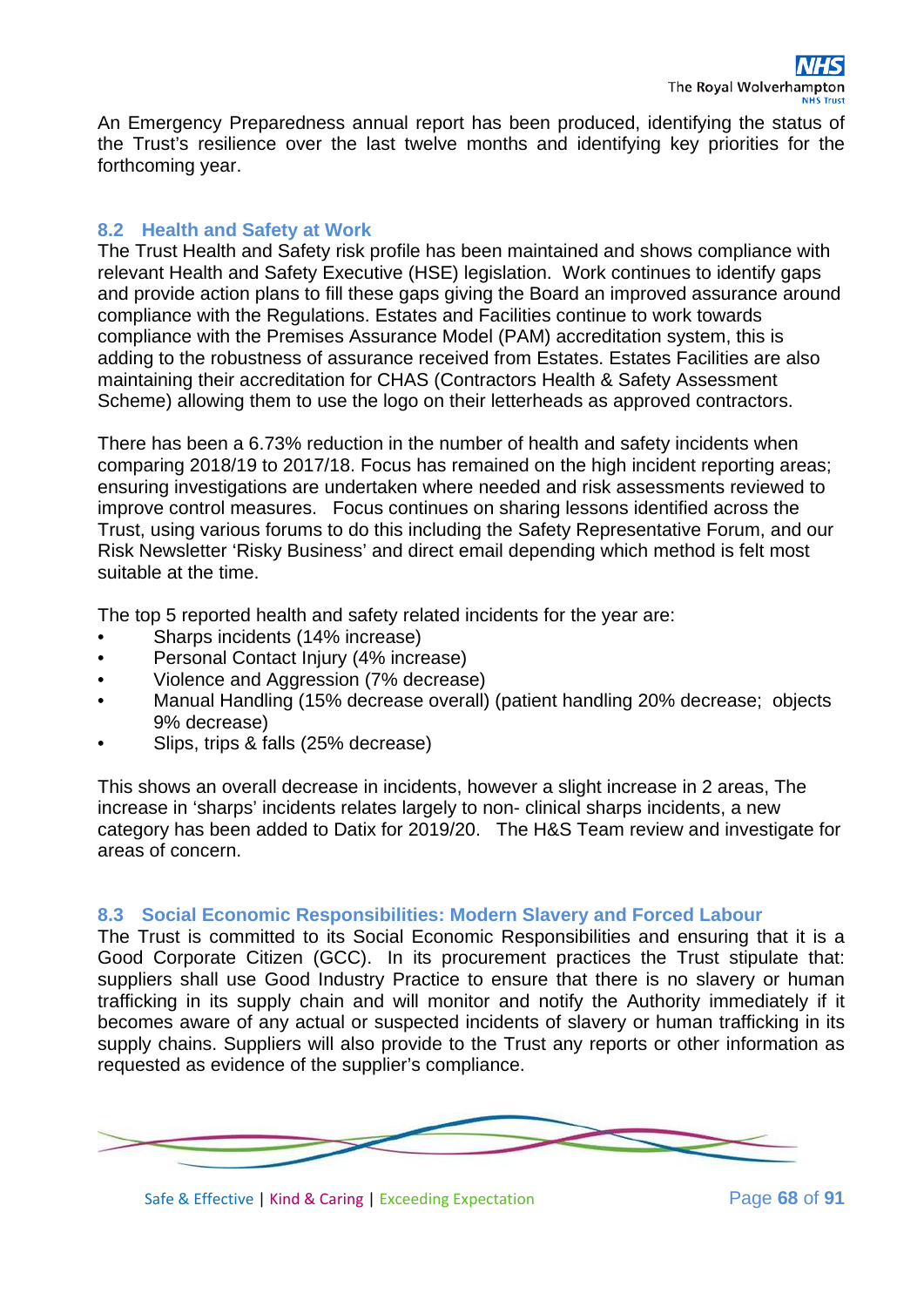In addition, sourcing staff within the Procurement team access external e-learning which covers Ethical & Sustainable Procurement. Procurement contracts now include the following stipulations:

*10.1.15 it shall: (i) comply with all relevant Law and Guidance and shall use Good Industry Practice to ensure that there is no slavery or human trafficking in its supply chains; and (ii) notify the Authority immediately if it becomes aware of any actual or suspected incidents of slavery or human trafficking in its supply chains;*

*10.1.16 it shall at all times conduct its business in a manner that is consistent with any anti-slavery Policy of the Authority and shall provide to the Authority any reports or other information that the Authority may request as evidence of the Supplier's compliance with this Clause 10.1.16 and/or as may be requested or otherwise required by the Authority in accordance with its anti-slavery Policy;*



Safe & Effective | Kind & Caring | Exceeding Expectation Page **69** of **91**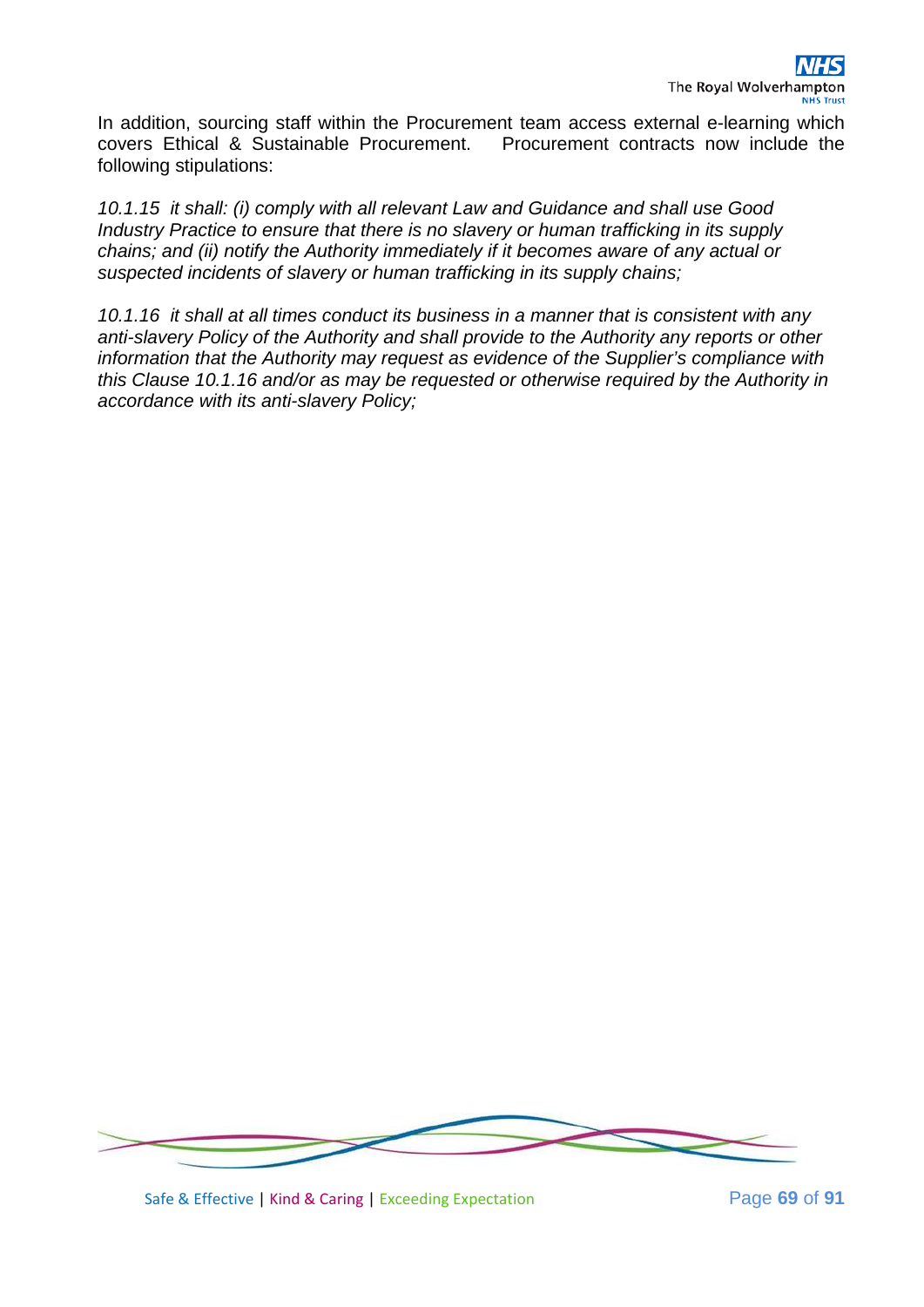## **9. Annual Declarations**

1. The Royal Wolverhampton NHS Trust is required to register with the CQC and its current registration status is active. The Royal Wolverhampton NHS Trust has no conditions with its continued registration.

The CQC has not taken enforcement action against The Royal Wolverhampton NHS Trust during 2018-2019.

2. As an employer with staff entitled to membership of the NHS Pension Scheme, control measures are in place to ensure all employer obligations contained within the Scheme regulations are complied with. This includes ensuring that deductions from salary,

employer's contributions and payments into the Scheme are in accordance with the Scheme rules, and that member Pension Scheme records are accurately updated in accordance with the timescales detailed in the Regulations.

3. Control measures are in place to ensure that all the organisation's obligations under equality, diversity and human rights legislation are complied with.

The Trust strives to deliver safe, accessible and fair services to the diverse population that we serve. We value our greatest asset, our diverse workforce, and strive to create working environments in which everyone is able to reach their full potential and flourish, this in turn will help us deliver truly inclusive services that treat people with respect, care, dignity and compassion and improve the overall patient experience.

4. The Trust has undertaken risk assessments, and Carbon Reduction Delivery Plans are in place in accordance with emergency preparedness and civil contingency requirements, as based on the United Kingdom Climate Impact Programme (UKCIP) 2009 weather projects, to ensure that this organisation's obligations under the Climate Change Act and the adaptation reporting requirements are complied with.

5. The Trust made its annual self-assessment submission to the Department of Health by the 31st March 2019 on the Information Governance Toolkit. The Trust declared compliance in 96/100 standards with a plan agreed for the remaining 4. All integrated practices declared full compliance (see Data Protection and security Toolkit Return section of this report).

6. The trust has published an up-to-date register of interests for decision-making staff within the past twelve months, as required by the '*Managing Conflicts of Interest in the NHS*' guidance.

7. The trust has undertaken risk assessments and has a sustainable development management plan in place which takes account of UK Climate Projections 2018 (UKCP18). The trust ensures that its obligations under the Climate Change Act and the Adaptation Reporting requirements are complied with.

#### **10. Head of Internal Audit Opinion**

"Overall, significant assurance with some improvement required can be given on the overall adequacy and effectiveness of the organisation's framework of governance, risk management and control. We identified weaknesses which put system objectives at risk in relation to the Data Security and Protection Toolkit, Risk Management and Financial Sustainability. Otherwise, there are only minor weaknesses in the risk management activities and controls designed to achieve the risk management objectives required by management.

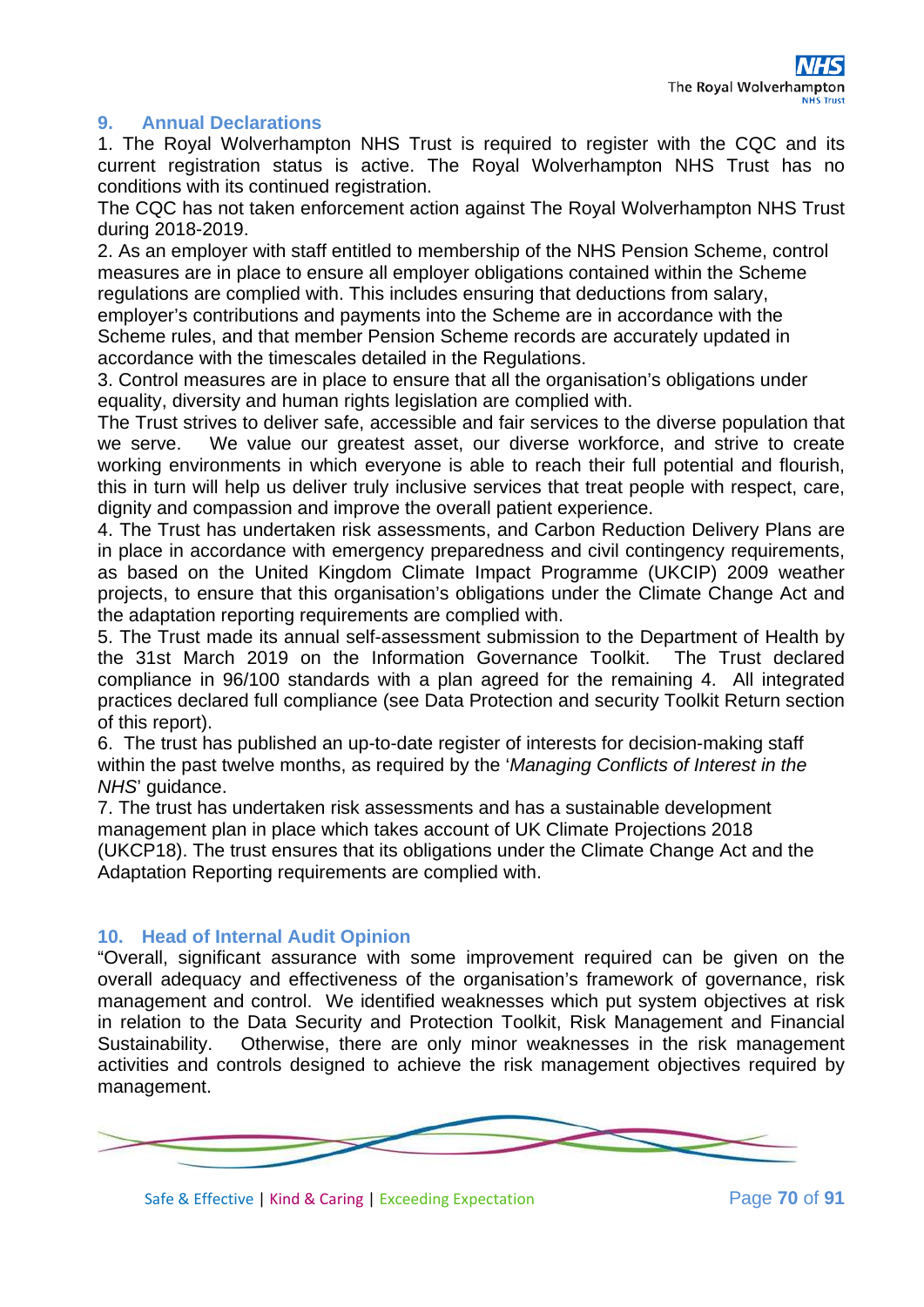Those activities and controls that we examined were operating with sufficient effectiveness to provide reasonable assurance that the related risk management objectives were achieved during the period under review."

## **11. Review of effectiveness of Risk Management and Internal Control**

As Accountable Officer, I have responsibility for reviewing the effectiveness of the system of internal control. My review of the effectiveness of the system of internal control is informed by the work of the internal auditors, clinical audit and the executive managers and clinical leads within the NHS trust who have responsibility for the development and maintenance of the internal control framework. I have drawn on the information provided in this annual report and other performance information available to me. My review is also informed by comments made by the external auditors in their management letter and other reports. I have been advised on the implications of the result of my review of the effectiveness of the system of internal control by the board, the audit committee and, the quality governance assurance committee and a plan to address weaknesses and ensure continuous improvement of the system is in place.

My review is informed by reports from external inspecting bodies including external audit and the Patient-Led Assessments of the Care Environment (PLACE) inspections (the system for assessing the quality of the patient environment). It is also informed by comments made by the External Auditors in their report to those charged with governance (ISA 260) and other reports. I have been advised on the implications of the result of my review of effectiveness of the system of internal control by the Trust Board, the Audit Committee, and the QGAC and a plan to address weaknesses and ensure continuous improvement of the system is in place.

The Board has continued to undertake regular Development meetings throughout the year and has recently commenced a review to inform future Board development. It has monitored the performance and effectiveness of the Trust Board Committee's including the Audit Committee, Finance and Performance Committee, the Quality Governance Assurance Committee and the Workforce and Organisational Development Committee all of which have key roles in the assessment of assurance and effectiveness of the Trust and in the identification of and mitigation of any identified risks.

The Audit Committee has managed on behalf of the Trust Board the agreed programme of Audit including internal audit, external audit and clinical audit (alongside the Quality Governance Assurance Committee). The Board receives the presentation of examples of clinical audit work.

I have not identified any significant internal control issues or gaps in control from the work and assurances provided to me and to the Trust Board.



Safe & Effective | Kind & Caring | Exceeding Expectation Page **71** of 91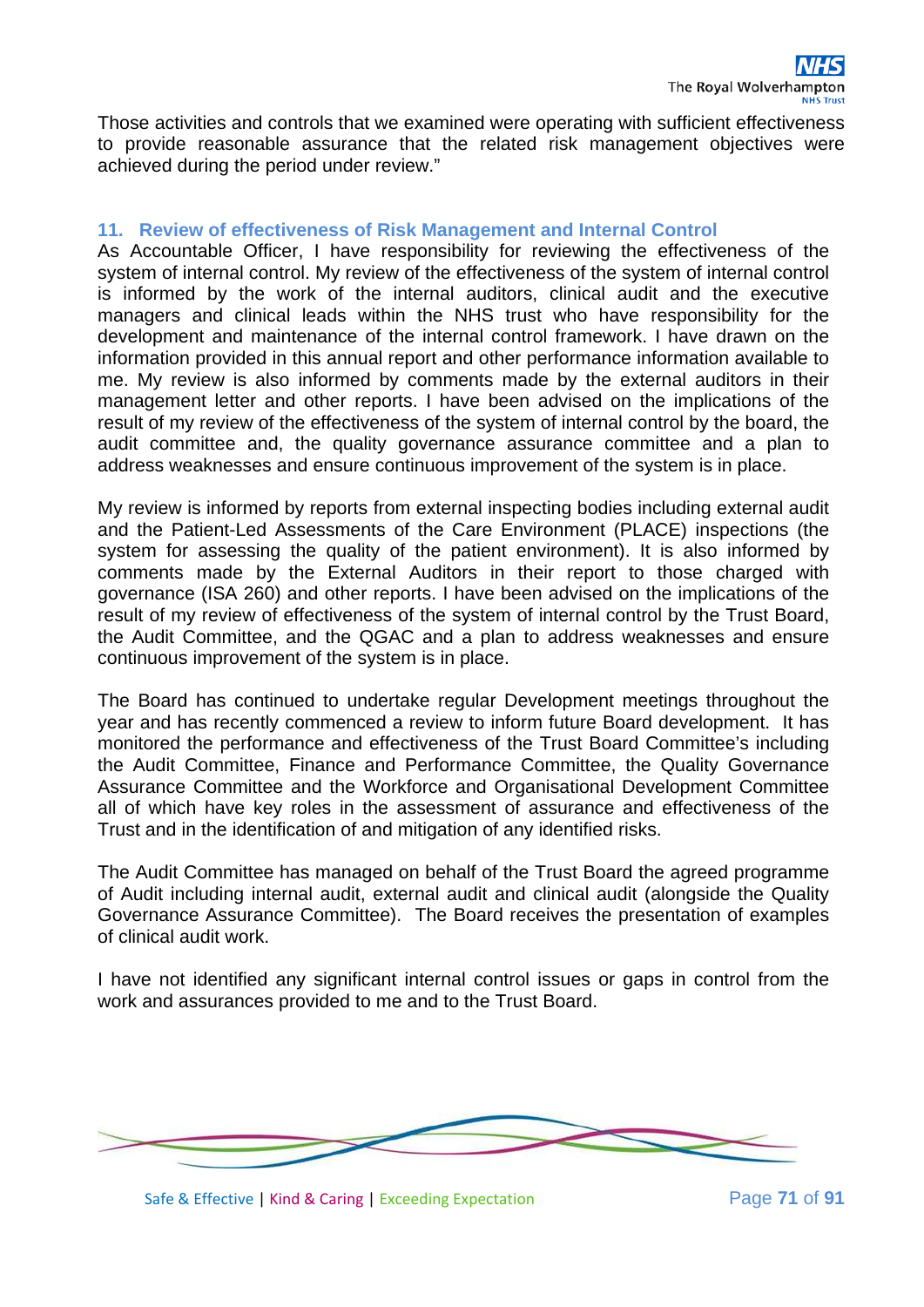# **12. Conclusion**

No significant internal control issues have been identified during 2018-2019.

**Accountable Officer:** David Loughton CBE **Organisation:** The Royal Wolverhampton NHS Trust **Signature:**

**Date:** 24 May 2019



Safe & Effective | Kind & Caring | Exceeding Expectation Page **72** of **91**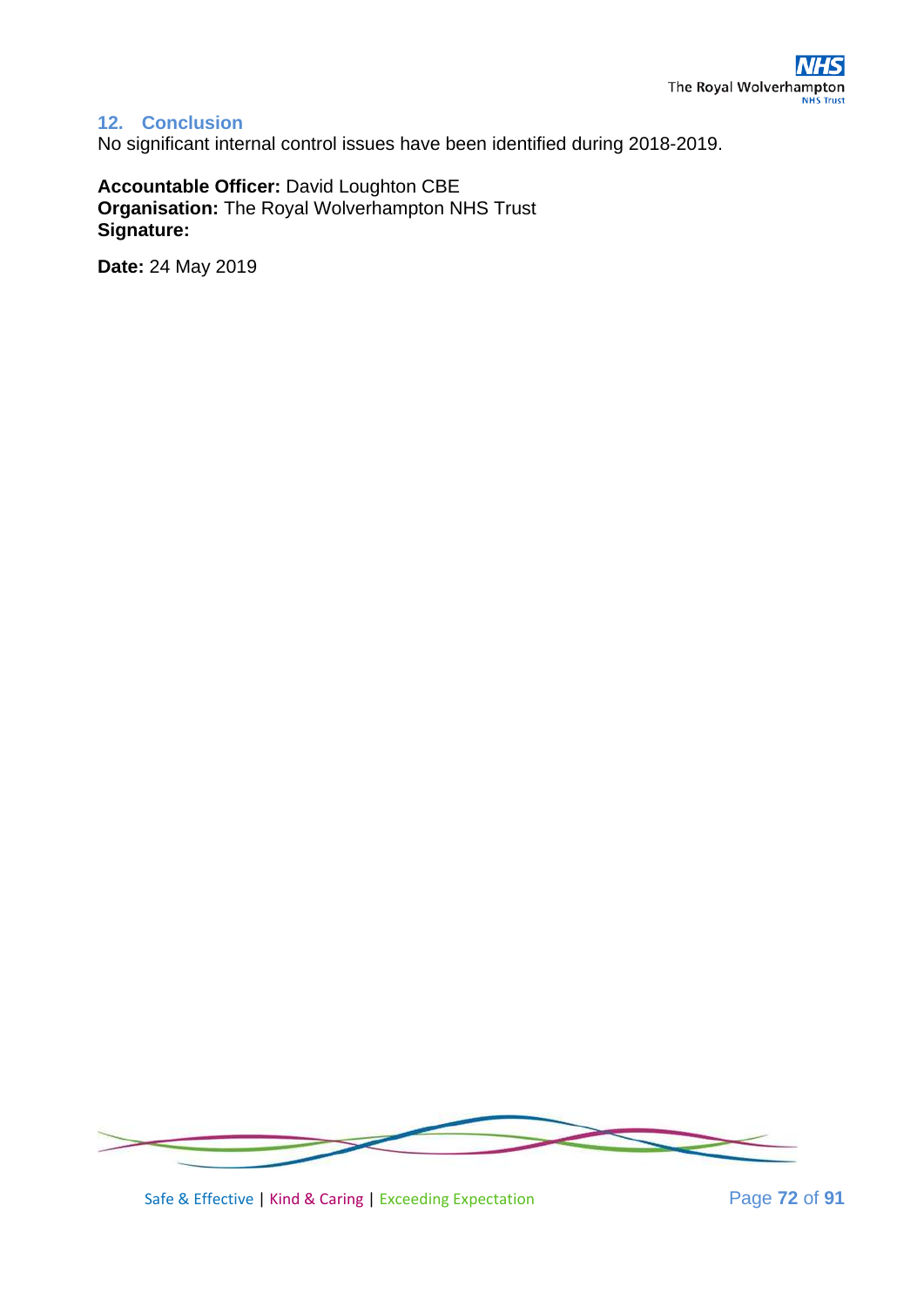# **B2 – Remuneration and Staff Report**

#### Staff Report

The Following tables summarise the numbers and categories of staff, sickness absence and exit packages made during 2018-2019:

## **Table 18 Exit Package Cost Banding 2018-2019**

| <b>Exit Package</b><br>cost band<br>(including<br>any special<br>payment<br>element) | Number of<br>compulsory<br>redundancies | Cost of comulsory<br>redundancies | Number of other<br>departures agreed | Cost of other<br>departures<br>agreed | <b>Total number</b><br>of exit<br>packages | Total cost of<br>exit packages | Number of<br>departures where<br>special payments<br>have been made | Cost of special<br>payment element<br>included in exit<br>packages |
|--------------------------------------------------------------------------------------|-----------------------------------------|-----------------------------------|--------------------------------------|---------------------------------------|--------------------------------------------|--------------------------------|---------------------------------------------------------------------|--------------------------------------------------------------------|
|                                                                                      | Number                                  | £s                                | Number                               | £s                                    | Number                                     | £s                             | Number                                                              | £s                                                                 |
| $<$ £10,000                                                                          |                                         |                                   | 40                                   | 112,811.75                            |                                            |                                |                                                                     | 1500                                                               |
| £10,000 -<br>£25,000                                                                 |                                         |                                   |                                      |                                       |                                            |                                |                                                                     |                                                                    |
| £25,001 -<br>£50,000                                                                 |                                         |                                   |                                      |                                       |                                            |                                |                                                                     |                                                                    |
| £50,001 -<br>100,000                                                                 |                                         |                                   |                                      |                                       |                                            |                                |                                                                     |                                                                    |
| £100,001 -<br>£150,000                                                               |                                         |                                   |                                      |                                       |                                            |                                |                                                                     |                                                                    |
| £150,001 -<br>£200,000                                                               |                                         |                                   |                                      |                                       |                                            |                                |                                                                     |                                                                    |
| >£200,000                                                                            |                                         |                                   |                                      |                                       |                                            |                                |                                                                     |                                                                    |
| Total                                                                                | 0                                       | £0.00                             | 40                                   | £112,811.75                           | $\Omega$                                   | £0.00                          |                                                                     | £1,500.00                                                          |

The trust had thirty nine non-contracted payments in lieu of notice in 2018/19. The Trust had one special payment approved with HM Treasury in 2018/19 for £1,500.

#### **Table 19 Exit Package Cost Banding 2017-2018**

| <b>Exit Package</b><br>cost band<br>(including |                                         |                                   |                                      |                                       |                                         |                                       | Number of                                              |                                                                 |
|------------------------------------------------|-----------------------------------------|-----------------------------------|--------------------------------------|---------------------------------------|-----------------------------------------|---------------------------------------|--------------------------------------------------------|-----------------------------------------------------------------|
| any special<br>payment<br>element)             | Number of<br>compulsory<br>redundancies | Cost of comulsory<br>redundancies | Number of other<br>departures agreed | Cost of other<br>departures<br>agreed | <b>Total number of</b><br>exit packages | <b>Total cost of exit</b><br>packages | departures where<br>special payments have<br>been made | Cost of special payment<br>element included in<br>exit packages |
|                                                | Number                                  | £s                                | Number                               | £s                                    | Number                                  | £s                                    | Number                                                 | £s                                                              |
| $<$ £10,000                                    |                                         | 5,698                             | 29                                   | 67,375                                | 30 <sup>1</sup>                         | 73,073                                |                                                        | 5,000                                                           |
| £10,000 -<br>£25,000                           | $\mathbf{0}$                            |                                   |                                      | 11,165                                |                                         | 11,165                                |                                                        | $\mathbf{0}$                                                    |
| £25,001 -<br>£50,000                           |                                         | 26,712                            |                                      | $\mathbf{0}$                          |                                         | 26,712                                |                                                        |                                                                 |
| £50,001 -<br>100,000                           | $\mathbf{0}$                            |                                   |                                      | $\Omega$                              |                                         |                                       |                                                        |                                                                 |
| £100,001 -<br>£150,000                         | $\mathbf{0}$                            |                                   |                                      | $\Omega$                              |                                         |                                       |                                                        |                                                                 |
| £150,001 -<br>£200,000                         | $\mathbf{0}$                            |                                   |                                      | $\Omega$                              |                                         |                                       |                                                        |                                                                 |
| >£200,000                                      | $\Omega$                                |                                   |                                      | $\Omega$                              |                                         |                                       | <sup>n</sup>                                           |                                                                 |
| Total                                          | $\overline{2}$                          | £32,410.00                        | 30 <sup>1</sup>                      | £78,540.00                            | $32$ $E$                                | 110,950.00                            | 1                                                      | 5,000.00<br>Ι£                                                  |



Safe & Effective | Kind & Caring | Exceeding Expectation Page **73** of **91**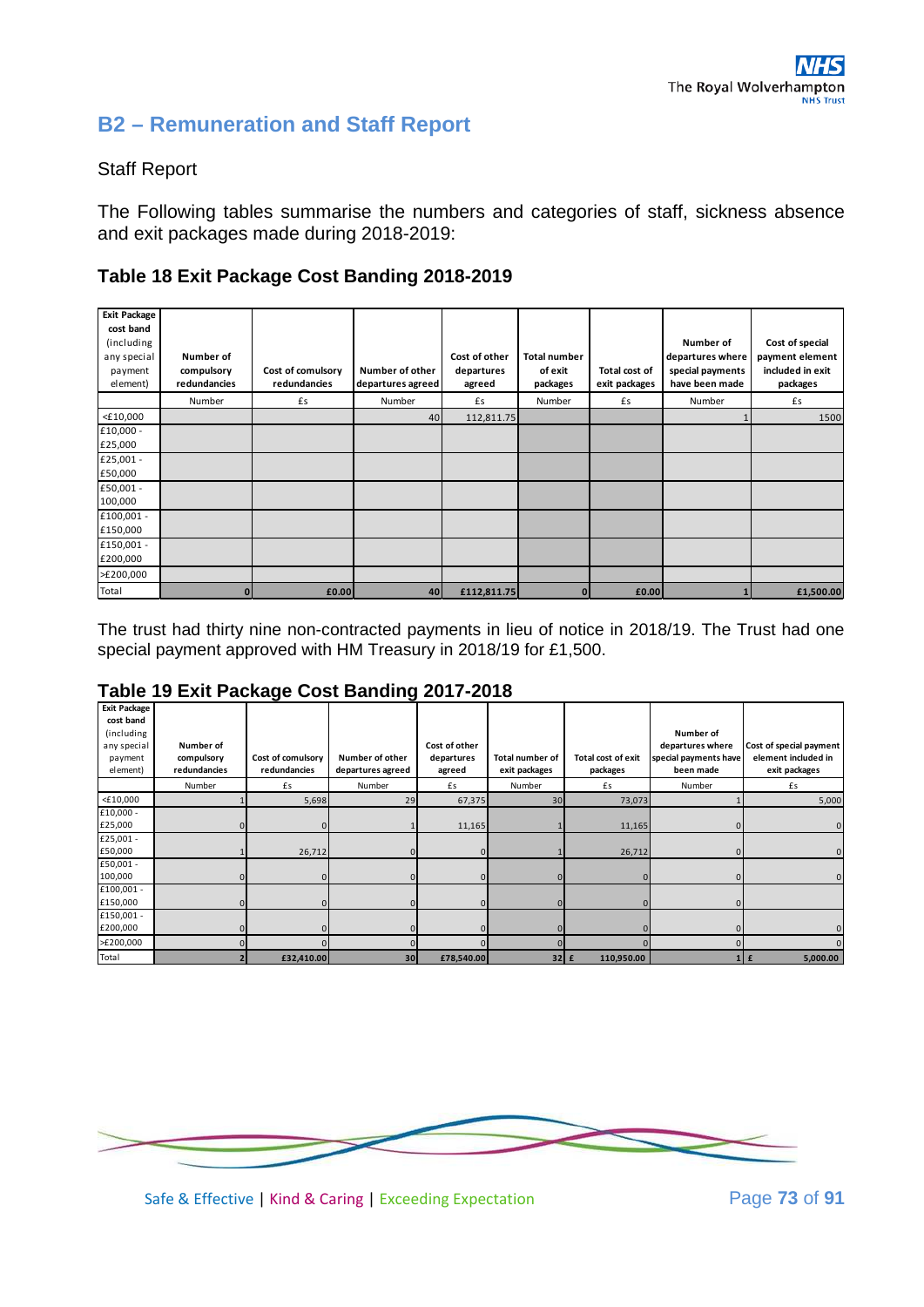# **Table 20 Average Staff Numbers**

|                                                    | Total 2018/19 No. | Permanent<br>2018/19 No. | Other 2018/19<br>No. | Total 2017/18 No. |
|----------------------------------------------------|-------------------|--------------------------|----------------------|-------------------|
|                                                    |                   |                          |                      |                   |
| Medical and dental                                 | 966               | 866                      | 100                  | 923               |
| Adminisration and estates                          | 1,178             | 1,110                    | 68                   | 1,137             |
| Healthcare assistants and other support            |                   |                          |                      |                   |
| staff                                              | 2,746             | 2,565                    | 181                  | 2,454             |
| Nursing, midwifery and health visiting<br>staff    | 2,296             | 2,197                    | 99                   | 2,138             |
| Nursing, midwifery and health visiting<br>learners |                   |                          |                      | 26                |
| Scientific, therapeutic and technical staff        | 646               | 639                      | 7                    | 619               |
| Healthcare Science Staff                           | 371               | 367                      | 4                    | 245               |
| <b>Total average numbers</b>                       | 8,203             | 7,744                    | 459                  | 7,542             |
| Of Which:                                          |                   |                          |                      |                   |
| Number of employees (WTE) engaged on               |                   |                          |                      |                   |
| capital projects                                   | 0                 |                          |                      | 8                 |

## Average number of employees (WTE basis)

# **Table 21 Staff Sickness Absence**

| <b>Staff Sickness Absence</b>       | 2018/19<br><b>Number</b> | 2017/18<br><b>Number</b> |
|-------------------------------------|--------------------------|--------------------------|
| Total days lost                     | 70,119                   | 69,226                   |
| Total staff years                   | 7,524                    | 7,158                    |
| Average working days lost (per WTE) | 9                        | 10                       |

During 2018/19 we spent £1.6m on consultancy services (2017/18 £1.7m). The Trust employed eight senior managers during the year ending 31 March 2019.



Safe & Effective | Kind & Caring | Exceeding Expectation Page 74 of 91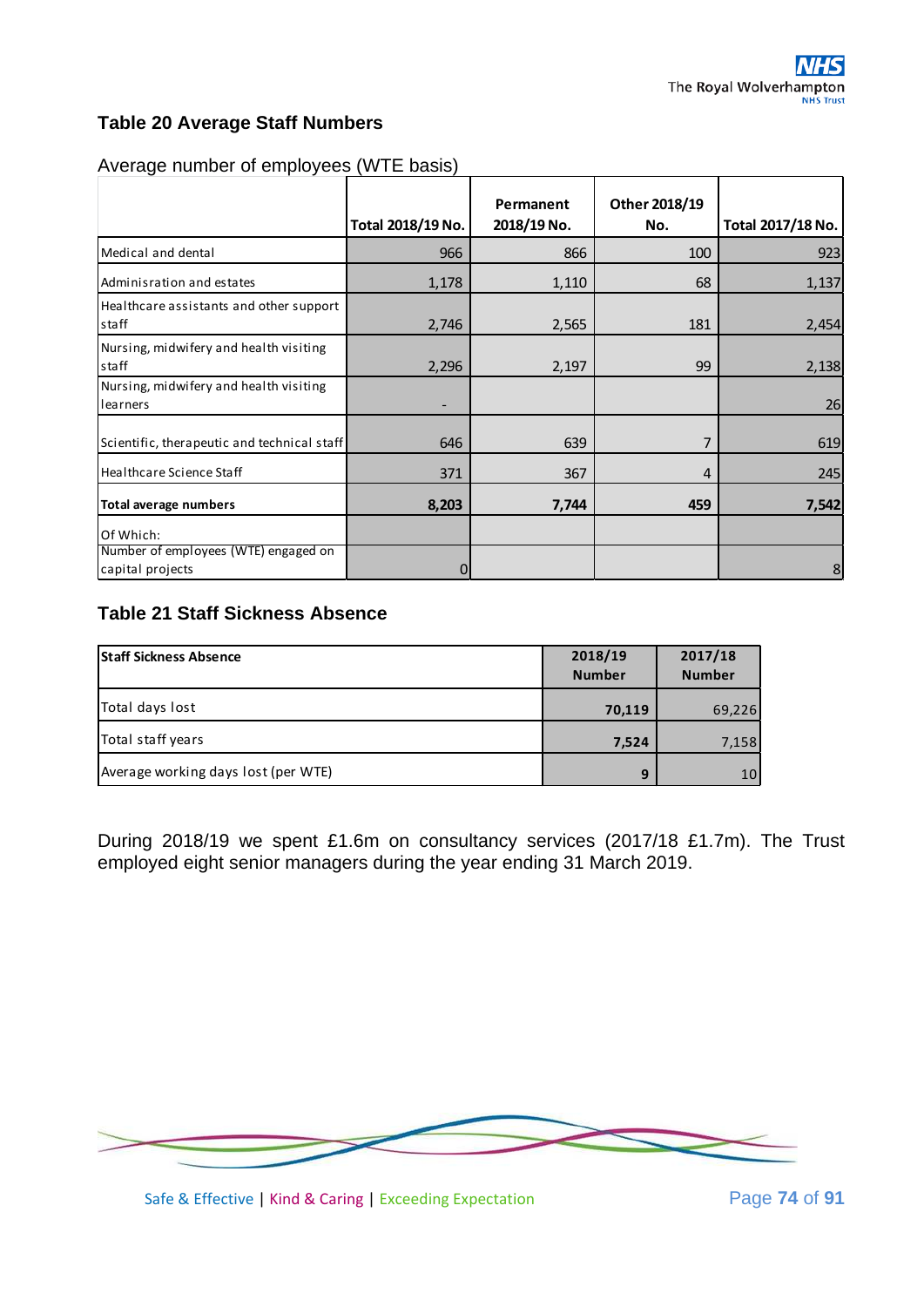#### **Remuneration Report**

The Trust has a Remuneration Committee whose role is to advise the Board on appropriate remuneration and terms of service for the Chief Executive and other Executive Directors. Membership of the Committee comprised of the Chairman and all Non-Executive Directors.

Remuneration for the Trust's Executive Directors is set by reference to job scope, personal responsibility and performance. This also takes into account the comparison with remuneration levels for similar posts, both within the National Health Service and the local economy. Whilst performance is taken into account in setting and reviewing remuneration, there are currently no arrangements in place for ''performance related pay''.

It is not the Trust's policy to employ Executive Directors on ''rolling'' or ''fixed term'' contracts. All Directors' contracts conform to NHS standard for directors, with arrangements for termination in normal circumstances by either party with written notice of six months.

Remuneration for the Trust's Executive and Non-Executive Directors during the financial year ended 31 March 2019 is set out in the attached schedules.

**Signature:**

W

David Loughton, CBE **Date:** 24 May 2019



Safe & Effective | Kind & Caring | Exceeding Expectation Page **75** of **91**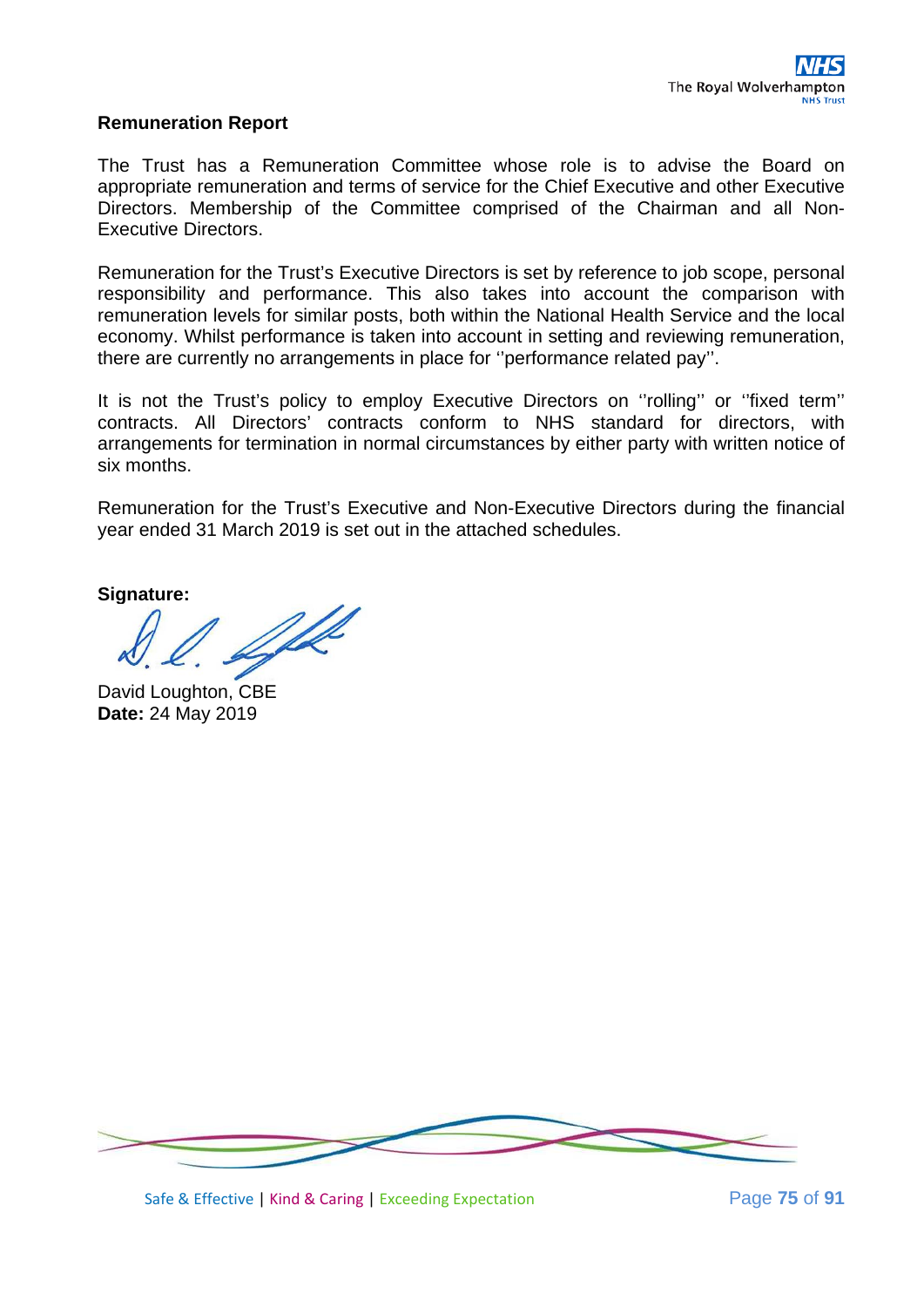#### 1. Remuneration

|                                                                                                                                                                                                                                | 2018-19<br>2017-18 |                          |                                                           |                                    |                      |                  |                          |                                                           |                                     |          |
|--------------------------------------------------------------------------------------------------------------------------------------------------------------------------------------------------------------------------------|--------------------|--------------------------|-----------------------------------------------------------|------------------------------------|----------------------|------------------|--------------------------|-----------------------------------------------------------|-------------------------------------|----------|
| <b>Name and Title</b>                                                                                                                                                                                                          | Salary             | Other<br>Remuneration    | Expense<br>Payments<br>(taxable)                          | All pension<br>related<br>benefits | Total                | Salary           | Other<br>Remuneration    | Expense<br><b>Payments</b><br>(taxable)                   | All pension<br>related benefits     | Total    |
|                                                                                                                                                                                                                                | (bands of £5000)   | (bands of £5000)<br>£000 | <b>Benefits in Kind</b><br>Rounded to the<br>nearest £100 | (bands of<br>£2,500)               | (bands of<br>£5,000) | (bands of £5000) | (bands of £5000)<br>£000 | <b>Benefits in Kind</b><br>Rounded to the<br>nearest £100 | (bands of £2,500) (bands of £5,000) |          |
| <b>Executive Directors</b>                                                                                                                                                                                                     |                    |                          |                                                           |                                    |                      |                  |                          |                                                           |                                     |          |
| D Loughton - Chief Executive                                                                                                                                                                                                   | 245-250            | $\Omega$                 | $\Omega$                                                  | 55-57.5                            | 305-310              | 245-250          | $\mathbf{0}$             | $\Omega$                                                  | 15-17.5                             | 260-265  |
| A Cannaby - Chief Nursing Officer (from 03/04/2018)                                                                                                                                                                            | 140-145            | $\Omega$                 | $\Omega$                                                  | $15 - 7.5$                         | 155-160              | $\Omega$         | $\Omega$                 | $\Omega$                                                  | $\Omega$                            | $\Omega$ |
| C Etches - Chief Nursing Officer (to 31/03/2018)                                                                                                                                                                               | $\Omega$           | $\Omega$                 | $\Omega$                                                  | $\mathbf{0}$                       | $\Omega$             | 145-150          | $10 - 15^{1}$            | $\Omega$                                                  | 20-22.5                             | 180-185  |
| G Nuttall - Chief Operating Officer                                                                                                                                                                                            | 150-155            | $\mathbf 0$              | $\mathbf{0}$                                              | $0 - 2.5$                          | 150-155              | 145-150          | $^{\circ}$               | $\mathbf 0$                                               | 35-37.5                             | 180-185  |
| J Odum - Medical Director                                                                                                                                                                                                      | 155-160            | $75 - 80^2$              | $\Omega$                                                  | $\Omega$                           | 230-235              | 150-155          | $75 - 80^2$              | $\Omega$                                                  | 20-22.5                             | 245-250  |
| K Stringer - Chief Financial Officer and Deputy Chief Executive                                                                                                                                                                | 155-160            | $\Omega$                 | $\mathbf{0}$                                              | $0 - 2.5$                          | 155-160              | 150-155          | $0 - 5^3$                | $\Omega$                                                  | 40-42.5                             | 195-200  |
| <b>Non-Executive Directors</b>                                                                                                                                                                                                 |                    |                          |                                                           |                                    |                      |                  |                          |                                                           |                                     |          |
| J Vanes - Chairman (to 31/03/2019)                                                                                                                                                                                             | 35-40              | $\Omega$                 | $\Omega$                                                  | $\mathbf{0}$                       | 35-40                | 35-40            | $\mathbf{0}$             | $\Omega$                                                  | $\Omega$                            | 35-40    |
| J Anderson - Non-Executive Director (to 31/07/2017)                                                                                                                                                                            | $\Omega$           | $\Omega$                 | $\Omega$                                                  | $\Omega$                           | $\Omega$             | $0-5$            | $\Omega$                 | $\Omega$                                                  | $\Omega$                            | $0-5$    |
| J Darby - Non Executive Director (to 30/11/2018)                                                                                                                                                                               | $0-5$              | $\Omega$                 | $\Omega$                                                  | $\mathbf{0}$                       | $0-5$                | $0-5$            | $\mathbf 0$              | $\Omega$                                                  | $\Omega$                            | $0 - 5$  |
| R Dunshea - Non-Executive Director                                                                                                                                                                                             | $5 - 10$           | $\mathbf 0$              | $\mathbf{0}$                                              | $\mathbf{0}$                       | $5 - 10$             | $5 - 10$         | $\mathbf 0$              | $\overline{0}$                                            | $\mathbf{0}$                        | $5 - 10$ |
| D Edwards - Non-Executive Director                                                                                                                                                                                             | $5 - 10$           | $\Omega$                 | $\mathbf{0}$                                              | $\overline{0}$                     | $5 - 10$             | $5-10$           | $\Omega$                 | $\Omega$                                                  | $\Omega$                            | $5 - 10$ |
| J Hemans - Non-Executive Director                                                                                                                                                                                              | $5 - 10$           | $\Omega$                 | $\Omega$                                                  | $\mathbf{0}$                       | $5 - 10$             | $5 - 10$         | $\Omega$                 | $\Omega$                                                  | $\Omega$                            | $5 - 10$ |
| M Martin - Non-Executive Director                                                                                                                                                                                              | $5 - 10$           | $\Omega$                 | $\mathbf{0}$                                              | $\mathbf{0}$                       | $5 - 10$             | $5 - 10$         | $\mathbf{0}$             | $\Omega$                                                  | $\Omega$                            | $5 - 10$ |
| S Rawlings - Non-Executive Director                                                                                                                                                                                            | $5 - 10$           | $\Omega$                 | $\Omega$                                                  | $\Omega$                           | $5 - 10$             | $5-10$           | $\Omega$                 | $\Omega$                                                  | $\Omega$                            | $5 - 10$ |
| J Small - Non Executive Director (from 01/08/2017 to 03/12/2018)                                                                                                                                                               | $0 - 5$            | $\mathbf 0$              | $\mathbf 0$                                               | $\mathbf{0}$                       | $0 - 5$              | $0 - 5$          | $\mathbf 0$              | $\Omega$                                                  | $\Omega$                            | $0 - 5$  |
| R Stockley - Non Executive Director (to 31/08/2017)                                                                                                                                                                            | $\Omega$           | $\Omega$                 | $\mathbf{0}$                                              | $\mathbf{0}$                       | $\Omega$             | $0-5$            | $\mathbf 0$              | $\Omega$                                                  | $\Omega$                            | $0 - 5$  |
| Directors - Non Voting                                                                                                                                                                                                         |                    |                          |                                                           |                                    |                      |                  |                          |                                                           |                                     |          |
| A Duffell - Director of Workforce (from 05/04/2017)                                                                                                                                                                            | 125-130            | $\Omega$                 | $\Omega$                                                  | 102.5-105                          | 230-235              | 115-120          | $\Omega$                 | $\Omega$                                                  | $7.5 - 10$                          | 125-130  |
| S Mahmud <sup>4</sup> - Director of Integration                                                                                                                                                                                | 120-125            | $\Omega$                 | $\Omega$                                                  | $\mathbf 0$                        | 120-125              | 120-125          | $\Omega$                 | $\Omega$                                                  | $\Omega$                            | 120-125  |
| M Sharon <sup>5</sup> - Director of Strategic Planning and Performance                                                                                                                                                         | 130-135            | $\Omega$                 | $\Omega$                                                  | $\mathbf 0$                        | 130-135              | 135-140          | $0 - 5^3$                | $\Omega$                                                  | 17.5-20                             | 160-165  |
| Please note:-                                                                                                                                                                                                                  |                    |                          |                                                           |                                    |                      |                  |                          |                                                           |                                     |          |
| This relates to payment in respect of annual leave not taken at the time this Director left the Trust.                                                                                                                         |                    |                          |                                                           |                                    |                      |                  |                          |                                                           |                                     |          |
| $\vert$ 2<br>This relates to the Medical Director's role as a Renal Physician                                                                                                                                                  |                    |                          |                                                           |                                    |                      |                  |                          |                                                           |                                     |          |
| 3 <br>This relates to remuneration following the selling of annual leave in line with the Trust's Buying and Selling of Annual Leave scheme for all staff.                                                                     |                    |                          |                                                           |                                    |                      |                  |                          |                                                           |                                     |          |
| This Director opted out of the Pension Scheme and their prior years benefit was also withdrawn.                                                                                                                                |                    |                          |                                                           |                                    |                      |                  |                          |                                                           |                                     |          |
| This Director retired and returned in April 2018 and is now in receipt of their pension                                                                                                                                        |                    |                          |                                                           |                                    |                      |                  |                          |                                                           |                                     |          |
| Total remuneration for senior managers in year ended 31 March 2019 was £1,394,853 0.24% of income (31 March 2018 £1,410,102, 0.26% of income).                                                                                 |                    |                          |                                                           |                                    |                      |                  |                          |                                                           |                                     |          |
| The definition of senior managers used to establish who should be included in the table above is that given in the Group Accounting Manual:                                                                                    |                    |                          |                                                           |                                    |                      |                  |                          |                                                           |                                     |          |
| "those persons in senior positions having authority or responsibility for directing or controlling the major activities within the group body. This means those who influence the decisions of the entity as a whole rather th |                    |                          |                                                           |                                    |                      |                  |                          |                                                           |                                     |          |
|                                                                                                                                                                                                                                |                    |                          |                                                           |                                    |                      |                  |                          |                                                           |                                     |          |

The Pension related benefits are all benefits received in year from participating in pension schemes excluding any contributions by the employee in the period.

Safe & Effective | Kind & Caring | Exceeding Expectation

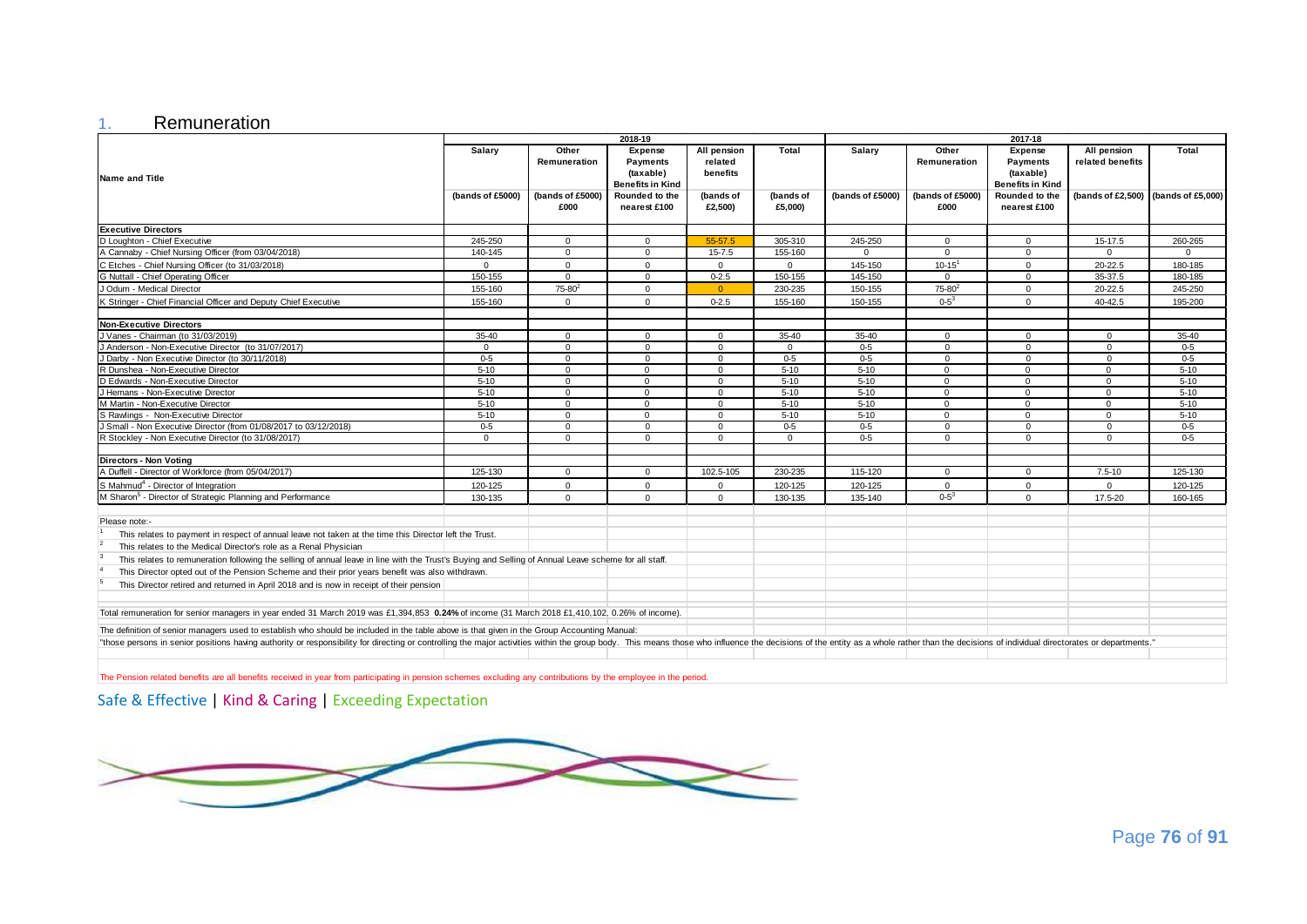#### Pension Benefits

|                                                                                                                                                                                                                                                                                                                                                                                                                                                                                                                                                                                                                                                                                                                                                                                                                                                                                                                                                                                                                                                                                                                                                                                                             | Workings 1819                                | Workings 1819                                             | Greenbury 1819                                                            | Greenbury 1819                                                                  | Greenbury 1718                                                     | Workings 1819                                                       | Greenbury 1819                                                             |                                                                |  |
|-------------------------------------------------------------------------------------------------------------------------------------------------------------------------------------------------------------------------------------------------------------------------------------------------------------------------------------------------------------------------------------------------------------------------------------------------------------------------------------------------------------------------------------------------------------------------------------------------------------------------------------------------------------------------------------------------------------------------------------------------------------------------------------------------------------------------------------------------------------------------------------------------------------------------------------------------------------------------------------------------------------------------------------------------------------------------------------------------------------------------------------------------------------------------------------------------------------|----------------------------------------------|-----------------------------------------------------------|---------------------------------------------------------------------------|---------------------------------------------------------------------------------|--------------------------------------------------------------------|---------------------------------------------------------------------|----------------------------------------------------------------------------|----------------------------------------------------------------|--|
|                                                                                                                                                                                                                                                                                                                                                                                                                                                                                                                                                                                                                                                                                                                                                                                                                                                                                                                                                                                                                                                                                                                                                                                                             | 18:119 Ref 1                                 | I27:I35 Ref 2                                             | J4: J11 and M4: M11 Ref 3                                                 | <b>K4:K11 Ref 4</b>                                                             | L5:L11 and O5:O11 Ref 5                                            | 141:148 Ref 6                                                       | L4:L11 and N4:N11 Ref 7                                                    | Ref 8                                                          |  |
|                                                                                                                                                                                                                                                                                                                                                                                                                                                                                                                                                                                                                                                                                                                                                                                                                                                                                                                                                                                                                                                                                                                                                                                                             |                                              |                                                           |                                                                           |                                                                                 |                                                                    |                                                                     |                                                                            |                                                                |  |
| Name and title                                                                                                                                                                                                                                                                                                                                                                                                                                                                                                                                                                                                                                                                                                                                                                                                                                                                                                                                                                                                                                                                                                                                                                                              | Real increase in<br>pension at<br>penson age | Real increase in<br>pension lump<br>sum at pension<br>age | <b>Total accrued pension</b><br>at pension age at 31<br><b>March 2019</b> | Lump sum at<br>pension age<br>related to<br>accrued pension<br>at 31 March 2019 | <b>Cash Equivalent</b><br><b>Transfer Value at 1 April</b><br>2018 | Real Increase in<br><b>Cash Equivalent</b><br><b>Transfer Value</b> | <b>Cash Equivalent</b><br><b>Transfer Value at 31</b><br><b>March 2019</b> | Employer's<br><b>Contribution to</b><br>Stakeholder<br>Pension |  |
|                                                                                                                                                                                                                                                                                                                                                                                                                                                                                                                                                                                                                                                                                                                                                                                                                                                                                                                                                                                                                                                                                                                                                                                                             | (bands of £2500)                             | (bands of £2500)                                          | (bands of £5000)                                                          | (bands of £5000)                                                                | £000                                                               | £000                                                                | £000                                                                       | £000                                                           |  |
| D Loughton <sup>1</sup> - Chief Executive                                                                                                                                                                                                                                                                                                                                                                                                                                                                                                                                                                                                                                                                                                                                                                                                                                                                                                                                                                                                                                                                                                                                                                   | $2.5 - 5$                                    | $10-12.5$                                                 | 85-90                                                                     | 255-260                                                                         | 0 <sup>1</sup>                                                     | $\Omega$ <sup>1</sup>                                               | 0 <sup>1</sup>                                                             | $\Omega$                                                       |  |
| A Cannaby <sup>2</sup> - Chief Nurse                                                                                                                                                                                                                                                                                                                                                                                                                                                                                                                                                                                                                                                                                                                                                                                                                                                                                                                                                                                                                                                                                                                                                                        | $0 - 2.5$                                    | $\Omega$                                                  | 40-45                                                                     | 120-125                                                                         | 793                                                                | 143                                                                 | 960                                                                        | $\mathbf 0$                                                    |  |
| A Duffell - Director of Workforce                                                                                                                                                                                                                                                                                                                                                                                                                                                                                                                                                                                                                                                                                                                                                                                                                                                                                                                                                                                                                                                                                                                                                                           | $5 - 7.5$                                    | 15-17.5                                                   | 25-30                                                                     | 85-90                                                                           | 481                                                                | 172                                                                 | 667                                                                        | $\mathbf 0$                                                    |  |
| S Mahmud <sup>3</sup> - Director of Integration                                                                                                                                                                                                                                                                                                                                                                                                                                                                                                                                                                                                                                                                                                                                                                                                                                                                                                                                                                                                                                                                                                                                                             | $\Omega$                                     | $\Omega$                                                  | $\mathbf{0}$                                                              | $\Omega$                                                                        | $\mathbf 0$                                                        | $\Omega$                                                            | $\Omega$                                                                   | $\mathbf 0$                                                    |  |
| G Nuttall <sup>2</sup> - Chief Operating Officer                                                                                                                                                                                                                                                                                                                                                                                                                                                                                                                                                                                                                                                                                                                                                                                                                                                                                                                                                                                                                                                                                                                                                            | $0 - 2.5$                                    | $\Omega$                                                  | 60-65                                                                     | 145-150                                                                         | 1,007                                                              | 133                                                                 | 1,170                                                                      | $\Omega$                                                       |  |
| J Odum - Medical Director                                                                                                                                                                                                                                                                                                                                                                                                                                                                                                                                                                                                                                                                                                                                                                                                                                                                                                                                                                                                                                                                                                                                                                                   | $0 - 2.5$                                    | $0 - 2.5$                                                 | 55-60                                                                     | 170-175                                                                         | 1.176                                                              | 125                                                                 | 1.336                                                                      | $\Omega$                                                       |  |
| M Sharon <sup>4</sup> - Director of Strategic Planning and Performance                                                                                                                                                                                                                                                                                                                                                                                                                                                                                                                                                                                                                                                                                                                                                                                                                                                                                                                                                                                                                                                                                                                                      | $\mathbf{0}$                                 | $\mathbf 0$                                               | $\mathbf 0$                                                               | $\mathbf 0$                                                                     | $\mathbf 0$                                                        | $\Omega$                                                            | $\mathbf 0$                                                                | $\mathbf 0$                                                    |  |
| K Stringer - Chief Financial Officer and Deputy Chief Executive                                                                                                                                                                                                                                                                                                                                                                                                                                                                                                                                                                                                                                                                                                                                                                                                                                                                                                                                                                                                                                                                                                                                             | $0 - 2.5$                                    | $2.5 - 5$                                                 | 65-70                                                                     | 200-205                                                                         | 1,315                                                              | 168                                                                 | 1,522                                                                      | $\mathbf 0$                                                    |  |
| The real increase in Cash Equivalent Transfer Value is not applicable for D Loughton given that he is over pension age.<br>The Director has changed pension scheme membership and as a result the benefits have been calculated as the aggregate of the new scheme and previous schemes.<br>Relates to a Director that opted out of the Pension scheme and their prior years benefit was also, withdrawn.<br>Relates to Directors that are in receipt of their pension.                                                                                                                                                                                                                                                                                                                                                                                                                                                                                                                                                                                                                                                                                                                                     |                                              |                                                           |                                                                           |                                                                                 |                                                                    |                                                                     |                                                                            |                                                                |  |
|                                                                                                                                                                                                                                                                                                                                                                                                                                                                                                                                                                                                                                                                                                                                                                                                                                                                                                                                                                                                                                                                                                                                                                                                             |                                              |                                                           |                                                                           |                                                                                 |                                                                    |                                                                     |                                                                            |                                                                |  |
| As Non-Executive members do not receive pensionable remuneration, there will be no entries in respect of pensions for Non-Executive members.                                                                                                                                                                                                                                                                                                                                                                                                                                                                                                                                                                                                                                                                                                                                                                                                                                                                                                                                                                                                                                                                |                                              |                                                           |                                                                           |                                                                                 |                                                                    |                                                                     |                                                                            |                                                                |  |
| A Cash Equivalent Transfer Value (CETV) is the actuarially assessed capital value of the pension scheme benefits accrued by a member at a particular point in time. The benefits valued are the member's accrued benefits and<br>(or other allowable beneficiary's) pension payable from the scheme. A CETV is a payment made by a pension scheme, or arrangement to secure pension benefits in another pension scheme or arrangement when the member leaves a<br>chooses to transfer the benefits accrued in their former scheme. The pension figures shown relate to the benefits that the individual has accrued as a consequence of their total membership of the pension scheme, not just t<br>capacity to which the disclosure applies. The CETV figures, and from 2004-05 the other pension details, include the value of any pension benefits in another scheme or arrangement which the individual has transferred to the<br>They also include any additional pension benefit accrued to the member as a result of their purchasing additional years of pension service in the scheme at their own cost. CETVs are calculated within the quidelines and fra<br>Institute and Faculty of Actuaries. |                                              |                                                           |                                                                           |                                                                                 |                                                                    |                                                                     |                                                                            |                                                                |  |
|                                                                                                                                                                                                                                                                                                                                                                                                                                                                                                                                                                                                                                                                                                                                                                                                                                                                                                                                                                                                                                                                                                                                                                                                             |                                              |                                                           |                                                                           |                                                                                 |                                                                    |                                                                     |                                                                            |                                                                |  |

Real Increase in CETV - This reflects the increase in CETV effectively funded by the employer. It takes account of the increase in accrued pension due to inflation, contributions paid by the employee (including the value o another pension scheme or arrangement) and uses common market valuation factors for the start and end of the period.



Safe & Effective | Kind & Caring | Exceeding Expectation Page 77 of 91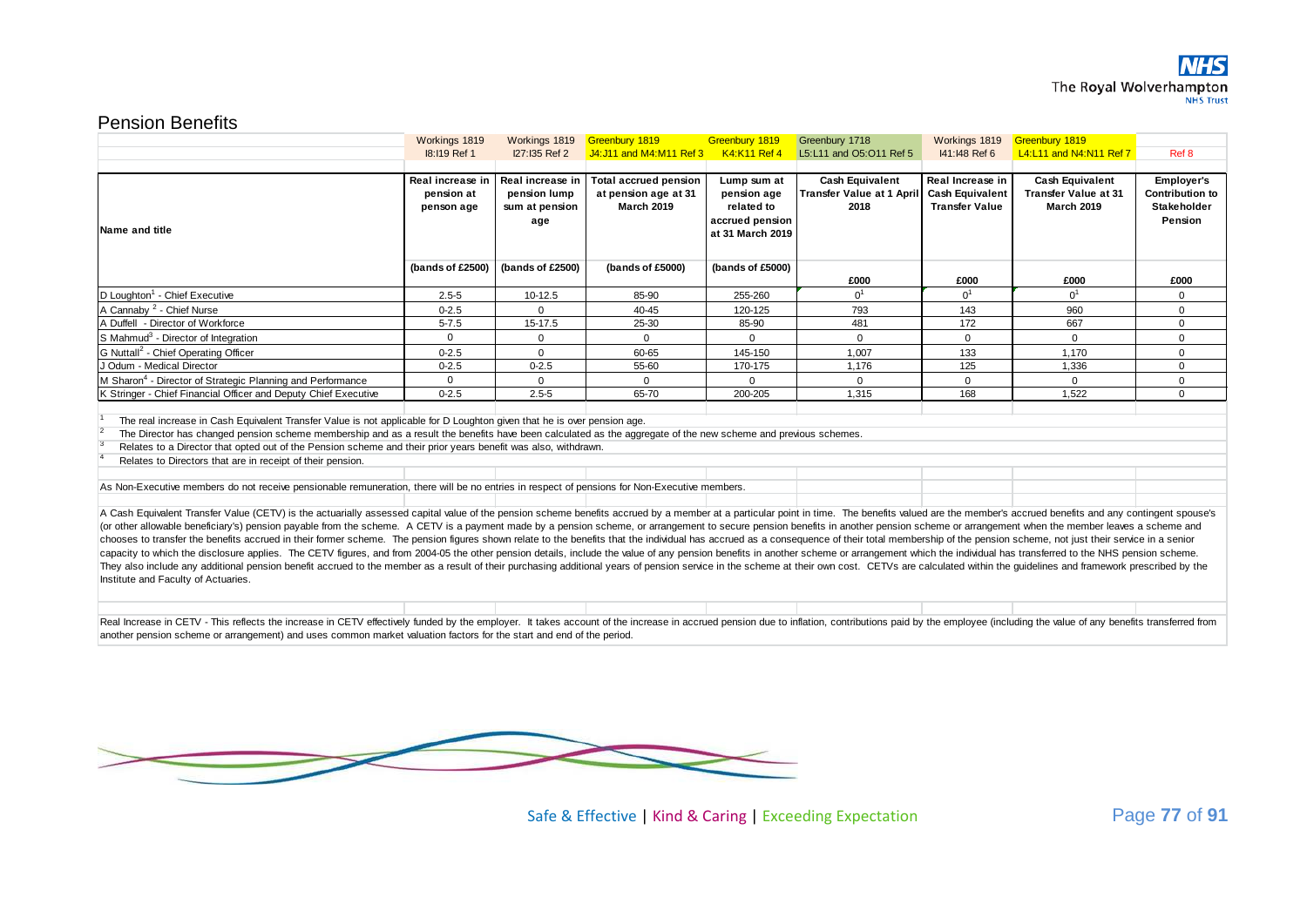## **Fair Pay Disclosure**

Reporting bodies are required to disclose the relationship between the remuneration of the highest-paid director in their organisation and the median remuneration of the organisation's workforce.

The banded remuneration of the highest paid director in the Trust in the financial year 2018/19 was £247.5k (2017/18 £247.5k). This was 9.9 times (2017/18, 10.1\*) the median remuneration of the workforce, which was £24.9k (2017/18, £24.5k\*).

In 2018/19, 2 (2017/18, 2) employees received remuneration in excess of the highest-paid director. Remuneration ranged from £5.1k to £247.5K [mid-point banded] (2017/18 £7k to £247.5k [mid-point banded]).

Remuneration as quoted above is based on basic salary of staff in post as at 31st March 2019 including bank and agency staff. It does not include employer pension contributions and the cash equivalent transfer value of pensions.

Annualised remuneration may not reflect actual remuneration in year, for example where an individual was in post for only part of the year. The Executive Director payments are variable and may change from one year to another, subject to approval through the Trust Remuneration Committee to the Board. The vast majority of Trust employees are subject to national pay settlements and have, in accordance with those national settlements, received an inflationary increase in pay in 2018/19 of 1% and where applicable, employees have continued to make incremental progression within existing pay scales. \* 2017/18 comparative has been updated due to a new ESR report being available in 2018/19 financial year presenting more accurate annualised salary figures.

## **Off Payroll Engagements**

Recruitment is properly devolved to Trust Managers who are required link with the Workforce Department to ensure that all off payroll engagements are subject to appropriate assessments regarding IR35 status.

#### **For all off-payroll engagements as of 31 March 2019, for more than £245 per day and that last for longer than six months**

| Number of existing engagements as of 31 March 2019  |  |
|-----------------------------------------------------|--|
| Of which, the number that have existed              |  |
| for less than one year at time of reporting.        |  |
| for between one and two years at time of reporting. |  |
| for between 2 and 3 years at time of reporting.     |  |
| for between 3 and 4 years at time of reporting.     |  |
| for 4 or more years at time of reporting.           |  |

Safe & Effective | Kind & Caring | Exceeding Expectation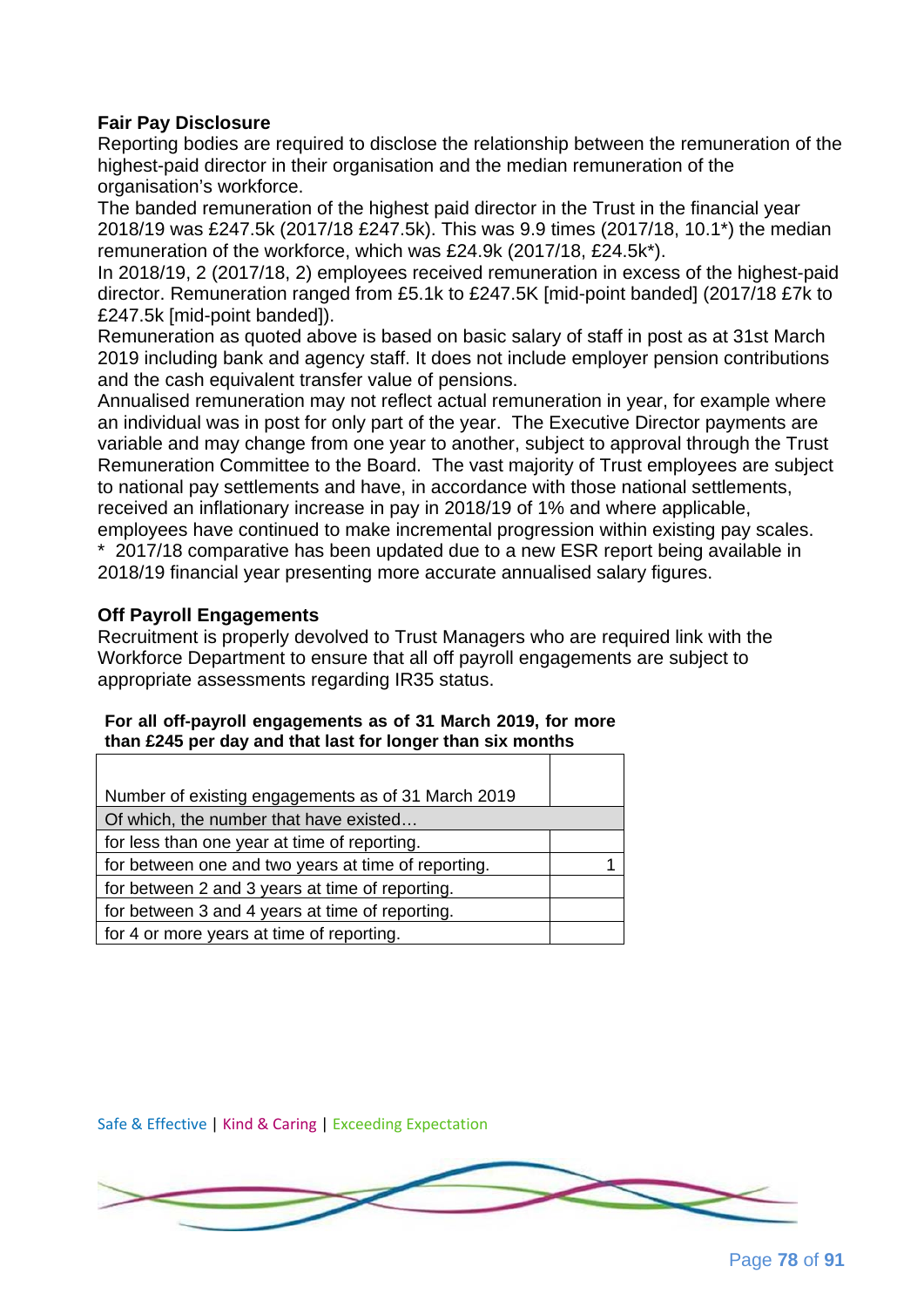**For all new off-payroll engagements, or those that reached six months in duration, between 1 April 2018 and 31 March 2019, for more than £245 per day and that last for longer than six months**

| No. of new engagements, or those that reached six<br>months in duration, between 1 April 2018 and 31 March<br>2019 |  |
|--------------------------------------------------------------------------------------------------------------------|--|
|                                                                                                                    |  |
| Of which                                                                                                           |  |
| No. assessed as caught by IR35                                                                                     |  |
| No. assessed as not caught by IR35                                                                                 |  |
|                                                                                                                    |  |
| No. engaged directly (via PSC contracted to department)<br>and are on the departmental payroll                     |  |
| No. of engagements reassessed for consistency /<br>assurance purposes during the year.                             |  |
| No. of engagements that saw a change to IR35 status<br>following the consistency review                            |  |

#### **For any off-payroll engagements of board members, and/or, senior officials with significant financial responsibility, between 1 April 2018 and 31 March 2019**

| Number of off-payroll engagements of board members,<br>and/or, senior officials with significant financial<br>responsibility, during the financial year.                                                                                                                         |    |
|----------------------------------------------------------------------------------------------------------------------------------------------------------------------------------------------------------------------------------------------------------------------------------|----|
| Total number of individuals on payroll and off-payroll that<br>have been deemed "board members, and/or, senior<br>officials with significant financial responsibility", during the<br>financial year. This figure should include both off-payroll<br>and on-payroll engagements. | 15 |

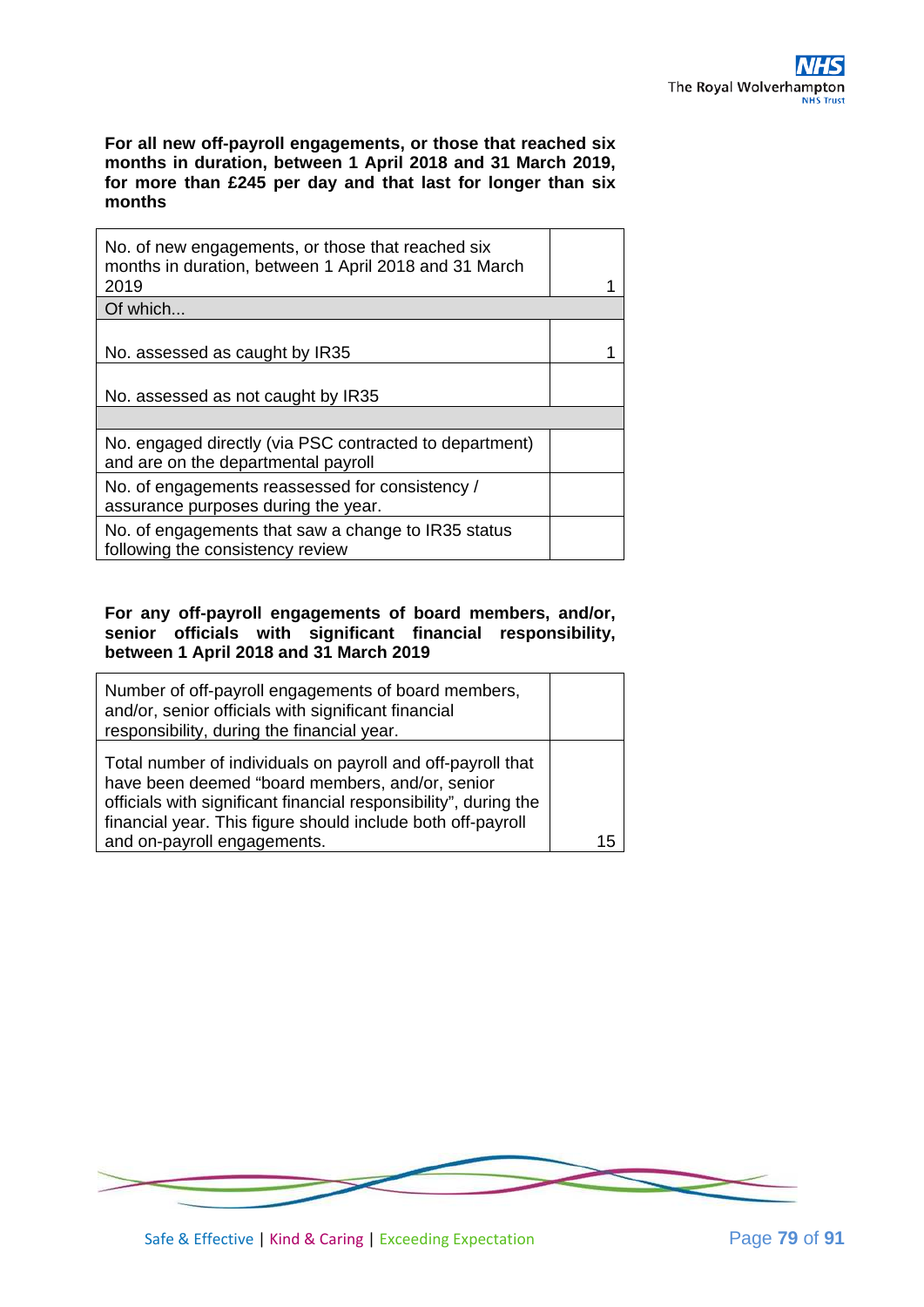# **C – Financial Statement**

#### **Forward and Financial Performance Overview**

The summary financial statements are an extract of the information in the full annual Accounts. These include the Annual Governance Statement of the Trust for year ended 31 March 2019. The summary financial statements only give an overview of the financial position and performance of the Trust but might not contain sufficient information for a full understanding of the Trust's performance. For more detailed information please refer to the full Annual Accounts for the Trust. These are available free of charge from The Chief Financial Officer, The Royal Wolverhampton NHS Trust, New Cross Hospital, Wolverhampton, WV10 0QP.

The Annual Accounts have been prepared in accordance with the 2018/19 Department of Health Group Accounting Manual (GAM). From 2009/10 the GAM follows the International Financial Reporting Standards (IFRS) and interpretations to the extent that they are meaningful and appropriate to public body entities.

The financial performance of the Trust is assessed by the Department of Health against four targets.

These are:

• Income and Expenditure

As a minimum, the Trust is required to break even each year. Where a deficit is incurred, the Trust is required to achieve surpluses in subsequent years until breakeven, taking one year with another, is achieved.

- Capital Cost Absorption Rate Within its overall expenditure, the Trust is required to pay the Department of Health a sum equivalent to 3.5% of average net relevant assets. This payment is known as the Public Dividend Capital payment.
- **External Financing Limit:**

This refers to the agreed amount of cash that the Trust is allowed by the Department of Health to consume over and above the amount it generates through its normal activities in year. This may be through a reduction in its own cash balances or receiving cash from external sources. The Trust is expected to not exceed its External Finance Limit (EFL) and in 2018/19 it achieved this, spending £3,414,000 (against a target of £3,494,000).

• Capital Resource Limit This is a limit, imposed by the Department of Health, on the level of capital expenditure that the Trust can incur in the year. The Trust is expected to maintain it's spend at or below this level.

## **Table 22 Financial Target Performance**

|                                         | Target       | Actual | Achieved |
|-----------------------------------------|--------------|--------|----------|
| Income & Expenditure Break-even (£'000) | $(3, 158)^*$ | 3,021  |          |
| Capital Cost Absorption Rate (%)        | 3.50%        | 3.50%  |          |
| External Financing Limit (£'000)        | 3.494        | 3.414  |          |
| Capital Resource Limit (£'000)          | 22,693       | 22,680 |          |

\* Target is adjusted control total as agreed with NHSi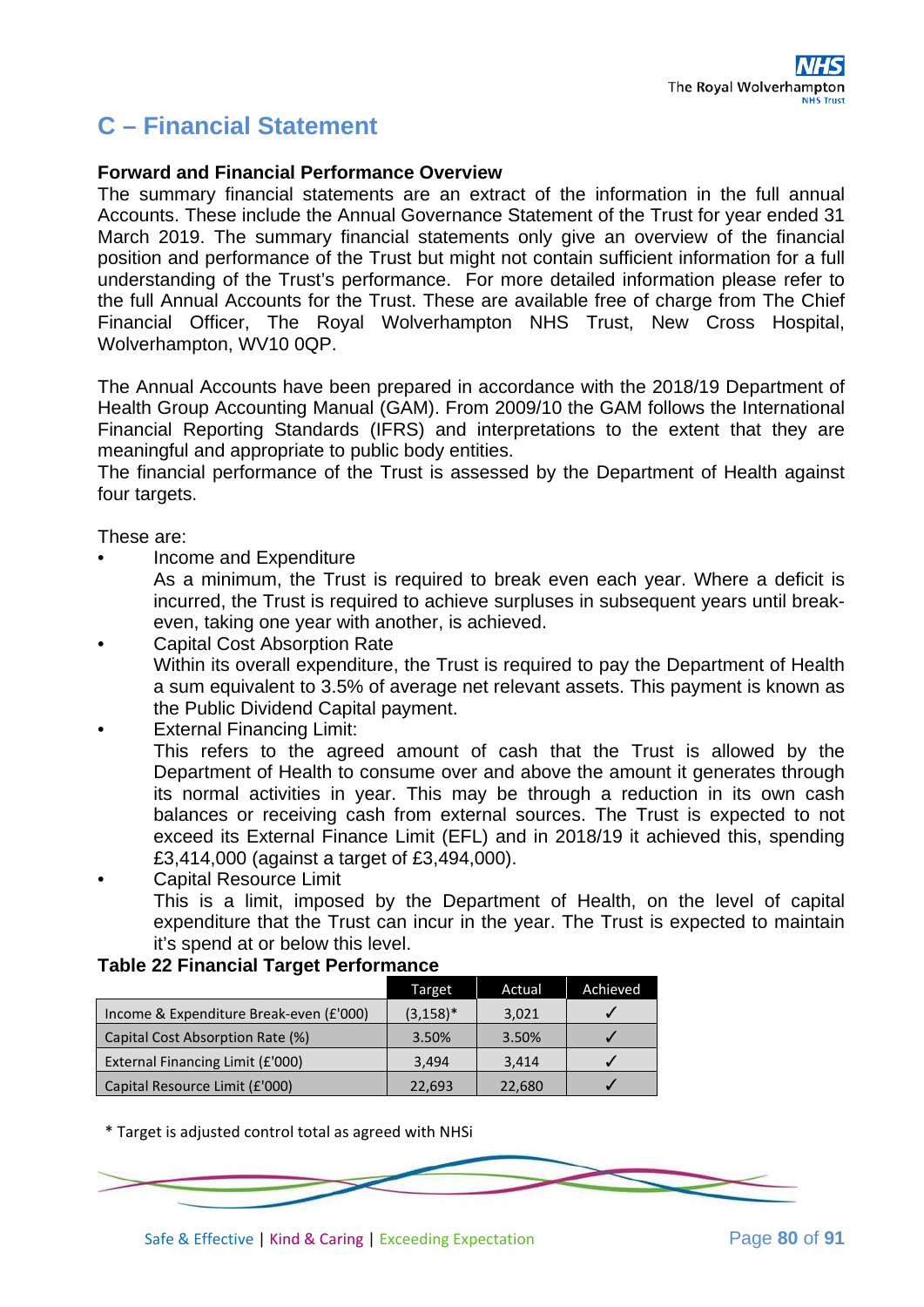|                                    | 2014/15<br>£000s | 2015/16<br>£000s | 2016/17<br>£000s | 2017/18<br>£000s | 2018/19<br>£000s |
|------------------------------------|------------------|------------------|------------------|------------------|------------------|
| Breakeven duty in-year financial   |                  |                  |                  |                  |                  |
| performance                        | 3,663            | 153              | 8,542            | 4.327            | 3,021            |
| Breakeven duty cumulative position | 38,100           | 38,253           | 46,795           | 51,122           | 54,143           |
| Operating income                   | 461,810          | 509,405          | 536,028          | 548,538          | 592,975          |
| Cumulative breakeven position as a |                  |                  |                  |                  |                  |
| percentage of operating income     | 8.25%            | 7.51%            | 8.73%            | 9.32%            | 9.13%            |

## **Table 23 The Income and Expenditure position for each of the last five years:**

## **Cumulative Position**

Table 23 shows that the trust achieved its statutory break-even duty in 2018/19. In 2018/19 the Trust achieved a surplus for the 13th consecutive year. This surplus amounted to £3,021k after impairment and adjustments for changes in accounting treatment.

## **Private Finance Transactions**

The Trust has an on-balance sheet scheme relating to the provision and maintenance of the Radiology building and equipment including replacement and upgrading. The contract for the scheme covers the period 1 April 2002 to 31 March 2032. Although the interest rate changes affect future performance, the impact to date has not been significant.

#### **Better Payment Practice Code**

The Department of Health requires that Trusts aim to pay their non-NHS invoices by the due date or within 30 days of receipt of goods or a valid invoice, (whichever is the latter), unless other terms have been agreed with the supplier. The target is to achieve 95% compliance and, over the last two years, the Trust's performance is shown in table 24.

## **Table 24 Better Payment Practice Code Summary**

|                                           | 2018/19 |         | 2017/18 |         |  |
|-------------------------------------------|---------|---------|---------|---------|--|
|                                           | Number  | £'000   | Number  | £'000   |  |
| Total Invoices Paid In Year               | 117,256 | 338,217 | 114,817 | 312,703 |  |
| Total Invoices Paid Within Target         | 38,980  | 203,236 | 83,306  | 244.422 |  |
| Percentage of Invoices Paid Within Target | 33.24%  | 60.09%  | 72.56%  | 78.16%  |  |

#### **Prompt Payment Code**

The Trust is an approved signatory to the Prompt Payment Code.

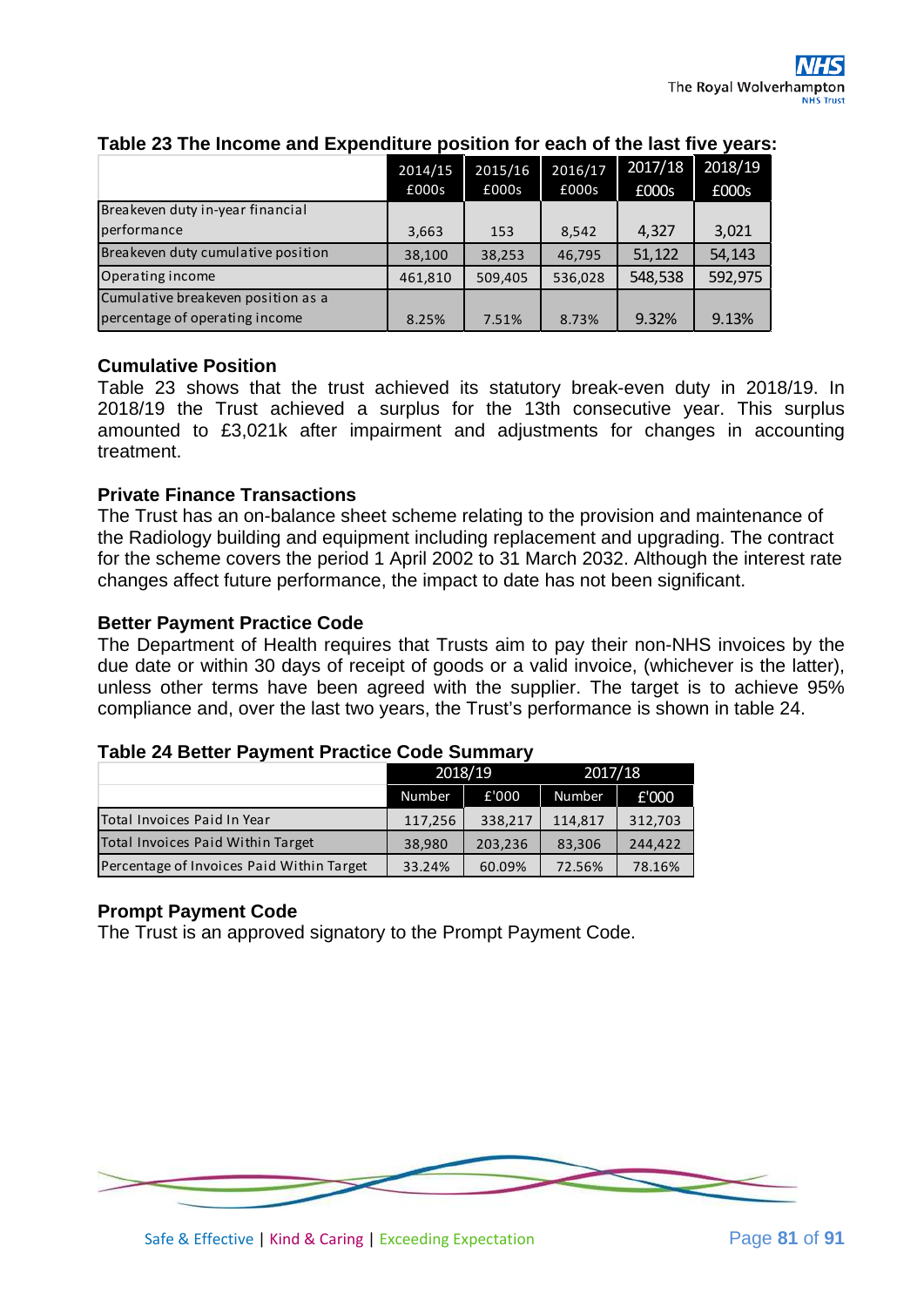## **Staff Sickness Absence**

The following table provides details of the Trusts Sickness Absence

| <b>Staff Sickness Absence</b>                                     | 2018/19 | 2017/18 |
|-------------------------------------------------------------------|---------|---------|
|                                                                   | Number  | Number  |
| Total days lost                                                   | 70,119  | 69,226  |
| Total staff years                                                 | 7,524   | 7,158   |
| Average working days lost (per WTE)                               |         | 10      |
| Number of persons retired early on ill health grounds             |         |         |
| Total additional pensions liabilities accrued in the year (£000s) | 50      |         |

### **Table 25 Staff Sickness Absence**

## **Pension Liabilities**

Past and present employees are covered by the provisions of the NHS Pensions Scheme. Details of the benefits payable under these provisions can be found on the NHS Pensions website at www.nhsba.nhs.uk/pensions. The scheme is an unfunded, defined benefit scheme that covers NHS employers, GP practices and other bodies, allowed under the direction of the Secretary of State, in England and Wales. The scheme is designed to be run in a way that would enable NHS bodies to identify their share of the underlying scheme assets and liabilities. Therefore, the scheme is accounted for as if it were a defined contribution scheme: the cost to the NHS Body of participating in the scheme is taken as equal to the contributions payable to the scheme for the accounting period.

In order that the defined benefit obligations recognised in the financial statements do not differ materially from those that would be determined at the reporting date by a formal actuarial valuation, the FRem requires that ''the period between formal valuations shall be four years, with approximate assessments in intervening years''. Further details can be found in the full set of accounts available on request.

#### **Accounting Policies**

The accounts for the Trust were produced in line with the Department of Health Group Accounting Manual. Full details of the accounting policies are included within the Trust Annual Accounts which are available on request. Particular areas where judgement has had to be exercised are:

- Useful economic lives of assets The Trust estimates the useful economic lives of its non-current assets. Every care is taken to ensure that estimates are robust; however factors such as unforeseen obsolescence or breakdown may impact on the actual life of the asset held.
- Provisions When considering provisions for events such as pension payments, NHSLA claims and other legal cases the Trust uses estimates based on expert advice from agencies such as the NHS Litigation Authority and the experience of its managers.

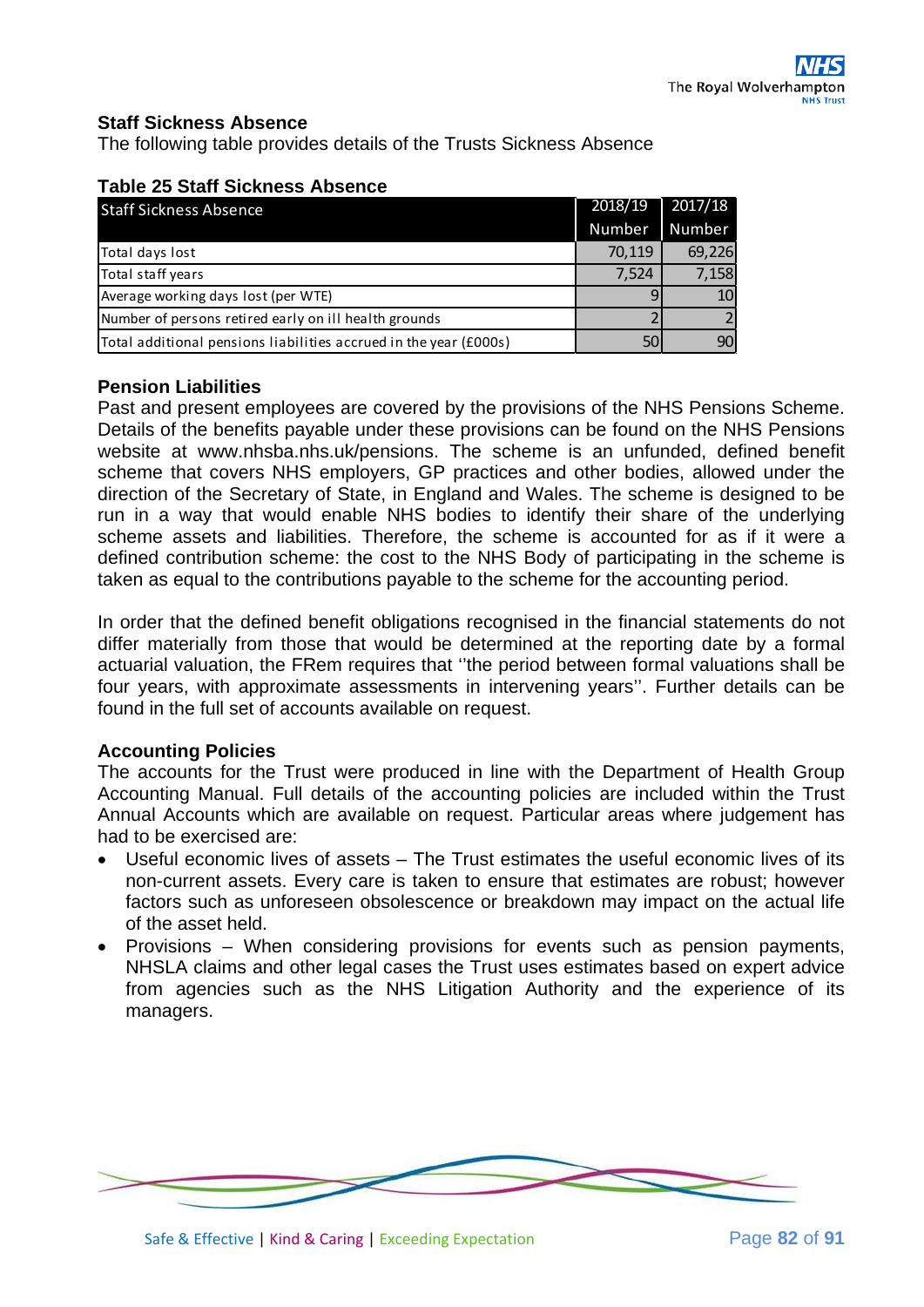• Leases – The Trust applies the tests contained in IAS17 to all of its present and proposed leases in order to ascertain if they should be classed as operating or finance leases. Often the information available may be inconclusive and therefore judgement is made regarding the transfer of the risks and rewards of ownership of the associated assets in order that a decision may be made. There have been no major policy changes that have impacted on the position of the Trust. Additionally the Trust is required to adopt accounting standard IAS27 which requires the Trust to consolidate its Charitable Funds into accounts if material. These were not consolidated as they are not considered material.

## **Financing**

## **Auditors**

The Trust's external auditors are KPMG LLP. The total charge for audit work undertaken in 2018/19 was £59k excluding VAT (2017/18 £61k). Other auditors remuneration in 2018/19 was £9k (2017/18 £9k) and is in respect of non-audit services. As far as the directors are aware, there is no relevant audit information the Trust's auditors are unaware of and the Directors have taken all steps that they ought to have taken, as Directors, to make themselves aware of any relevant audit information and to establish that the Trust's Auditors are aware of that information. Non-audit work may be performed by the Trust's external auditors where the work is clearly audit related and the external auditors are best placed to do that work. For such assignments the Audit Committee approved protocol is followed. This ensures that all such work is properly considered and that the external auditor's independence is not compromised through the Trust using them for other nonaudit services.

The Trust is able to ensure this as:

- All work is controlled and monitored by the Audit committee which is made up of Non-Executive Directors. They approve all work and provide a check to ensure independence is maintained.
- Any additional work carried out by the External Auditors has to be approved by the Audit Commission if its value is greater than 20%.

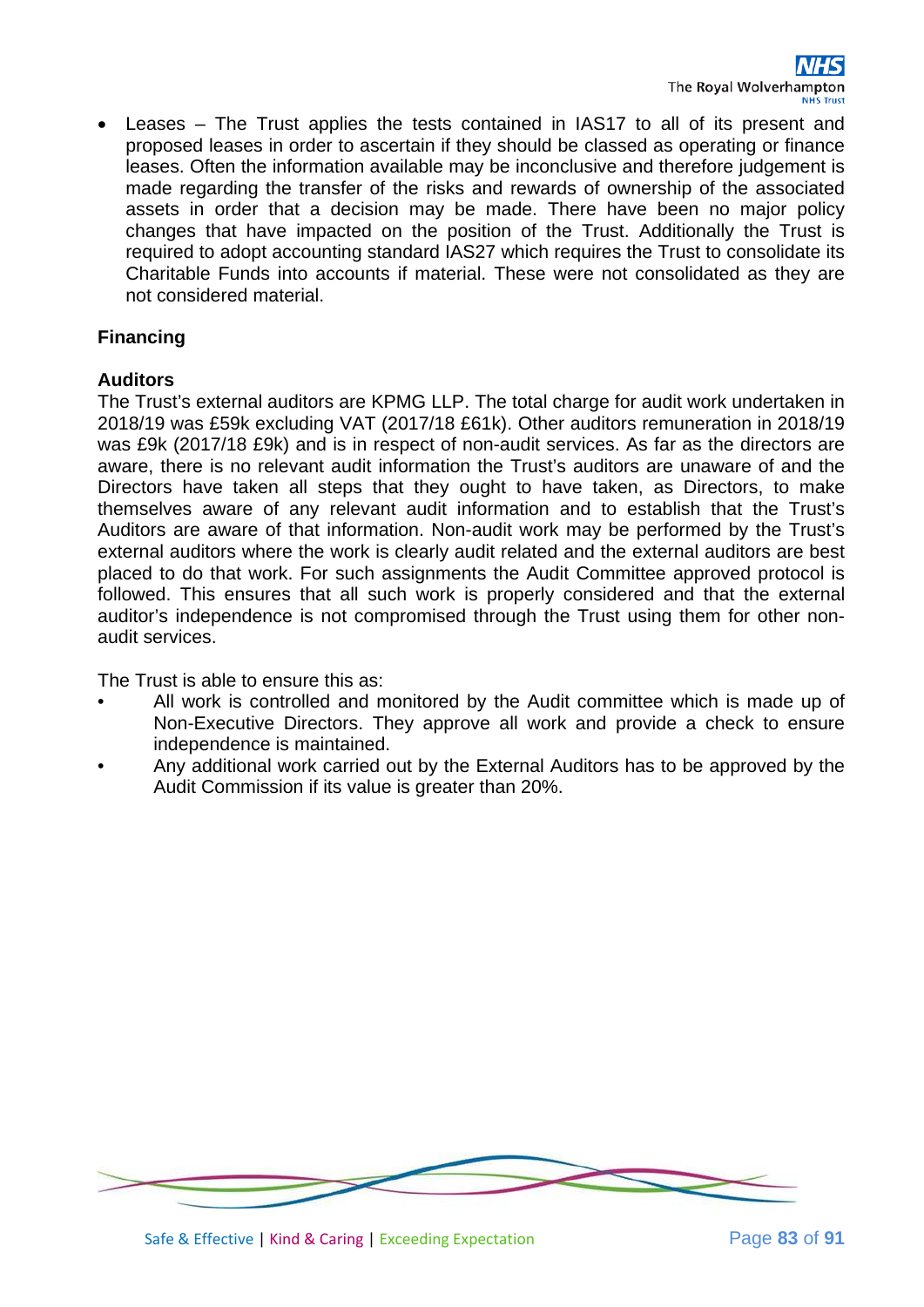# **Table 26 Statement of Comprehensive Income for the Year Ended 31 March 2019**

|                                                        | 2018-19    | 2017-18    |
|--------------------------------------------------------|------------|------------|
|                                                        | £000s      | £000s      |
|                                                        |            |            |
| Operating Income from patient care activites           | 489,963    | 464,033    |
| Other operating income                                 | 103,012    | 84,505     |
| Operating expenses                                     | (579, 390) | (529, 386) |
| Operating surplus/(deficit) from continuing operations | 13,585     | 19,152     |
|                                                        |            |            |
| Finance income                                         | 127        | 52         |
| Finance expenses                                       | (2,074)    | (1,728)    |
| PDC dividends payable                                  | (10, 316)  | (10, 170)  |
| <b>Net finance costs</b>                               | (12, 263)  | (11, 846)  |
| Other gains / (losses)                                 | 60         | 31         |
| Surplus / (deficit) for the year                       | 1,382      | 7,337      |

## **Table 27 Other Comprehensive Income for the Year Ended 31 March 2018**

|                                                       |                                                     |  |          | 2018-19 | 2017-18 |
|-------------------------------------------------------|-----------------------------------------------------|--|----------|---------|---------|
|                                                       | Will not be reclassified to income and expenditure: |  |          | £000s   | £000s   |
|                                                       | Revaluations                                        |  |          | (2,880) | 16,905  |
|                                                       | Other reserve movements                             |  |          |         |         |
| Total comprehensive income / (expense) for the period |                                                     |  | (1, 498) | 24,240  |         |

## **Table 28 Financial Performance for the Year**

|                                                                         |  |       | 2018-19  | 2017-18 |
|-------------------------------------------------------------------------|--|-------|----------|---------|
|                                                                         |  |       | £000s    | £000s   |
| Retained surplus / (deficit) for the year                               |  | 1,382 | 7,337    |         |
| Impairments (Excluding IFRIC 12 Impairments)                            |  | 1,731 | (3, 157) |         |
| Adjustments in respect of donated gov't grant asset reserve elimination |  |       | (92)     | 147     |
| Adjusted retained surplus / (deficit)                                   |  |       | 3,021    | 4,327   |

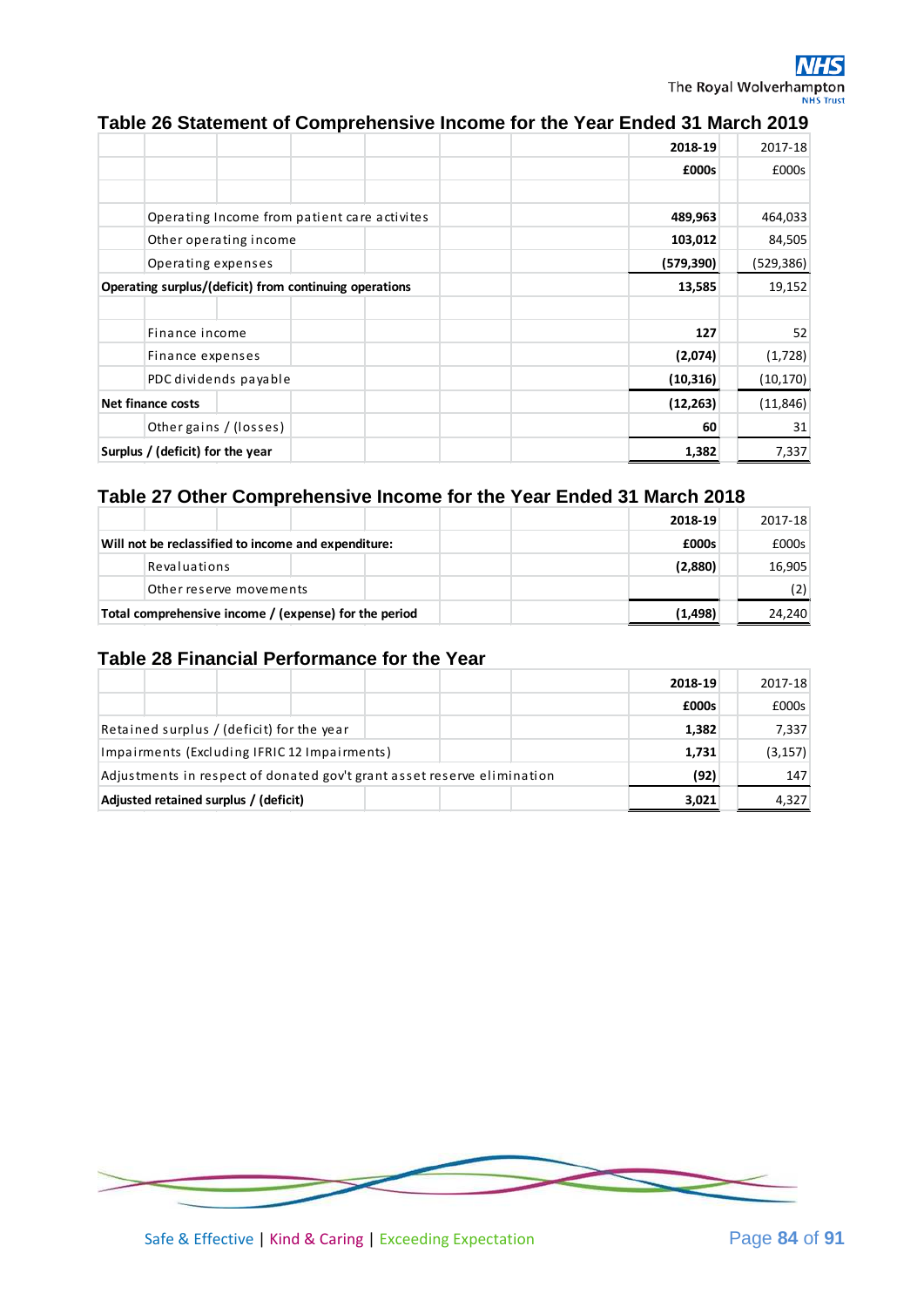| Table 29 Statement of Financial Position as at 31 March 2019 |  |
|--------------------------------------------------------------|--|
|--------------------------------------------------------------|--|

|                                                           | 31 March<br>2019 | 31 March<br>2018 |
|-----------------------------------------------------------|------------------|------------------|
|                                                           | 2,019            | 2,018            |
|                                                           | £000s            | £000s            |
| <b>Non-current assets</b>                                 |                  |                  |
| Intangible assets                                         | 2,625            | 1,115            |
| Property, plant and equipment                             | 334,455          | 331,382          |
| Trade and other receivables                               | 4,002            | 0                |
| <b>Total non-current assets</b>                           | 341,082          | 332,497          |
|                                                           |                  |                  |
| <b>Current assets</b>                                     |                  |                  |
| Inventories                                               | 6,607            | 6,357            |
| Trade and other receivables                               | 36,180           | 35,572           |
| Non-current assets for sale and assets in disposal groups | 0                | 800              |
| Cash and cash equivalents                                 | 15,988           | 16,982           |
| <b>Total current assets</b>                               | 58,775           | 59,711           |
| <b>Current Liabilities</b>                                |                  |                  |
| Trade and other payables                                  | (56, 811)        | (52, 971)        |
| Borrowings                                                | (2,013)          | (1,979)          |
| Provisions                                                | (4,612)          | (6, 219)         |
| Other liabilities                                         | (3,009)          | (3,205)          |
| <b>Total current liabilities</b>                          | (66, 445)        | (64, 374)        |
| <b>Total assets less current liabilities</b>              | 333,412          | 327,834          |
|                                                           |                  |                  |
| <b>Non-current liabilities</b>                            |                  |                  |
| Borrowings                                                | (7, 982)         | (5, 299)         |
| Provisions                                                | (542)            | (581)            |
| <b>Total non-current liabilities</b>                      | (8,524)          | (5,880)          |
| <b>Total assets employed</b>                              | 324.888          | 321.954          |
| <b>Financed By</b>                                        |                  |                  |
| Taxpayers' equity                                         |                  |                  |
| Public dividend capital                                   | 237,185          | 232,753          |
| Revaluation reserve                                       | 60,892           | 67,355           |
| Other reserves                                            | 190              | 190              |
| Income and expenditure reserve                            | 26,621           | 21,656           |
| <b>Total taxpayers' equity</b>                            | 324,888          | 321,954          |

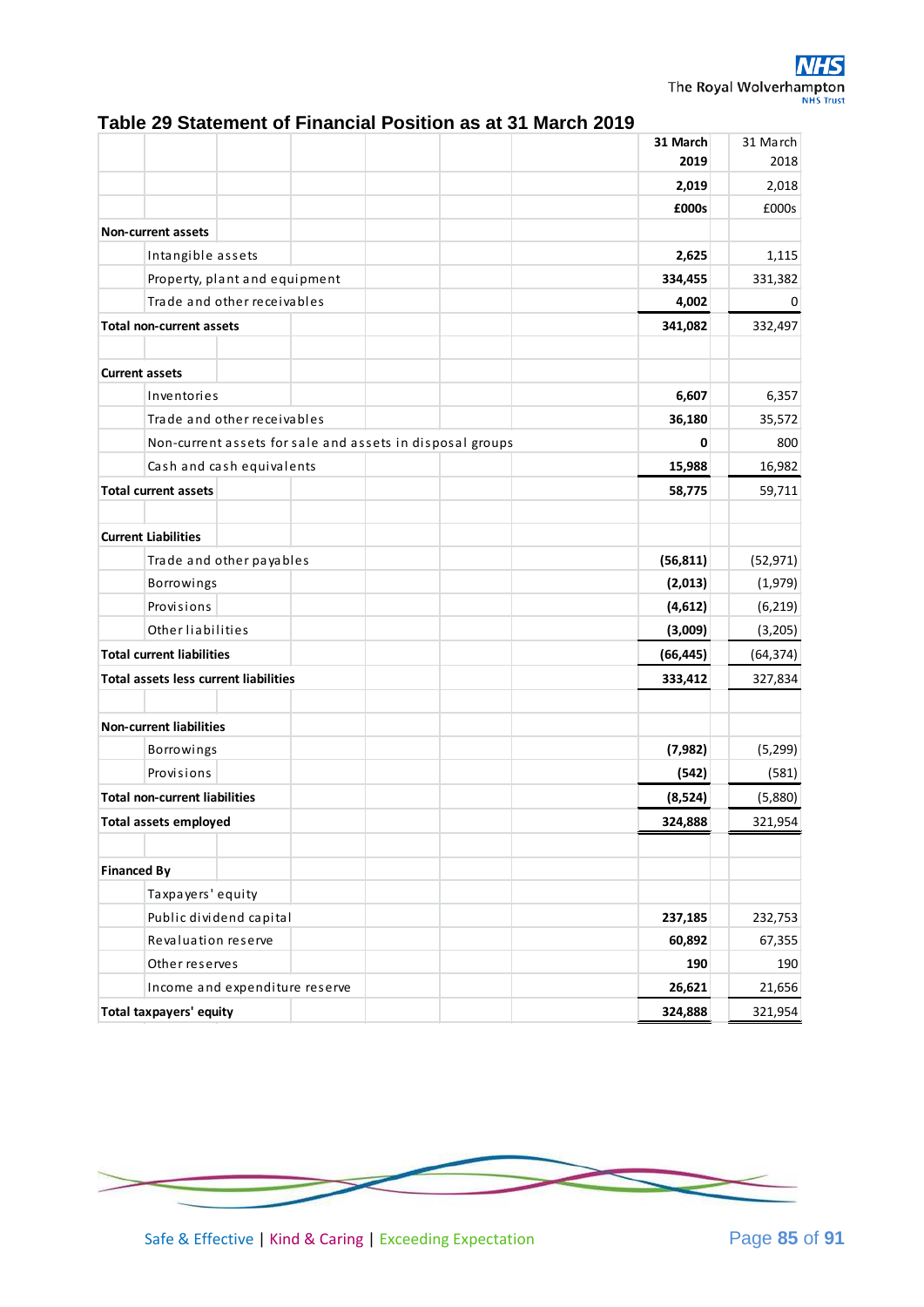The financial statements were approved by the Board on 24 May 2019 and signed on its behalf by:

# [Signature]

**David Loughton CBE, Chief Executive: Date: 24 May 2019**



Safe & Effective | Kind & Caring | Exceeding Expectation Page **86** of **91**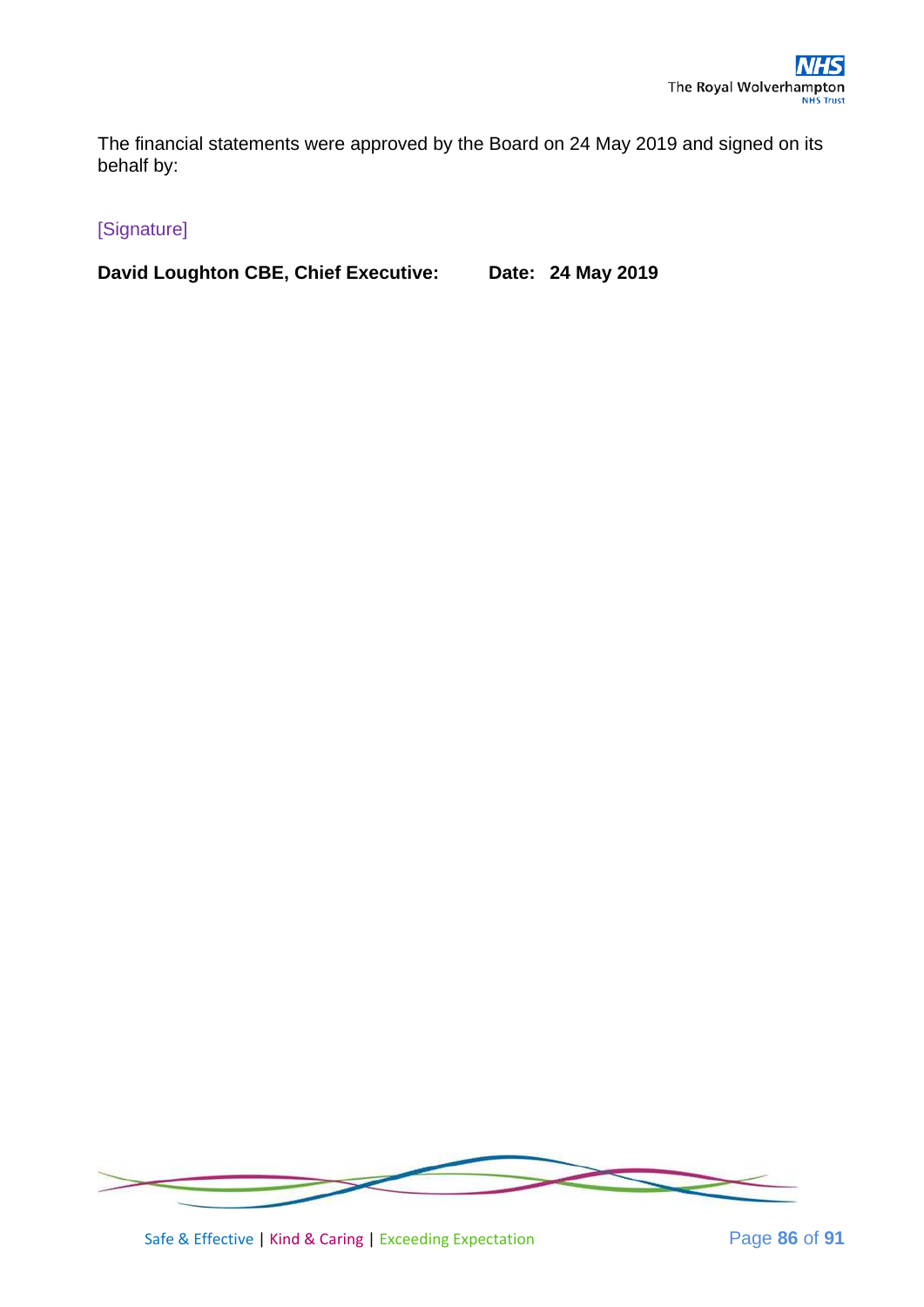## **Table 30 Statement of Changes in Taxpayers' Equity For the year ending 31 March 2019**

|                                    |                                                     |         | <b>Public</b><br>dividend<br>capital | <b>Revaluation</b><br>reserve | Other<br>reserves | Income and<br>expenditure<br>reserve | <b>Total</b> |
|------------------------------------|-----------------------------------------------------|---------|--------------------------------------|-------------------------------|-------------------|--------------------------------------|--------------|
|                                    |                                                     |         | £000s                                | £000s                         | £000s             | £000s                                | £000s        |
|                                    | Taxpayers' equity at 1 April 2018 - brought         |         | 232,753                              | 67,355                        | 190               | 21,656                               | 321,954      |
| forward                            |                                                     |         |                                      |                               |                   |                                      |              |
|                                    | Surplus / (deficit) for the year                    |         |                                      |                               |                   | 1,382                                | 1,382        |
|                                    | Other transfers between reserves                    |         |                                      |                               |                   |                                      | $\Omega$     |
|                                    | Revaluations                                        |         |                                      | (2,880)                       |                   |                                      | (2,880)      |
|                                    | Transfer to retained earnings on disposal of assets |         |                                      | (3,583)                       |                   | 3,583                                | $\Omega$     |
|                                    | Public dividend capital received                    |         | 4432                                 |                               |                   |                                      | 4,432        |
|                                    | Other reserve movements                             |         |                                      |                               |                   |                                      | $\Omega$     |
| Taxpayers' equity at 31 March 2019 |                                                     | 237,185 | 60,892                               | 190                           | 26,621            | 324,888                              |              |

## **Information on Reserves**

## **Public Dividend Capital**

Public dividend capital (PDC) is a type of public sector equity finance based on the excess of assets over liabilities. Additional PDC may also be issued to NHS Trusts by the Department of Health. A charge, reflecting the cost of capital utilised by the NHS Trust, is payable to the Department of Health as the public dividend capital dividend.

## **Retained Earnings**

The balance of this reserve is the accumulated surpluses and deficits of the NHS Trust.

## **Revaluation Reserve**

Increases in asset values arising from revaluations are recognised in the revaluation reserve, except where, and to the extent that, they reverse impairments previously recognised in operating expenses, in which case they are recognised in operating income. Subsequent downward movements in asset valuations are charged to the revaluation reserve to the extent that a previous gain was recognised unless the downward movement represents a clear consumption of economic benefit or a reduction in service potential.

#### **Other Reserves**

Other reserves arose at the time of inception of the Trust and are considered likely to remain at the present value.

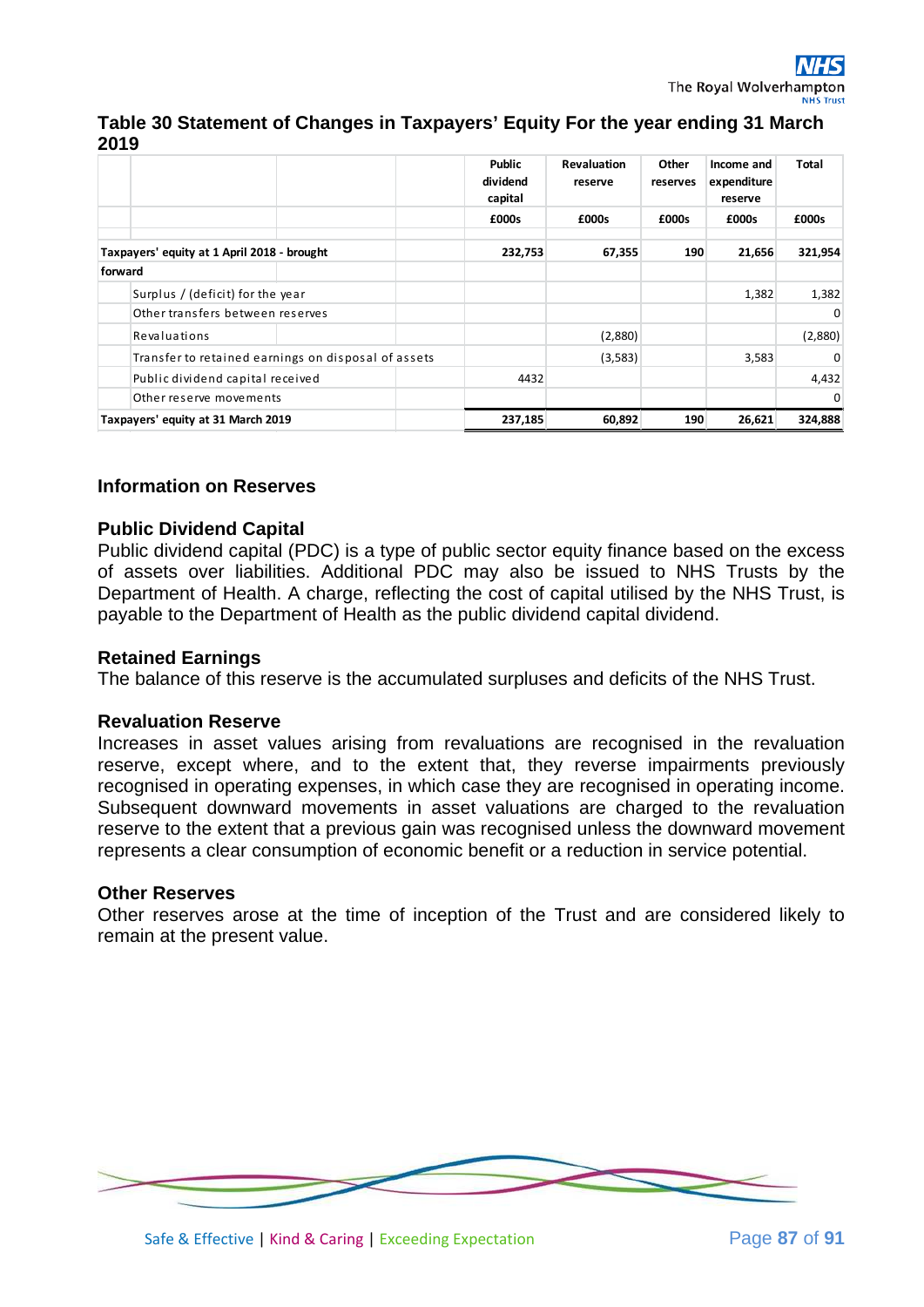#### **Table 31 Statement of Cash Flow for the Year Ended 31 March 2019**

|                                                                     | 2018-19   | 2017-18   |
|---------------------------------------------------------------------|-----------|-----------|
|                                                                     | £000s     | £000s     |
| Cash flows from operating activities                                |           |           |
| Operating surplus / (deficit)                                       | 13,585    | 19,152    |
| Non-cash income and expense:                                        |           |           |
| Depreciation and amortisation                                       | 14,575    | 15,237    |
| Net impairments                                                     | 1,731     | (3, 157)  |
| Other investments / financial assets                                | (289)     | (74)      |
| Amortisation of PFI deferred credit                                 | 0         | 0         |
| (Increase) / decrease in receivables and other assets               | (44)      | (5, 563)  |
| (Increase) / decrease in inventories                                | (250)     | (20)      |
| Increase / (decrease) in payables and other liabilities             | 4,261     | 4,148     |
| Increase / (decrease) in provisions                                 | (1,648)   | 742       |
| Net cash generated from / (used in) operating activities            | 31,921    | 30,465    |
| Cash flows from investing activities                                |           |           |
| Interest received                                                   | 127       | 52        |
| Purchase of intangible assets                                       | (1, 877)  | (485)     |
| Purchase of property, plant, equipment and investment property      | (21,571)  | (18, 490) |
| Sales of property, plant, equipment and investment property         | 860       | 31        |
| Receipt of cash donations to purchase capital assets                | 289       | 74        |
| Net cash generated from / (used in) investing activities            | (22, 172) | (18, 818) |
| Cash flows from financing activities                                |           |           |
| Public dividend capital received                                    | 4,432     | 1,355     |
| Capital element of finance lease rental payments                    | (227)     | (259)     |
| Capital element of PFI, LIFT and other service concession payments  | (1,785)   | (1,920)   |
| Interest paid on finance lease liabilities                          | (17)      | (18)      |
| Interest paid on PFI, LIFT and other service concession obligations | (2,056)   | (1,710)   |
| PDC dividend (paid) / refunded                                      | (11,090)  | (6, 293)  |
| Net cash generate from / (used in) financing activities             | (10, 743) | (8, 845)  |
|                                                                     |           |           |
| Increase / (decrease) in cash and cash equivalents                  | (994)     | 2,802     |
|                                                                     |           |           |
| Cash and cash equivilants at 1 April - brought forward              | 16,982    | 14,180    |
| Cash and cash equivilants at 31 March                               | 15,988    | 16,982    |

# **Glossary of Terms**<br>1. Public Dividend Capital of

- 1. Public Dividend Capital dividend this is a payment made to the Department of Health, representing a 3.5% return on the Trust's net relevant assets.
- 2. Revenue from activities this is the majority of the Trust's income and is derived in the main from the provision of healthcare to Commissioners.
- 3. Other operating revenue is mostly in respect of training and research and development
- 4. Intangible assets this relates to software licences
- 5. Tangible assets this refers to the Trust's land, buildings and equipment
- 6. Provisions for liabilities and charges when there is a reasonable degree of certainty that the Trust will be liable for a particular cost, and where it has not yet actually been incurred, a provision is made to reflect that liability
- 7. Impairment this term is most usually applied when a decision has been made that reduces the life and / or value of a Trust asset (most often a building). Such reductions in value are charged to the income and expenditure account when there are insufficient balances on the revaluation reserve.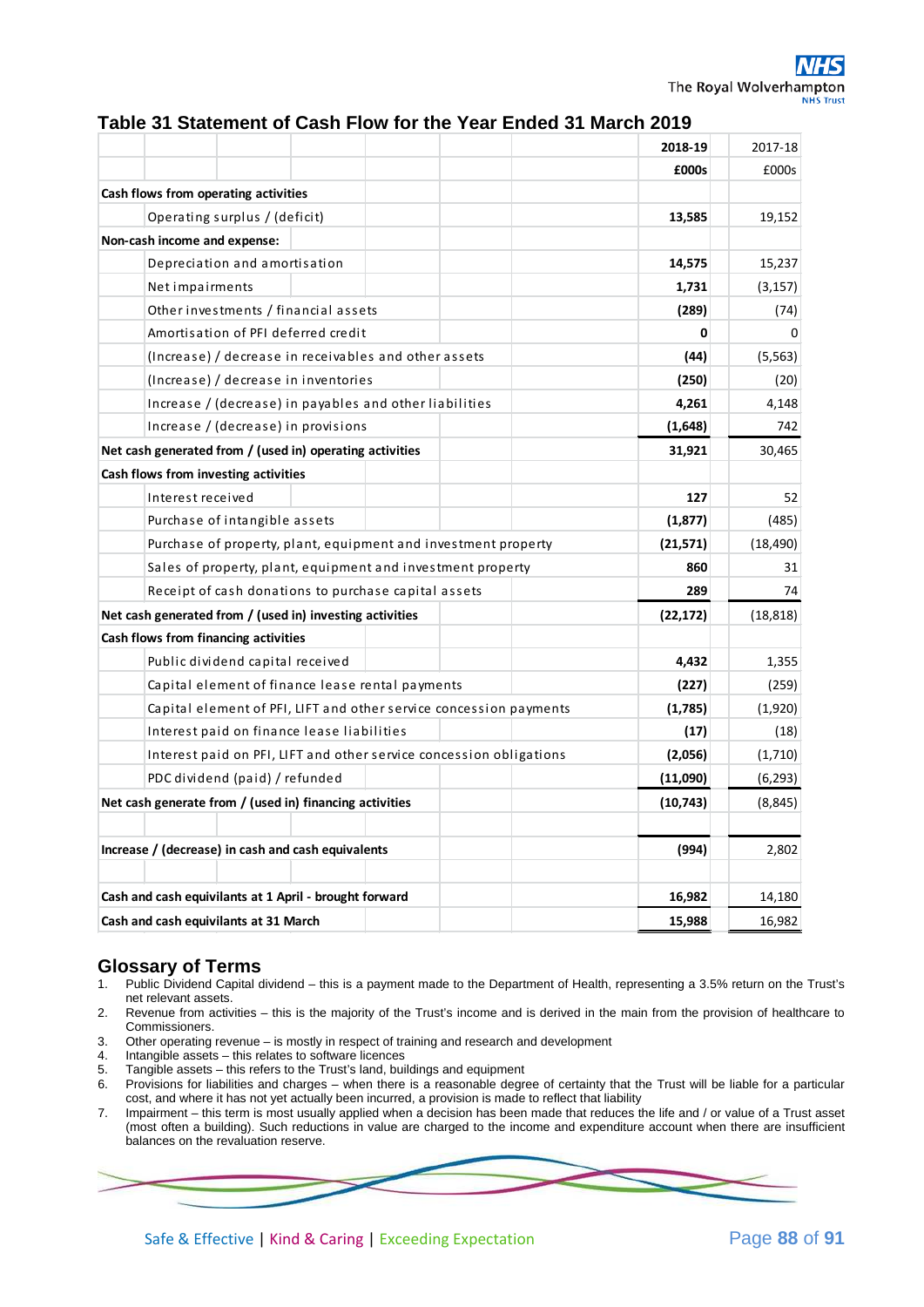## **Statement of the Chief Executive's Responsibility as the Accountable Officer of the Trust**

The Chief Executive of NHS Improvement, in exercise of powers conferred on the NHS Trust Development Authority, has designated that the Chief Executive should be the Accountable Officer of the trust. The relevant responsibilities of Accountable Officers are set out in the NHS Trust Accountable Officer Memorandum.

These include ensuring that:

- there are effective management systems in place to safeguard public funds and assets and assist in the implementation of corporate governance;
- value for money is achieved from the resources available to the trust;
- the expenditure and income of the trust has been applied to the purposes intended by Parliament and conform to the authorities which govern them;
- effective and sound financial management systems are in place; and
- annual statutory accounts are prepared in a format directed by the Secretary of State to give a true and fair view of the state of affairs as at the end of the financial year and the income and expenditure, recognised gains and losses and cash flows for the year.

To the best of my knowledge and belief, I have properly discharged the responsibilities set out in my letter of appointment as an Accountable Officer.

## **Signature:**

## **Signature:**

David Loughton, CBE Chief Executive **Date:** 24 May 2019

Kevin Stringer Chief Financial Officer **Date:** 24 May 2019

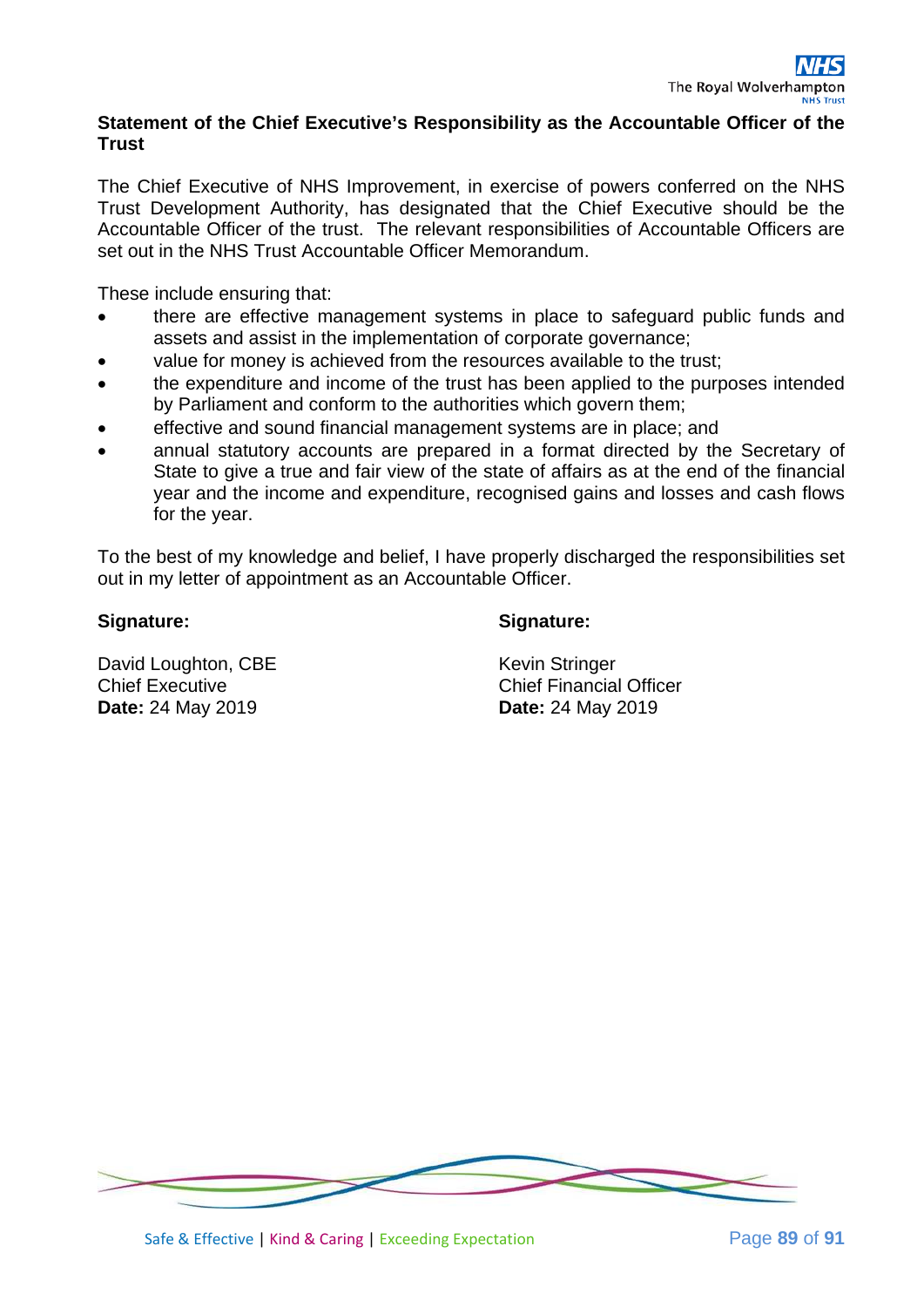## **Statement of Directors' Responsibilities in Respect of the Accounts**

The directors are required under the National Health Service Act 2006 to prepare accounts for each financial year. The Secretary of State, with the approval of HM Treasury, directs that these accounts give a true and fair view of the state of affairs of the trust and of the income and expenditure, recognised gains and losses and cash flows for the year. In preparing those accounts, the directors are required to:

- apply on a consistent basis accounting policies laid down by the Secretary of State with the approval of the Treasury;
- make judgements and estimates which are reasonable and prudent;
- state whether applicable accounting standards have been followed, subject to any material departures disclosed and explained in the accounts.

The directors are responsible for keeping proper accounting records which disclose with reasonable accuracy at any time the financial position of the trust and to enable them to ensure that the accounts comply with requirements outlined in the above mentioned direction of the Secretary of State. They are also responsible for safeguarding the assets of the trust and hence for taking reasonable steps for the prevention and detection of fraud and other irregularities.

The directors confirm to the best of their knowledge and belief they have complied with the above requirements in preparing the accounts.

The directors confirm that the annual report and accounts, taken as a whole, is fair, balanced and understandable and provides the information necessary for patients, regulators and stakeholders to assess the NHS trust's performance, business model and strategy

By order of the Board **Signature:** David Loughton, CBE **Date:** 24 May 2019

**Signature:** Kevin Stringer **Date:** 24 May 2019